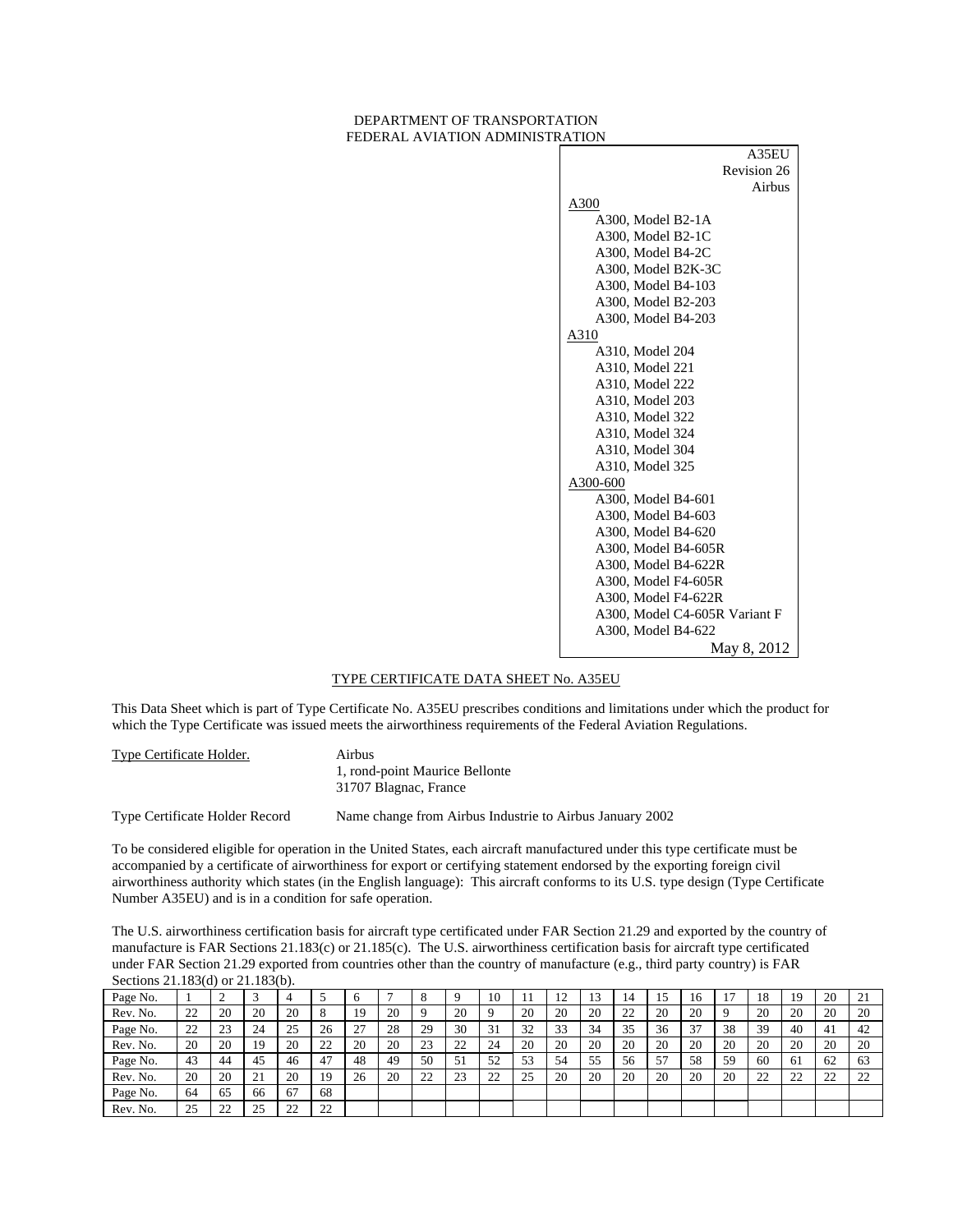Notwithstanding that the FAR referenced in the above paragraph does not specifically address or require a foreign civil airworthiness authority certification, such certification is the only practical way for an applicant to show, and the Federal Aviation Administration (FAA) to find conformity to the FAA-approved type design and condition for safe operation. Additional guidance is contained in FAA Advisory Circular 21-23, Airworthiness Certification of Civil Aircraft, Engine, Propellers, and Related Products Imported into the United States.

| I. Type 300, Model B2-1A, (Transport Category Airplane), approved May 30, 1974. |                                                                                                                                                                                                                                                                                                                                                                                                               |                                                                                                                                                                                                                                                                                                                                                                                                                                            |                                                   |  |  |  |  |
|---------------------------------------------------------------------------------|---------------------------------------------------------------------------------------------------------------------------------------------------------------------------------------------------------------------------------------------------------------------------------------------------------------------------------------------------------------------------------------------------------------|--------------------------------------------------------------------------------------------------------------------------------------------------------------------------------------------------------------------------------------------------------------------------------------------------------------------------------------------------------------------------------------------------------------------------------------------|---------------------------------------------------|--|--|--|--|
| Engines.                                                                        | No E 23 EA3 - Part B)                                                                                                                                                                                                                                                                                                                                                                                         | 2 - General Electric Turbofan, Model CF6-50A (Data Sheet FAA:                                                                                                                                                                                                                                                                                                                                                                              |                                                   |  |  |  |  |
| <u>APU.</u>                                                                     |                                                                                                                                                                                                                                                                                                                                                                                                               | Airesearch TS CP 700-5 (TSO C77 8C 6203)                                                                                                                                                                                                                                                                                                                                                                                                   |                                                   |  |  |  |  |
| <u>Fuel.</u>                                                                    | (a)                                                                                                                                                                                                                                                                                                                                                                                                           | The following fuels are eligible for engines and APU:                                                                                                                                                                                                                                                                                                                                                                                      |                                                   |  |  |  |  |
|                                                                                 | MIL-T-5624H<br>AST-MD-1655-65T<br>AST-ES-2-74                                                                                                                                                                                                                                                                                                                                                                 | Grades JP-4 or JP-5<br>Grades Jet A, A1 (JP1) and Jet B<br>Grades Jet A, A1 and Jet B                                                                                                                                                                                                                                                                                                                                                      |                                                   |  |  |  |  |
|                                                                                 | French specifications are:<br>Air 3404<br>Air 3407<br>Air 3405                                                                                                                                                                                                                                                                                                                                                |                                                                                                                                                                                                                                                                                                                                                                                                                                            |                                                   |  |  |  |  |
|                                                                                 | With JP-4 or Jet B fuel, the following limitations apply:<br>(1) Maximum altitude of 15,000 ft with gravity fuel supply from inboard tanks.<br>(2) Maximum altitude of 20,000 ft with gravity fuel supply from outboard tanks.                                                                                                                                                                                |                                                                                                                                                                                                                                                                                                                                                                                                                                            |                                                   |  |  |  |  |
|                                                                                 | (b)                                                                                                                                                                                                                                                                                                                                                                                                           | The following additives may be used in approved fuels for engines and APU:                                                                                                                                                                                                                                                                                                                                                                 |                                                   |  |  |  |  |
|                                                                                 | ppm.                                                                                                                                                                                                                                                                                                                                                                                                          | (1) Phillips PFA-55MB or anti-icing additive to specifications MIL-I-27686E at a<br>concentration not in excess of 0.15 percent by volume.<br>(2) Sohio Bibor JF biocide additive at a concentration not in excess of 20 ppm<br>elemental boron (270 ppm total additive).<br>(3) Shell ASA-3 anti-static additive at a concentration that will provide not in<br>excess of 300 conductivity units which is approximately equivalent to one |                                                   |  |  |  |  |
| <u>Oil.</u>                                                                     | (a)                                                                                                                                                                                                                                                                                                                                                                                                           | The following oils are eligible for the CF6-50 engine:<br>Synthetic type conforming to GE Specifications D 50 T F1, Classes A or B.<br>(GE Service Bulletin No. 79-1 lists approved brand oils)                                                                                                                                                                                                                                            |                                                   |  |  |  |  |
|                                                                                 | (b) The following oil is eligible for the APU:                                                                                                                                                                                                                                                                                                                                                                | See Maintenance Manual TS CP 70, Chap. 49.20.00 Table 303.                                                                                                                                                                                                                                                                                                                                                                                 |                                                   |  |  |  |  |
| Engine Limits.                                                                  | Static thrust, sea level<br>Takeoff (5 min) - (flat to 87°F)<br>Maximum continuous (flat to 85°F)<br>Maximum permissible engine rotor operating speeds.<br>N1 (Low compressor)<br>N2 (High compressor)<br>Maximum permissible engine temperature.<br>Turbine exhaust gas temperature at turbine outlet<br>Takeoff (5 min)<br>Maximum continuous<br>Maximum acceleration (2 min)<br>Starting:<br>up to 40 sec. | 4,068 rpm (118.5%)<br>10,761 rpm (109.5%)<br>$1,652$ °F (900°C)                                                                                                                                                                                                                                                                                                                                                                            | 48,400 lb<br>46,300 lb<br>945°C<br>910°C<br>960°C |  |  |  |  |
|                                                                                 | above 40 sec.                                                                                                                                                                                                                                                                                                                                                                                                 | $1,382$ °F (750°C)                                                                                                                                                                                                                                                                                                                                                                                                                         |                                                   |  |  |  |  |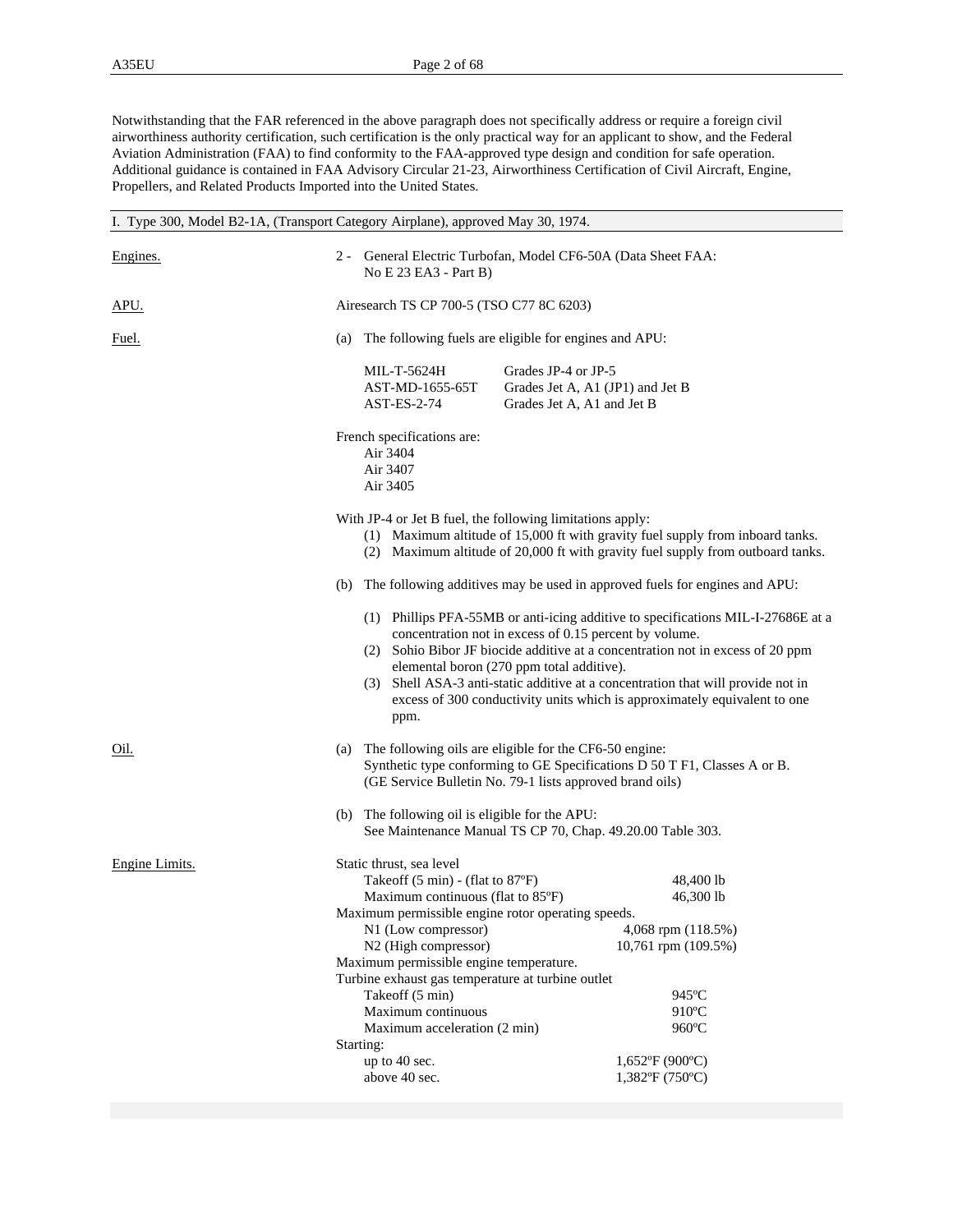| I. Type 300, Model B2-1A, (Transport Category Airplane) |                                                                                                                                                                                                               | (cont'd)                                                                                                                               |                                                                              |                                               |                                                         |  |  |
|---------------------------------------------------------|---------------------------------------------------------------------------------------------------------------------------------------------------------------------------------------------------------------|----------------------------------------------------------------------------------------------------------------------------------------|------------------------------------------------------------------------------|-----------------------------------------------|---------------------------------------------------------|--|--|
|                                                         |                                                                                                                                                                                                               | Oil maximum permissible outlet temperature<br>Continuous operation<br>Transient operation listed to 15 min.                            |                                                                              | 320°F (160°C)<br>347°F (175°C)                |                                                         |  |  |
| <b>APU Limits.</b>                                      | Power rating                                                                                                                                                                                                  | Maximum at sea level<br>Maximum rotor speeds<br>Low pressure speed $(N_1)$<br>High pressure speed $(N_2)$<br>Maximum exhaust gas temp. | 142 hp.<br>30,910 rpm (110%)<br>38,845 rpm (110%)<br>$1,085^{\circ}F$ (585°) |                                               |                                                         |  |  |
| Airspeed Limits (IAS).                                  | $V_{\text{MO}}$ (Maximum Operating)<br>up to 25,400 ft 360 K.<br>$M_{\text{MO}}$ (Maximum Operating)<br>at and over 25,400 ft 0.86 M<br>(Maneuvering)<br>$V_A$<br>See EASA Approved US Airplane Flight Manual |                                                                                                                                        |                                                                              |                                               |                                                         |  |  |
|                                                         | $V_{FE}$                                                                                                                                                                                                      |                                                                                                                                        | <b>Slat Positions</b>                                                        | Flap Positions                                |                                                         |  |  |
|                                                         |                                                                                                                                                                                                               | Takeoff<br>Takeoff<br>Approach<br>Landing<br>Enroute                                                                                   | 20<br>20<br>20<br>25<br>20                                                   | $\boldsymbol{0}$<br>8<br>15<br>25<br>$\Omega$ | 250 K<br>215 K<br>205 K<br>180 K<br>210 K<br>$(M=0.47)$ |  |  |
|                                                         |                                                                                                                                                                                                               | $V_{I,\Omega}$ (Landing Gear)<br>Extension<br>Retraction                                                                               |                                                                              |                                               | 270 K<br>240 K                                          |  |  |
|                                                         |                                                                                                                                                                                                               | $V_{LE}$ (Landing Gear Extended)                                                                                                       |                                                                              |                                               | 270 K<br>$(M=0.59)$                                     |  |  |
|                                                         |                                                                                                                                                                                                               |                                                                                                                                        | V <sub>MC</sub> (Minimum Control) Speed with the Critical Engine Inoperative |                                               |                                                         |  |  |

| In flight - $V_{MCA}$                  | 110 KIAS - 105 KCAS   |
|----------------------------------------|-----------------------|
| Takeoff and Landing - V <sub>MCG</sub> | 106 KIAS - 101.5 KCAS |
|                                        |                       |

V (Tires Limitation) 182.5 KCAS

C.G. Range. (Landing Gear Extended)

|              |              | <b>FORWARD</b> |          | AFT          |          |  |
|--------------|--------------|----------------|----------|--------------|----------|--|
| Gross Weight |              | Enroute $\&$   | Takeoff  | Enroute $\&$ | Takeoff  |  |
|              |              | Landing        |          | Landing      |          |  |
| 137,900 kg   | 304,017 lb   | 18% MAC        |          |              |          |  |
| to           | to           | (Sta.1162.82)  | All      | All          | All      |  |
| 125,000 kg   | 275,575 lb   |                | weights  | weights      | weights  |  |
| 125,000 kg   | 275,575 lb   | Linear varia-  | 18% MAC  | 35% MAC      | 33% MAC  |  |
| to           | to           | tion between   | (Sta.    | (Sta.        | (Sta.    |  |
| 120,000 kg   | 264,550 lb   | 18% MAC and    | 1162.82) | 1202.13      | 1201.92) |  |
|              |              | 15% MAC        |          |              |          |  |
| <b>Below</b> | <b>Below</b> | 15% MAC        |          |              |          |  |
| 120,000 kg   | 264,550 lb   | (Sta.1155.07)  |          |              |          |  |

Landing gear retraction moment is 68,686 in lb., gear retraction moves c.g. forward.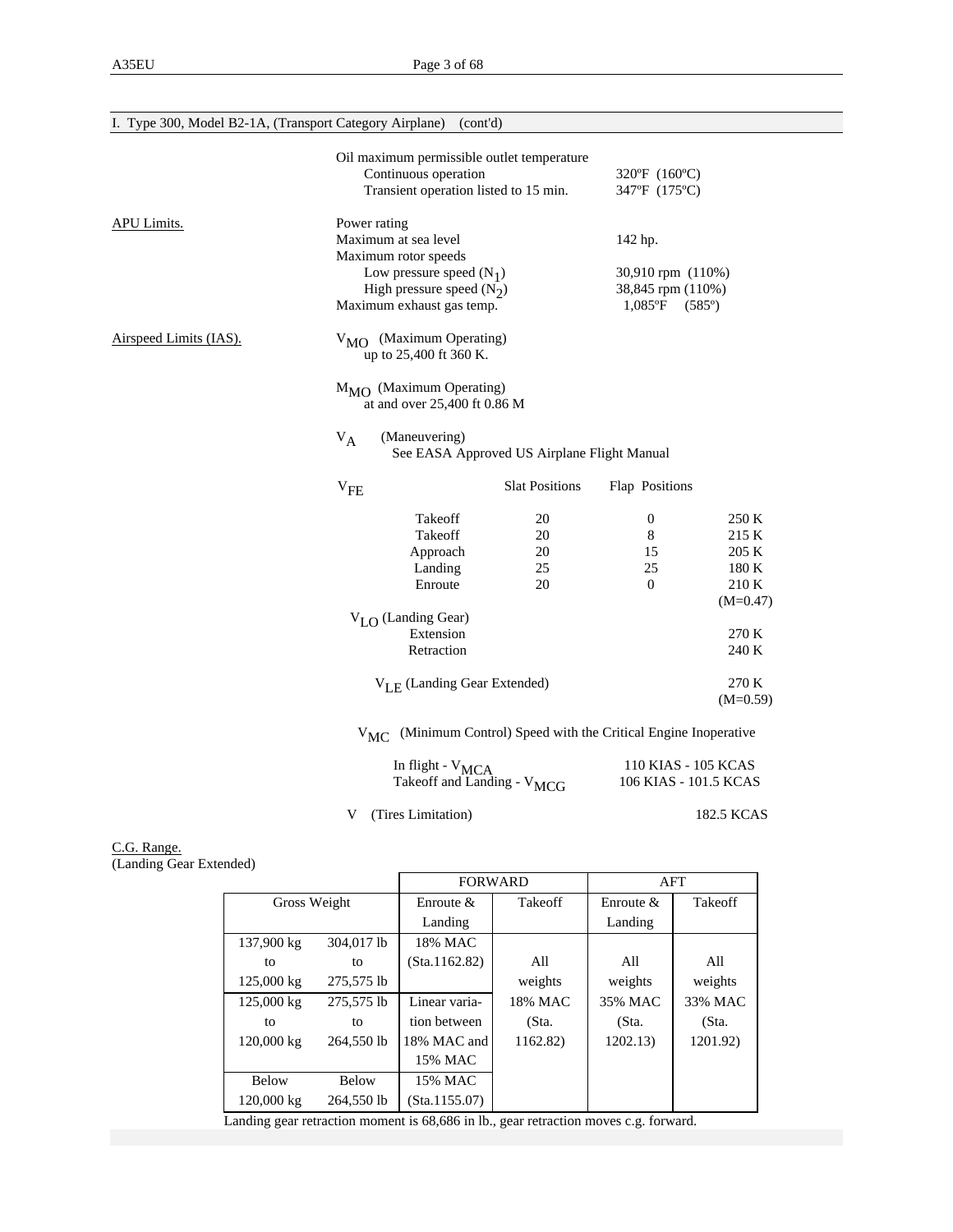| 1. Type 500, Model $D2$ -TA, (Transport Category Airplane) (com d) |                                    |                                                                                                                                                                                                                                                                                             |                 |         |                                                                                          |  |  |  |  |
|--------------------------------------------------------------------|------------------------------------|---------------------------------------------------------------------------------------------------------------------------------------------------------------------------------------------------------------------------------------------------------------------------------------------|-----------------|---------|------------------------------------------------------------------------------------------|--|--|--|--|
| Maximum Weights.                                                   |                                    |                                                                                                                                                                                                                                                                                             | kg              | $lb$    |                                                                                          |  |  |  |  |
|                                                                    | Taxi Weight                        |                                                                                                                                                                                                                                                                                             | 137,900         | 304,017 |                                                                                          |  |  |  |  |
|                                                                    | <b>Takeoff Weight</b>              |                                                                                                                                                                                                                                                                                             | 137,000         | 302,033 |                                                                                          |  |  |  |  |
|                                                                    |                                    |                                                                                                                                                                                                                                                                                             | 127,500         | 281,089 |                                                                                          |  |  |  |  |
|                                                                    | Landing Weight<br>Zero Fuel Weight |                                                                                                                                                                                                                                                                                             | 116,500         | 256,838 |                                                                                          |  |  |  |  |
|                                                                    |                                    | Gear Jacking Weight                                                                                                                                                                                                                                                                         | 137,000         | 302,033 |                                                                                          |  |  |  |  |
| Minimum Crew.                                                      |                                    | For all Flights: Pilot, Copilot and Flight Engineer.                                                                                                                                                                                                                                        |                 |         |                                                                                          |  |  |  |  |
| <b>Maximum Passengers.</b>                                         |                                    | 345 - Based on compliance with FAR 25 emergency exit requirements.<br>Emergency evacuation demonstration of 25.803 (c) has been performed with 330<br>passengers. See DGAC approved interior arrangement drawing for maximum passenger<br>capacity approved for each airplane as delivered. |                 |         |                                                                                          |  |  |  |  |
| Maximum Baggage.                                                   |                                    | Forward freight compartment with containers:                                                                                                                                                                                                                                                |                 |         |                                                                                          |  |  |  |  |
|                                                                    |                                    | 12 x 2,830 lb.                                                                                                                                                                                                                                                                              |                 |         |                                                                                          |  |  |  |  |
|                                                                    |                                    | Middle freight compartment with containers:                                                                                                                                                                                                                                                 |                 |         |                                                                                          |  |  |  |  |
|                                                                    |                                    | 8 x 2,830 lb.                                                                                                                                                                                                                                                                               |                 |         |                                                                                          |  |  |  |  |
|                                                                    |                                    | Aft freight compartment:                                                                                                                                                                                                                                                                    |                 |         |                                                                                          |  |  |  |  |
|                                                                    |                                    | Maximum loading:                                                                                                                                                                                                                                                                            | 5,512 lb.       |         |                                                                                          |  |  |  |  |
| Fuel Capacity.                                                     |                                    | Fuel Tank Capacity (lb)                                                                                                                                                                                                                                                                     |                 |         |                                                                                          |  |  |  |  |
|                                                                    |                                    | Usable Fuel (6.676 lb/gal)                                                                                                                                                                                                                                                                  |                 |         |                                                                                          |  |  |  |  |
|                                                                    | Location                           |                                                                                                                                                                                                                                                                                             |                 |         | Arm                                                                                      |  |  |  |  |
|                                                                    |                                    |                                                                                                                                                                                                                                                                                             |                 |         | (inches)                                                                                 |  |  |  |  |
|                                                                    |                                    | Preselector                                                                                                                                                                                                                                                                                 | Tank high Level |         |                                                                                          |  |  |  |  |
|                                                                    |                                    | Setting cut-off                                                                                                                                                                                                                                                                             | Sensor cut-off  |         |                                                                                          |  |  |  |  |
|                                                                    |                                    | (lb)                                                                                                                                                                                                                                                                                        | (US gal)        |         |                                                                                          |  |  |  |  |
|                                                                    |                                    |                                                                                                                                                                                                                                                                                             |                 |         |                                                                                          |  |  |  |  |
|                                                                    | Outboard 1                         | 7,716                                                                                                                                                                                                                                                                                       | 1,155           |         | 1327.04                                                                                  |  |  |  |  |
|                                                                    | Outboard 2                         | 7,716                                                                                                                                                                                                                                                                                       | 1,155           |         | 1327.04                                                                                  |  |  |  |  |
|                                                                    | Inboard 1                          | 29,762                                                                                                                                                                                                                                                                                      | 4,458           |         | 1156.88                                                                                  |  |  |  |  |
|                                                                    | Inboard 2                          | 29,762                                                                                                                                                                                                                                                                                      | 4,458           |         | 1156.88                                                                                  |  |  |  |  |
|                                                                    |                                    |                                                                                                                                                                                                                                                                                             |                 |         |                                                                                          |  |  |  |  |
|                                                                    | Total                              | 74,956                                                                                                                                                                                                                                                                                      | 11,226          |         |                                                                                          |  |  |  |  |
| Fuel Management.                                                   |                                    | Fuel must be loaded symmetrically in outboard tanks first; fuel must be used from<br>EASA approved AFM revision).                                                                                                                                                                           |                 |         | inboard tanks first. Maximum allowable wing fuel asymmetry is 8,820 lb (refere to latest |  |  |  |  |
| Oil Capacity.                                                      | 1011.10 in.                        | Engine oil capacity 24.4 lb/engine usable (at 8.1 lb/gal.) with engine moment arm                                                                                                                                                                                                           |                 |         |                                                                                          |  |  |  |  |
| Maximum Operating Altitude.                                        | 40,000 ft.                         |                                                                                                                                                                                                                                                                                             |                 |         |                                                                                          |  |  |  |  |
| Equipment.                                                         |                                    | The basic required equipment as prescribed in the applicable Federal Aviation                                                                                                                                                                                                               |                 |         |                                                                                          |  |  |  |  |

## I. Type 300, Model B2-1A, (Transport Category Airplane) (cont'd)

 General de l'Aviation Civile (D.G.A.C.) of France. In addition the following is required: EASA Approved US Airplane Flight Manual Other Information. See "Data Pertinent to All A300 Models (except the A300B4-600, A300B4-600R,

A300F4-600R and A300C4-600R Series)"

 Regulations must be installed. Airbus equipment list document AI/V 339/75 as revised identifies all required equipment and all optional equipment approved by the Direction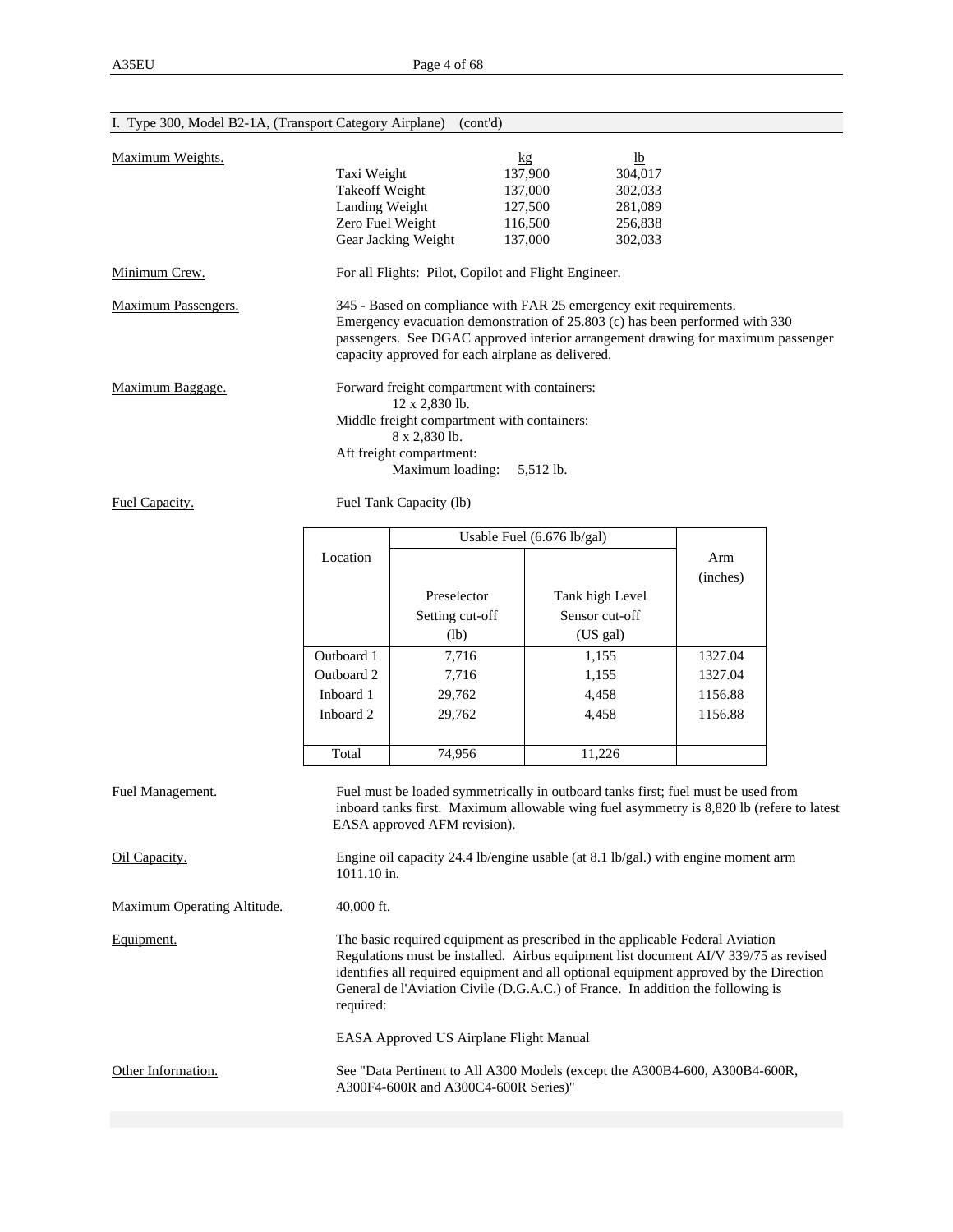|                | II. Type A300, Model B2-1C (Transport Category Airplane), approved June 19, 1975.                                                                                                                                                                                                                                                                                                                                                                                                                                                       |                                       |  |  |  |  |  |
|----------------|-----------------------------------------------------------------------------------------------------------------------------------------------------------------------------------------------------------------------------------------------------------------------------------------------------------------------------------------------------------------------------------------------------------------------------------------------------------------------------------------------------------------------------------------|---------------------------------------|--|--|--|--|--|
| Engines.       | 2 - General Electric Turbofan, Model CF6-50C (Data Sheet FAA No.<br>FAA E 23 EA 3 part B)                                                                                                                                                                                                                                                                                                                                                                                                                                               |                                       |  |  |  |  |  |
| APU.           | Airsearch TS CP 700-5 (TSO C77 SC 6203)                                                                                                                                                                                                                                                                                                                                                                                                                                                                                                 |                                       |  |  |  |  |  |
| Fuel.          | The following fuels are eligible for engines and APU:<br>(a)                                                                                                                                                                                                                                                                                                                                                                                                                                                                            |                                       |  |  |  |  |  |
|                | Grades JP-4 or JP-5<br>MIL-T-5624H<br>AST-MD-1655-65T<br>Grades Jet A, A1 (JP-1) and Jet B<br>AST-ES-2-74<br>Grades Jet A, A1 and Jet B<br>French specifications are:<br>Air 3404                                                                                                                                                                                                                                                                                                                                                       |                                       |  |  |  |  |  |
|                | Air 3407<br>Air 3405                                                                                                                                                                                                                                                                                                                                                                                                                                                                                                                    |                                       |  |  |  |  |  |
|                | With JP-4 or Jet B fuel, the following limitations apply:                                                                                                                                                                                                                                                                                                                                                                                                                                                                               |                                       |  |  |  |  |  |
|                | (1) Maximum altitude of 15,000 ft with gravity fuel supply from inboard tanks.<br>(2) Maximum altitude of 20,000 ft with gravity fuel supply from outboard tanks.                                                                                                                                                                                                                                                                                                                                                                       |                                       |  |  |  |  |  |
|                | The following additives may be used in approved fuels for engine and APU:<br>(b)<br>(1) Phillips PFA-55MB or anti-icing additive to specifications MIL-I-27686E at a<br>concentration not in excess of 0.15 percent by volume.<br>(2) Sohio Biobor JF biocide additive at a concentration not in excess of 20 ppm<br>elemental boron (270 ppm total additive).<br>(3) Shell ASA-3 anti-static additive at a concentration that will provide not in<br>excess of 300 conductivity units which is approximately equivalent to one<br>ppm. |                                       |  |  |  |  |  |
| Oil.           | (a) The following oils are eligible for the CF6-50 engine.<br>Synthetic type conforming to GE specification D 50 T F1,<br>Classes A or B. (GE Service Bulletin No. 79-1 lists approved brand oils).                                                                                                                                                                                                                                                                                                                                     |                                       |  |  |  |  |  |
|                | (b) The following oil is eligible for the APU:<br>See Maintenance Manual TSCP 700, Chap. 49.20.00 Table 303                                                                                                                                                                                                                                                                                                                                                                                                                             |                                       |  |  |  |  |  |
| Engine Limits. | Static thrust, sea level<br>Takeoff $(5 \text{ min})$ - (Flat to $86^{\circ}$ F)<br>Maximum continuous (Flat to 85°F)<br>Maximum permissible engine rotor operating speeds                                                                                                                                                                                                                                                                                                                                                              | 50,400 lb<br>46,300 lb                |  |  |  |  |  |
|                | $N_1$ (Low compressor)<br>4,068 rpm (118.5%)<br>$N_2$ (High compressor)<br>10,761 rpm (109.5%)<br>Maximum permissible engine temperature<br>Turbine exhaust gas temperature at turbine outlet<br>Takeoff (5 min)<br>$945^{\circ}$ C                                                                                                                                                                                                                                                                                                     |                                       |  |  |  |  |  |
|                | <b>Maximum Continuous</b><br>Maximum acceleration (2 min)<br>Starting:                                                                                                                                                                                                                                                                                                                                                                                                                                                                  | 910°C<br>960°C                        |  |  |  |  |  |
|                | Up to 40 sec.<br>Above 40 sec.                                                                                                                                                                                                                                                                                                                                                                                                                                                                                                          | $1,652$ °F (900°C)<br>1,382°F (750°C) |  |  |  |  |  |
|                | Oil Maximum permissible outlet temperature<br>Continuous operation<br>Transient operation limited                                                                                                                                                                                                                                                                                                                                                                                                                                       | 320°F (160°C)                         |  |  |  |  |  |
|                | to 15 min.                                                                                                                                                                                                                                                                                                                                                                                                                                                                                                                              | 347°F (175°C)                         |  |  |  |  |  |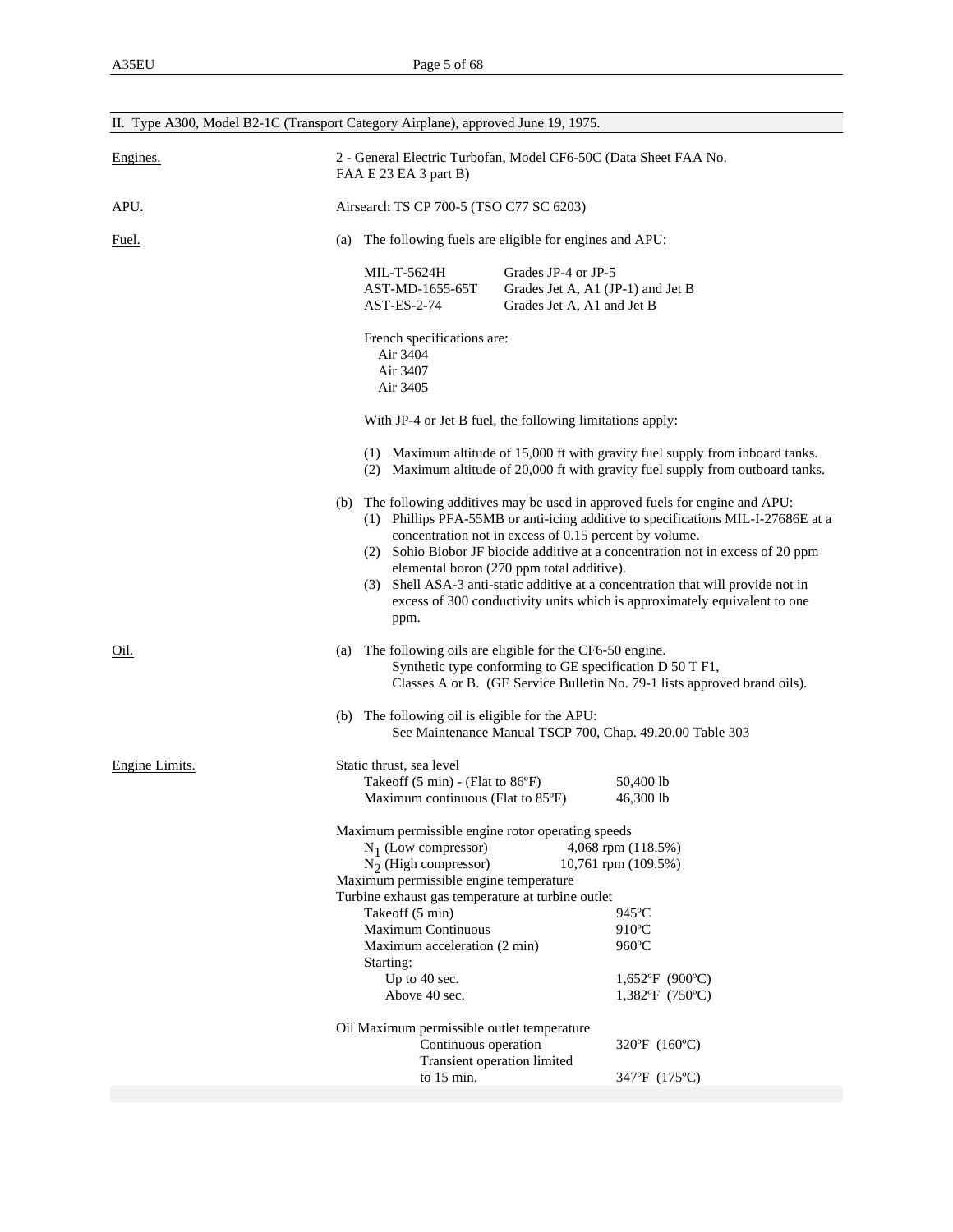| II. Type A300, Model B2-1C (Transport Category Airplane) (cont'd) |                                                                                                                         |                                                                          |                |  |  |
|-------------------------------------------------------------------|-------------------------------------------------------------------------------------------------------------------------|--------------------------------------------------------------------------|----------------|--|--|
| <b>APU Limits.</b>                                                | Power rating<br>Maximum at sea level                                                                                    | 142 hp.                                                                  |                |  |  |
|                                                                   | Maximum rotor speeds<br>Low pressure speed $(N_1)$<br>High pressure speed $(N_2)$<br>Maximum exhaust gas<br>temperature | 30,910 rpm (110%)<br>38,845 rpm (110%)<br>$1,085$ °F<br>$(585^{\circ}C)$ |                |  |  |
| Airspeed Limits (IAS).                                            | V <sub>MO</sub> (Maximum Operating)<br>up to 25,400 ft                                                                  | 360 K.                                                                   |                |  |  |
|                                                                   | $M_{\text{MO}}$ (Maximum Operating)<br>at and over 25,400 ft                                                            | 0.86 <sub>M</sub>                                                        |                |  |  |
|                                                                   | $V_A$ (Maneuvering)<br>See EASA Approved US Airplane Flight Manual                                                      |                                                                          |                |  |  |
|                                                                   | <b>Slat Positions</b><br>$V_{FE}$                                                                                       | Flap Positions                                                           |                |  |  |
|                                                                   | Takeoff<br>20                                                                                                           | $\boldsymbol{0}$                                                         | 250 K          |  |  |
|                                                                   | Takeoff<br>20                                                                                                           | 8                                                                        | 215 K          |  |  |
|                                                                   | Approach<br>20                                                                                                          | 15                                                                       | 205 K          |  |  |
|                                                                   | 25<br>Landing                                                                                                           | 25                                                                       | 180 K          |  |  |
|                                                                   | Enroute<br>20                                                                                                           | $\mathbf{0}$                                                             | 210 K          |  |  |
|                                                                   |                                                                                                                         |                                                                          | $(M=0.47)$     |  |  |
|                                                                   | $V_{LO}$ (Landing Gear)                                                                                                 |                                                                          |                |  |  |
|                                                                   | Extension<br>Retraction                                                                                                 |                                                                          | 270 K<br>240 K |  |  |
|                                                                   |                                                                                                                         |                                                                          |                |  |  |
|                                                                   | $V_{L,E}$ (Landing Gear Extended)                                                                                       |                                                                          | 270 K          |  |  |
|                                                                   |                                                                                                                         |                                                                          | $(M=0.59)$     |  |  |
|                                                                   | $V_{MC}$                                                                                                                | (Minimum Control) Speed with the Critical Engine Inoperative             |                |  |  |
|                                                                   |                                                                                                                         |                                                                          |                |  |  |

| In flight - $V_{MCA}$                  | 110 KIAS - 105 KCAS   |
|----------------------------------------|-----------------------|
| Takeoff and Landing - V <sub>MCG</sub> | 106 KIAS - 101.5 KCAS |

V (Tires Limitation) 182.5 KCAS

C.G. Range. (Landing Gear Extended)

|                              | <b>FORWARD</b> |          | AFT          |          |
|------------------------------|----------------|----------|--------------|----------|
| Gross Weight                 | Enroute $&$    | Takeoff  | Enroute $\&$ | Takeoff  |
|                              | Landing        |          | Landing      |          |
| 137,900 kg<br>304,017 lb     | 18% MAC        |          |              |          |
| to<br>to                     | (Sta.1162.82)  | All      | All          | All      |
| 125,000 kg<br>275,575 lb     |                | weights  | weights      | weights  |
| 125,000 kg<br>275,575 lb     | Linear varia-  | 18% MAC  | 35% MAC      | 33% MAC  |
| to<br>to                     | tion between   | (Sta.    | (Sta.        | (Sta.    |
| 120,000 kg<br>264,550 lb     | 18% MAC and    | 1162.82) | 1202.13)     | 1201.92) |
|                              | 15% MAC        |          |              |          |
| <b>Below</b><br><b>Below</b> | 15% MAC        |          |              |          |
| 120,000 kg<br>264,550 lb     | (Sta.1162.82)  |          |              |          |
|                              |                |          |              |          |

Landing gear retraction moment is 68,686 in lb., gear retraction moves c.g. forward.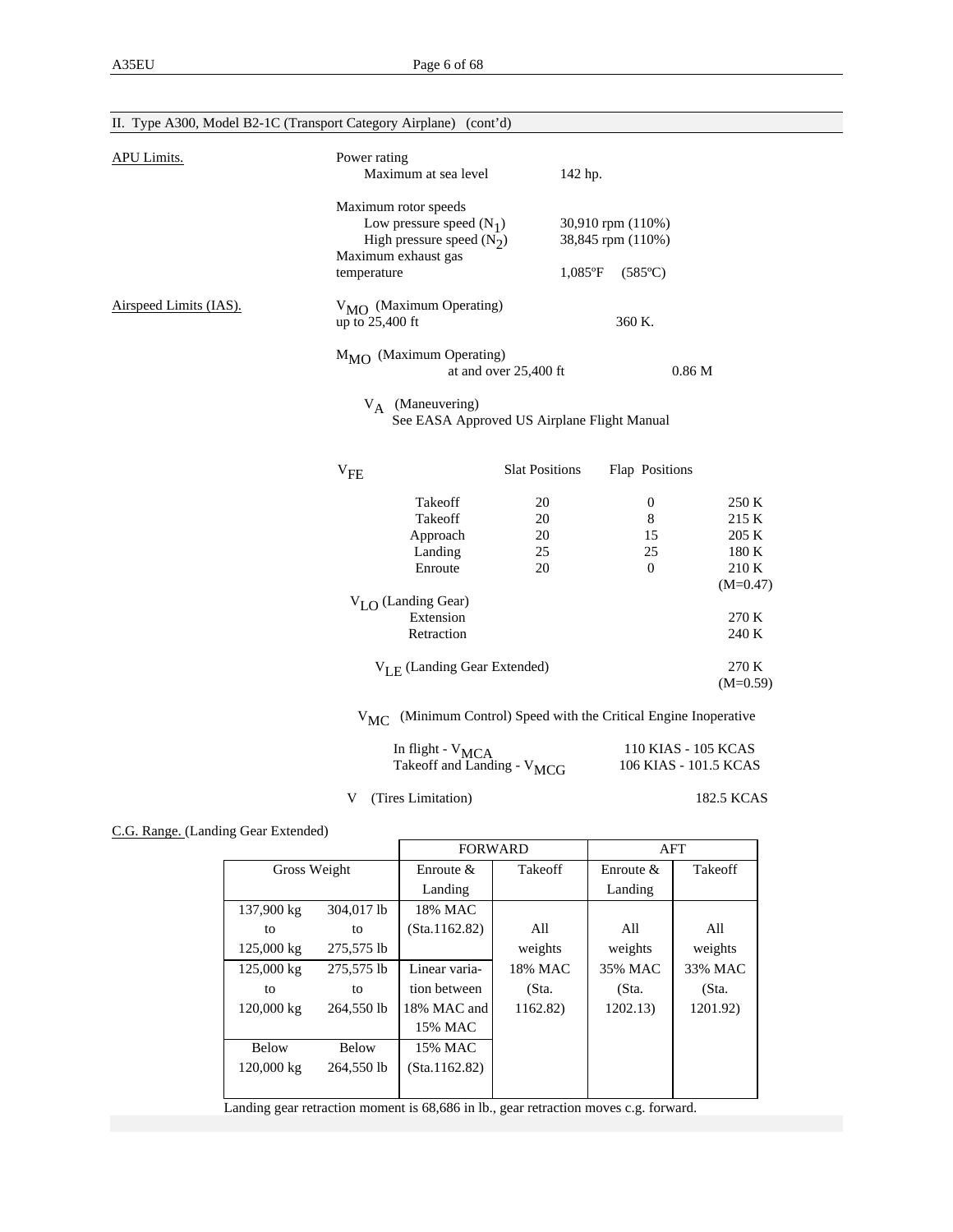|                             |                    |                                                                                                                                                                                                                                                                                                                                                    |                            | VARIANT <sub>02</sub>                                                                                                                                                                                                                                                                      |          |  |  |
|-----------------------------|--------------------|----------------------------------------------------------------------------------------------------------------------------------------------------------------------------------------------------------------------------------------------------------------------------------------------------------------------------------------------------|----------------------------|--------------------------------------------------------------------------------------------------------------------------------------------------------------------------------------------------------------------------------------------------------------------------------------------|----------|--|--|
| Maximum Weights.            | <b>BASIC MODEL</b> |                                                                                                                                                                                                                                                                                                                                                    |                            | with mod 1357                                                                                                                                                                                                                                                                              |          |  |  |
|                             | kg                 | lb                                                                                                                                                                                                                                                                                                                                                 | kg                         | <sup>1</sup>                                                                                                                                                                                                                                                                               |          |  |  |
| Taxi Weight                 | 137,900            | 304,017                                                                                                                                                                                                                                                                                                                                            | 142,900                    | 315,040                                                                                                                                                                                                                                                                                    |          |  |  |
| <b>Takeoff Weight</b>       | 137,000            | 302,033                                                                                                                                                                                                                                                                                                                                            | 142,000                    | 313,056                                                                                                                                                                                                                                                                                    |          |  |  |
| Landing Weight              | 127,500            | 281,089                                                                                                                                                                                                                                                                                                                                            | 130,000                    | 286,601                                                                                                                                                                                                                                                                                    |          |  |  |
|                             |                    |                                                                                                                                                                                                                                                                                                                                                    |                            |                                                                                                                                                                                                                                                                                            |          |  |  |
| Zero Fuel Weight            | 116,500            | 256,838                                                                                                                                                                                                                                                                                                                                            | 120,500                    | 265,657                                                                                                                                                                                                                                                                                    |          |  |  |
| Gear Jacking Weight         | 137,000            | 302,033                                                                                                                                                                                                                                                                                                                                            | 142,000                    | 313,056                                                                                                                                                                                                                                                                                    |          |  |  |
| Minimum Crew.               |                    | For all Flights: Pilot, Copilot and Flight Engineer                                                                                                                                                                                                                                                                                                |                            |                                                                                                                                                                                                                                                                                            |          |  |  |
| Maximum Passengers.         |                    |                                                                                                                                                                                                                                                                                                                                                    |                            | 345 - Based on compliance with FAR 25 emergency exit requirements.<br>Emergency evacuation demonstration of 25.803(c) has been performed<br>with 330 passengers. See DGAC approved interior arrangement drawing for<br>maximum passenger capacity approved for each airplane as delivered. |          |  |  |
| Maximum Baggage.            |                    | Forward freight compartment with containers:<br>12 x 2,830 lb.<br>Middle freight compartment with containers:                                                                                                                                                                                                                                      |                            |                                                                                                                                                                                                                                                                                            |          |  |  |
|                             | 8 x 2,830 lb.      |                                                                                                                                                                                                                                                                                                                                                    |                            |                                                                                                                                                                                                                                                                                            |          |  |  |
|                             |                    | Aft freight compartment:<br>Maximum loading:                                                                                                                                                                                                                                                                                                       | 5,512 lb.                  |                                                                                                                                                                                                                                                                                            |          |  |  |
| Fuel Capacity.              |                    | Fuel Tank Capacity (lb)                                                                                                                                                                                                                                                                                                                            |                            |                                                                                                                                                                                                                                                                                            |          |  |  |
|                             |                    |                                                                                                                                                                                                                                                                                                                                                    | Usable Fuel (6.676 lb/gal) |                                                                                                                                                                                                                                                                                            |          |  |  |
|                             | Location           |                                                                                                                                                                                                                                                                                                                                                    |                            |                                                                                                                                                                                                                                                                                            |          |  |  |
|                             |                    |                                                                                                                                                                                                                                                                                                                                                    |                            |                                                                                                                                                                                                                                                                                            | Arm      |  |  |
|                             |                    |                                                                                                                                                                                                                                                                                                                                                    |                            |                                                                                                                                                                                                                                                                                            | (inches) |  |  |
|                             |                    |                                                                                                                                                                                                                                                                                                                                                    | Preselector                | Tank high Level                                                                                                                                                                                                                                                                            |          |  |  |
|                             |                    |                                                                                                                                                                                                                                                                                                                                                    | Setting cut-off            | Sensor cut-off                                                                                                                                                                                                                                                                             |          |  |  |
|                             |                    |                                                                                                                                                                                                                                                                                                                                                    |                            |                                                                                                                                                                                                                                                                                            |          |  |  |
|                             |                    |                                                                                                                                                                                                                                                                                                                                                    | (lb)                       | (US gal)                                                                                                                                                                                                                                                                                   |          |  |  |
|                             | Outboard 1         |                                                                                                                                                                                                                                                                                                                                                    | 7,716                      | 1,155                                                                                                                                                                                                                                                                                      | 1327.04  |  |  |
|                             | Outboard 2         |                                                                                                                                                                                                                                                                                                                                                    | 7,716                      | 1,155                                                                                                                                                                                                                                                                                      | 1327.04  |  |  |
|                             | Inboard 1          |                                                                                                                                                                                                                                                                                                                                                    | 29,762                     | 4,458                                                                                                                                                                                                                                                                                      | 1156.88  |  |  |
|                             |                    |                                                                                                                                                                                                                                                                                                                                                    |                            |                                                                                                                                                                                                                                                                                            |          |  |  |
|                             | Inboard 2          |                                                                                                                                                                                                                                                                                                                                                    | 29,762                     | 4,458                                                                                                                                                                                                                                                                                      | 1156.88  |  |  |
|                             |                    |                                                                                                                                                                                                                                                                                                                                                    |                            |                                                                                                                                                                                                                                                                                            |          |  |  |
|                             | Total              |                                                                                                                                                                                                                                                                                                                                                    | 74,956                     | 11226                                                                                                                                                                                                                                                                                      |          |  |  |
| Fuel Management.            |                    | EASA approved AFM revision).                                                                                                                                                                                                                                                                                                                       |                            | Fuel must be loaded symmetrically in outboard tanks first; fuel must be used from<br>inboard tanks first. Maximum allowable wing fuel asymmetry is 8,820 lb (refere to latest                                                                                                              |          |  |  |
| Oil Capacity.               | 1011.10 in.        |                                                                                                                                                                                                                                                                                                                                                    |                            | Engine oil capacity 24.4 lb/engine usable (at 8.1 lb/gal) with engine moment arm                                                                                                                                                                                                           |          |  |  |
| Maximum Operating Altitude. | 40,000 ft.         |                                                                                                                                                                                                                                                                                                                                                    |                            |                                                                                                                                                                                                                                                                                            |          |  |  |
| Equipment.                  | required.          | The basic required equipment as prescribed in the applicable Federal Aviation<br>Regulations must be installed. Airbus equipment list document AI/V 341/75 as revised<br>identifies all required equipment and all optional equipment approved by the Direction<br>General de l'Aviation Civile (D.G.A.C.) of France. In addition the following is |                            |                                                                                                                                                                                                                                                                                            |          |  |  |
|                             |                    | EASA-approved US Airplane Flight Manual.                                                                                                                                                                                                                                                                                                           |                            |                                                                                                                                                                                                                                                                                            |          |  |  |
| Other Information.          |                    | See "Data Pertinent to all A300 Models (except the A300B4-600,<br>A300B4-600R, A300F4-600R and A300C4-600R series)"                                                                                                                                                                                                                                |                            |                                                                                                                                                                                                                                                                                            |          |  |  |

# II. Type A300, Model B2-1C (Transport Category Airplane) (cont'd)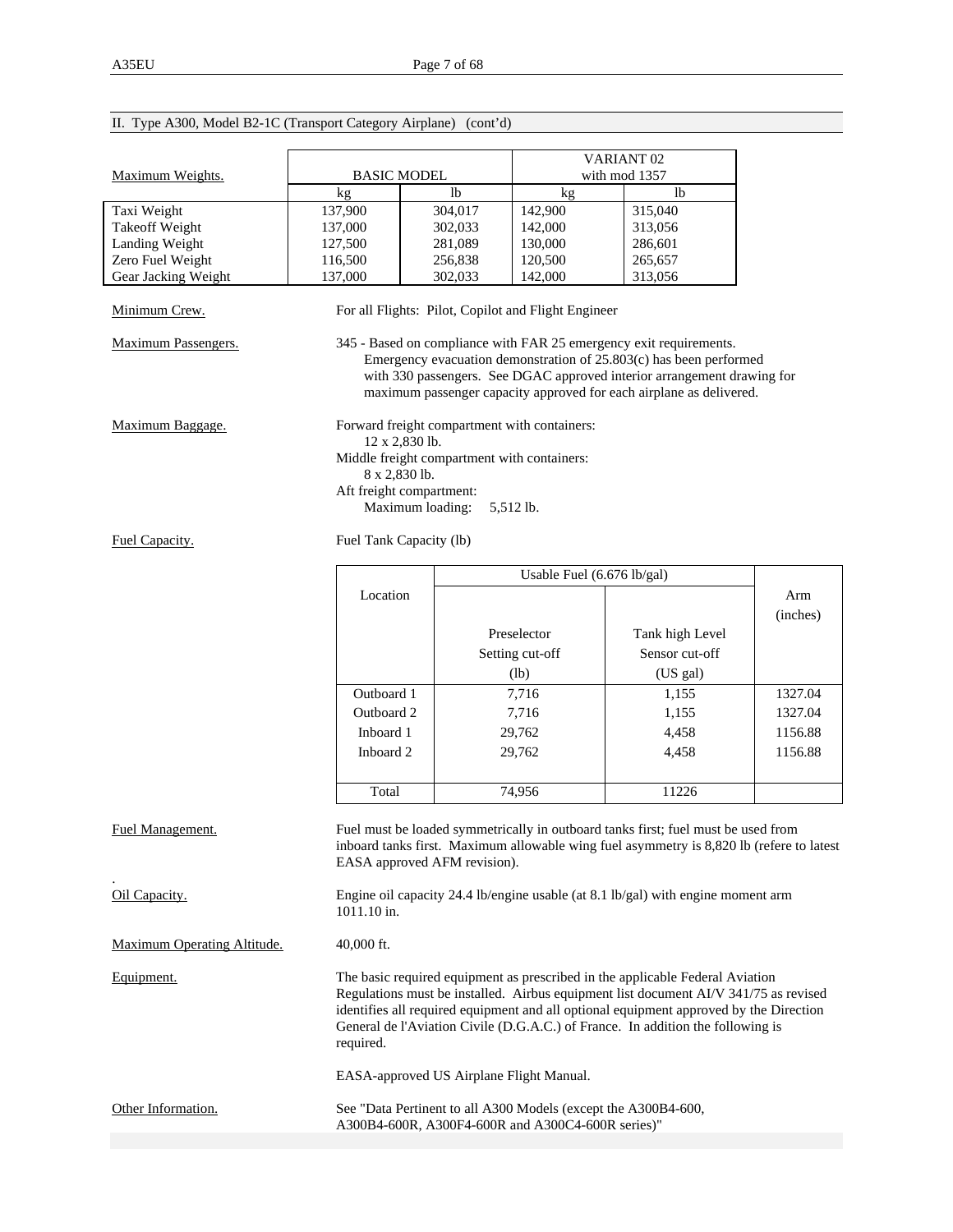| III. Type A300, Model B4-2C (Transport Category Airplane), approved June 30, 1976. |                                                                                                                                                                                   |                                                                                                                                                                   |  |  |  |
|------------------------------------------------------------------------------------|-----------------------------------------------------------------------------------------------------------------------------------------------------------------------------------|-------------------------------------------------------------------------------------------------------------------------------------------------------------------|--|--|--|
| Engine.                                                                            | 2 - General Electric Turbofan, Model CF6-50C (Data Sheet FAA No. FAA E 23 EA3<br>part B)                                                                                          |                                                                                                                                                                   |  |  |  |
| APU.                                                                               | Airesearch TS CP 700-5 (TSOC77 SC 6203)                                                                                                                                           |                                                                                                                                                                   |  |  |  |
| <u>Fuel.</u>                                                                       | (a) The following fuels are eligible for engines and APU:<br>MIL-T-5624 H<br>AST-MD-1655-65T<br>$AST-ES-2-74$                                                                     | Grades JP-4 or JP-5<br>Grades Jet A, A1<br>$(JP-1)$ and Jet B<br>Grades Jet A, A1 and Jet B                                                                       |  |  |  |
|                                                                                    | French specifications are:<br>Air 3404<br>Air 3407<br>Air 3405                                                                                                                    |                                                                                                                                                                   |  |  |  |
|                                                                                    | With JP-4 or Jet B fuel, the following limitation apply                                                                                                                           |                                                                                                                                                                   |  |  |  |
|                                                                                    |                                                                                                                                                                                   | (1) Maximum altitude of 15,000 ft with gravity fuel supply from inboard tanks.<br>(2) Maximum altitude of 20,000 ft with gravity fuel supply from outboard tanks. |  |  |  |
|                                                                                    |                                                                                                                                                                                   | (b) The following additives may be used as approved fuels for engine and APU:                                                                                     |  |  |  |
|                                                                                    |                                                                                                                                                                                   | (1) Phillips PFA-55MB or anti-icing additive to specifications MIL-I-27686 E at a<br>concentration not in excess of 0.15 percent by volume.                       |  |  |  |
|                                                                                    | elemental boron (270 ppm total additive)                                                                                                                                          | (2) Sohio Biobor JF biocide additive at a concentration not in excess of 20 ppm                                                                                   |  |  |  |
|                                                                                    |                                                                                                                                                                                   | (3) Shell ASA anti-static additive at a concentration that will provide not in<br>excess of 300 conductivity units which is approximately equivalent to one ppm.  |  |  |  |
| Oil.                                                                               | The following oils are eligible for the CF6-50 Engines:<br>(a)<br>Synthetic type conforming to GE specification D 50 T F1,                                                        | Classes A or B. (GE Service Bulletin No. 79-1 lists approved brand oils.)                                                                                         |  |  |  |
|                                                                                    | (b) The following oil is eligible for APU:                                                                                                                                        | See Maintenance Manual TSCP 700, Chap. 49.20.00 Table 303                                                                                                         |  |  |  |
| Engine Limits.                                                                     | Static thrust, sea level<br>Takeoff (5 Min) - (flat to 86°F) 50,400 lb<br>Maximum Continuous (flat to 86°F)                                                                       | 46,300 lb                                                                                                                                                         |  |  |  |
|                                                                                    | Maximum permissible engine rotor operating speeds<br>$N_1$ (Low Compressor)<br>$N_2$ (Low Compressor)                                                                             | 4,068 rpm (118.5%)<br>10,761 rpm (109.5%)                                                                                                                         |  |  |  |
|                                                                                    | Maximum permissible engine temperature<br>Turbine exhaust gas temperature at turbine outlet<br>Takeoff (5 min)<br>Maximum Continuous<br>Maximum acceleration (2 min)<br>Starting: | 945°C<br>910°C<br>960°C                                                                                                                                           |  |  |  |
|                                                                                    | Up to 40 Sec.<br>Above 40 Sec.                                                                                                                                                    | $(900^{\circ}C)$<br>$1652$ °F<br>1382°F (750°C)                                                                                                                   |  |  |  |
|                                                                                    |                                                                                                                                                                                   |                                                                                                                                                                   |  |  |  |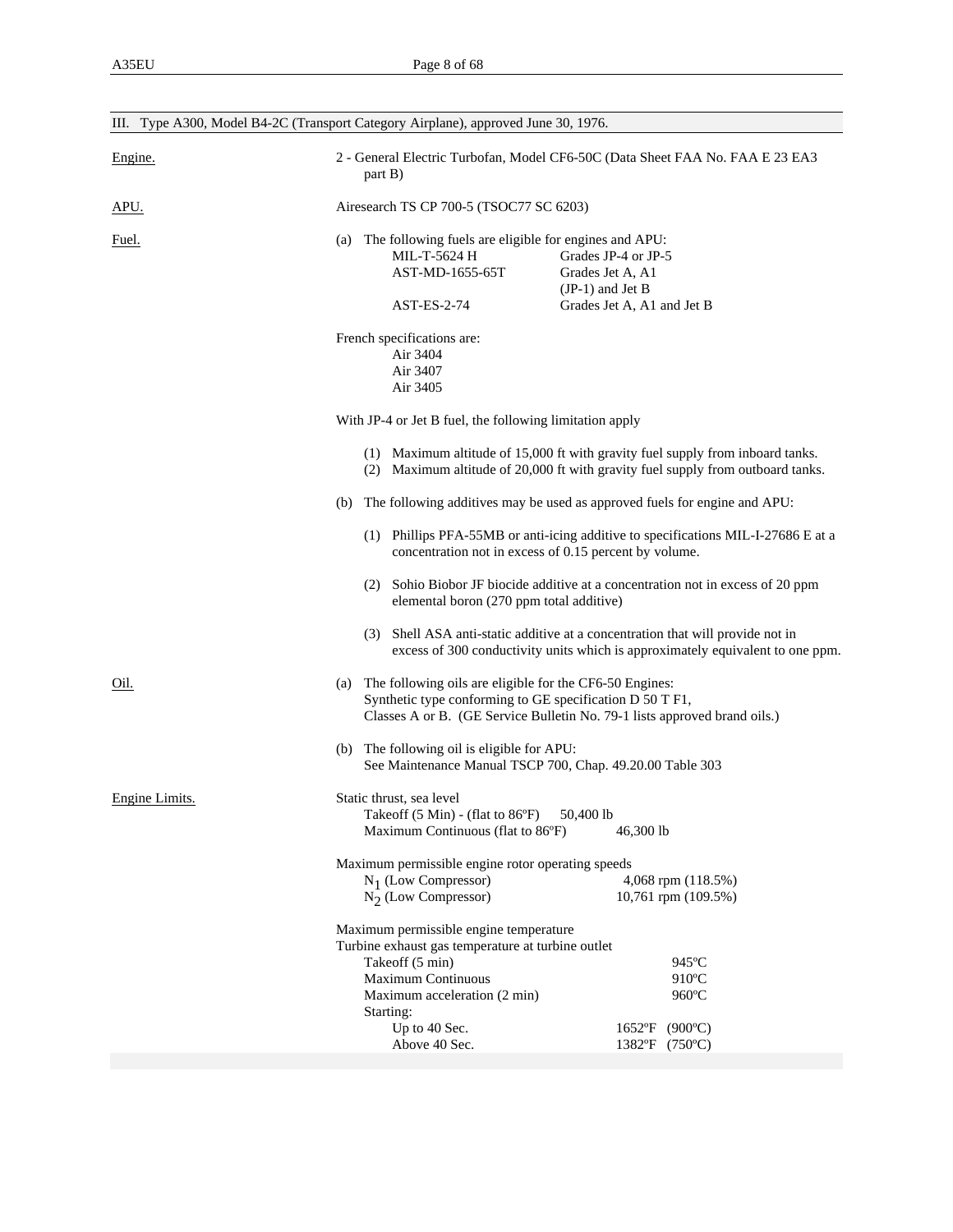|  |  | III. Type A300, Model B4-2C (Transport Category Airplane), (cont'd) |  |  |  |  |
|--|--|---------------------------------------------------------------------|--|--|--|--|
|--|--|---------------------------------------------------------------------|--|--|--|--|

|             | Oil Maximum permissible outlet temperature<br>Continuous operation<br>Transient operation limited to 15 min. | $(160^{\circ}C)$<br>$320^{\circ}$ F<br>347°F (175°C) |
|-------------|--------------------------------------------------------------------------------------------------------------|------------------------------------------------------|
| APU Limits. | Power rating<br>Maximum at sea level                                                                         | 142 hp.                                              |
|             | Maximum rotor speeds                                                                                         |                                                      |
|             | Low pressure speed $(N_1)$                                                                                   | $30,910$ rpm $(110%)$                                |
|             | High pressure speed $(N2)$                                                                                   | 38,845 rpm (110%)                                    |
|             | Maximum exhaust gas temperature                                                                              | $1.085$ °F<br>$(585^{\circ}C)$                       |

Airspeed Limits (IAS).

|                                     | <b>BASIC MODEL</b> | VARIANTS 02, 03 and 14   |
|-------------------------------------|--------------------|--------------------------|
| Max. Takeoff Weight                 | 150,000 kg         | 157,500 kg               |
| $V_{\text{MO}}$ (Maximum Operating) | 360K               | 345 K                    |
| Up to                               | 25,400 ft          | $25,000$ ft              |
| $M_{\rm MO}$ (Maximum Operating)    | 0.86               | $0.86/0.82$ (See Note 3) |
| At and over                         | 25,400 ft          | $25,000 \text{ ft}$      |

 $V_A$  (Maneuvering)<br>See EASA Approved US Airplane Flight Manual

| $V_{FE}$                                                        | <b>Slat Positions</b> | Flap Positions                                               |                     |
|-----------------------------------------------------------------|-----------------------|--------------------------------------------------------------|---------------------|
| Takeoff                                                         | 16                    | $\boldsymbol{0}$                                             | 250 K               |
| Takeoff & Approach                                              | 16                    | 8                                                            | 215 K               |
| Takeoff, Approach Land                                          | 16                    | 15                                                           | 205 K               |
| Landing                                                         | 25                    | 25                                                           | 180 K               |
| Enroute                                                         | 16                    | $\Omega$                                                     | 210 K               |
|                                                                 |                       |                                                              | $(M=0.47)$          |
| $V_{I,\Omega}$ (Landing Gear)                                   |                       |                                                              |                     |
| Extension                                                       |                       |                                                              | 270 K               |
| Retraction                                                      |                       |                                                              | 240 K               |
| $V_{L,E}$ (Landing Gear Extended)                               |                       |                                                              | 270 K<br>$(M=0.59)$ |
| $V_{MC}$                                                        |                       | (Minimum Control) Speed with the Critical Engine Inoperative |                     |
| In flight - $V_{MCA}$<br>Takeoff and Landing - V <sub>MCG</sub> |                       | 110 KIAS - 105 KCAS<br>106 KIAS - 101.5 KCAS                 |                     |
| (Tires Limitation)                                              |                       |                                                              | 195.5 KCAS          |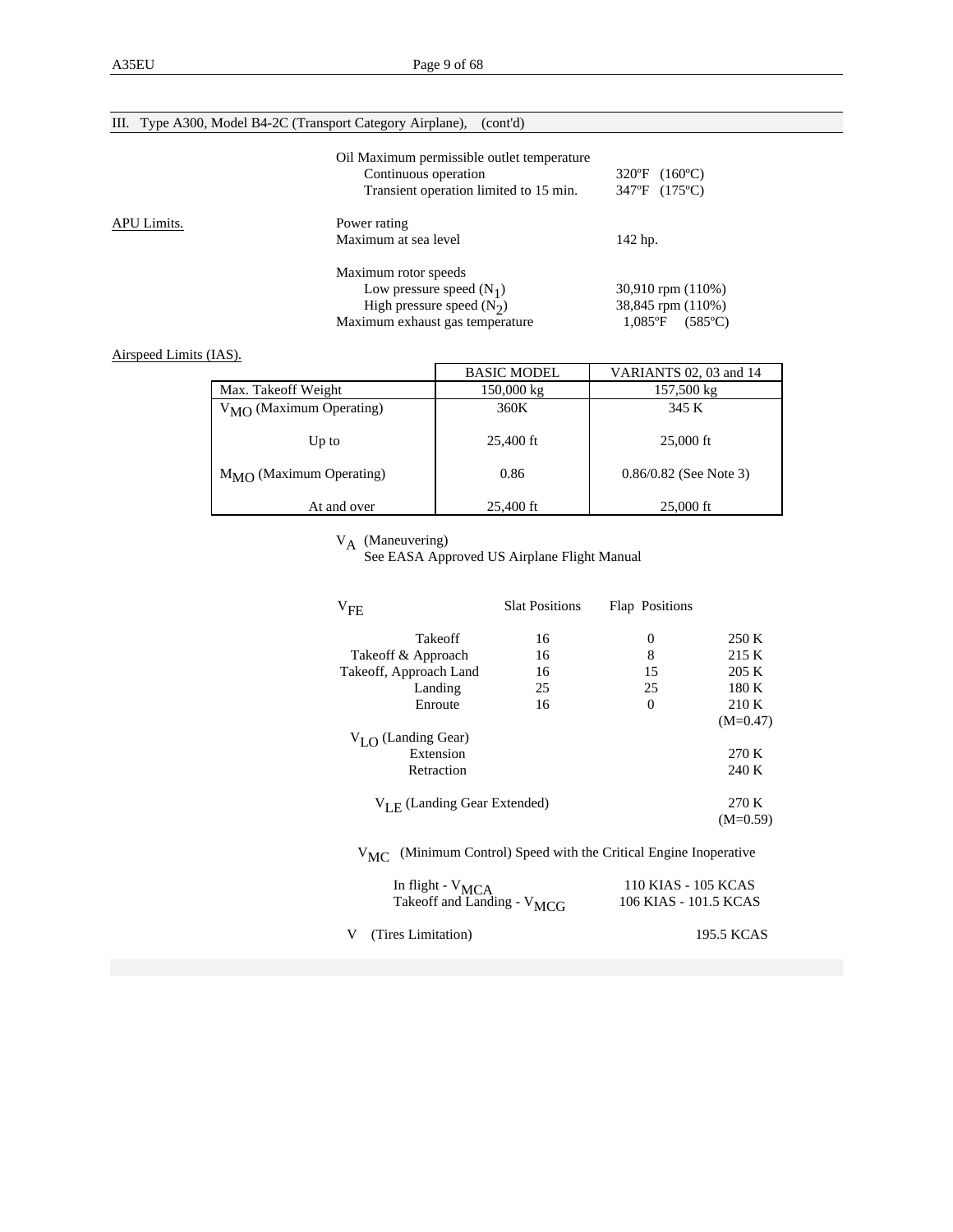# III. Type A300, Model B4-2C (Transport Category Airplane), (cont'd)

### C.G. Range. (Landing Gear Extended)

|              |              | <b>FORWARD</b> |          |              | AFT      |
|--------------|--------------|----------------|----------|--------------|----------|
|              | Gross Weight |                | Takeoff  | Enroute $\&$ | Takeoff  |
|              |              | Landing        |          | Landing      |          |
| Max taxi     | Max taxi     | 18% MAC        |          |              |          |
| to           | to           | (Sta.1162.82)  | All      | All          | All      |
| 128,000 kg   | 282,187 lb   |                | weights  | weights      | weights  |
| 128,000 kg   | 282.187 lb   | Linear varia-  | 18% MAC  | 35% MAC      | 33% MAC  |
| to           | to           | tion between   | (Sta.    | (Sta.        | (Sta.    |
| 122,000 kg   | 268,960 lb   | 18% MAC and    | 1162.82) | 1202.13)     | 1201.83) |
|              |              | 15% MAC        |          |              |          |
| <b>Below</b> | <b>Below</b> | 15% MAC        |          |              |          |
| 122,000 kg   | 268,960 lb   | (Sta.1155.07)  |          |              |          |
|              |              |                |          |              |          |

Landing gear retraction moment is 74,772 in lb., gear retraction moves c.g. forward.

Maximum Weights.

|                                      |                                                                                                      | <b>Basic Model</b>                                                                                                                                                                                                   |                                      | Variant 02 with                      |                                                                                  | Variant 03 with  |         | Variant 14 with |  |
|--------------------------------------|------------------------------------------------------------------------------------------------------|----------------------------------------------------------------------------------------------------------------------------------------------------------------------------------------------------------------------|--------------------------------------|--------------------------------------|----------------------------------------------------------------------------------|------------------|---------|-----------------|--|
|                                      |                                                                                                      |                                                                                                                                                                                                                      |                                      | mod 1652                             |                                                                                  | Mods 1652 & 2032 |         | mod 6193        |  |
|                                      | kg                                                                                                   | 1 <sub>b</sub>                                                                                                                                                                                                       | kg                                   | <b>lb</b>                            | kg                                                                               | lb               | kg      | <b>lb</b>       |  |
| Taxi Weight                          | 150,900                                                                                              | 332,672                                                                                                                                                                                                              | 158,400                              | 349,206                              | 158,400                                                                          | 349,206          | 158,400 | 349,206         |  |
| <b>Takeoff Weight</b>                | 150,000                                                                                              | 330,687                                                                                                                                                                                                              | 157,500                              | 347,222                              | 157,500                                                                          | 347,222          | 157,500 | 347,222         |  |
| Landing Weight                       | 133,000                                                                                              | 293,210                                                                                                                                                                                                              | 133,000                              | 293,210                              | 134,000                                                                          | 295,410          | 134,000 | 295,410         |  |
| Zero Fuel Weight                     | 122,000                                                                                              | 268,960                                                                                                                                                                                                              | 122,000                              | 268,960                              | 124,000                                                                          | 273,370          | 126,000 | 277,780         |  |
| Gear Jacking Weight                  | 150,000                                                                                              | 330,687                                                                                                                                                                                                              | 157,500                              | 347,222                              | 157,500                                                                          | 347,222          | 157,500 | 347,222         |  |
| Minimum Crew.<br>Maximum Passengers. |                                                                                                      | For all Flights: Pilot, Copilot and Flight Engineer<br>345 - Based on compliance with FAR 25 emergency exit requirements.                                                                                            |                                      |                                      |                                                                                  |                  |         |                 |  |
|                                      |                                                                                                      | Emergency evacuation demonstration of 25.803(c) has been performed with 330<br>passengers. See DGAC approved interior arrangement drawing for maximum passenger<br>capacity approved for each airplane as delivered. |                                      |                                      |                                                                                  |                  |         |                 |  |
| Maximum Baggage.                     |                                                                                                      |                                                                                                                                                                                                                      |                                      |                                      | Forward freight compartment: max admissible load 23,980 lb.                      |                  |         |                 |  |
|                                      |                                                                                                      |                                                                                                                                                                                                                      |                                      | - With containers: 12 x 2,030 lb. or | 6 x 5,660 lb. when Mod. 1844 is incorporated                                     |                  |         |                 |  |
|                                      |                                                                                                      |                                                                                                                                                                                                                      |                                      |                                      | - A maximum container weight of 3,500 lb each side or 7000 lb both               |                  |         |                 |  |
|                                      |                                                                                                      |                                                                                                                                                                                                                      |                                      |                                      | sides is permitted at station 22, 23 and 24 when Mod. 2317 is incorporated.      |                  |         |                 |  |
|                                      |                                                                                                      |                                                                                                                                                                                                                      | - With pallets: $4 \times 8,300$ lb. |                                      |                                                                                  |                  |         |                 |  |
|                                      |                                                                                                      |                                                                                                                                                                                                                      | - Split engine transport:            |                                      |                                                                                  |                  |         |                 |  |
|                                      |                                                                                                      |                                                                                                                                                                                                                      |                                      | - When Mod. 2001 is incorporated     |                                                                                  |                  |         |                 |  |
|                                      |                                                                                                      |                                                                                                                                                                                                                      |                                      |                                      | - Maximum weight of each pallet must not exceed 8,200 lb.                        |                  |         |                 |  |
|                                      |                                                                                                      |                                                                                                                                                                                                                      | AI/TI-431/77                         |                                      | - Pallets, engine stands and pallet net must be in accordance with specification |                  |         |                 |  |
|                                      | Middle freight compartment: max admissible load 23,980 lb.<br>with containers $8 \times 2,830$ lb or |                                                                                                                                                                                                                      |                                      |                                      |                                                                                  |                  |         |                 |  |
|                                      |                                                                                                      |                                                                                                                                                                                                                      |                                      |                                      | 4 x 5,660 lb. when Mod. 1844 is incorporated                                     |                  |         |                 |  |
|                                      |                                                                                                      | A maximum of 3,500 lb. each side or 7,000 lb. both sides is permitted at station 42<br>when Mod. 0470 is incorporated and at station 42 when Mod. 2317 is incorporated.                                              |                                      |                                      |                                                                                  |                  |         |                 |  |
|                                      |                                                                                                      |                                                                                                                                                                                                                      |                                      |                                      | Aft freight compartment: Maximum loading 5,512 lb.                               |                  |         |                 |  |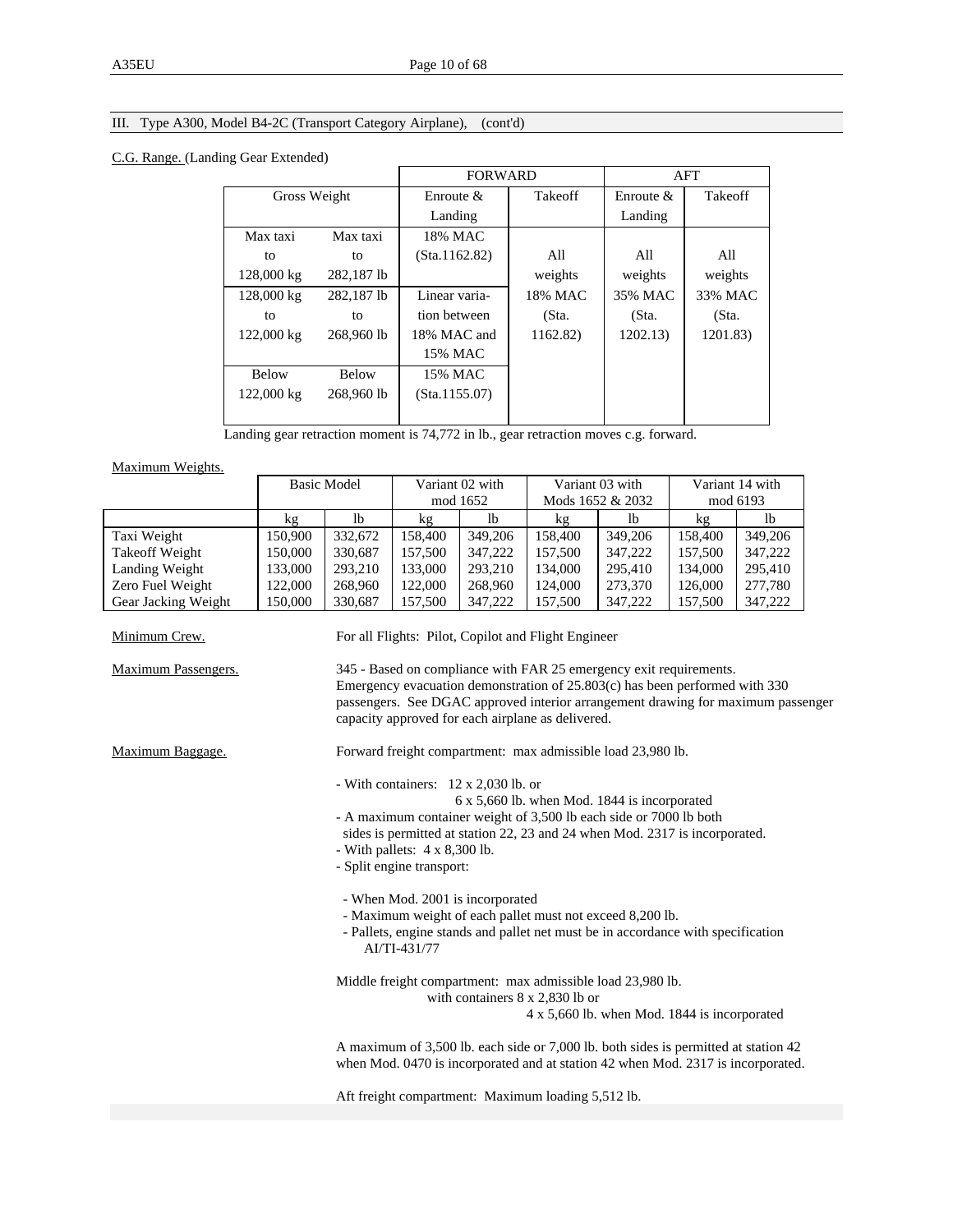# III. Type A300, Model B4-2C (Transport Category Airplane), (cont'd)

Fuel Capacity. Usable fuel tank capacity (lb) - Density 6.676 lb./US gal.

|                       |                               | Without Mod 1664                                | Without Mod 1664              |                                                 |  |
|-----------------------|-------------------------------|-------------------------------------------------|-------------------------------|-------------------------------------------------|--|
| Location<br>Arm (in.) | Preselector<br>Cutoff<br>(lb) | Tank high level<br>sensor cutoff<br>lb/U.S. gal | Preselector<br>cutoff<br>(lb) | Tank high level<br>sensor cutoff<br>lb/U.S. gal |  |
| Outboard 1<br>1327.04 | 7,716                         | 7,942<br>1,189                                  | 7,710                         | 7,994<br>1,197                                  |  |
| Outboard 2<br>1327.04 | 7,716                         | 7,942<br>1,189                                  | 7,710                         | 79,941<br>1,197                                 |  |
| Inboard 1<br>1156.88  | 29,762                        | 29,791<br>4,462                                 | 29,760                        | 30,281<br>4,535                                 |  |
| Inboard 2<br>1156.88  | 29,762                        | 29,791<br>4,462                                 | 29,760                        | 30,281<br>4,535                                 |  |
| Central<br>1106.10    | 24,251                        | 24,701<br>3,699                                 | 29,760                        | 30,346<br>4,545                                 |  |
| Total                 | 99,207                        | 100,167<br>15,001                               | 104,700                       | 106,896<br>16,009                               |  |

.

Fuel Management. Fuel must be loaded symmetrically in outboard tanks first; fuel must be used from inboard tanks first. Maximum allowable wing fuel asymmetry is 8,820 lb (refer to latest EASA approved AFM revision).

| Oil Capacity.               | Engine oil capacity 24.4 lb/engine usable (at 8.1 lb/gal.) with engine moment arm<br>$1011.10$ in.                                                                                                                                                                                                                                                              |
|-----------------------------|-----------------------------------------------------------------------------------------------------------------------------------------------------------------------------------------------------------------------------------------------------------------------------------------------------------------------------------------------------------------|
| Maximum Operating Altitude. | $40,000$ ft.                                                                                                                                                                                                                                                                                                                                                    |
| Equipment.                  | The basic required equipment as prescribed in the applicable Federal Aviation<br>Regulations must be installed. Airbus equipment list document AI/V 333/75 as revised<br>identifies all required equipment and all optional equipment approved by the Direction<br>General de l'Aviation Civile (D.G.A.C.) of France. In addition the following is<br>required: |
|                             | EASA-Approved US Airplane Flight Manual.                                                                                                                                                                                                                                                                                                                        |
| Other Information.          | See "Data Pertinent to All 300 Model (except the A300B4-600, A300B4-600R,<br>A300F4-600R and A300C4-600R series)"                                                                                                                                                                                                                                               |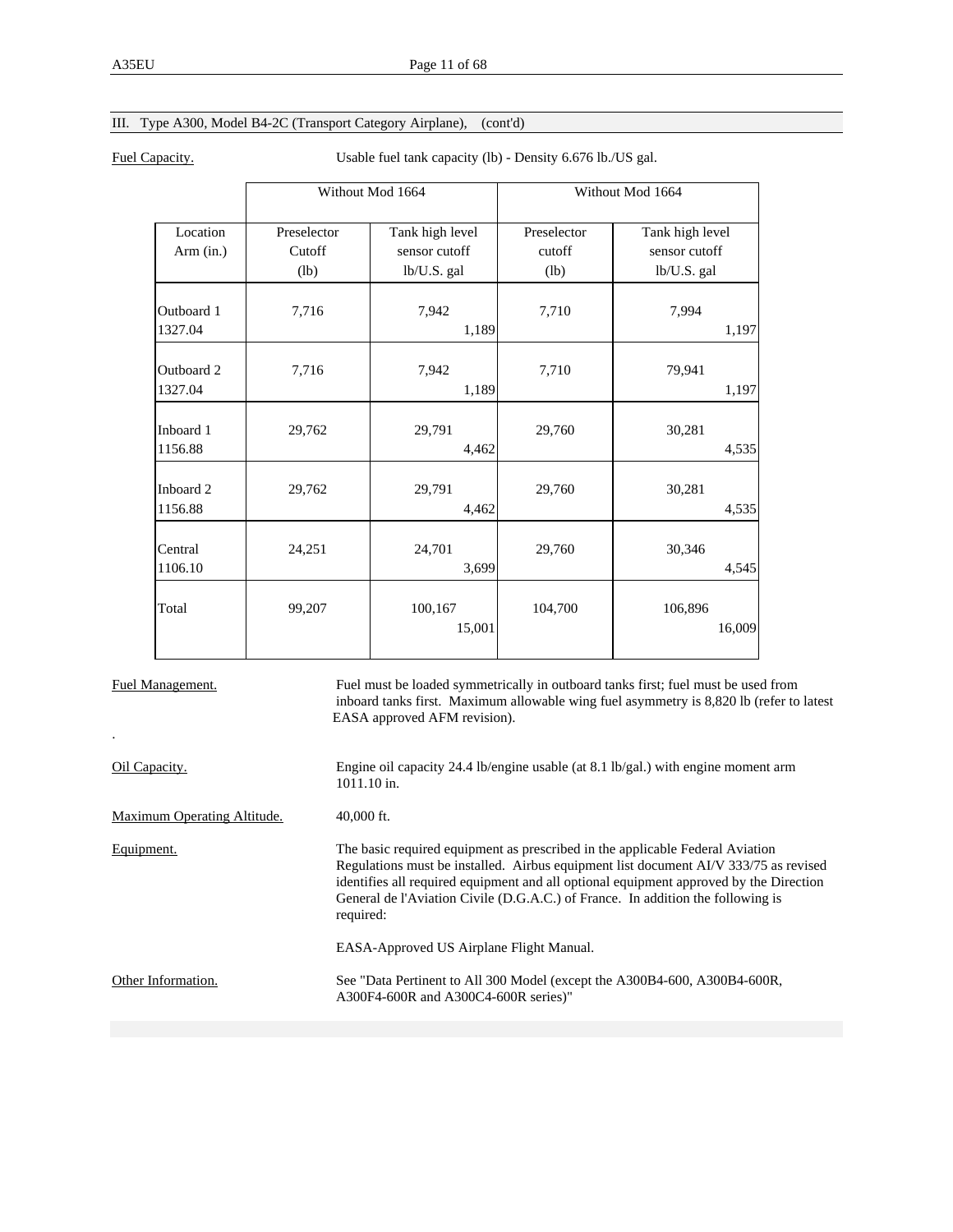|                | IV. Type A300, Model B2K-3C (Transport Category Airplane) approved June 30, 1976.                                                                                                                        |  |  |  |  |
|----------------|----------------------------------------------------------------------------------------------------------------------------------------------------------------------------------------------------------|--|--|--|--|
| Engines.       | 2 - General Electric Turbofan, Model CF6-50C (Data Sheet FAA No. FAA E 23 EA3<br>part B)                                                                                                                 |  |  |  |  |
| <u>APU.</u>    | Airesearch TS CP 700-5 (TSO C77 SC6203)                                                                                                                                                                  |  |  |  |  |
| Fuel.          | The following fuels are eligible for engines and APU.<br>(a)<br>MIL-T-5624 H<br>Grades JP-4 or JP-5<br>AST-MD-1655-65T<br>Grades Jet A, A1 (JP-1) and Jet B<br>AST-TS-2-74<br>Grades Jet A, A1 and Jet B |  |  |  |  |
|                | French specifications are:<br>Air 3404<br>Air 3407<br>Air 3405                                                                                                                                           |  |  |  |  |
|                | With JP-4 or Jet B fuel, the following limitations apply:                                                                                                                                                |  |  |  |  |
|                | Maximum altitude of 15,000 ft with gravity fuel supply from outboard tanks.<br>(1)                                                                                                                       |  |  |  |  |
|                | Maximum altitude of 20,000 ft with gravity fuel supply from outboard tanks.<br>(2)                                                                                                                       |  |  |  |  |
|                | The following additives may be used in approved fuels for engine and APU:<br>(b)                                                                                                                         |  |  |  |  |
|                | (1) Phillips PFA-55MB or anti-icing additive to specifications MIL-I-27686 E at a<br>concentration not in excess of 0.15 percent by volume.                                                              |  |  |  |  |
|                | (2) Sohio Biobor JF biocide additive at a concentration not in<br>excess of 20 ppm elemental boron (270 ppm total additive).                                                                             |  |  |  |  |
|                | (3) Shell ASA-3 anti-static additive at a concentration that will provide not in<br>excess of 300 conductivity units which is approximately equivalent to one<br>ppm.                                    |  |  |  |  |
| Oil.           | The following oils are eligible for the CF6-50 engine:<br>(a)<br>Synthetic type conforming to GE specification D 50 T F1, Classes A or B. (GE<br>Service Bulletin No. 79-1 list approved brand oils).    |  |  |  |  |
|                | (b) The following oil is eligible for APU:<br>See Maintenance Manual TSCP 700, Chap. 49.20.00 Table 303.                                                                                                 |  |  |  |  |
| Engine Limits. | Static thrust, sea level<br>Takeoff $(5 \text{ Min})$ - (flat to 86 $\degree$ F)<br>50,400 lb<br>Maximum continuous (flat to 85°F)<br>46,300 lb                                                          |  |  |  |  |
|                | Maximum permissible engine rotor operating speeds<br>$N_1$ (Low compressor)<br>4,068 rpm (118.5%)                                                                                                        |  |  |  |  |
|                | $N_2$ (High compressor)<br>10,761 rpm (109.5%)                                                                                                                                                           |  |  |  |  |
|                | Maximum permissible engine temperature<br>Turbine exhaust gas temperature at turbine outlet                                                                                                              |  |  |  |  |
|                | Takeoff (5 min)<br>945°C                                                                                                                                                                                 |  |  |  |  |
|                | Maximum continuous<br>$910^{\circ}$ C<br>960°C<br>Maximum acceleration (2 min)                                                                                                                           |  |  |  |  |
|                | Starting:<br>Up to 40 sec.<br>$1,652$ °F (900°C)<br>Above 40 sec.<br>1,382°F (750°C)                                                                                                                     |  |  |  |  |
|                |                                                                                                                                                                                                          |  |  |  |  |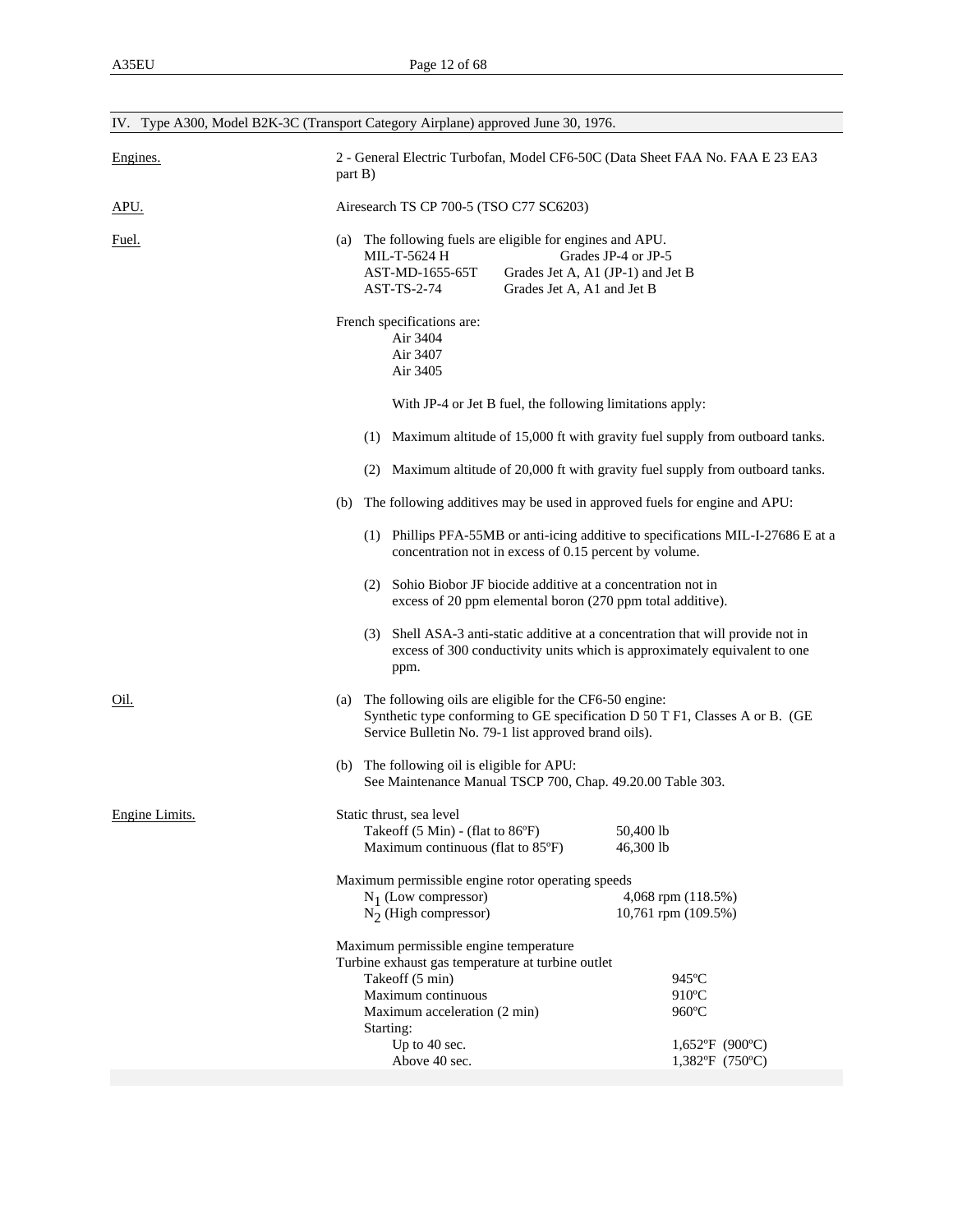| Engine Limits. (cont'd) |                                                                                                                      |                                             |                                                      |                                           |
|-------------------------|----------------------------------------------------------------------------------------------------------------------|---------------------------------------------|------------------------------------------------------|-------------------------------------------|
|                         | Oil Maximum permissible outlet temperature<br>Continuous operation<br>Transient operation limited                    |                                             | 320°F (160°C)                                        |                                           |
|                         | to $15 \text{ min}$ .                                                                                                |                                             | 347°F (175°C)                                        |                                           |
| APU Limits.             | Power rating<br>Maximum at sea level                                                                                 |                                             | 142 hp.                                              |                                           |
|                         | Maximum rotor speeds<br>Low pressure speed $(N_1)$<br>High pressure speed $(N_2)$<br>Maximum Exhaust gas temperature |                                             | 30,910 rpm (110%)<br>38,845 rpm (110%)<br>$1,085$ °F | $(585^{\circ}C)$                          |
| Airspeed Limits (IAS).  | $V_{\text{MO}}$ (Maximum Operating)<br>up to 25,400 ft                                                               |                                             | 360 K.                                               |                                           |
|                         | $M_{\rm MO}$ (Maximum Operating<br>at and over 25,400 ft                                                             |                                             | 0.86 <sub>M</sub>                                    |                                           |
|                         | $V_A$ (Maneuvering)                                                                                                  | See EASA Approved US Airplane Flight Manual |                                                      |                                           |
|                         | ${\rm v}_{\rm FE}$                                                                                                   | <b>Slat Positions</b>                       | Flap Positions                                       |                                           |
|                         | Takeoff<br>Takeoff<br>Approach<br>Landing<br>Enroute                                                                 | 16<br>16<br>16<br>25<br>20                  | $\boldsymbol{0}$<br>8<br>15<br>25<br>$\mathbf{0}$    | 250 K<br>215 K<br>205 K<br>180 K<br>210 K |
|                         | $V_{LO}$ (Landing Gear)<br>Extension<br>Retraction                                                                   |                                             |                                                      | $(M=0.47)$<br>270 K<br>240 K              |
|                         | $V_{LE}$ (Landing Gear Extended)                                                                                     |                                             |                                                      | 270 K<br>$(M=0.59)$                       |
|                         | V <sub>MC</sub> (Minimum Control) Speed with the Critical Engine Inoperative                                         |                                             |                                                      |                                           |
|                         | In flight - V <sub>MCA</sub><br>Takeoff and Landing - V <sub>MCG</sub>                                               |                                             | 110 KIAS - 105 KCAS<br>106 KIAS - 101.5 KCAS         |                                           |
|                         | (Tires Limitation)<br>V                                                                                              |                                             |                                                      | 182.5 KCAS                                |

# IV. Type A300, Model B2K-3C (Transport Category Airplane) (cont'd)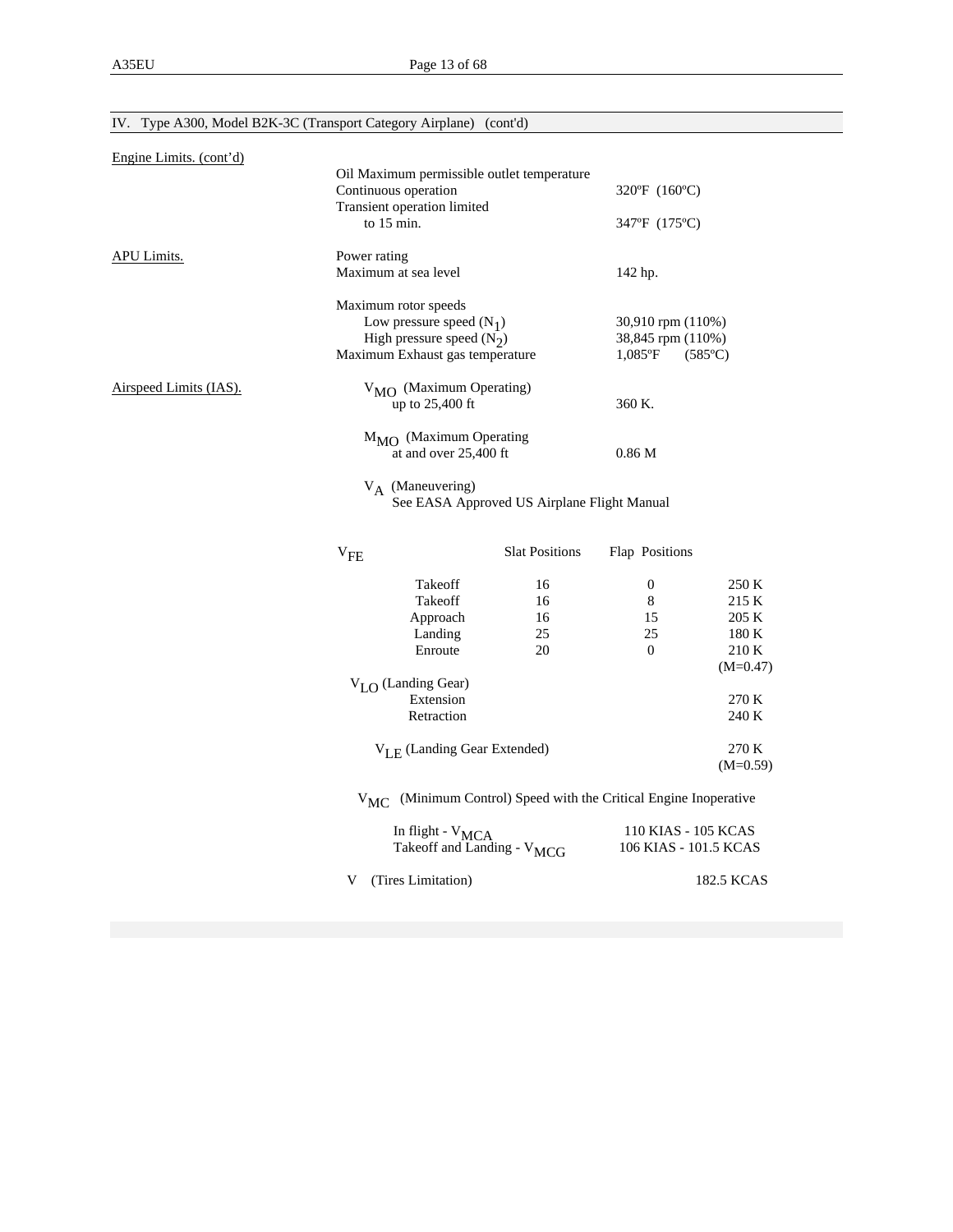# IV. Type A300, Model B2K-3C (Transport Category Airplane) (cont'd)

#### C.G. Range.

(Landing Gear Extended)

|                      |              |               | <b>FORWARD</b> |              | AFT      |
|----------------------|--------------|---------------|----------------|--------------|----------|
| Gross Weight         |              | Enroute $\&$  | <b>Takeoff</b> | Enroute $\&$ | Takeoff  |
|                      |              | Landing       |                | Landing      |          |
| 142,900 kg           | 315,040 lb   | 18% MAC       |                |              |          |
| to                   | to           | (Sta.1162.82) | All            | All          | All      |
| 125,500 kg           | 277,042 lb   |               | weights        | weights      | weights  |
| 125,000 kg           | 277,042 lb   | Linear varia- | 18% MAC        | 35% MAC      | 33% MAC  |
| to                   | to           | tion between  | (Sta.          | (Sta.        | (Sta.    |
| 120,500 kg           | 265,657 lb   | 18% MAC and   | 1162.82)       | 1202.13)     | 1201.92) |
|                      |              | 15% MAC       |                |              |          |
| <b>Below</b>         | <b>Below</b> | 15% MAC       |                |              |          |
| $120,500 \text{ kg}$ | 265.657 lb   | (Sta.1155.07) |                |              |          |
|                      |              |               |                |              |          |

Landing gear retraction moment is 68,686 in lb., gear retraction moves c.g. forward.

| Maximum Weights.    |                                                                                 | kg      | $lb$    |  |
|---------------------|---------------------------------------------------------------------------------|---------|---------|--|
|                     | Taxi Weight                                                                     | 142,900 | 315,040 |  |
|                     | Takeoff Weight                                                                  | 142,000 | 313,056 |  |
|                     | Landing Weight                                                                  | 130,000 | 286,601 |  |
|                     | Zero Fuel Weight                                                                | 120,500 | 256,657 |  |
|                     | Gear Jacking Weight                                                             | 142,000 | 313,056 |  |
| Minimum Crew.       | For all Flights: Pilot, Copilot and Flight Engineer                             |         |         |  |
| Maximum Passengers. | 345 - Based on compliance with FAR 25 emergency exit requirements.              |         |         |  |
|                     | Emergency evacuation demonstration of 25.803(c) has been performed              |         |         |  |
|                     | with 330 passengers. See DGAC approved interior arrangement drawing for maximum |         |         |  |
|                     | passenger capacity approved for each airplane as delivered.                     |         |         |  |
| Maximum Baggage.    | Forward freight compartment with containers:                                    |         |         |  |
|                     | $12 \times 2,830$ lb.                                                           |         |         |  |
|                     | Middle freight compartment with containers:                                     |         |         |  |
|                     | 8 x 2,830 lb.                                                                   |         |         |  |
|                     | Aft freight compartment:                                                        |         |         |  |
|                     | Maximum loading: 5,512 lb.                                                      |         |         |  |

Fuel Capacity. Fuel Tank Capacity (lb.)

|            |                 | Usable Fuel $(6.676 \text{ lb/gal})$ |          |
|------------|-----------------|--------------------------------------|----------|
| Location   |                 |                                      | Arm      |
|            |                 |                                      | (inches) |
|            | Preselector     | Tank high Level                      |          |
|            | Setting cut-off | Sensor cut-off                       |          |
|            | (lb)            | (US gal)                             |          |
| Outboard 1 | 7,716           | 1,155                                | 1327.04  |
| Outboard 2 | 7,716           | 1,155                                | 1327.04  |
| Inboard 1  | 29,762          | 4,458                                | 1156.88  |
| Inboard 2  | 29,762          | 4,458                                | 1156.88  |
|            |                 |                                      |          |
| Total      | 74,956          | 11,226                               |          |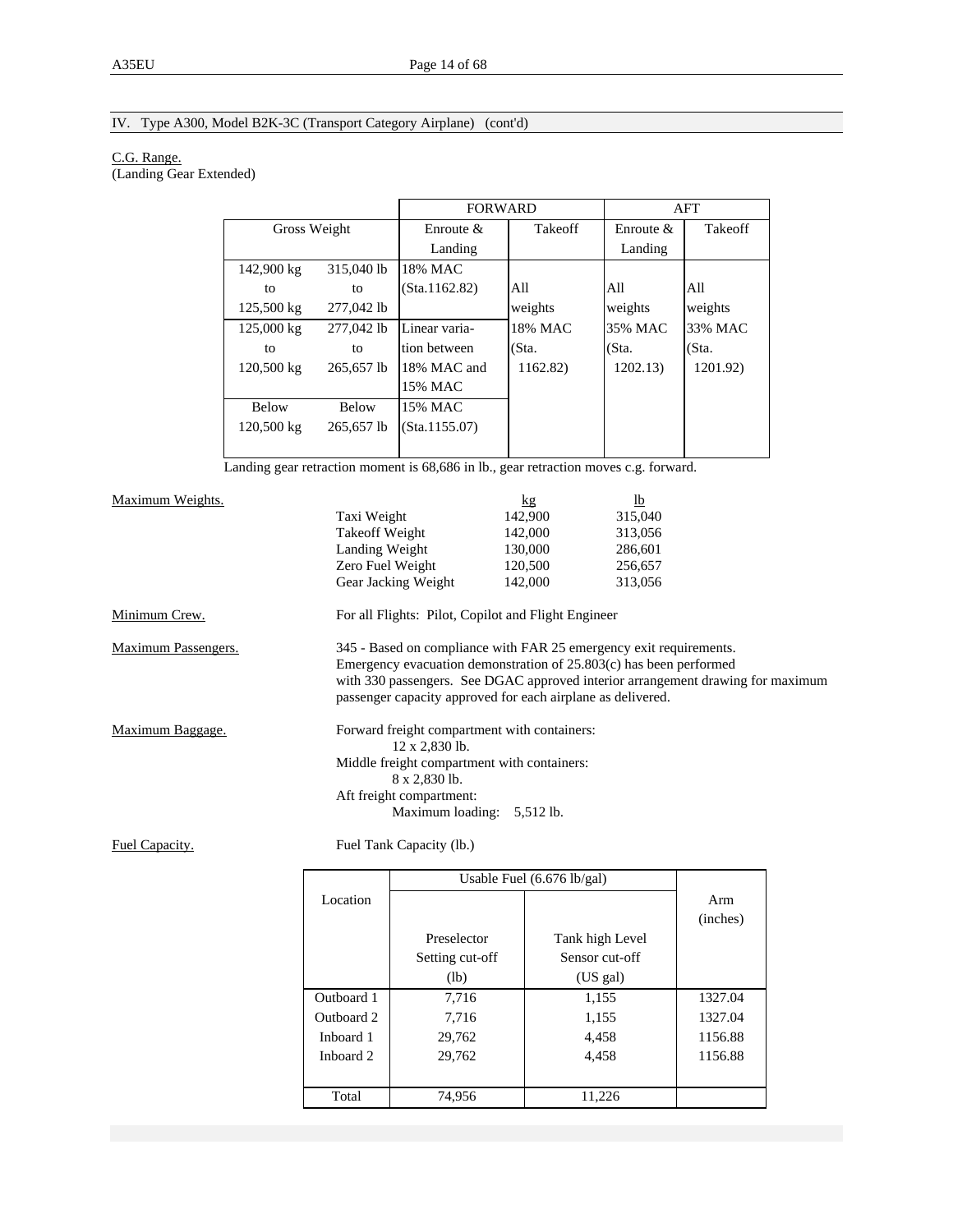|                             | IV. Type A300, Model B2K-3C (Transport Category Airplane) (cont'd)                                                                                                                                                                                                                                                                                              |
|-----------------------------|-----------------------------------------------------------------------------------------------------------------------------------------------------------------------------------------------------------------------------------------------------------------------------------------------------------------------------------------------------------------|
| Fuel Management.            | Fuel must be loaded symmetrically in outboard tanks first; fuel must be used from<br>inboard tanks first. Maximum allowable wing fuel asymmetry is 8,820 lb (refere to latest<br>EASA approved AFM revision).                                                                                                                                                   |
| Oil Capacity.               | Engine oil capacity 24.4 lb/engine usable (at 8.1 lb/gal.) with engine moment arm<br>1011.10 in.                                                                                                                                                                                                                                                                |
| Maximum Operating Altitude. | $40,000$ ft.                                                                                                                                                                                                                                                                                                                                                    |
| Equipment.                  | The basic required equipment as prescribed in the applicable Federal Aviation<br>Regulations must be installed. Airbus equipment list document AI/V 760/76 as revised<br>identifies all required equipment and all optional equipment approved by the Direction<br>General de l'Aviation Civile (D.G.A.C.) of France. In addition the following is<br>required. |
|                             | EASA-approved US Airplane Flight Manual.                                                                                                                                                                                                                                                                                                                        |
| Other Information.          | See "Data Pertinent to All A300 Models (except the A300B4-600, A300B4-600R,<br>A300F4-600R and A300C4-600R series)"                                                                                                                                                                                                                                             |
|                             |                                                                                                                                                                                                                                                                                                                                                                 |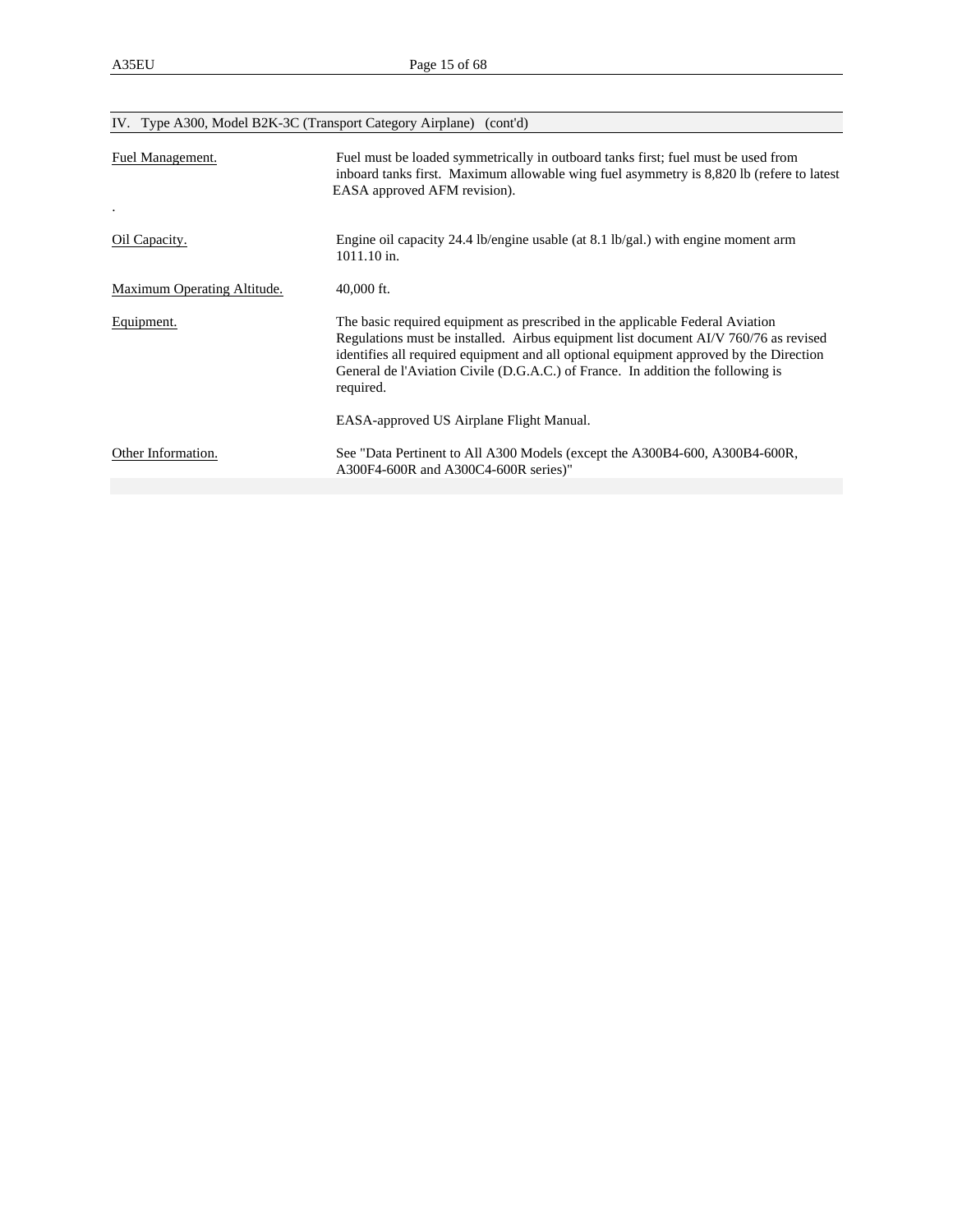|                | V. Type A300, Model B4-103 (Transport Category Airplane), approved October 4, 1979.                                                                                                                                                                                                                                                                                                                                                             |  |  |  |
|----------------|-------------------------------------------------------------------------------------------------------------------------------------------------------------------------------------------------------------------------------------------------------------------------------------------------------------------------------------------------------------------------------------------------------------------------------------------------|--|--|--|
| Engines.       | 2 - General Electric Turbofan, Model CF-6-50C2 (See Note 7). (Data Sheet FAA No.<br>FAA E 23 EA3 Part B)                                                                                                                                                                                                                                                                                                                                        |  |  |  |
| APU.           | Airesearch TS CP 700-5 (TSO C77 SC 6203)                                                                                                                                                                                                                                                                                                                                                                                                        |  |  |  |
| <u>Fuel.</u>   | (a) The following fuels are eligible for engines and APU:<br>Grades JP-4 or JP-5<br>MIL-T-5624 H<br>AST-MD-1655-65T<br>Grades Jet A, A1 (JP-1) and Jet B<br><b>AST-ES-2-74</b><br>Grades Jet A, A1 and Jet B                                                                                                                                                                                                                                    |  |  |  |
|                | French specifications are:<br>Air 3404<br>Air 3407<br>Air 3405                                                                                                                                                                                                                                                                                                                                                                                  |  |  |  |
|                | With JP-4 or Jet B fuel, the following limitations apply:                                                                                                                                                                                                                                                                                                                                                                                       |  |  |  |
|                | (1) Maximum altitude of 15,000 ft with gravity fuel supply from inboard tanks.<br>(2) Maximum altitude of 20,000 ft with gravity fuel supply from outboard tanks.                                                                                                                                                                                                                                                                               |  |  |  |
|                | (b) The following additives may be used in apported fuels for engine and APU:                                                                                                                                                                                                                                                                                                                                                                   |  |  |  |
|                | (1) Phillips PFA-55MB or anti-icing additive to specifications MIL-I-27686 E at a<br>concentration not in excess of 0.15 percent by volume.<br>(2) Sohio Biobor JF biocide additive at a concentration not in excess of 20 ppm<br>elemental boron (270 ppm total additive).<br>(3) Shell ASA anti-static additive at a concentration that will provide not in<br>excess of 300 conductivity units which is approximately equivalent to one ppm. |  |  |  |
|                | (a) The following oils are eligible for the CF6-50 engine:<br>Synthetic type conforming to GE specification D 50 T F1, Classes A or B.                                                                                                                                                                                                                                                                                                          |  |  |  |
|                | (b) The following oil is eligible for the APU:<br>See Maintenance Manual TSCP 700 Chap. 49.20.00 Table 303.                                                                                                                                                                                                                                                                                                                                     |  |  |  |
| Engine Limits. | Static thrust, sea level<br>Takeoff (5 Min) - (flat to 86°F)<br>51,800 lb<br>46,300 lb<br>Maximum Continuous - (flat to 86°F)                                                                                                                                                                                                                                                                                                                   |  |  |  |
|                | Maximum permissible engine rotor operating speeds<br>4,068 rpm (118.5%)<br>$N_1$ (Low Compressor)<br>$N_2$ (High Compressor)<br>10,761 rpm (109.5%)                                                                                                                                                                                                                                                                                             |  |  |  |
|                | Maximum permissible engine temperature<br>Turbine exhaust gas temperature at turbine outlet<br>Takeoff (5 min)<br>945°C<br><b>Maximum Continuous</b><br>910°C<br>960°C<br>Maximum acceleration (2 min)<br>Starting:<br>Up to 40 Sec.<br>$(900^{\circ}C)$<br>$1,652$ °F<br>Above 40 Sec.<br>$1,382$ °F<br>$(750^{\circ}C)$<br>Oil Maximum permissible outlet temperature                                                                         |  |  |  |
|                | Continuous operation<br>$320^{\circ}F$<br>$(160^{\circ}C)$<br>Transient operation limited to 15 min.<br>347°F<br>$(175^{\circ}C)$                                                                                                                                                                                                                                                                                                               |  |  |  |
|                |                                                                                                                                                                                                                                                                                                                                                                                                                                                 |  |  |  |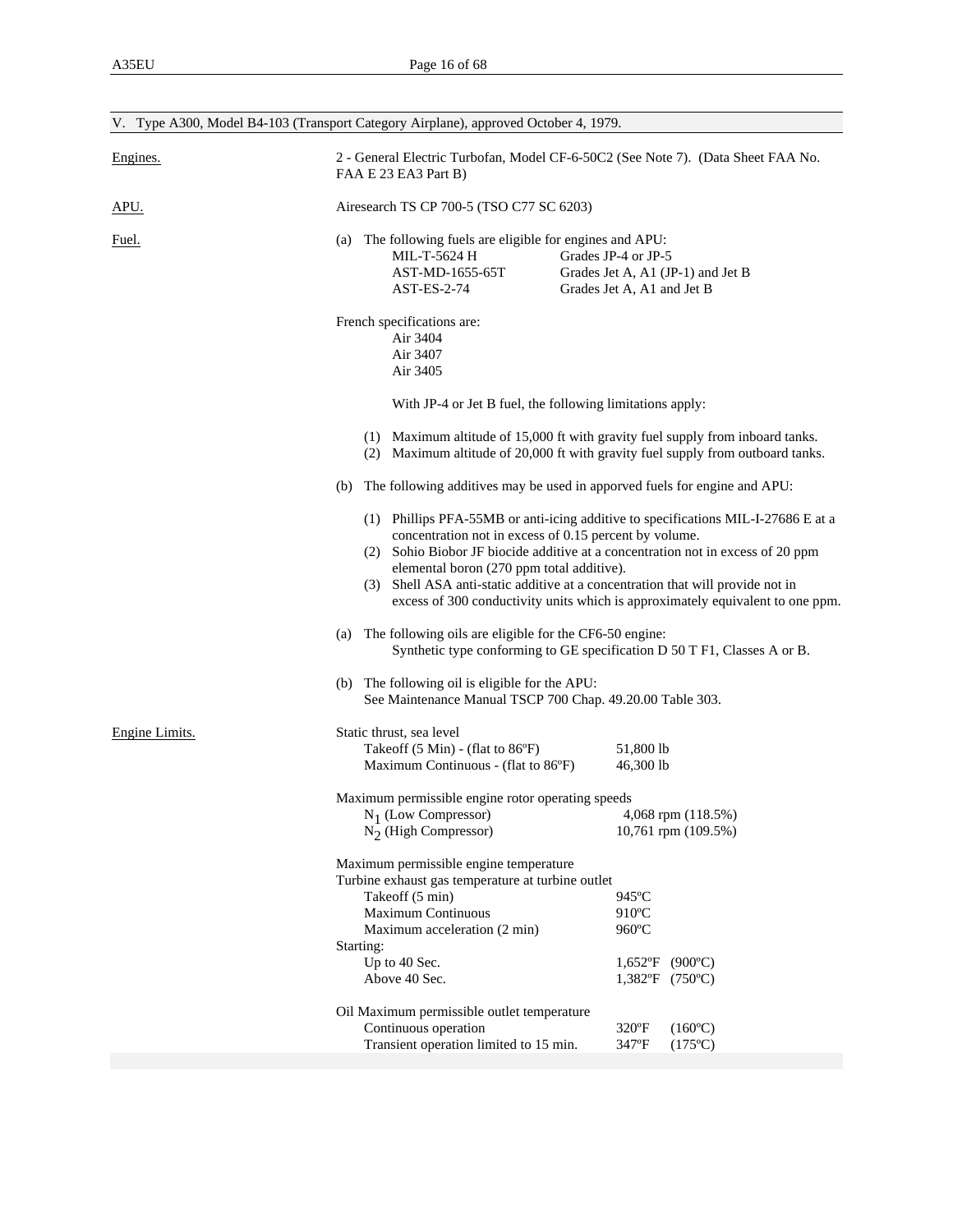|             | V. Type A300, Model B4-103 (Transport Category Airplane)<br>(cont'd).             |                                            |
|-------------|-----------------------------------------------------------------------------------|--------------------------------------------|
| APU Limits. | Power rating<br>Maximum at sea level                                              | 142 hp.                                    |
|             | Maximum rotor speeds<br>Low pressure speed $(N_1)$<br>High pressure speed $(N_2)$ | $30,910$ rpm $(110%)$<br>38,845 rpm (110%) |
|             | Maximum Exhaust gas temperature                                                   | $1.085$ °F<br>$(585^{\circ}C)$             |

Airspeed Limits (IAS).

|                                  | <b>Basic Model</b> | Variants 02, 03, 14                   |
|----------------------------------|--------------------|---------------------------------------|
| Max. Takeoff Weight              | 150,000 kg         | 157,500 kg                            |
| $V_{\rm MO}$ (Maximum Operating) | 360 K              | 345 K                                 |
| Up to                            | 25,400 ft          | $25,000 \text{ ft}$                   |
| $M_{\rm MO}$ (Maximum Operating) | 0.86               | $0.86/0.82$ (See Note 3)<br>25,000 ft |
| At and over                      | 25,400 ft          |                                       |

V<sub>A</sub> (Maneuvering)<br>See EASA Approved US Airplane Flight Manual

|                          | $V_{FE}$                                | <b>Slat Positions</b>                                        | Flap Positions        |                           |
|--------------------------|-----------------------------------------|--------------------------------------------------------------|-----------------------|---------------------------|
|                          | Takeoff                                 | 16                                                           | $\boldsymbol{0}$      | 250 K                     |
|                          | Takeoff                                 | 16                                                           | $\,8\,$               | 215 K                     |
|                          | Approach                                | 16                                                           | 15                    | 205 K                     |
|                          | Landing                                 | 25                                                           | 25                    | 180 K                     |
|                          | Enroute                                 | 16                                                           | $\theta$              | 210K                      |
|                          |                                         |                                                              |                       | $(M=0.47)$                |
|                          | $V_{LO}$ (Landing Gear)                 |                                                              |                       |                           |
|                          | Extension                               |                                                              |                       | 270 K                     |
|                          | Retraction                              |                                                              |                       | 240 K                     |
| Airspeed Limits (cont'd) |                                         |                                                              |                       |                           |
|                          | $V_{\text{LE}}$ (Landing Gear Extended) |                                                              |                       | 270 K                     |
|                          |                                         |                                                              |                       | $(M=0.59)$                |
|                          | $V_{MC}$                                | (Minimum Control) Speed with the Critical Engine Inoperative |                       |                           |
|                          | In flight - V <sub>MCA</sub>            |                                                              | 112 KIAS - 107.5 KCAS |                           |
|                          | Takeoff and Landing - V <sub>MCG</sub>  |                                                              | 107 KIAS - 102.5 KCAS |                           |
|                          | (Tires Limitation)<br>V                 |                                                              |                       | 195.5 KCAS<br>$(225$ mph) |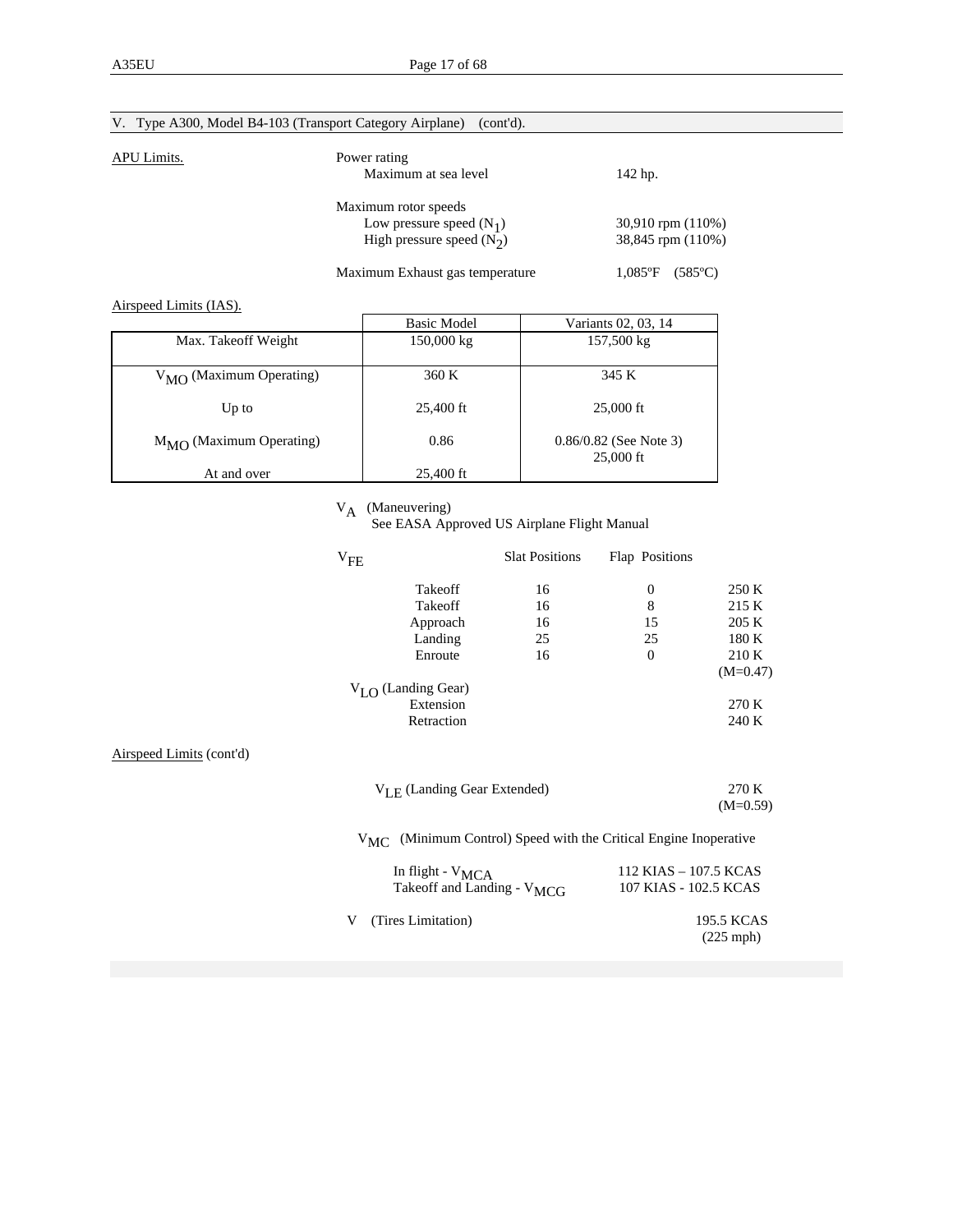# V. Type A300, Model B4-103 (Transport Category Airplane) (cont'd)

### C.G. Range. (Landing Gear Extended)

|              |              |               | <b>FORWARD</b> |              | AFT            |
|--------------|--------------|---------------|----------------|--------------|----------------|
| Gross Weight |              | Enroute $\&$  | <b>Takeoff</b> | Enroute $\&$ | <b>Takeoff</b> |
|              |              | Landing       |                | Landing      |                |
| Max Taxi     | Max Taxi     | 18% MAC       |                |              |                |
| to           | to           | (Sta.1162.82) | All            | All          | A11            |
| 128,000 kg   | 282.187 lb   |               | weights        | weights      | weights        |
| 128,000 kg   | 282.187 lb   | Linear varia- | 18% MAC        | 35% MAC      | 33% MAC        |
| to           | to           | tion between  | (Sta.          | (Sta.        | (Sta.          |
| 122,000 kg   | 268,960 lb   | 18% MAC and   | 1162.82)       | 1202.13)     | 1201.83)       |
|              |              | 15% MAC       |                |              |                |
| <b>Below</b> | <b>Below</b> | 15% MAC       |                |              |                |
| 122,000 kg   | 268,960 lb   | (Sta.1155.07) |                |              |                |
|              |              |               |                |              |                |

Landing gear retraction moment is 74,772 in lb., gear retraction moves c.g. forward.

Maximum Weights.

|                            |         | <b>Basic Model</b> |                                                                                                                                                                                                           | Variant 02 with |                                             | Variant 03 with  |         | Variant 14 with                                                                 |  |
|----------------------------|---------|--------------------|-----------------------------------------------------------------------------------------------------------------------------------------------------------------------------------------------------------|-----------------|---------------------------------------------|------------------|---------|---------------------------------------------------------------------------------|--|
|                            |         |                    |                                                                                                                                                                                                           | mod 1652        |                                             | Mods 1652 & 2032 |         | mod 6193                                                                        |  |
|                            | kg      | 1 <sub>b</sub>     | kg                                                                                                                                                                                                        | 1 <sub>b</sub>  | 1 <sub>b</sub>                              | kg               | lb      | kg                                                                              |  |
| Taxi Weight                | 150,900 | 332,672            | 158,400                                                                                                                                                                                                   | 349,206         | 158,400                                     | 349,206          | 158,400 | 349,206                                                                         |  |
| Takeoff Weight             | 150,000 | 330,687            | 157,500                                                                                                                                                                                                   | 347,222         | 157,500                                     | 347,222          | 157,500 | 347,222                                                                         |  |
| Landing Weight             | 133,000 | 293,210            | 133,000                                                                                                                                                                                                   | 293,210         | 134,000                                     | 295,410          | 134,000 | 295,410                                                                         |  |
| Zero Fuel Weight           | 122,000 | 268,960            | 122,000                                                                                                                                                                                                   | 268,960         | 124,000                                     | 273,370          | 126,000 | 277,780                                                                         |  |
| Gear Jacking Weight        | 150,000 | 330,687            | 157,500                                                                                                                                                                                                   | 347,222         | 157,500                                     | 347,222          | 157,500 | 347,222                                                                         |  |
| Minimum Crew.              |         |                    | For all Flights: Pilot, Copilot and Flight Engineer.                                                                                                                                                      |                 |                                             |                  |         |                                                                                 |  |
| <b>Maximum Passengers.</b> |         |                    | 345 - Based on compliance with FAR 25 emergency exit requirements.<br>Emergency evacuation demonstration of $25.803(c)$ has been performed<br>passenger capacity approved for each airplane as delivered. |                 |                                             |                  |         | with 330 passengers. See DGAC approved interior arrangement drawing for maximum |  |
| Maximum Baggage.           |         |                    | Forward freight compartment: Max admissible load 36,600 lb.<br>- With containers: 12 x 2830 lb. or                                                                                                        |                 |                                             |                  |         |                                                                                 |  |
|                            |         |                    |                                                                                                                                                                                                           |                 | 6 x 5660 lb. when Mod. 1844 is incorporated |                  |         |                                                                                 |  |
|                            |         |                    | - A maximum container weight of 3500 lb each side or 7000 lb both                                                                                                                                         |                 |                                             |                  |         |                                                                                 |  |
|                            |         |                    | sides is permitted at station 22, 23 and 24 when Mod. 2317 is incorporated.                                                                                                                               |                 |                                             |                  |         |                                                                                 |  |
|                            |         |                    | - With pallets: $4 \times 8,300$ lb.<br>A maximum pallet weight of 10,200 lb is permitted at station 22 when<br>Mod. 2,488 is incorporated,                                                               |                 |                                             |                  |         |                                                                                 |  |
|                            |         |                    | <b>OR</b>                                                                                                                                                                                                 |                 |                                             |                  |         |                                                                                 |  |
|                            |         |                    | $6 \times 5,660$ lb. when Mod. 1844 and 4171 are incorporated.                                                                                                                                            |                 |                                             |                  |         |                                                                                 |  |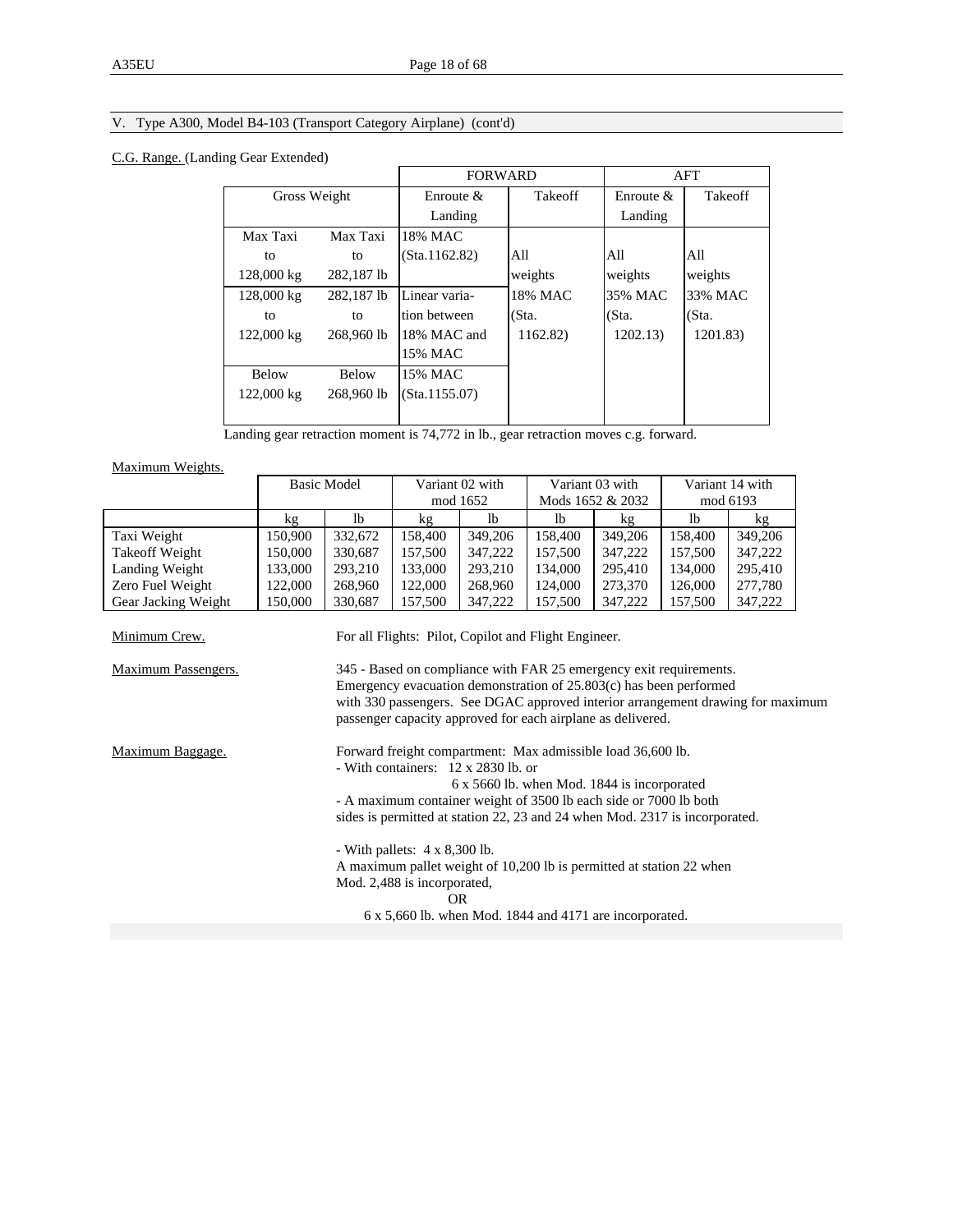#### V. Type A300, Model B4-103 (Transport Category Airplane) (cont'd).

| Maximum Baggage (cont'd) |  |  |  |
|--------------------------|--|--|--|
|--------------------------|--|--|--|

 A maximum pallet weight 7,000 lb is permitted at stations 22, 23, 24 when Mods. 1844, 2317 and 4171 are incorporated.

- Split engine transport:

- When Mod. 2001 is incorporated
- Maximum weight of each pallet must not exceed 8200 lb.
- Pallets, engine stands and pallet net must be in accordance with specification AI/TI-431/77

Middle freight compartment: Max admissible load 23,980 lb.

- With containers: 8 x 2,830 lb or
	- 4 x 5,660 lb. when Mod. 1844 is incorporated
- With pallets: 2 x 5,660 lb.
	- 2 x 7,000 lb. when Mods 1844, 2317 and 4171 are incorporated.

 A maximum of 3,500 lb. each side or 7,000 lb. both sides is permitted at station 41 when Mod. 0470 is incorporated and at station 42 when Mod. 2317 is incorporated.

Aft freight compartment: Maximum loading 5,512 lb.

| Capacity.             |                       | Usable fuel tank capacity (10) - Density 6,676 ib./US gal. |                       |                                  |
|-----------------------|-----------------------|------------------------------------------------------------|-----------------------|----------------------------------|
|                       |                       | Without Mod 1664                                           |                       | With Mod 1664                    |
| Location              | Preselector<br>cutoff | Tank high level<br>sensor cutoff                           | Preselector<br>cutoff | Tank high level<br>sensor cutoff |
| Arm (in.)             | (lb)                  | lb/U.S. gal                                                | (lb)                  | lb/U.S. gal                      |
| Outboard 1<br>1327.04 | 7,716                 | 7,942<br>1,189                                             | 7,710                 | 7,994<br>1,197                   |
| Outboard 2<br>1327.04 | 7,716                 | 7,942<br>1,189                                             | 7,710                 | 7,994<br>1,197                   |
| Inboard 1<br>1156.88  | 29,762                | 29,791<br>4,462                                            | 29,760                | 30,281<br>4,535                  |
| Inboard 2<br>1156.88  | 29,762                | 29,791<br>4,462                                            | 29,760                | 30,281<br>4,535                  |
| Central<br>1106.10    | 24,251                | 24,701<br>3,699                                            | 29,760                | 30,346<br>4,545                  |
| Total                 | 99,207                | 100,167<br>15.001                                          | 104,700               | 106,896<br>16,009                |

Fuel Capacity. Usable fuel tank capacity (lb) - Density 6,676 lb./US gal.

Fuel Management. Fuel must be loaded symmetrically in outboard tanks first; fuel must be used from inboard tanks first. Maximum allowable wing fuel asymmetry is 8,820 lb (refere to latest EASA approved AFM revision).

.

Oil Capacity. Engine oil capacity 24.4 lb/engine usable (at 8.1 lb/gal.) with engine moment arm 1011.10 in.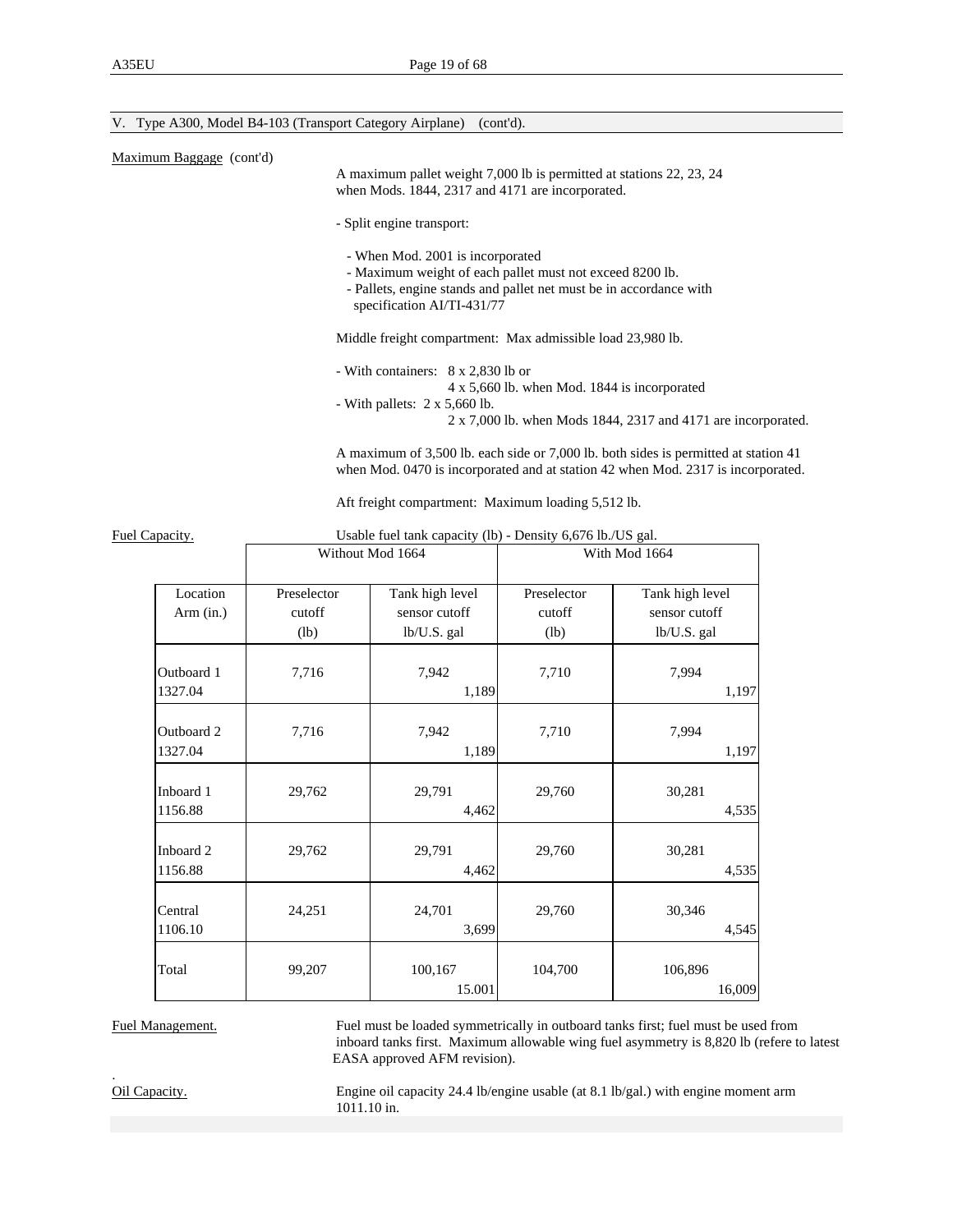| V. Type A300, Model B4-103 (Transport Category Airplane)<br>(cont'd). |                                                                                                                                                                                                                                                                                                                                                                                                             |  |  |  |
|-----------------------------------------------------------------------|-------------------------------------------------------------------------------------------------------------------------------------------------------------------------------------------------------------------------------------------------------------------------------------------------------------------------------------------------------------------------------------------------------------|--|--|--|
| Maximum Operating Altitude.                                           | $40,000$ ft.                                                                                                                                                                                                                                                                                                                                                                                                |  |  |  |
| Equipment.                                                            | The basic required equipment as prescribed in the applicable Federal Aviation<br>Regulations must be installed. Airbus equipment list document AI/V 549/79 as revised<br>identifies all required equipment and all optional equipment approved by the Direction<br>General de l'Aviation Civile (D.G.A.C.) of France. In addition the following is<br>required:<br>EASA-Approved US Airplane Flight Manual. |  |  |  |
| Other Information.                                                    | See "Data Pertinent to All A300 Models (except the A300B4-600,<br>A300B4-600R, A300F4-600R and A300C4-600R Series)"                                                                                                                                                                                                                                                                                         |  |  |  |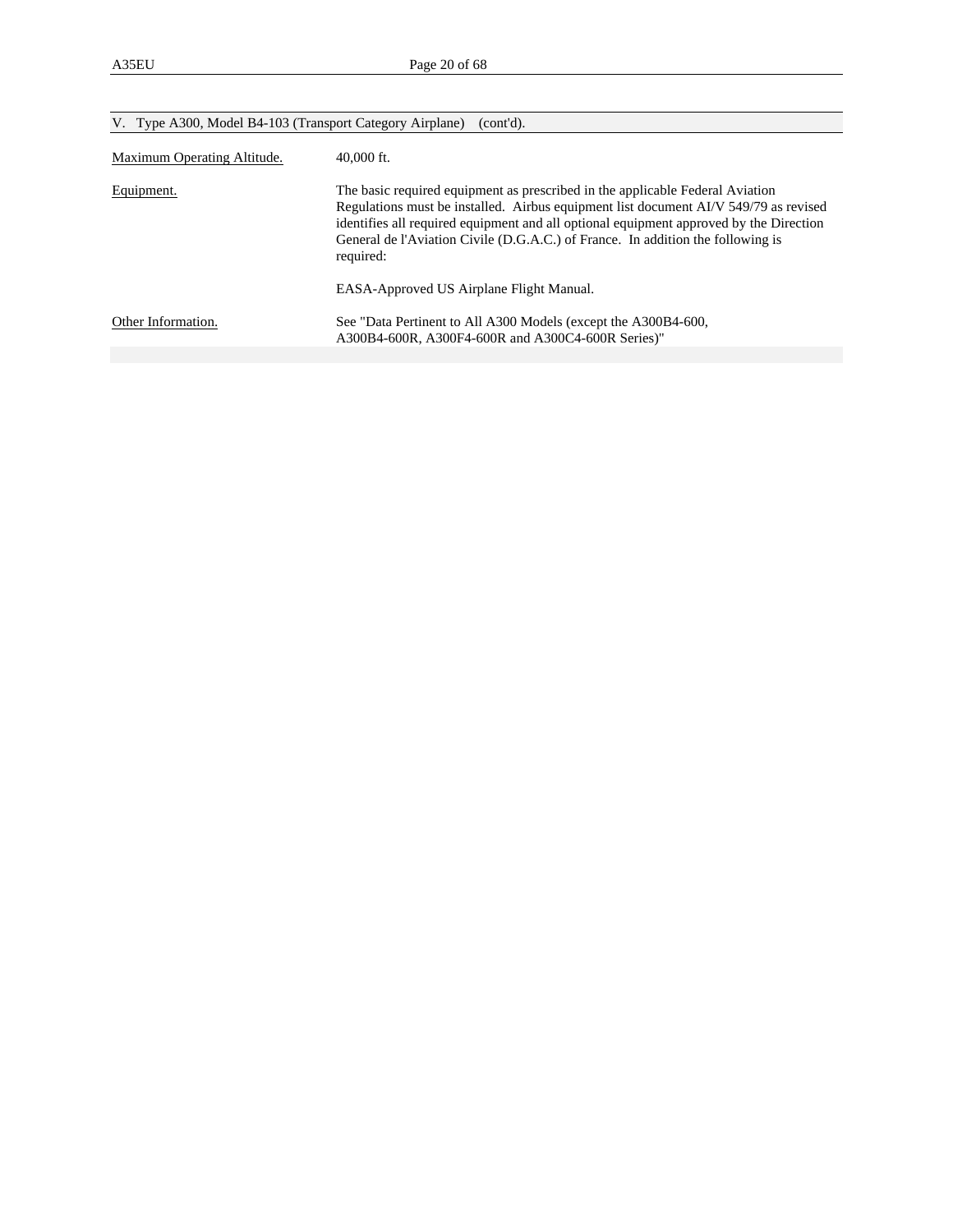|                | VI. Type A300, Model B2-203 (Transport Category Airplane) approved October 1, 1980.                                                                                                                                                                                                                                                                                    |                                                                            |
|----------------|------------------------------------------------------------------------------------------------------------------------------------------------------------------------------------------------------------------------------------------------------------------------------------------------------------------------------------------------------------------------|----------------------------------------------------------------------------|
| Engines.       | 2 - General Electric Turbofan, Model CF6-50C2 (See Note 7). Data Sheet FAA: No.<br>E 23 EA3 - Part B.                                                                                                                                                                                                                                                                  |                                                                            |
| APU.           | Airesearch TS CP 700-5 (TSO C77 SC 6203)                                                                                                                                                                                                                                                                                                                               |                                                                            |
| Fuel.          | The following fuels are eligible for engines and APU:<br>(a)<br>MIL-T-5624H<br>Grades JP-4 or JP-5<br>AST-MD-1665-65T<br>Grades Jet A, A1 (JP-1) and Jet B<br>AST-ES-2-74<br>Grades Jet A, A1 and Jet B                                                                                                                                                                |                                                                            |
|                | French specifications are:<br>Air 3404<br>Air 3407<br>Air 3405                                                                                                                                                                                                                                                                                                         |                                                                            |
|                | With JP-4 or Jet B fuel, the following limitations apply:                                                                                                                                                                                                                                                                                                              |                                                                            |
|                | (1)<br>(2) Maximum altitude of 20,000 ft with gravity fuel supply from outboard tanks.                                                                                                                                                                                                                                                                                 | Maximum altitude of 15,000 ft with gravity fuel supply from inboard tanks. |
|                | The following additives may be used in approved fuels for engines and APU:<br>(b)                                                                                                                                                                                                                                                                                      |                                                                            |
|                | (1) Philips PFA-55MB or anti-icing additive to specifications MIL-I-27686 E at a<br>concentration not in excess of 0.15 percent by volume.<br>(2) Sohio Biobor JF biocide additive at a concentration not in excess of 20 ppm<br>elemental boron (270 ppm total additive).<br>(3) Shell ASA-3 anti-static additive at a concentration that will provide not in<br>ppm. | excess of 300 conductivity units which is approximately equivalent to one  |
| Oil.           | The following oils are eligible for the CF6-50 engine:<br>(a)<br>Synthetic type conforming to GE specifications D 50 T F1,<br>Classes A or B. (GE Service Bulletin No. 79-1 lists approved brand oils.)                                                                                                                                                                |                                                                            |
|                | The following oil is eligible for the APU:<br>(b)<br>See Maintenance Manual TS CP 700, Chap. 49.20.00 Table 303.                                                                                                                                                                                                                                                       |                                                                            |
| Engine Limits. | Static thrust, sea level<br>Takeoff $(5 \text{ min})$ - (flat to $86^{\circ}$ F)<br>Maximum Continuous (flat to 85°F)<br>Maximum permissible engine rotor operating speeds                                                                                                                                                                                             | 51,800 lb<br>46,300 lb                                                     |
|                | N1 (Low compressor)<br>N2 (High compressor)                                                                                                                                                                                                                                                                                                                            | 4068 rpm (118.5%)<br>10,761 rpm (109.5%)                                   |
|                | Maximum permissible engine temperature<br>Turbine exhaust gas temperature at turbine outlet<br>Takeoff (5 min)<br><b>Maximum Continuous</b><br>Maximum acceleration (2 min)<br>Starting:<br>Up to 40 Sec.<br>Above 40 Sec.                                                                                                                                             | 945°C<br>910°C<br>960°C<br>$1652$ °F (900°C)<br>1382°F (750°C)             |
|                | Oil Maximum permissible outlet temperature<br>Continuous operation<br>Transient operation limited to 15 min.                                                                                                                                                                                                                                                           | 320°F (160°C)<br>347°<br>$(175^{\circ}C)$                                  |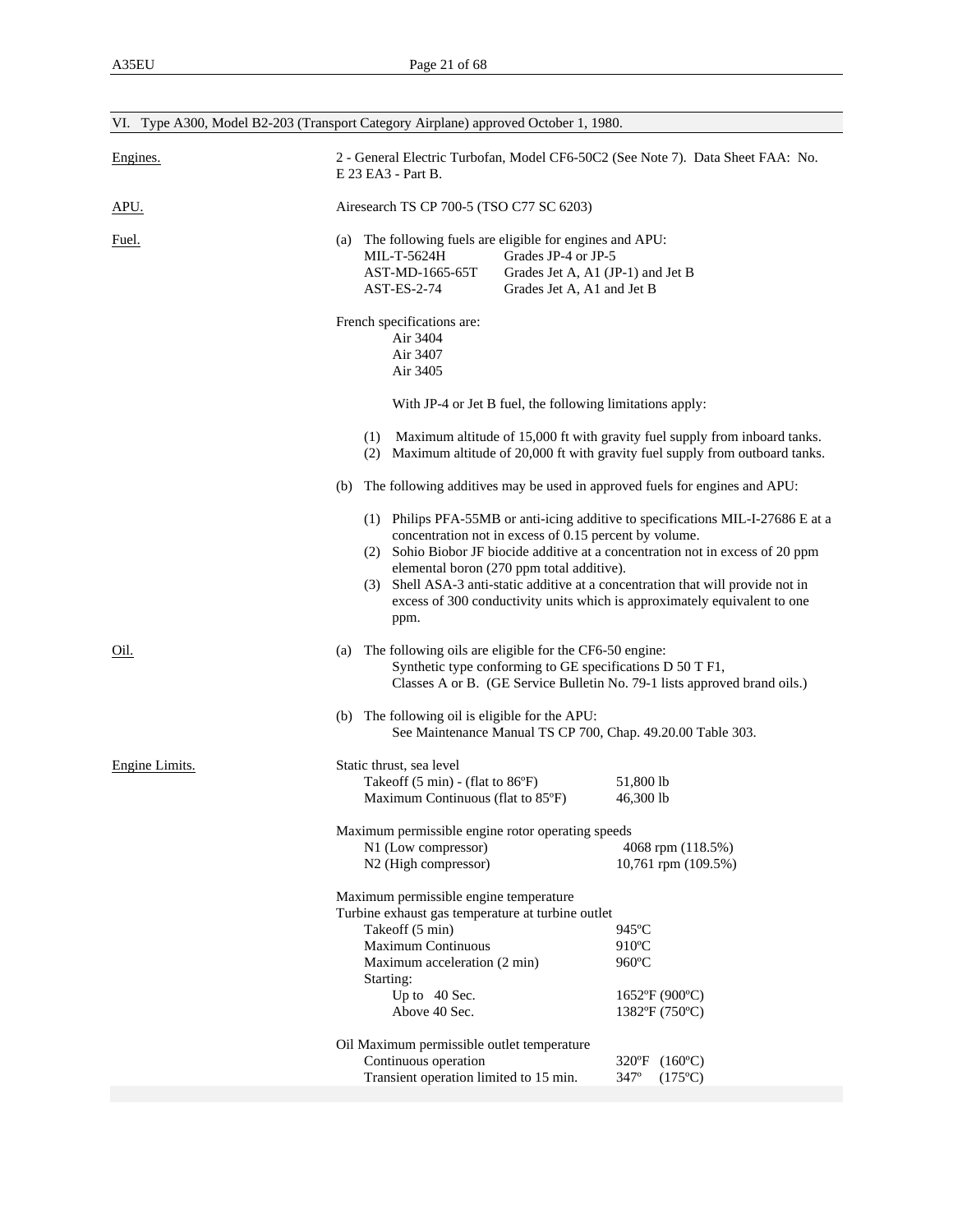| VI. Type A300, Model B2-203 (Transport Category Airplane) |                                         |                                                                                               | (cont'd)                                    |                                                              |                  |            |  |  |  |
|-----------------------------------------------------------|-----------------------------------------|-----------------------------------------------------------------------------------------------|---------------------------------------------|--------------------------------------------------------------|------------------|------------|--|--|--|
| <b>APU Limits.</b>                                        | Power rating                            | Maximum at sea level                                                                          |                                             | 142 hp.                                                      |                  |            |  |  |  |
|                                                           |                                         | Maximum rotor speeds<br>Low pressure speed $(N_1)$<br>High pressure speed $(N_2)$             |                                             | 30,910 rpm (110%)<br>38,845 rpm (110%)                       |                  |            |  |  |  |
|                                                           |                                         | Maximum exhaust gas temperature                                                               |                                             | $1,085$ °F                                                   | $(585^{\circ}C)$ |            |  |  |  |
|                                                           |                                         | $V_A$ (Maneuvering)<br>See EASA Approved US Airplane Flight Manual                            |                                             |                                                              |                  |            |  |  |  |
| Airspeed Limits (IAS).                                    |                                         | V <sub>MO</sub> (Maximum Operating)<br>up to 28,400 ft<br>$M_{\text{MO}}$ (Maximum Operating) |                                             | 345 K.                                                       |                  |            |  |  |  |
|                                                           |                                         | at and over 28,000 ft<br>$V_A$ (Maneuvering)                                                  | See EASA Approved US Airplane Flight Manual | 0.86                                                         |                  |            |  |  |  |
|                                                           | $\ensuremath{\mathrm{V}_{\mathrm{FE}}}$ |                                                                                               | <b>Slat Positions</b>                       | Flap Positions                                               |                  |            |  |  |  |
|                                                           |                                         | Takeoff                                                                                       | 16                                          | $\mathbf{0}$                                                 | 250 K            |            |  |  |  |
|                                                           |                                         | Takeoff                                                                                       | 16                                          | 8                                                            | 215 K            |            |  |  |  |
|                                                           |                                         | Approach                                                                                      | 16                                          | 15                                                           | 205 K            |            |  |  |  |
|                                                           |                                         | Landing                                                                                       | 25                                          | 25                                                           | 180 K            |            |  |  |  |
|                                                           |                                         | Enroute                                                                                       | 16                                          | $\overline{0}$                                               | 210 K            | $(M=0.47)$ |  |  |  |
|                                                           |                                         | $V_I \cap$ (Landing Gear)                                                                     |                                             |                                                              |                  |            |  |  |  |
|                                                           |                                         | Extension                                                                                     |                                             |                                                              | 270 K            |            |  |  |  |
|                                                           |                                         | Retraction                                                                                    |                                             |                                                              | 240 K            |            |  |  |  |
|                                                           |                                         | $V_{I,F}$ (Landing Gear Extended)                                                             |                                             |                                                              | 270 K            | $(M=0.59)$ |  |  |  |
|                                                           | $V_{MC}$                                |                                                                                               |                                             | (Minimum Control) Speed with the Critical Engine Inoperative |                  |            |  |  |  |
|                                                           |                                         |                                                                                               |                                             |                                                              |                  |            |  |  |  |
|                                                           |                                         | In flight - $V_{MCA}$                                                                         |                                             | 112 KIAS - 105 KCAS                                          |                  |            |  |  |  |
|                                                           |                                         | Takeoff and Landing - V <sub>MCG</sub>                                                        |                                             | 107 KIAS - 102.5 KCAS                                        |                  |            |  |  |  |

#### C.G. Range. (Landing Gear Extended)

|               | <b>FORWARD</b>                                                     |              | AFT            |
|---------------|--------------------------------------------------------------------|--------------|----------------|
| Enroute $\&$  | <b>Takeoff</b>                                                     | Enroute $\&$ | <b>Takeoff</b> |
| Landing       |                                                                    | Landing      |                |
| 18% MAC       |                                                                    |              |                |
| (Sta.1162.82) | All                                                                | All          | All            |
|               | weights                                                            | weights      | weights        |
| Linear varia- | 18% MAC                                                            | 35% MAC      | 33% MAC        |
| tion between  | (Sta.                                                              | (Sta.        | (Sta.          |
| 18% MAC and   | 1162.82)                                                           | 1202.13)     | 1201.92)       |
| 15% MAC       |                                                                    |              |                |
| 15% MAC       |                                                                    |              |                |
| (Sta.1155.07) |                                                                    |              |                |
|               | 315,040 lb<br>277,042 lb<br>277,042 lb<br>265,657 lb<br>265.657 lb |              |                |

V (Tires Limitation) 195.5 KCAS

Landing gear retraction moment is 68,686 in lb., gear retraction moves c.g. forward.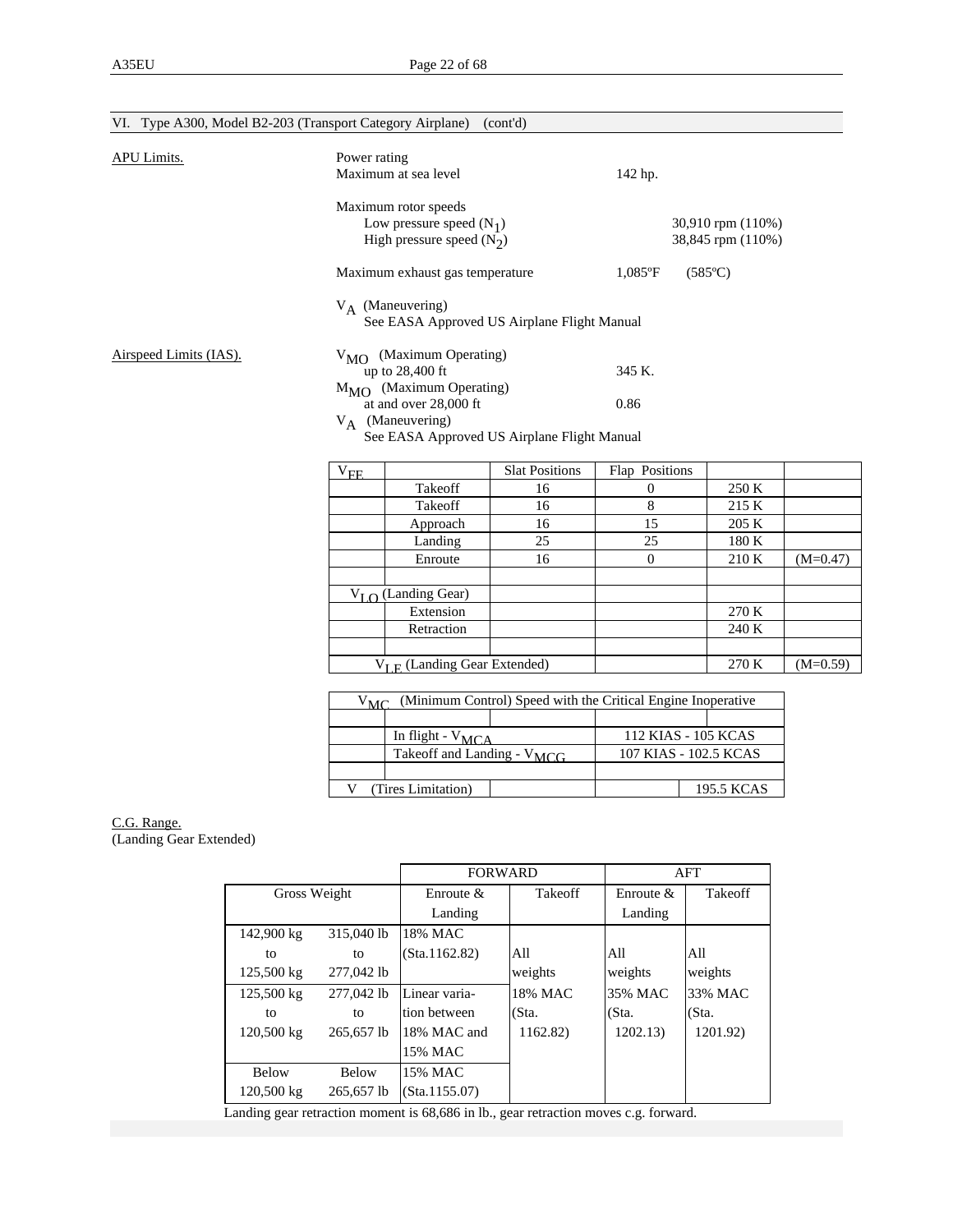| VI. Type A300, Model B2-203 (Transport Category Airplane) |                                        | (cont'd)                                                                                                                                                                                                                                                                                                                                           |                            |                |  |  |  |
|-----------------------------------------------------------|----------------------------------------|----------------------------------------------------------------------------------------------------------------------------------------------------------------------------------------------------------------------------------------------------------------------------------------------------------------------------------------------------|----------------------------|----------------|--|--|--|
| Maximum Weights.                                          |                                        |                                                                                                                                                                                                                                                                                                                                                    | $\mathbf{kg}$              | 1 <sub>b</sub> |  |  |  |
|                                                           | Taxi Weight                            |                                                                                                                                                                                                                                                                                                                                                    | 142,900                    | 315,040        |  |  |  |
|                                                           | <b>Takeoff Weight</b>                  |                                                                                                                                                                                                                                                                                                                                                    | 142,000                    | 313,056        |  |  |  |
|                                                           | Landing Weight                         |                                                                                                                                                                                                                                                                                                                                                    | 130,000                    | 286,601        |  |  |  |
|                                                           | Zero Fuel Weight                       |                                                                                                                                                                                                                                                                                                                                                    | 120,500                    | 265,657        |  |  |  |
|                                                           |                                        | Gear Jacking Weight                                                                                                                                                                                                                                                                                                                                | 142,000                    | 313,056        |  |  |  |
| Minimum Crew.                                             |                                        | For all Flight: Pilot, Copilot and Flight Engineer                                                                                                                                                                                                                                                                                                 |                            |                |  |  |  |
| Maximum Passengers.                                       |                                        | 345 - Based on compliance with FAR 25 emergency exit requirements.<br>Emergency evacuation demonstration of 25.803(c) has been performed<br>with 330 passengers. See DGAC approved interior arrangement drawing for maximum                                                                                                                        |                            |                |  |  |  |
|                                                           |                                        | passenger capacity approved for each airplane as delivered.                                                                                                                                                                                                                                                                                        |                            |                |  |  |  |
| Maximum Baggage.                                          |                                        | Forward freight compartment with containers:<br>12 x 2,830 lb.                                                                                                                                                                                                                                                                                     |                            |                |  |  |  |
|                                                           |                                        | Middle freight compartment with containers:<br>8 x 2,830 lb.                                                                                                                                                                                                                                                                                       |                            |                |  |  |  |
|                                                           |                                        | Aft freight compartment:                                                                                                                                                                                                                                                                                                                           |                            |                |  |  |  |
|                                                           |                                        | Maximum loading:                                                                                                                                                                                                                                                                                                                                   | 5,512 lb.                  |                |  |  |  |
| Fuel Capacity.                                            |                                        | Fuel Tank Capacity (lb.)                                                                                                                                                                                                                                                                                                                           |                            |                |  |  |  |
|                                                           |                                        |                                                                                                                                                                                                                                                                                                                                                    | Usable Fuel (6.676 lb/gal) |                |  |  |  |
|                                                           | Location                               |                                                                                                                                                                                                                                                                                                                                                    |                            | Arm            |  |  |  |
|                                                           |                                        |                                                                                                                                                                                                                                                                                                                                                    |                            | (inches)       |  |  |  |
|                                                           |                                        | Preselector                                                                                                                                                                                                                                                                                                                                        | Tank high Level            |                |  |  |  |
|                                                           |                                        | Setting cut-off                                                                                                                                                                                                                                                                                                                                    | Sensor cut-off             |                |  |  |  |
|                                                           |                                        | (lb)                                                                                                                                                                                                                                                                                                                                               | (US gal)                   |                |  |  |  |
|                                                           | Outboard 1                             | 7,716                                                                                                                                                                                                                                                                                                                                              | 1,155                      | 1327.04        |  |  |  |
|                                                           |                                        |                                                                                                                                                                                                                                                                                                                                                    |                            |                |  |  |  |
|                                                           | Outboard 2                             | 7,716                                                                                                                                                                                                                                                                                                                                              | 1,155                      | 1327.04        |  |  |  |
|                                                           | Inboard 1                              | 29,762                                                                                                                                                                                                                                                                                                                                             | 4,458                      | 1156.88        |  |  |  |
|                                                           | Inboard 2                              | 29,762                                                                                                                                                                                                                                                                                                                                             | 4,458                      | 1156.88        |  |  |  |
|                                                           | Total                                  | 74,956                                                                                                                                                                                                                                                                                                                                             | 11,226                     |                |  |  |  |
| Fuel Management.                                          | inboard tanks first.<br>AFM revision). | Fuel must be loaded symmetrically in outboard tanks first; fuel must be used from<br>Maximum allowable wing fuel asymmetry is 8,820 lb (refer to latest EASA approved                                                                                                                                                                              |                            |                |  |  |  |
| Oil Capacity.                                             | 1011.10 in.                            | Engine oil capacity 24.4 lb/engine usable (at 8.1 lb/gal.) with engine moment arm                                                                                                                                                                                                                                                                  |                            |                |  |  |  |
| <b>Maximum Operating Altitude.</b>                        | $40,000$ ft.                           |                                                                                                                                                                                                                                                                                                                                                    |                            |                |  |  |  |
| Equipment.                                                | required.                              | The basic required equipment as prescribed in the applicable Federal Aviation<br>Regulations must be installed. Airbus equipment list document AI/V 947/80 as revised<br>identifies all required equipment and all optional equipment approved by the Direction<br>General de l'Aviation Civile (D.G.A.C.) of France. In addition the following is |                            |                |  |  |  |
|                                                           |                                        | EASA-approved US Airplane Flight Manual plus Document AI/V-F 902/79,<br>Instrument Markings and Placards.                                                                                                                                                                                                                                          |                            |                |  |  |  |
| Other Information.                                        |                                        | See "Data Pertinent to All A300 Models (except the A300B4-600,<br>A300B4-600R, A300F4-600R and A300C4-600R Series)"                                                                                                                                                                                                                                |                            |                |  |  |  |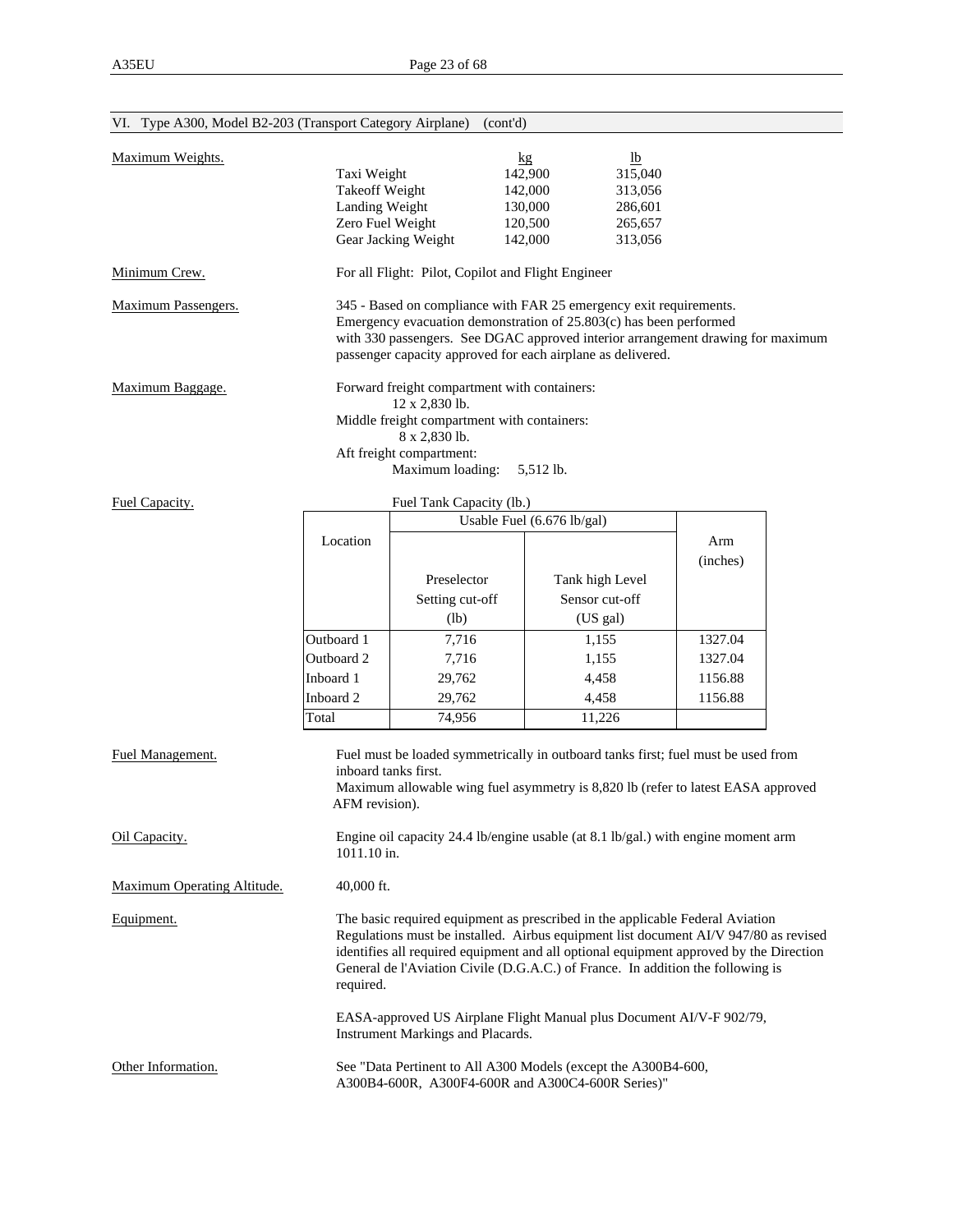|                | VII. Type A300, Model B4-203 (Transport Category Airplane) approved October 2, 1981.                                                                                                                                                                                                                                                                               |                                                                                                                                                                   |  |  |  |  |
|----------------|--------------------------------------------------------------------------------------------------------------------------------------------------------------------------------------------------------------------------------------------------------------------------------------------------------------------------------------------------------------------|-------------------------------------------------------------------------------------------------------------------------------------------------------------------|--|--|--|--|
| Engines.       | (Data Sheet FAA No. E23EA3 - Part B)                                                                                                                                                                                                                                                                                                                               | 2 - General Electric Turbofan, Model CF6-50C2 (See Note 7).                                                                                                       |  |  |  |  |
| <u>APU.</u>    |                                                                                                                                                                                                                                                                                                                                                                    | Airesearch TS CP 700-5 (TSO C77 SC 6203)                                                                                                                          |  |  |  |  |
| <u>Fuel.</u>   | (a) The following fuels are eligible for engines and APU:<br>MIL-T-5624H<br>AST-MD-1655-65T<br>AST-ES-2-74                                                                                                                                                                                                                                                         | Grades JP-4 or JP-5<br>Grades Jet A, A1 (JP-1) and Jet B<br>Grades Jet A, A1 and Jet B                                                                            |  |  |  |  |
|                | French specifications are:<br>Air 3404<br>Air 3407<br>Air 3405                                                                                                                                                                                                                                                                                                     |                                                                                                                                                                   |  |  |  |  |
|                | With JP-4 or Jet B fuel, the following limitations apply:                                                                                                                                                                                                                                                                                                          | (1) Maximum altitude of 15,000 ft with gravity fuel supply from inboard tanks.<br>(2) Maximum altitude of 20,000 ft with gravity fuel supply from outboard tanks. |  |  |  |  |
|                | The following additives may be used in approved fuels for engines and APU:<br>(b)                                                                                                                                                                                                                                                                                  |                                                                                                                                                                   |  |  |  |  |
|                | concentration not in excess of 0.15 percent by volume.<br>(2) Sohio Biobor JF biocide additive at a concentration not in<br>excess of 20 ppm elemental boron (270 ppm total additive).<br>Shell ASA-3 anti-static additive at a concentration that will<br>(3)<br>provide not in excess of 300 conductivity units which is<br>approximately equivalent to one ppm. | (1) Philips PFA-55MB or anti-icing additive to specifications MIL-I-27686 E at a                                                                                  |  |  |  |  |
| Oil.           | (a) The following oils are eligible for the CF6-50 engine:<br>Synthetic type conforming to GE specifications D 50 T F1,                                                                                                                                                                                                                                            | Classes A or B. (GE Service Bulletin No. 79-1 lists approved brand oils.)                                                                                         |  |  |  |  |
|                | (b) The following oil is eligible for the APU:<br>See Maintenance Manual TS CP 700, Chap. 49.20.00 Table 303.                                                                                                                                                                                                                                                      |                                                                                                                                                                   |  |  |  |  |
| Engine Limits. | Static thrust, sea level<br>Takeoff $(5 \text{ min})$ - (flat to $86^{\circ}$ F)<br>Maximum Continuous (flat to 85°F)                                                                                                                                                                                                                                              | 51,800 lb<br>46,300 lb                                                                                                                                            |  |  |  |  |
|                | Maximum permissible engine rotor operating speeds<br>N1 (Low compressor)<br>N2 (High compressor)                                                                                                                                                                                                                                                                   | 4068 rpm (118.5%)<br>10,761 rpm (109.5%)                                                                                                                          |  |  |  |  |
|                | Maximum permissible engine temperature<br>Turbine exhaust gas temperature at turbine outlet<br>Takeoff (5 min)<br>Maximum Continuous<br>Maximum acceleration (2 min)<br>Starting:<br>Up to 40 Sec.<br>Above 40 Sec.                                                                                                                                                | 945°C<br>$910^{\circ}$ C<br>960°C<br>$1,652$ °F (900°C)<br>$1,382$ °F (750°C)                                                                                     |  |  |  |  |
|                | Oil Maximum permissible outlet temperature<br>Continuous operation<br>Transient operation limited to 15 min.                                                                                                                                                                                                                                                       | 320°F (160°C)<br>347°F<br>$(175^{\circ}C)$                                                                                                                        |  |  |  |  |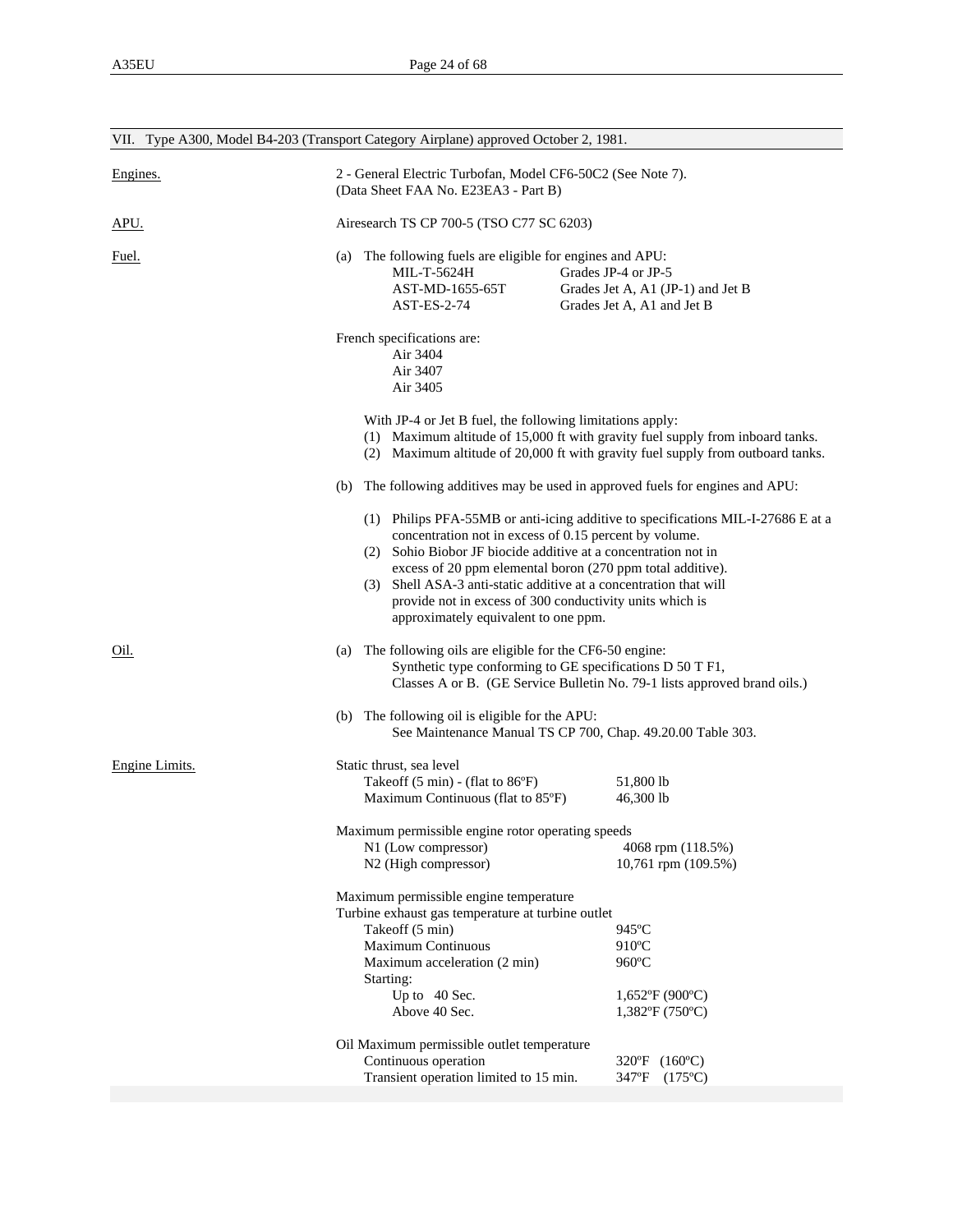| VII. Type A300, Model B4-203 (Transport Category Airplane) | (cont'd)                                                                                                                                                                                                                                        |        |                                                                                                       |
|------------------------------------------------------------|-------------------------------------------------------------------------------------------------------------------------------------------------------------------------------------------------------------------------------------------------|--------|-------------------------------------------------------------------------------------------------------|
| APU Limits.                                                | Power rating<br>Maximum at sea level                                                                                                                                                                                                            |        | 142 hp.                                                                                               |
| Airspeed Limits (IAS).                                     | Maximum rotor speeds<br>Low pressure speed $(N_1)$<br>High pressure speed $(N_2)$<br>Maximum exhaust gas temperature<br>(Maximum Operating)<br>$V_{\text{MO}}$<br>up to $25,000$ ft<br>(Maximum Operating)<br>$M_{MO}$<br>at and over 25,400 ft | 345 K. | 30,910 rpm (110%)<br>38,845 rpm (110%)<br>$1.085$ °F<br>$(585^{\circ}C)$<br>0.86/0.82<br>(See Note 3) |
|                                                            |                                                                                                                                                                                                                                                 |        |                                                                                                       |

 $V_A$  (Maneuvering)<br>See EASA Approved US Airplane Flight Manual

| ${\rm V_{FE}}$ |                                   | <b>Slat Positions</b> | Flap Positions |       |            |
|----------------|-----------------------------------|-----------------------|----------------|-------|------------|
|                | Takeoff                           | 16                    |                | 250 K |            |
|                | Takeoff                           | 16                    | 8              | 215 K |            |
|                | Approach                          | 16                    | 15             | 205 K |            |
|                | Landing                           | 25                    | 25             | 180 K |            |
|                | Enroute                           | 16                    | 0              | 210K  | $(M=0.47)$ |
|                |                                   |                       |                |       |            |
|                | $V_I \cap (Landing Gear)$         |                       |                |       |            |
|                | Extension                         |                       |                | 270 K |            |
|                | Retraction                        |                       |                | 240 K |            |
|                |                                   |                       |                |       |            |
|                | $V_{I E}$ (Landing Gear Extended) |                       |                | 270 K | $(M=0.59)$ |

| (Minimum Control) Speed with the Critical Engine Inoperative<br>$V_{MC}$ |                                 |  |  |                       |
|--------------------------------------------------------------------------|---------------------------------|--|--|-----------------------|
|                                                                          |                                 |  |  |                       |
|                                                                          | In flight - $V_{MCA}$           |  |  | 112 KIAS - 105 KCAS   |
|                                                                          | Takeoff and Landing - $V_{MCG}$ |  |  | 107 KIAS - 102.5 KCAS |
|                                                                          |                                 |  |  |                       |
|                                                                          | (Tires Limitation)              |  |  | 195.5 KCAS            |

### C.G. Range. (Landing Gear Extended)

|              |              | <b>FORWARD</b> |                |              | AFT            |
|--------------|--------------|----------------|----------------|--------------|----------------|
| Gross Weight |              | Enroute $\&$   | <b>Takeoff</b> | Enroute $\&$ | <b>Takeoff</b> |
|              |              | Landing        |                | Landing      |                |
| Max Taxi     | Max Taxi     | 18% MAC        |                |              |                |
| to           | to           | (Sta.1162.82)  | All            | All          | All            |
| 130,000 kg   | 286,600 lb   |                | weights        | weights      | weights        |
| 130,000 kg   | 286,642 lb   | Linear varia-  | 18% MAC        | 35% MAC      | 33% MAC        |
| to           | to           | tion between   | (Sta.          | (Sta.        | (Sta.          |
| 124,000 kg   | 273,370 lb   | 18% MAC and    | 1162.82)       | 1202.13)     | 1201.83)       |
|              |              | 15% MAC        |                |              |                |
| <b>Below</b> | <b>Below</b> | 15% MAC        |                |              |                |
| 124,000 kg   | 273,370 lb   | (Sta.1155.07)  |                |              |                |
|              |              |                |                |              |                |

Landing gear retraction moment is 74,772 in lb., gear retraction moves c.g. forward.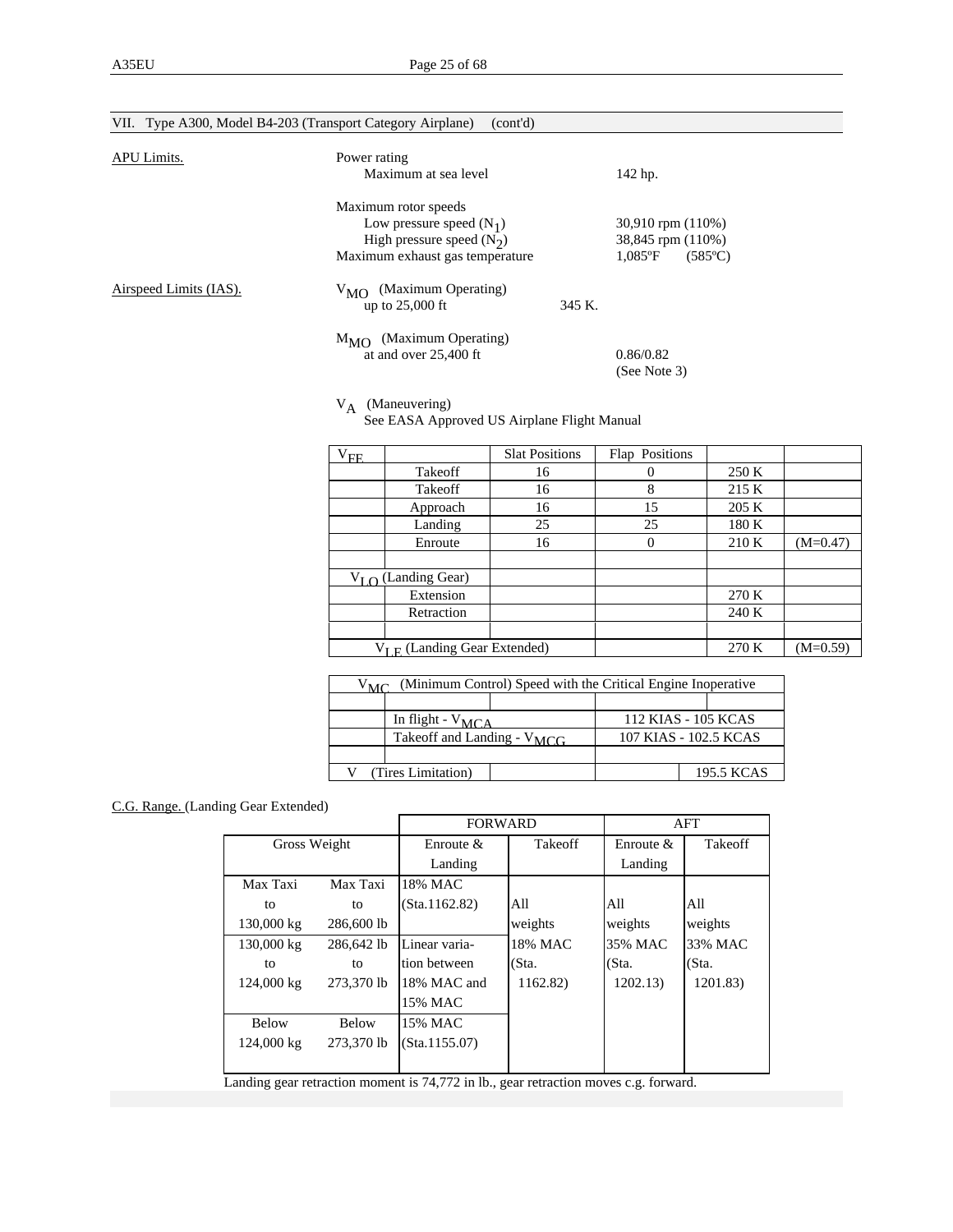# VII. Type A300, Model B4-203 (Transport Category Airplane) (cont'd)

### Maximum Weights.

|                     | <b>Basic Model</b> |         |            | Variant 07 with<br>mod 3195                                |
|---------------------|--------------------|---------|------------|------------------------------------------------------------|
|                     | kg                 | lb      | kg         | lb                                                         |
| Taxi Weight         | 165,900            | 365,740 | 165,900    | 365,740                                                    |
| Takeoff Weight      | 165,000            | 363,760 | 165,000    | 363,760                                                    |
| Landing Weight      | 134,000            | 295,410 | 136,000(1) | 299,820(1)                                                 |
|                     |                    |         | 134,000(2) | 295,410(2)                                                 |
| Zero Fuel Weight    | 124,000            | 273,370 | 126,000    | 277,782                                                    |
| Gear Jacking Weight | 165,000            | 363,750 | 165,000    | 363,750                                                    |
|                     |                    |         |            | 136,000 kg slats $16^{\circ}/\text{flaps}$ 15 <sup>o</sup> |

(2)  $134,000 \text{ kg}$  slats  $25^{\circ}/\text{flops } 25^{\circ}$ 

| Minimum Crew.       | For all Flights: Pilot, Copilot and Flight Engineer                                                                                                                                                                                                                                        |
|---------------------|--------------------------------------------------------------------------------------------------------------------------------------------------------------------------------------------------------------------------------------------------------------------------------------------|
| Maximum Passengers. | 345 - Based on compliance with FAR 25 emergency exit requirements.<br>Emergency evacuation demonstration of 25.803(c) has been performed<br>with 330 passengers. See DGAC approved interior arrangement drawing for maximum<br>passenger capacity approved for each airplane as delivered. |
| Maximum Baggage.    | Forward freight compartment: Max admissible load 36,600 lb.                                                                                                                                                                                                                                |
|                     | - With containers: 12 x 2,030 lb. or<br>6 x 5,660 lb. when Mod. 1844 is incorporated<br>- A maximum container weight of 3,500 lb each side                                                                                                                                                 |
|                     | <b>or</b><br>7,000 lb both sides is permitted at station 22, 23 and 24 when Mod. 2317 is<br>incorporated.                                                                                                                                                                                  |
|                     | - With pallets: $4 \times 8,300$ lb.                                                                                                                                                                                                                                                       |
|                     | A maximum pallet weight of 10,200 lb is permitted at station 22 when Mod. 2488 is<br>incorporated,<br><b>OR</b><br>6 x 5,660 lb. when Mods. 1844 and 4171 are incorporated.                                                                                                                |
|                     | A maximum pallet weight 7,000 lb is permitted at stations 22, 23, 24 when Mods. 1844,<br>2317 and 4171 are incorporated.                                                                                                                                                                   |
|                     | - Split engine transport                                                                                                                                                                                                                                                                   |
|                     | - When Mod. 2001 is incorporated<br>- Maximum weight of each pallet must not exceed 8,200 lb.                                                                                                                                                                                              |
|                     | - Pallets, engine stands and pallet net must be in accordance with specification<br>AI/TI-431/77                                                                                                                                                                                           |
|                     | Middle freight compartment: Max admissible load 23,980 lb.                                                                                                                                                                                                                                 |
|                     | - With containers 8 x 2,830 lb or<br>4 x 5,660 lb. when Mod. 1844 is incorporated<br>- With pallets: $2 \times 5,660$ lb.<br>2 x 7,000 lb. when Mods 1844, 2317 and 4171 are incorporated.                                                                                                 |
|                     | A maximum of 3,500 lb. each side or 7000 lb. both sides is permitted<br>at station 41 when Mod. 0470 is incorporated and at station 42 when<br>mod. 2317 is incorporated.                                                                                                                  |
|                     | Aft freight compartment: Maximum loading 5512 lb.                                                                                                                                                                                                                                          |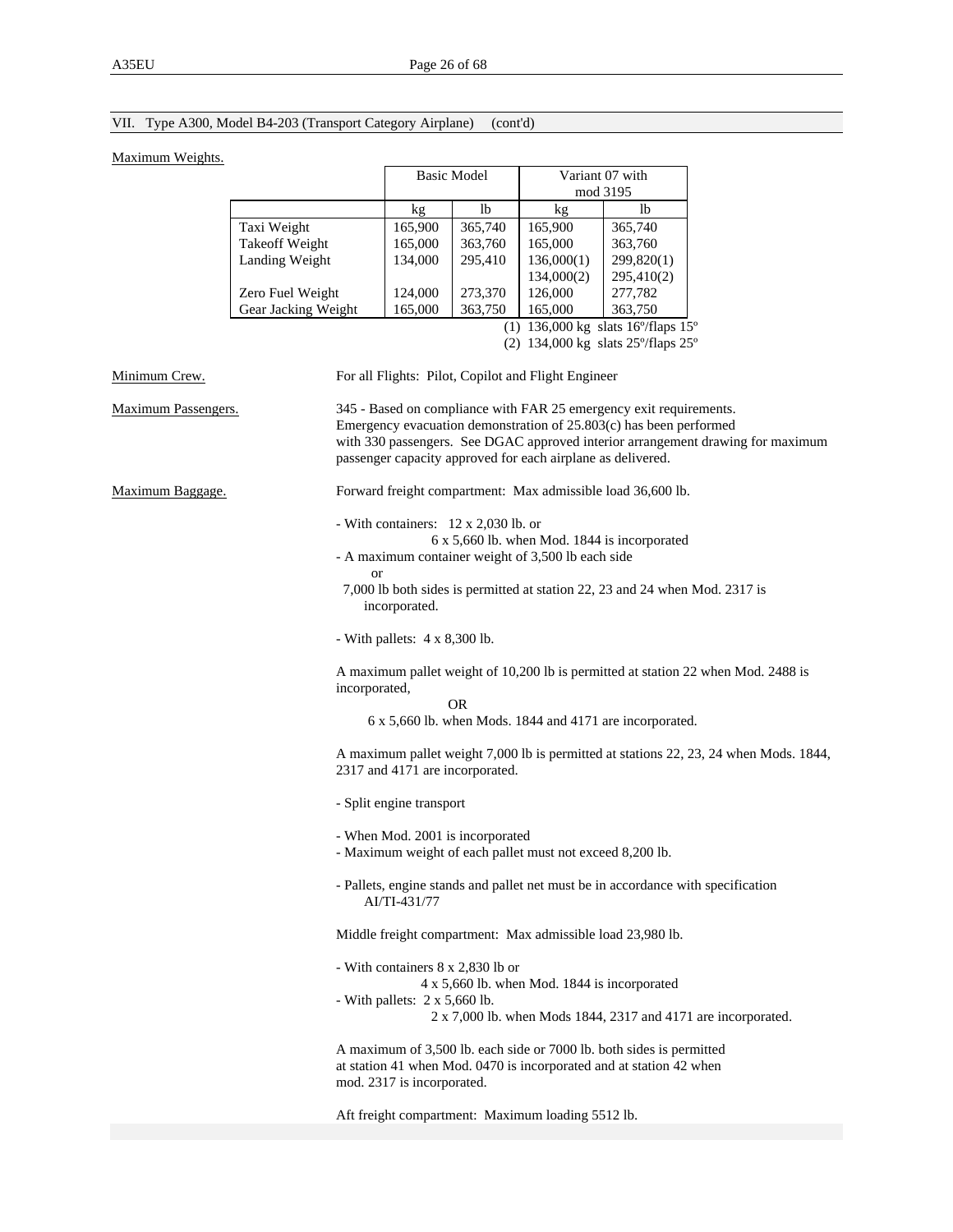| Usable fuel tank capacity (lb) - Density 6.676 lb./US gal. |                                                        |                                                         |                                                         |
|------------------------------------------------------------|--------------------------------------------------------|---------------------------------------------------------|---------------------------------------------------------|
| Without Mod 1664                                           |                                                        | With Mod 1664                                           |                                                         |
| Preselector                                                | Tank high level                                        | Preselector                                             | Tank high level                                         |
| cutoff                                                     | sensor cutoff                                          | cutoff                                                  | sensor cutoff                                           |
| (lb)                                                       | lb/U.S. gal                                            | (lb)                                                    | lb/U.S. gal                                             |
|                                                            |                                                        |                                                         | 7,994                                                   |
|                                                            | 1,189                                                  |                                                         | 1,197                                                   |
|                                                            |                                                        |                                                         | 7,994                                                   |
|                                                            | 1,189                                                  |                                                         | 1,197                                                   |
|                                                            |                                                        |                                                         | 30,281                                                  |
|                                                            | 4,462                                                  |                                                         | 4,535                                                   |
|                                                            |                                                        |                                                         | 30,281                                                  |
|                                                            | 4,462                                                  |                                                         | 4,535                                                   |
|                                                            |                                                        |                                                         | 30,346                                                  |
|                                                            | 3,699                                                  |                                                         | 4,545                                                   |
|                                                            |                                                        |                                                         | 106,896                                                 |
|                                                            | 15,001                                                 |                                                         | 16,009                                                  |
|                                                            | 7,716<br>7,716<br>29,762<br>29,762<br>24,251<br>99,207 | 7,942<br>7,942<br>29,791<br>29,791<br>24,701<br>100,167 | 7,710<br>7,710<br>29,760<br>29,760<br>29,760<br>104,700 |

# VII. Type A300, Model B4-203 (Transport Category Airplane) (cont'd)

| Fuel Management.            | Fuel must be loaded symmetrically in outboard tanks first; fuel must be used from<br>inboard tanks first. Maximum allowable wing fuel asymmetry is 8,820 lb (refere to latest<br>EASA approved AFM revision).                                                                                                                                                     |
|-----------------------------|-------------------------------------------------------------------------------------------------------------------------------------------------------------------------------------------------------------------------------------------------------------------------------------------------------------------------------------------------------------------|
| Oil Capacity.               | Engine oil capacity 24.4 lb/engine usable (at 8.1 lb/gal.) with engine<br>moment arm $1011.10$ in.                                                                                                                                                                                                                                                                |
| Maximum Operating Altitude. | $40,000$ ft.                                                                                                                                                                                                                                                                                                                                                      |
| Equipment.                  | The basic required equipment as prescribed in the applicable Federal Aviation<br>Regulations must be installed. Airbus equipment list document AI/V-C 379/81 as<br>revised identifies all required equipment and all optional equipment approved by the<br>Direction General de l'Aviation Civile (D.G.A.C.) of France. In addition the following<br>is required: |
|                             | EASA-Approved US Airplane Flight Manual, plus for Model B4-203, document<br>AI/V-F 902/79.                                                                                                                                                                                                                                                                        |
| Other Information.          | See "Data Pertinent to All A300 Models (except the A300B4-600, A300B4-600R,<br>A300F4-600R and A300C4-600R Series)"                                                                                                                                                                                                                                               |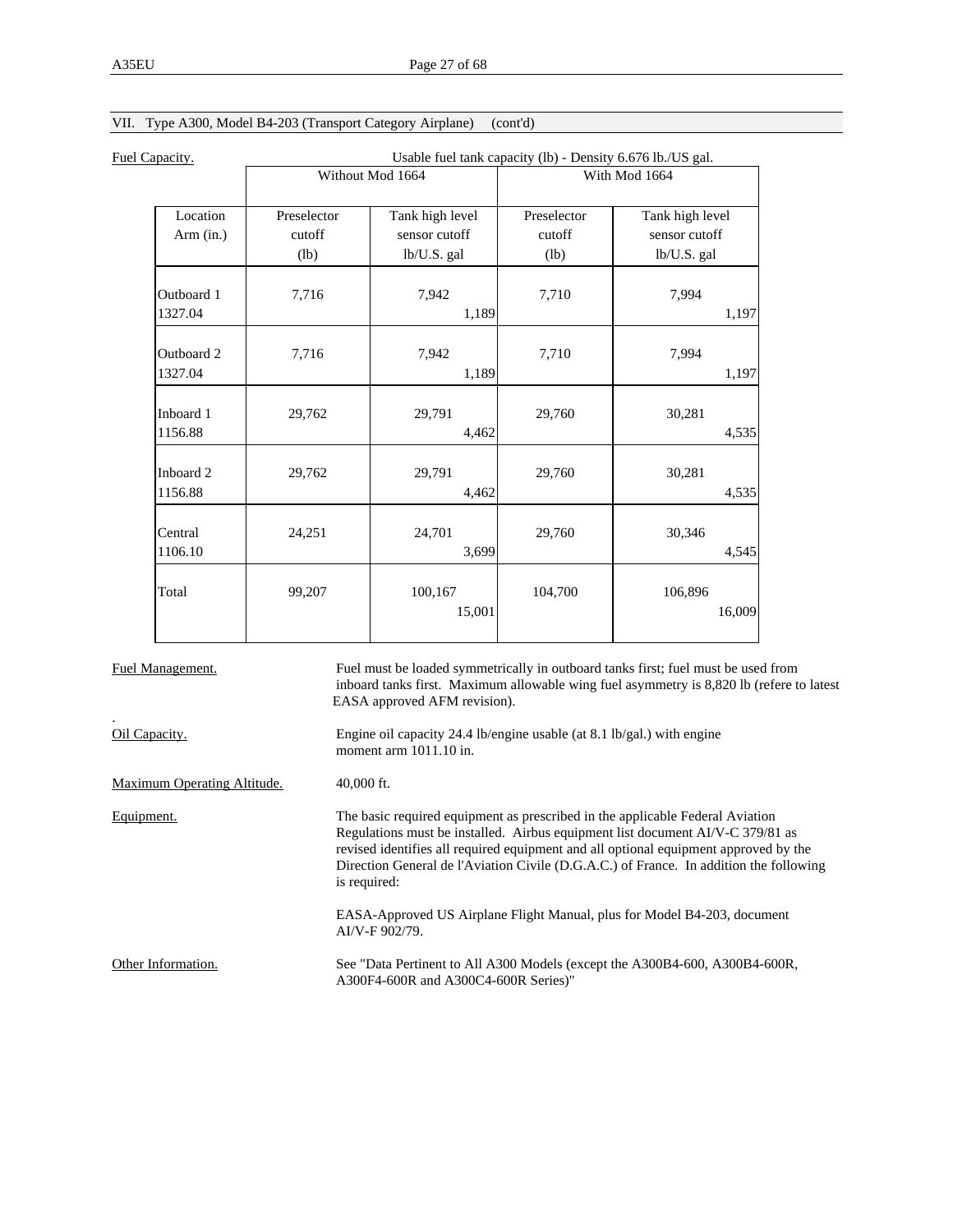### **DATA PERTINENT TO ALL A300 MODELS (EXCEPT THE A300B4-600, A300B4-600R, A300F4-600R AND A300C4- 600R SERIES)**

| Datum.                            | Station 0 (251.26 inches forward of fuselage nose)                                                                                                                                                                                                                                                                                                                                                                                                                                 |
|-----------------------------------|------------------------------------------------------------------------------------------------------------------------------------------------------------------------------------------------------------------------------------------------------------------------------------------------------------------------------------------------------------------------------------------------------------------------------------------------------------------------------------|
| MAC.                              | 260.15 inches (Leading edge of MAC: Sta. 1116)                                                                                                                                                                                                                                                                                                                                                                                                                                     |
| Leveling Means.                   | Clinometer on the cabin rails.                                                                                                                                                                                                                                                                                                                                                                                                                                                     |
| <b>Control Surface Movements.</b> | To insure operation of the airplane, the movement of the various<br>control surfaces must be carefully controlled by proper rigging of the<br>flight control systems. The airplane must therefore be rigged in<br>accordance with the following DGAC-approved information and data:                                                                                                                                                                                                |
|                                   | Control surface movement inspection -                                                                                                                                                                                                                                                                                                                                                                                                                                              |
|                                   | Airbus Reports A300B<br>8.27.010                                                                                                                                                                                                                                                                                                                                                                                                                                                   |
|                                   | 011                                                                                                                                                                                                                                                                                                                                                                                                                                                                                |
|                                   | 012                                                                                                                                                                                                                                                                                                                                                                                                                                                                                |
|                                   | 013                                                                                                                                                                                                                                                                                                                                                                                                                                                                                |
|                                   | 014                                                                                                                                                                                                                                                                                                                                                                                                                                                                                |
|                                   | 015                                                                                                                                                                                                                                                                                                                                                                                                                                                                                |
|                                   | Rigging procedure -                                                                                                                                                                                                                                                                                                                                                                                                                                                                |
|                                   | Airbus Reports A 007<br>10.063                                                                                                                                                                                                                                                                                                                                                                                                                                                     |
|                                   | 10.094                                                                                                                                                                                                                                                                                                                                                                                                                                                                             |
|                                   | 10.095                                                                                                                                                                                                                                                                                                                                                                                                                                                                             |
|                                   | 10.100                                                                                                                                                                                                                                                                                                                                                                                                                                                                             |
|                                   | 10.102                                                                                                                                                                                                                                                                                                                                                                                                                                                                             |
|                                   | 10.103                                                                                                                                                                                                                                                                                                                                                                                                                                                                             |
|                                   | 10.105                                                                                                                                                                                                                                                                                                                                                                                                                                                                             |
|                                   | 10.114 (for type B2-1A & B2-1C)                                                                                                                                                                                                                                                                                                                                                                                                                                                    |
|                                   | 10.123 (for type B4-2C, B2K-3C.<br>B2-203, B4-103, & B4-203)                                                                                                                                                                                                                                                                                                                                                                                                                       |
| Serial Numbers Eligible.          | A French "Certificat de Navigabilite pour Exportation" endorsed as<br>noted under "Import Requirements" must be submitted for each<br>individual aircraft for which application for U.S. certification is made.                                                                                                                                                                                                                                                                    |
| <b>Import Requirements.</b>       | An FAA Standard Airworthiness Certificate may be issued on the<br>basis of a French "Certificat de Navigabilite pour Exportation" signed by a representative<br>of the Direction Generale de 'Aviation Civile (D.G.A.C.) of France, containing the<br>following statement: "The airplane covered by this certificate has been examined, tested<br>and found to conform to the type design approved under Type Certificate No. A35EU<br>and to be in condition for safe operation". |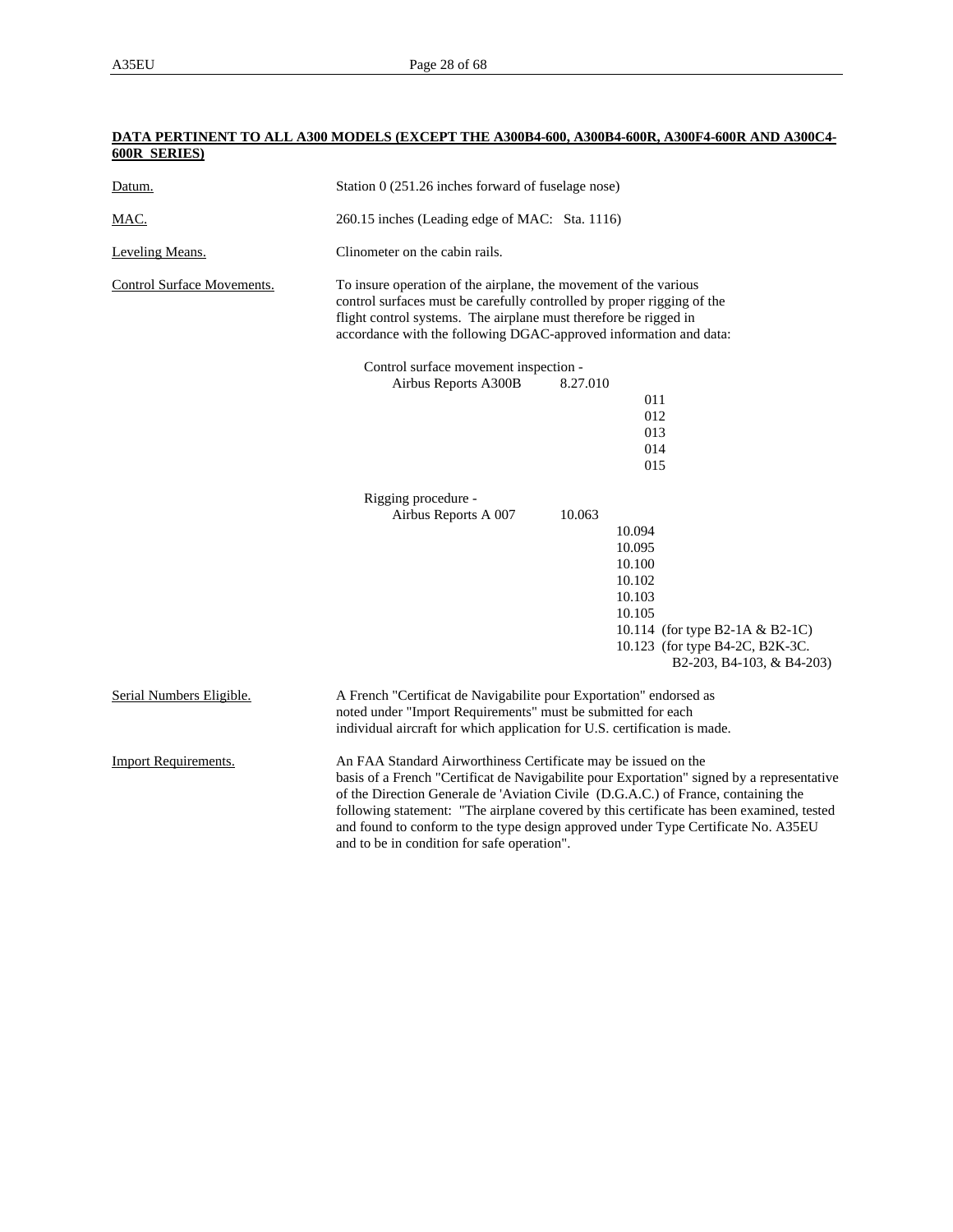| Certification Basis. | FAR 21.29 (a)(1), based upon France/German requirements of FAR Part 25 effective<br>February 1, 1965, including Amendments 25-1 through 25-20, plus Amendment<br>25-23 for Paragraphs 25.145, 25.1305, 25.1321, 23.1331, 25.1333, Amendment 25-24<br>for Paragraph 25.1303; Amendment 25-23 for Paragraphs 25.785 through 25.791, 25.809<br>through 25.812, 25.853 through 25.857, and 25.1557; Conditions Techniques<br>Complementares as listed in DGAC documents 4080 DTA/M dated August 8, 1970, |         |
|----------------------|------------------------------------------------------------------------------------------------------------------------------------------------------------------------------------------------------------------------------------------------------------------------------------------------------------------------------------------------------------------------------------------------------------------------------------------------------------------------------------------------------|---------|
|                      | 3904 DTA/M dated July 20, 1972, and 2060 DTA/M dated March 30, 1973;                                                                                                                                                                                                                                                                                                                                                                                                                                 |         |
|                      | Corresponding FAA certification requirements are FAR Part 25 as detailed above plus<br>Special Conditions No. 25-52-EU-16, plus FAA Part 36 including appropriate<br>amendments (See NOTE 7). SFAR-27 through 27-3 (see NOTE 8).                                                                                                                                                                                                                                                                     |         |
|                      | Compliance has been shown with the following optional requirements:                                                                                                                                                                                                                                                                                                                                                                                                                                  |         |
|                      | Ditching                                                                                                                                                                                                                                                                                                                                                                                                                                                                                             | 25.801  |
|                      | <b>Ice Protection</b>                                                                                                                                                                                                                                                                                                                                                                                                                                                                                | 25.1419 |
|                      | Date of Application: February 4, 1970 Type Certificate No. A35EU, issued May 30,<br>1974.                                                                                                                                                                                                                                                                                                                                                                                                            |         |
|                      | DGAC originally type cerificated this A300 under its type certificate number $N^{\circ}72$ ,<br>TCDS N°145. The FAA validated this product under U.S. Type Certificate Number<br>A35EU. Effective September 28, 2003, the European Aviation Safety Agency (EASA)<br>began oversight of this product on behalf of DGAC.                                                                                                                                                                               |         |
|                      | Part 26: Continued Airworthiness and Safety Improvements for Transport Category Airplanes:                                                                                                                                                                                                                                                                                                                                                                                                           |         |
|                      | Based on 14 CFR § 21.29(a) for new import TCs, or § 21.101(g) for changes to TCs,<br>$\alpha$ as the state of $\alpha$                                                                                                                                                                                                                                                                                                                                                                               |         |

applicable provisions of part 26 are included in the certification basis. For any future 14 CFR part 26 amendments, the holder of this TC must demonstrate compliance with the applicable sections

#### Exemption 9969

This exemption grants partial relief from having to meet the requirements of § 26.11 See NOTE(10)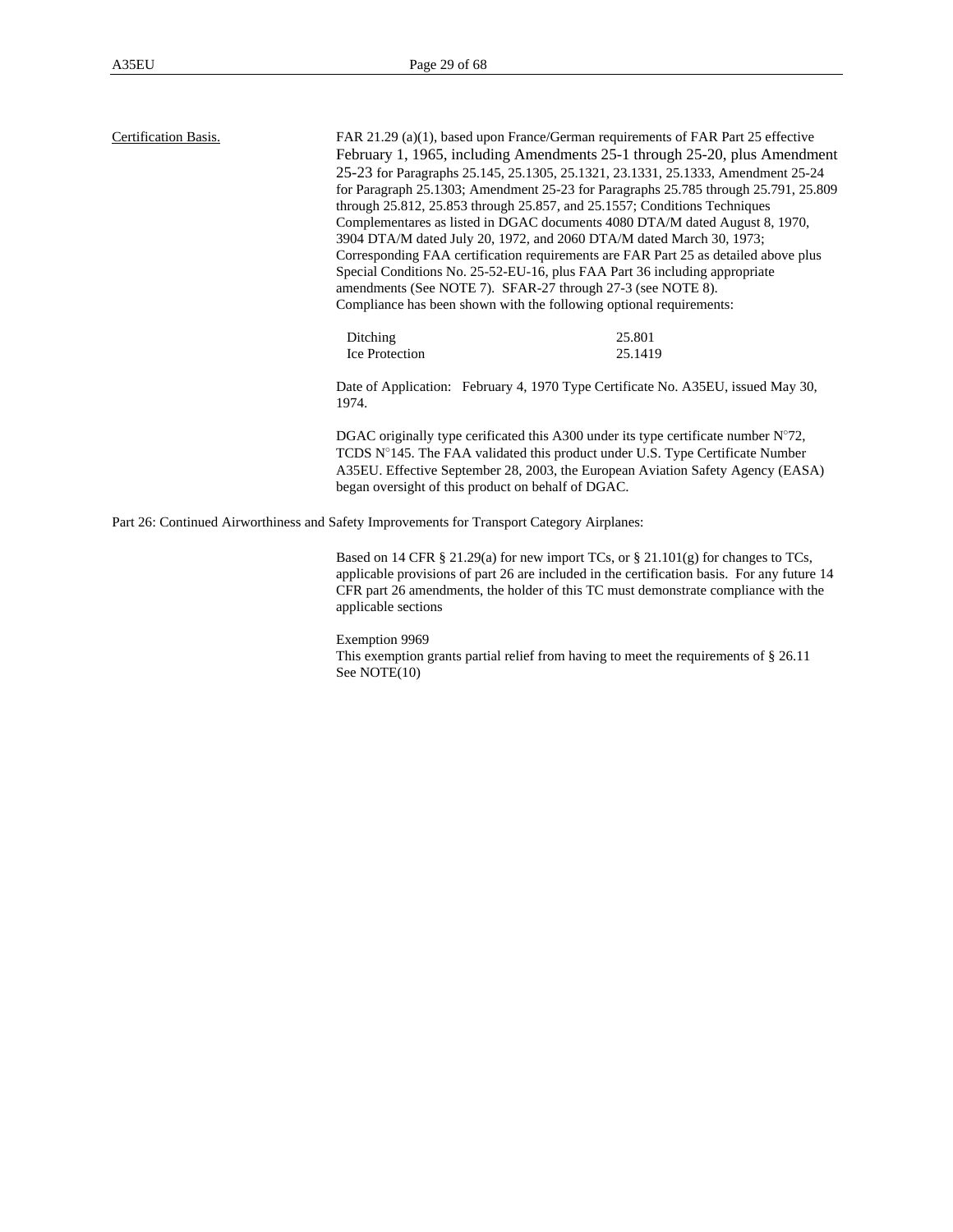**NOTES TO ALL A300 MODELS (EXCEPT THE A300B4-600, A300B4-600R, A300F4-600R AND A300C4-600R** 

| <b>SERIES</b> ) |                                                                                                                                                                                                                                                                                                                                                                                                                                                                       |
|-----------------|-----------------------------------------------------------------------------------------------------------------------------------------------------------------------------------------------------------------------------------------------------------------------------------------------------------------------------------------------------------------------------------------------------------------------------------------------------------------------|
| <b>NOTE 1.</b>  | Placards - Model A300B2-1A, B2-1C, B4-2C, B2K-3C:                                                                                                                                                                                                                                                                                                                                                                                                                     |
|                 | All placards listed in the EASA-approved US Airplane Flight Manual must be installed in the appropriate<br>locations.                                                                                                                                                                                                                                                                                                                                                 |
|                 | Model A300B4-103, B2-203, B4-203;                                                                                                                                                                                                                                                                                                                                                                                                                                     |
|                 | Instrument markings and placards must be in accordance with Document AI/V-F 902/79.                                                                                                                                                                                                                                                                                                                                                                                   |
| NOTE 2.         | <b>Airworthiness limitations/ Maintenance Instructions</b><br>Safe Life Airworthiness Limitations items are provided in the EASA approved Airworthines<br>$\bullet$<br>Limitations Section (ALS) Part 1 ref. A300 ALS Part 1.                                                                                                                                                                                                                                         |
|                 | Damage Tolerance Airworthiness Limitaion Items are provided in the EASA approved Airbus<br>٠<br>documents ref SEM2/95A-1090/05                                                                                                                                                                                                                                                                                                                                        |
|                 | Fuel Airworthiness Limitations are provided in the EASA approved FAL Airbus document ref<br>$\bullet$<br>SEM2/95A1928/05                                                                                                                                                                                                                                                                                                                                              |
|                 | Maintenance Review Board Report<br>٠                                                                                                                                                                                                                                                                                                                                                                                                                                  |
| NOTE 3.         | For models B4-2C and B4-103 aircraft incorporating modification no. 1652 and for model B4-203 aircraft,<br>the MMO warning selector of modification no. 1688 allows an MMO switching. MMO is 0.86 M for<br>takeoff weights up to 153,000 kg (337,302 lb) and 0.82 M for takeoff weight greater than 153,000 kg<br>(337,302 lb) provided the airplane is operated in accordance with the corresponding EASA approved US<br>Airplane Flight Manual page 2.03.00 page 1. |
| <u>NOTE 4.</u>  | Cabin Equipment<br>Seats, galleys and other cabin equipment aft of fuselage station 28.768m (94.38 ft) must be designed for<br>upward load factor not less than 3.0 g.                                                                                                                                                                                                                                                                                                |
| NOTE 5.         | <b>Cat III Maintenance Requirements</b><br>Autoland Maintenance tasks and associated intervals are listed in Airbus document AI/V-C<br>387/79 dated March 27, 1979 Revision 1 dated April 20, 1979, and Revision 2, dated October 19, 1984.                                                                                                                                                                                                                           |
| NOTE 6.         | <b>Alternate Engine Installations</b><br>A - Alternate Engine Models eligible                                                                                                                                                                                                                                                                                                                                                                                         |
|                 | 2 General Electric Model CF6-50C1                                                                                                                                                                                                                                                                                                                                                                                                                                     |
|                 | <b>or</b><br>2 General Electric Model CF6-50C                                                                                                                                                                                                                                                                                                                                                                                                                         |
|                 | B - Engine Model Intermix                                                                                                                                                                                                                                                                                                                                                                                                                                             |
|                 | 1 General Electric CF6-50C2 and 1 General Electric CF6-50C1<br><b>or</b>                                                                                                                                                                                                                                                                                                                                                                                              |
|                 | 1 General Electric CF6-50C2 and 1 General Electric CF6-50C                                                                                                                                                                                                                                                                                                                                                                                                            |
|                 | The above engine configurations are permitted when installation is in accordance with Airbus<br>Service Bulletin No. A300-71-011 and the engines are operated in accordance with Supplement No. 4 to the<br>EASA-approved AFM.                                                                                                                                                                                                                                        |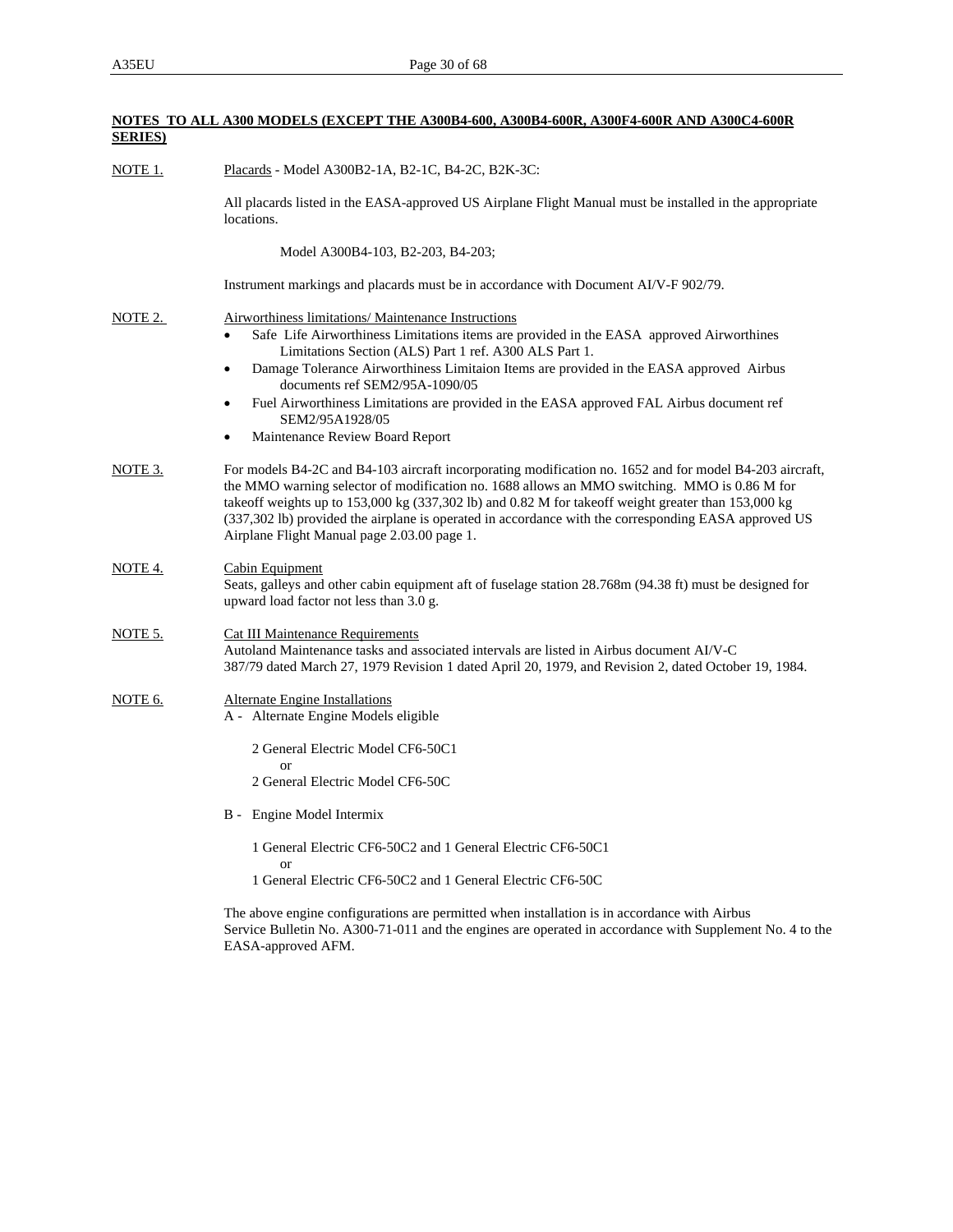| NOTE 7. | The following FAR 36 Noise Certification by Model reflects required as well as Airbus voluntary |
|---------|-------------------------------------------------------------------------------------------------|
|         | updated compliance to later                                                                     |
|         | FAR-36 amendments.                                                                              |

| Model B <sub>2</sub> -1A<br>$B2-1C$<br>$B4-2C$<br>$B2K-3C$ | Amendment | $36-1$<br>$36-12$<br>$36-3$<br>$36-3$ |
|------------------------------------------------------------|-----------|---------------------------------------|
| <b>B2-203</b>                                              |           | $36-12$                               |
| <b>B</b> 4-103                                             |           | $36-12$                               |
| <b>B</b> 4-203                                             |           | $36-12$                               |

NOTE 8. Model A300 series airplanes comply with SFAR 27 through 27-3 when Airbus's Modifications No. 1024, 1318 and 1351 are installed.

NOTE 9. The following models may be converted in accordance with Airbus Service Bulletin No. A300-00-001:

| Model A300 B2K-3C to Model A300 B2-203 |
|----------------------------------------|
| Model A300 B4-2C to Model A300 B4-103  |
| Model A300 B4-2C to Model A300 B4-203  |
| Model A300 B4-103 to Model A300 B4-203 |

NOTE 10 This exemption does not grant relief from the related operational requirements. Should a person choose to operate one of the airplane models covered by this exemption under 14 CFR Part 121 or 129 beyond the operational compliance deadlines as stated in § 121.1111 or § 129.111 (EWIS ICA) that person will be required to comply with those operational requirements.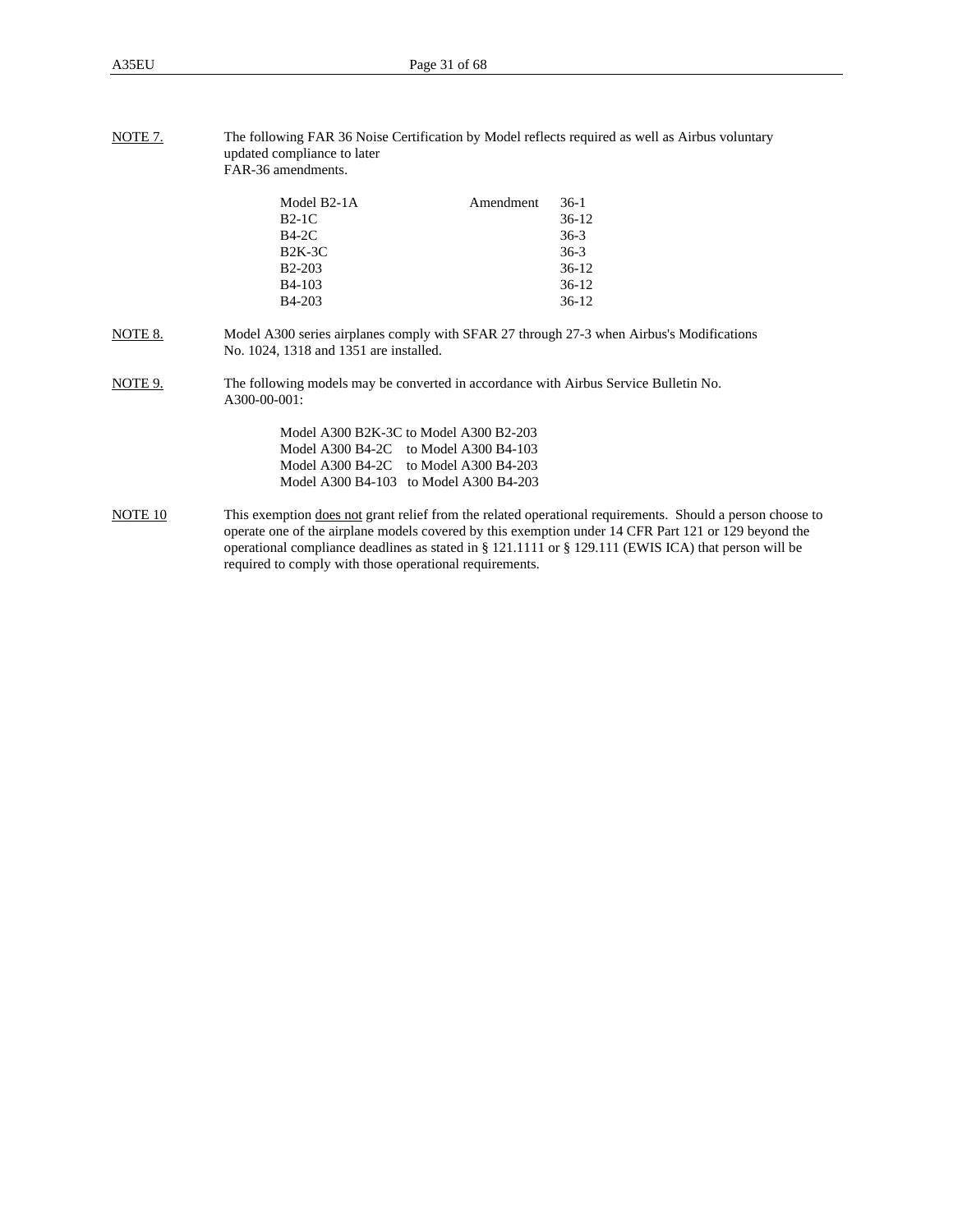| VIII.       | A300-B4-600 Series (A300B4-601 approved March 28, 1988; A300B4-603 and A300B4-620<br>approved September 19, 1988 and A300B4-622 approved January 21, 2003) (Transport Aircraft) |     |                                                                         |                                                                                                                                                                                                                                                                                                                                                                                                                                                  |  |  |
|-------------|---------------------------------------------------------------------------------------------------------------------------------------------------------------------------------|-----|-------------------------------------------------------------------------|--------------------------------------------------------------------------------------------------------------------------------------------------------------------------------------------------------------------------------------------------------------------------------------------------------------------------------------------------------------------------------------------------------------------------------------------------|--|--|
| Engines.    |                                                                                                                                                                                 |     | or                                                                      | 2 - General Electric CF6-80C2A1 (A300B4-601) or 2 General Electric<br>CF6-80C2A3 (A300B4-603) (FAA Data Sheet E13NE).<br>2 Pratt and Whitney JT9D-7R4H1 (A300B4-620) (FAA Data Sheet E3NE)<br>2 Pratt and Whitney PW 4158 (A300B4-622) (FAA Data Sheet E24NE)                                                                                                                                                                                    |  |  |
| APU.        |                                                                                                                                                                                 |     |                                                                         | Airesearch GTCP 331-250 (Specification 31-2891)                                                                                                                                                                                                                                                                                                                                                                                                  |  |  |
| Fuel.       | (a)                                                                                                                                                                             |     |                                                                         | The following fuels are eligible for engines and APU:                                                                                                                                                                                                                                                                                                                                                                                            |  |  |
|             |                                                                                                                                                                                 |     | MIL-T-5624H<br>AST-MD-1655-65T<br>AST-ES-2-74                           | Grades JP-4 or JP-5<br>Grades Jet A1 (JP-1) and Jet B<br>Grades Jet A, A1 and Jet B                                                                                                                                                                                                                                                                                                                                                              |  |  |
|             |                                                                                                                                                                                 |     | French specifications are:<br>Air 3404<br>Air 3407<br>Air 3405          |                                                                                                                                                                                                                                                                                                                                                                                                                                                  |  |  |
|             |                                                                                                                                                                                 |     |                                                                         | With JP-4 or Jet B fuel, the following limitations apply:                                                                                                                                                                                                                                                                                                                                                                                        |  |  |
|             |                                                                                                                                                                                 |     | inboard tanks.                                                          | (1) Maximum altitude of 15,000 ft with gravity fuel supply from                                                                                                                                                                                                                                                                                                                                                                                  |  |  |
|             |                                                                                                                                                                                 |     | outboard tanks.                                                         | (2) Maximum altitude of 20,000 ft with gravity fuel supply from                                                                                                                                                                                                                                                                                                                                                                                  |  |  |
|             |                                                                                                                                                                                 |     | and APU:                                                                | (b) The following additives may be used in approved fuels for engines                                                                                                                                                                                                                                                                                                                                                                            |  |  |
|             |                                                                                                                                                                                 | (3) |                                                                         | (1) Philips PFA-55MB or anti-icing additive to specifications MIL-I-278686 E<br>at a concentration not in excess of 0.15 percent by volume.<br>(2) Sohio Biobor JF biocide additive at a concentration not in<br>excess of 20 ppm elemental boron (270 ppm total additive).<br>Shell ASA-3 anti-static additive at a concentration that will<br>provide not in excess of 300 conductivity units which is<br>approximately equivalent to one ppm. |  |  |
| <u>Oil.</u> | (a)                                                                                                                                                                             |     |                                                                         | The following oils are eligible for the engines:<br>Synthetic type conforming to GE specifications D50TF1, Classes A or B.<br>(GE Service Bulletin No. 79-1 lists approved brand oils.)                                                                                                                                                                                                                                                          |  |  |
|             |                                                                                                                                                                                 |     |                                                                         | Synthetic type conforming to PW specification 521C (PW<br>Service Bulletin No. 238 lists approved brand oils).                                                                                                                                                                                                                                                                                                                                   |  |  |
|             | (b)                                                                                                                                                                             |     | The following oil is eligible for the APU:<br>Chapter 49.21.00 Table 2. | See Maintenance Manual AIRESEARCH GTCP 331-250,                                                                                                                                                                                                                                                                                                                                                                                                  |  |  |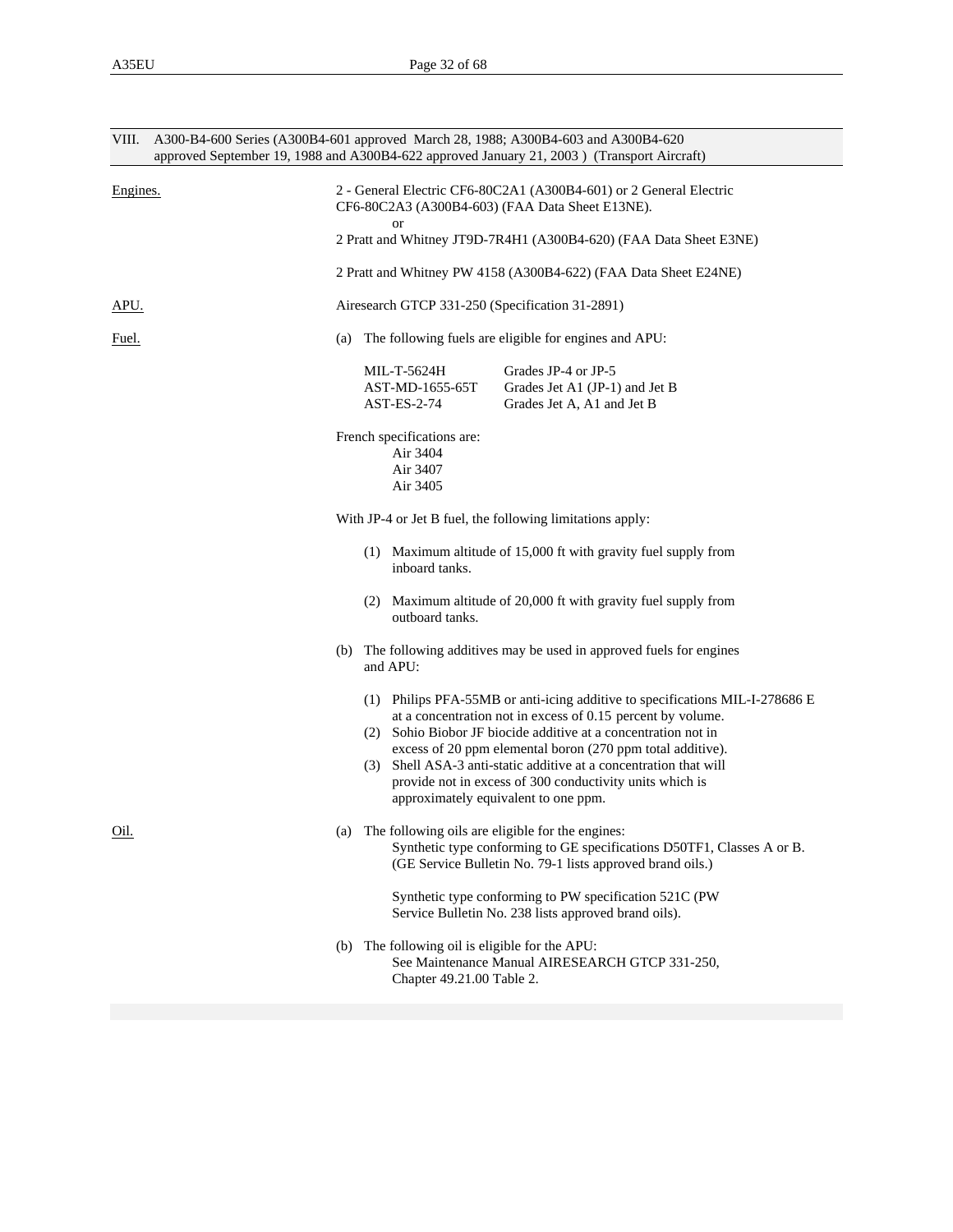| Engine Limits.                                 |                                               |                                              |                 |                         |
|------------------------------------------------|-----------------------------------------------|----------------------------------------------|-----------------|-------------------------|
|                                                | PRATT AND WHTINEY                             |                                              |                 | <b>GENERAL ELECTRIC</b> |
|                                                | JT9D-7R4H1                                    | PW 4158                                      | CF6-80C2A1      | CF6-80C2A3              |
| Static Thrust, Sea Level                       |                                               |                                              |                 |                         |
| Takeoff (5 min-up to 87 F)                     | 56,000 lb                                     | 58,000                                       | 57,860 lb       | 58,950 lb               |
| Max. Cont. (up to 87 F)                        | 50,000 lb                                     | 49,580                                       | 53,390 lb       | 58,780 lb               |
| Max. permissible engine rotor operating speeds |                                               |                                              |                 |                         |
| N1 (Low compressor)                            | 3,810 rpm                                     | 4.012                                        | 3,854 rpm       | 3,854 rpm               |
|                                                | $(105.8\%)$                                   | $(111.4\%)$                                  | (117.5%)        | (117.5%)                |
| N2 (High compressor)                           | 8,080 rpm                                     | 10,450                                       | 11,055 rpm      | 11,055 rpm              |
|                                                | $(103.5\%)$                                   | $(105.5\%)$                                  |                 |                         |
| Max. permissible engine temperature -          |                                               |                                              |                 |                         |
|                                                | Turbine exhaust temperature at turbine outlet |                                              |                 |                         |
| Takeoff (5 min)                                | $680^{\circ}$ C                               | $650^{\circ}$ C                              | $960^{\circ}$ C | $960$ °C                |
| <b>Maximum Continuous</b>                      | $635^{\circ}$ C                               | $625^{\circ}$ C                              | 925°C           | 925°C                   |
| Acceleration (2 min)                           | $680^{\circ}$ C                               | $925^{\circ}$ C                              |                 |                         |
| <b>Starting</b>                                |                                               |                                              |                 |                         |
| up to 40 sec                                   | 535°C                                         | 535°C                                        | $870^{\circ}$ C | $870^{\circ}$ C         |
| above 40 sec                                   | 535°C                                         | 535°C                                        | 750°C           | 750°C                   |
|                                                |                                               |                                              |                 |                         |
| Oil Maximum. Permissible outlet temperature    |                                               |                                              |                 |                         |
| <b>Continuous Operation</b>                    | $135^{\circ}$ C                               | $163^{\circ}$ C                              | $160^{\circ}$ C | $160^{\circ}$ C         |
| Transient operation                            |                                               |                                              |                 |                         |
| Limited to 15 min.                             | $163^{\circ}$ C                               | $177^{\circ}$ C                              | $175^{\circ}$ C | $175^{\circ}$ C         |
| Limited to 20 min.                             |                                               |                                              |                 |                         |
| <b>APU Limits.</b>                             |                                               | - Power rating maximum at sea level:         |                 | 98.5 KW                 |
|                                                | - Maximum operating speed:                    |                                              |                 | 43,562 rpm              |
|                                                |                                               | - Maximum gas temperature at turbine outlet: |                 | 585°C                   |
| Airspeed Limits (IAS)                          |                                               |                                              |                 |                         |
|                                                |                                               |                                              |                 | <b>BASIC MODEL</b>      |
|                                                |                                               | MAXIMUM OPERATING MACH M <sub>MO</sub>       |                 | 0.82                    |

VIII. A300-B4-600 Series (A300B4-601, A300B4-603 and A300B4-620, and A300B4-622) (Transport Aircraft) (cont'd)

V<sub>A</sub> (Maneuvering speed): refer to EASA-approved US Airplane Flight Manual Chapter 2.03.

 $MAXIMUM OPERATING SPEED V<sub>MO</sub> (Kt)$  335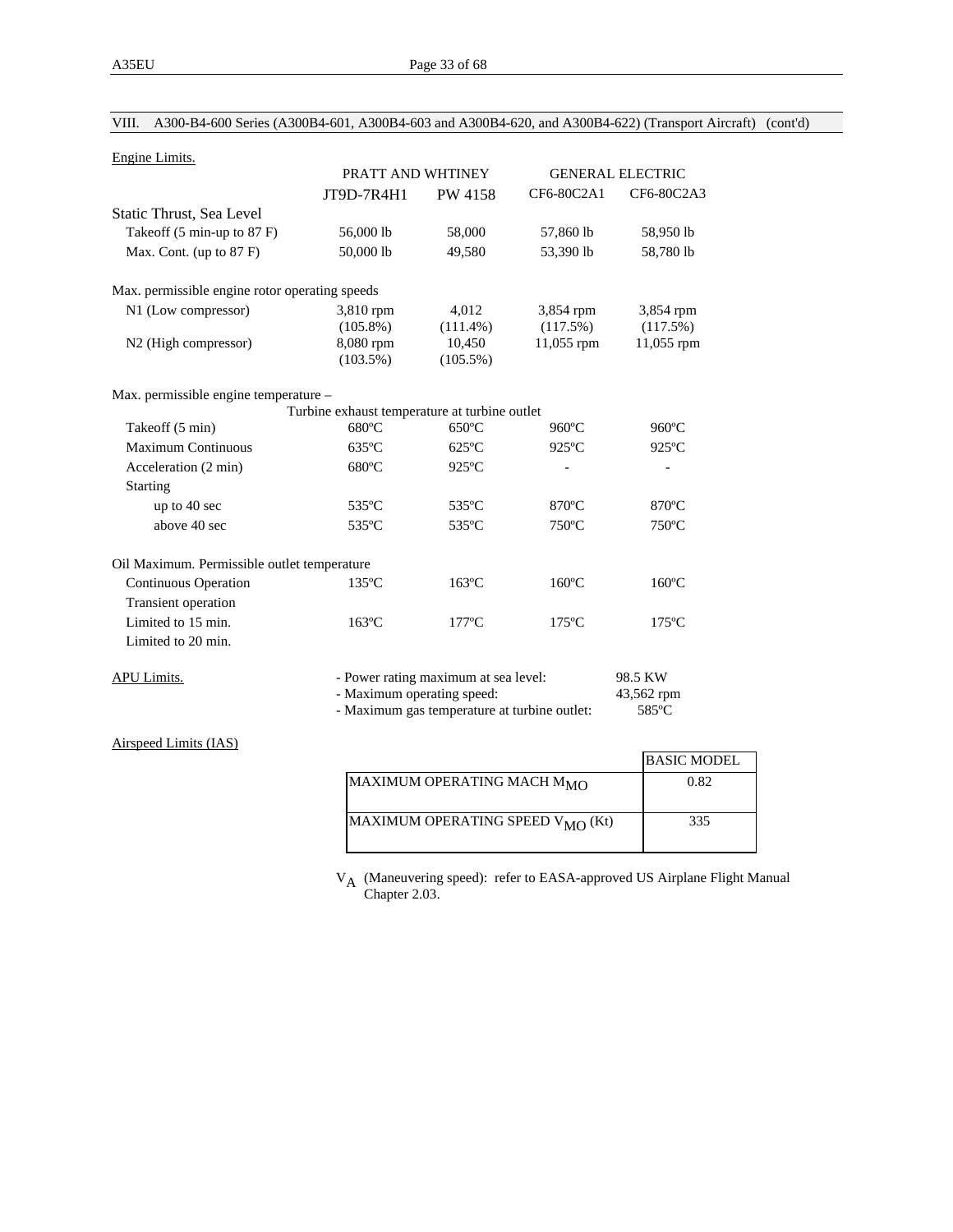### VIII. A300-B4-600 Series (A300B4-601, A300B4-603 and A300B4-620, and A300B4-622) (Transport Aircraft) (cont'd)

 $\rm V_{FE}$ 

| $SLATS$ ( $°$ ) | $FLAPS$ ( $^{\circ}$ ) | VFE (kt) |
|-----------------|------------------------|----------|
|                 |                        | 250      |
|                 |                        | 215      |
|                 |                        | 205      |
|                 |                        | 175      |

 $V_{LO}$  Gear extension . . . . . . . . . . . . . . . . 270 Kt Gear retraction . . . . . . . . . . . . . . . 240 Kt

 $V_{LE}$  Landing gear extended . . . . . . . 270 Kt or M=0.59

 $V_{MC}$  (Minimum control speed with the critical engine inoperative)

|                 | <b>B</b> 4-620  | <b>B</b> 4-601  | <b>B</b> 4-603  | <b>B</b> 4-622  |
|-----------------|-----------------|-----------------|-----------------|-----------------|
| Inflight - VMCA | <b>109 KCAS</b> | <b>115 KCAS</b> | 115.5 KCAS      | <b>111 KCAS</b> |
| Take off - VMCG | 107.5 KCAS      | 113.5 KCAS      | <b>114 KCAS</b> | 109.5 KCAS      |

Tire Speed Limit (Ground speed limit): 195.5 kt (225 mph)

## C.G. Range. For C.G. envelopes, see EASA Approved US Flight Manual.

Maximum Weights.

|                        |                         | <b>BASIC MODEL</b> |         |
|------------------------|-------------------------|--------------------|---------|
|                        |                         | kg                 | lb      |
|                        | Taxi Weight             | 165,900            | 365,740 |
|                        | Take-off weight         | 165,000            | 363,760 |
|                        | Landing weight          | 138,000            | 304,230 |
|                        | Zero fuel weight        | 130,000            | 286,600 |
|                        |                         |                    |         |
| Minimum Flight Weight. | 90,000 kg. (198,410 lb) |                    |         |

| Minimum Crew. | For all flights: 2 pilots |  |
|---------------|---------------------------|--|
|               |                           |  |

Maximum Passengers. 345. For seating arrangement refer to AIRBUS specification TL 25/1110/74

| Maximum Baggage. |  |
|------------------|--|
|                  |  |

Fuel Capacity.

| Maximum Baggage. | Forward compartment - Maximum load: | 40,800 lbs |
|------------------|-------------------------------------|------------|
|                  | Aft compartment - Maximum load:     | 28,300 lbs |
|                  | Bulk compartment - Maximum load:    | 6.110 lbs  |

| Location              | (Usable fuel $6.676$ lb/gal) | Arm    |          |
|-----------------------|------------------------------|--------|----------|
|                       | (US gal)<br>(lb)             |        | (inches) |
|                       |                              |        |          |
| <b>Outboard Tanks</b> | 9,260                        | 2,450  | 1325.99  |
| <b>Inboard Tanks</b>  | 35,140                       | 9,280  | 1158.27  |
| <b>Center Tanks</b>   | 17,600                       | 4,650  | 1102.68  |
| TOTAL.                | 62,000                       | 16,380 | 1167.52  |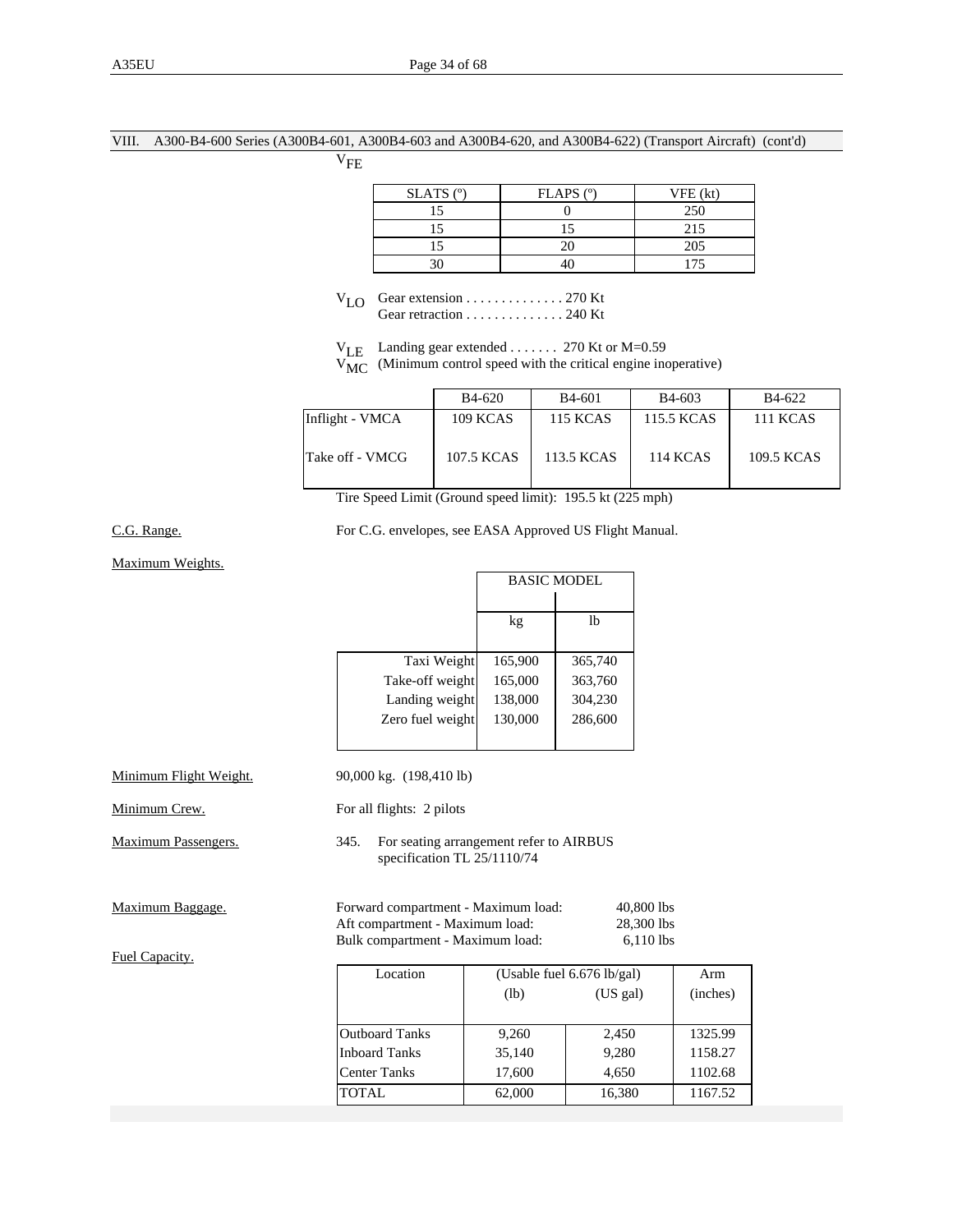| VIII.                       | A300-B4-600 Series (A300B4-601, A300B4-603 and A300B4-620, and A300B4-622) (Transport Aircraft) (cont'd)                                                                                                                                                                                                                                                                      |
|-----------------------------|-------------------------------------------------------------------------------------------------------------------------------------------------------------------------------------------------------------------------------------------------------------------------------------------------------------------------------------------------------------------------------|
| Fuel Management.            | Fuel must be loaded symmetrically in outboard tanks first; fuel must be<br>used from inboard tank first. Maximum allowable wing fuel asymmetry is 4,410 lb<br>(refere to latest EASA approved AFM revision).                                                                                                                                                                  |
| Oil Capacity.               | GE Engine oil capacity 25.02 lb/engine usable (at 8.1 lb/gal) with engine mount arm<br>965.15 inches.<br>PW - Engine oil capacity 33.40 lb/engine usable (at 8.1 lb/gal) with engine moment arm<br>1022.6 inches.                                                                                                                                                             |
| Maximum Operating Altitude. | $40,000$ ft.                                                                                                                                                                                                                                                                                                                                                                  |
| Equipment.                  | The basic required equipment as prescribed in the applicable Federal Aviation<br>Regulations must be installed in the aircraft. Airbus Equipment List A1/V-C No. 401/84<br>as revised identifies all required equipment and all optional equipment approved by the<br>Direction General de l'Aviation Civile (D.G.A.C.) of France. In addition, the<br>following is required: |
|                             | EASA-Approved US Airplane Flight Manual.                                                                                                                                                                                                                                                                                                                                      |
| Other Information.          | See "Data Pertinent to all A300B4-600, A300B4-600R, A300F4-600R and<br>A300C4-600R Series".                                                                                                                                                                                                                                                                                   |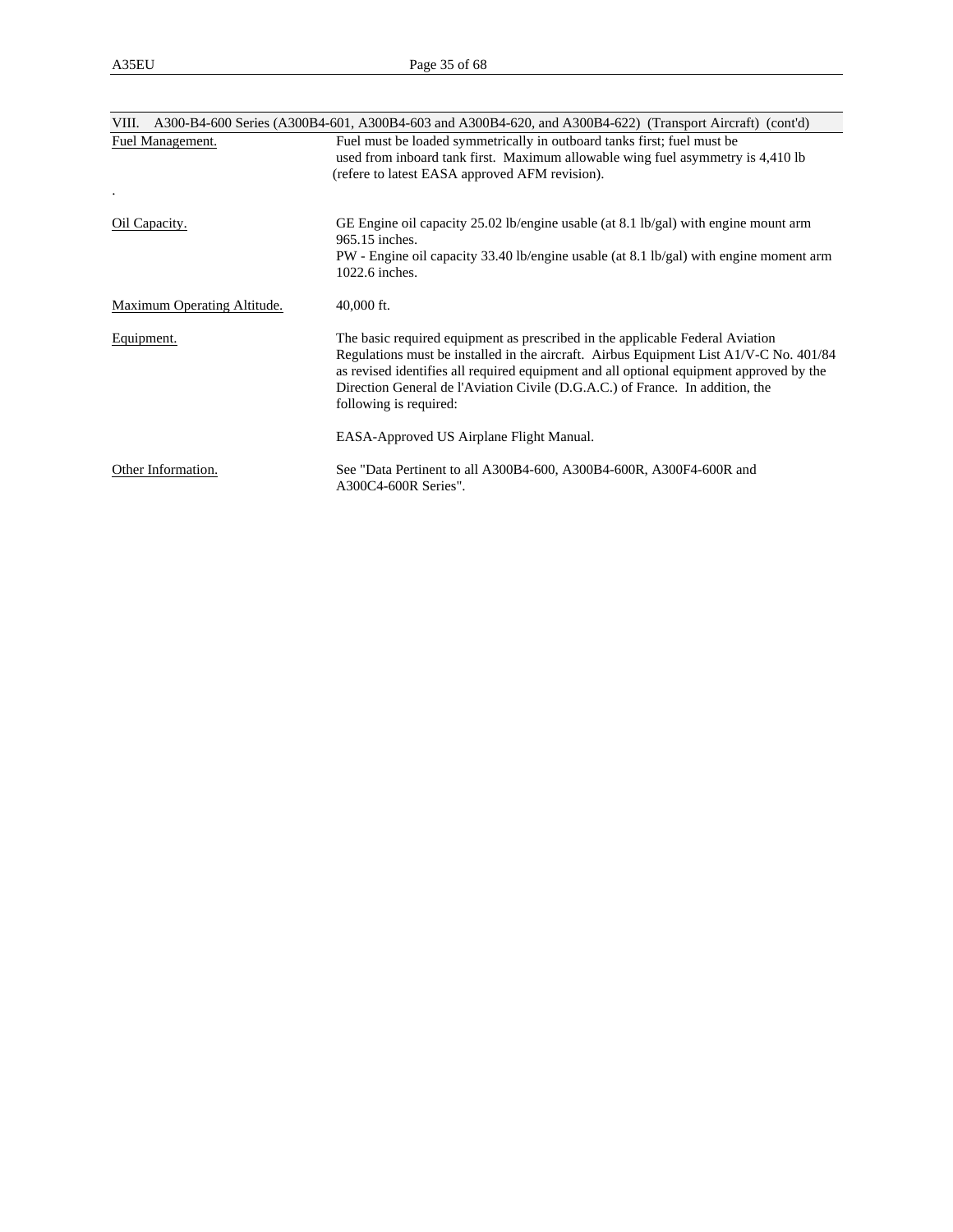| IX.<br>Aircraft)             | A300B4-600R Series (A300B4-605R approved March 28, 1988, A300B4-622R approved August 1, 1991) (Transport                                                                                                                                                                                                                                                                                                                                                                                                                                                                                                                                                                                                                                                                                                                                                                                                                                 |  |  |  |  |
|------------------------------|------------------------------------------------------------------------------------------------------------------------------------------------------------------------------------------------------------------------------------------------------------------------------------------------------------------------------------------------------------------------------------------------------------------------------------------------------------------------------------------------------------------------------------------------------------------------------------------------------------------------------------------------------------------------------------------------------------------------------------------------------------------------------------------------------------------------------------------------------------------------------------------------------------------------------------------|--|--|--|--|
| Engines.                     | 2 General Electric CF6-80C2A5 (A300B4-605R) (FAA Data Sheet E13 NE)<br><b>or</b><br>2 Pratt & Whitney PW 4158 (A300B4-622R) (FAA Data Sheet E24NE)                                                                                                                                                                                                                                                                                                                                                                                                                                                                                                                                                                                                                                                                                                                                                                                       |  |  |  |  |
| APU.                         | Airesearch GTCP 331-250 (Specification 31-2891)                                                                                                                                                                                                                                                                                                                                                                                                                                                                                                                                                                                                                                                                                                                                                                                                                                                                                          |  |  |  |  |
| Fuel.                        | The following fuels are eligible for engines and APU:<br>(a)<br>MIL-T-5624H<br>Grades JP-4 or JP-5<br>AST-MD-1655-65T<br>Grades Jet A1 (JP-1) and Jet B<br>AST-ES-2-74<br>Grades Jet A, A1 and Jet B                                                                                                                                                                                                                                                                                                                                                                                                                                                                                                                                                                                                                                                                                                                                     |  |  |  |  |
| Fuel (cont'd)<br><u>Oil.</u> | French specifications are:<br>Air 3404<br>Air 3407<br>Air 3405<br>With JP-4 or Jet B fuel, the following limitations apply:<br>(1) Maximum altitude of 15,000 ft with gravity fuel supply from<br>inboard tanks.<br>(2) Maximum altitude of 20,000 ft with gravity fuel supply from<br>outboard tanks.<br>The following additives may be used in approved fuels for engines and APU:<br>(b)<br>(1) PHILLIPS PFA-55MB or anti-icing additive to specifications<br>MIL-I-278686 E at a concentration not in excess of 0.15 percent by volume.<br>(2) Sohio Biobor JF biocide additive at a concentration not in<br>excess of 20 ppm elemental boron (270 ppm total additive).<br>Shell ASA-3 anti-static additive at a concentration that will provide not in<br>(3)<br>excess of 300 conductivity units which is approximately equivalent to one<br>ppm.<br>The following oils are eligible for the CF6-80C2A5 and PW 4158 engines<br>(a) |  |  |  |  |
|                              | respectively:<br>Synthetic type conforming to GE specifications D50TF1,<br>Classes A or B. (GE Service Bulletin No. 79-1 lists approved<br>brand oils.)<br>Synthetic type conforming to PW specification 521C (PW<br>Service Bulletin No. 238 lists approved brand oils).<br>The following oil is eligible for the APU:<br>(b)<br>See Maintenance Manual AIRESEARCH GTCP 331-250, Chapter 49.21.00<br>Table 2.                                                                                                                                                                                                                                                                                                                                                                                                                                                                                                                           |  |  |  |  |
|                              |                                                                                                                                                                                                                                                                                                                                                                                                                                                                                                                                                                                                                                                                                                                                                                                                                                                                                                                                          |  |  |  |  |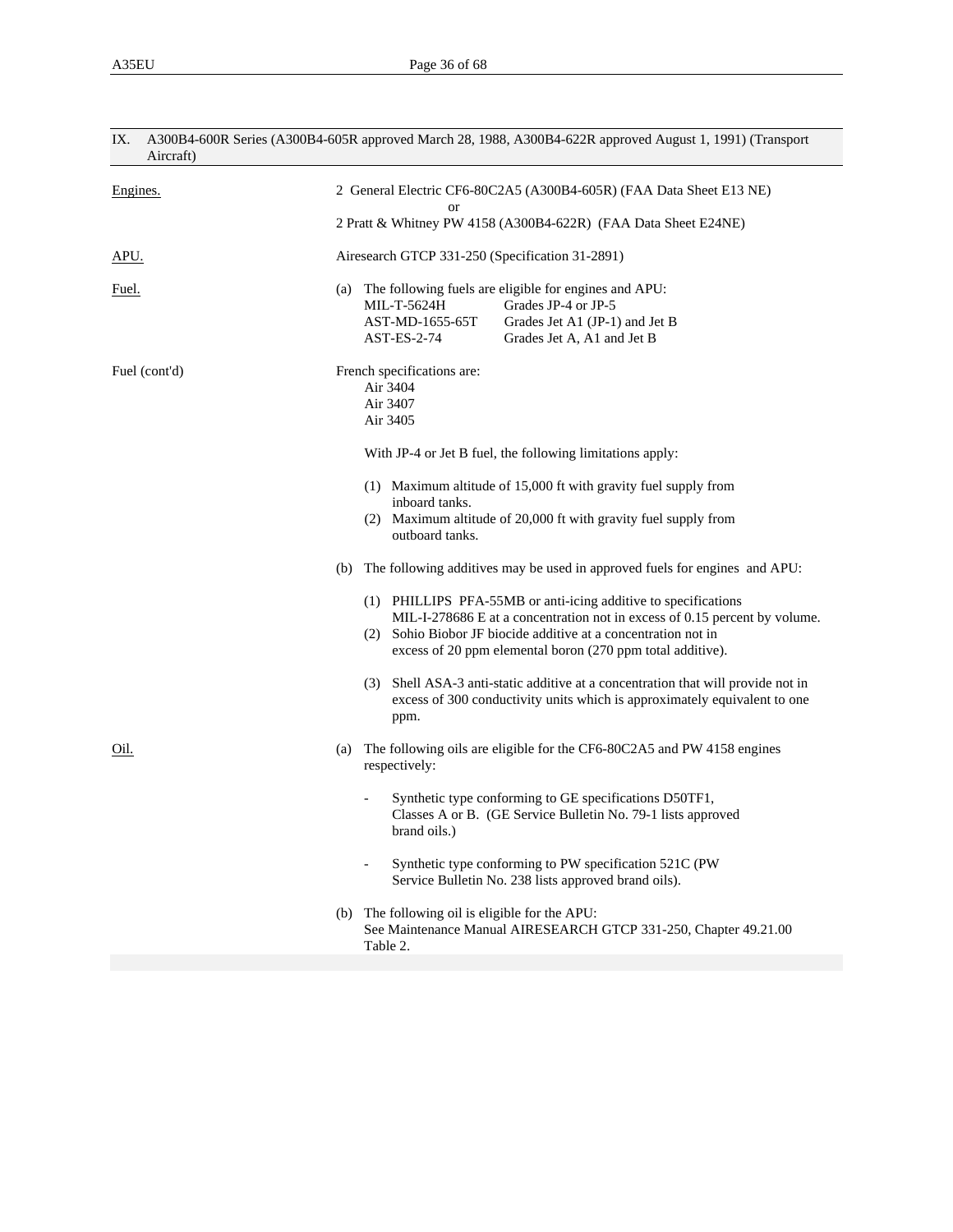## IX. A300B4-600R Series (A300B4-605R, A300B4-622R) (Transport Aircraft) (cont'd)

| Engine Limits.                                |                         |                            |
|-----------------------------------------------|-------------------------|----------------------------|
|                                               | <b>GENERAL ELECTRIC</b> | <b>PRATT &amp; WHITNEY</b> |
|                                               | CF6-80C2A5              | PW 4158                    |
| Static Thrust, Sea Level                      |                         |                            |
| Takeoff (5 min-up to 87°F)                    | $60,100$ lb.            | 58,000 lb.                 |
| Maximum Continuous (up to 87°F)               |                         |                            |
|                                               | 56,210 lb.              | 49,580 lb.                 |
| Maximum Permissible Engine Rotor Operating    |                         |                            |
| <b>Speeds</b>                                 |                         |                            |
| N1 (Low compressor)                           | 3,854 rpm (117.5%)      | $4,012$ rpm $(111.4%)$     |
| N <sub>2</sub> (High compressor)              | 10,055 rpm (112.5%)     | 10,450 rpm (105.5%)        |
| Maximum permissible engine temperature        |                         |                            |
| Turbine exhaust temperature at turbine outlet |                         |                            |
| Takeoff (5 min)                               | $960^{\circ}$ C         | $650^{\circ}$ C            |
| <b>Maximum Continuous</b>                     | $925^{\circ}$ C         | $625^{\circ}$ C            |
| Acceleration (2 min)                          |                         | $925^{\circ}$ C            |
| <b>Starting</b>                               |                         |                            |
| $^{\circ}$ up to 40 sec                       | $870^{\circ}$ C         | 535°C                      |
| ° above 40 sec                                | $750^{\circ}$ C         | 535°C                      |
| Oil maximum permissible outlet temperature    |                         |                            |
| Continuous Operation                          | $160^{\circ}$ C         | $163^{\circ}$ C            |
| Transient operation                           |                         |                            |
| <sup>o</sup> Limited to 15 min.               | $175^{\circ}$ C         |                            |
| <sup>o</sup> Limited to 20 min.               |                         | $177^{\circ}$ C            |
|                                               |                         |                            |

APU Limits. - Power rating maximum at sea level: 98.5 KW

- Maximum operating speed: 43,562 rpm

- Maximum gas temperature at turbine outlet: 585ºC

Airspeed Limits (IAS).

| <b>MAXIMUM OPERATING MACH MMO</b> | 0.82 |
|-----------------------------------|------|
| MAXIMUM OPERATING SPEED VMO (Kt)  | 335  |

 VA (Maneuvering speed): refer to EASA-approved US Airplane Flight Manual Chapter 2.03.

 $\rm v_{FE}$ 

| $SLATS$ ( $°$ ) | $FLAPS$ ( $^{\circ}$ ) | VFE (kt) |
|-----------------|------------------------|----------|
|                 |                        | 250      |
|                 |                        | 215      |
|                 |                        | 205      |
|                 |                        | 175      |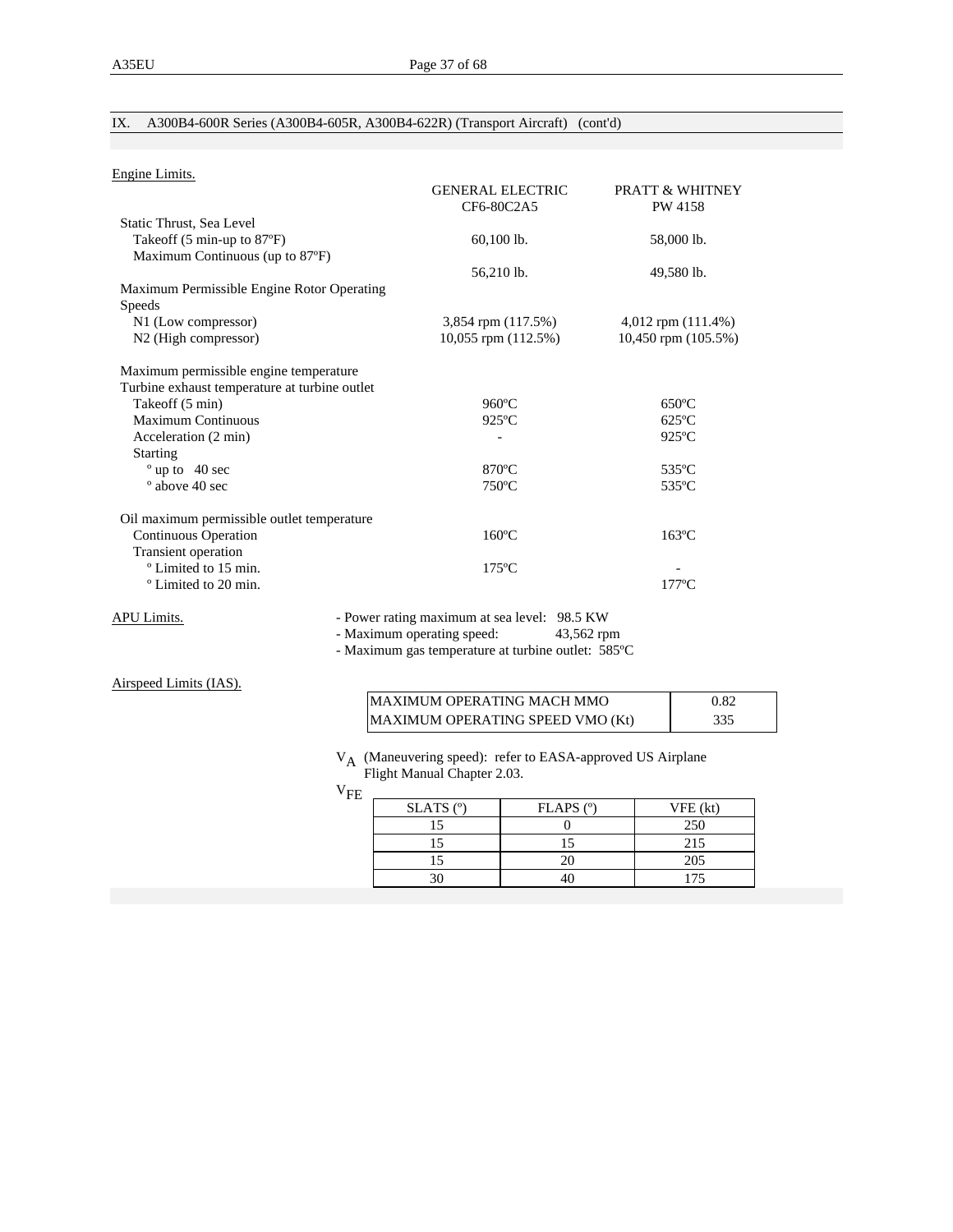## IX. A300B4-600R Series (A300B4-605R, A300B4-622R) (Transport Aircraft) (cont'd)

#### Airspeed Limits (IAS) (cont'd)

| $V_{L}$ $\cap$ | Gear extension $\ldots \ldots \ldots \ldots 270$ Kt<br>Gear retraction $\ldots \ldots \ldots \ldots 240$ Kt                                                                                                                         |  |
|----------------|-------------------------------------------------------------------------------------------------------------------------------------------------------------------------------------------------------------------------------------|--|
|                | $V_{\text{LF}}$ Landing gear extended  270 Kt or M=0.59                                                                                                                                                                             |  |
|                | $\overline{a}$ , the contract of the contract of the contract of the contract of the contract of the contract of the contract of the contract of the contract of the contract of the contract of the contract of the contract of th |  |

V<sub>MC</sub> (Minimum control speed with the critical engine inoperative)

|                 | A300B4-605R     | A300B4-622R     |
|-----------------|-----------------|-----------------|
| Inflight - VMCA | <b>117 KCAS</b> | <b>111 KCAS</b> |
| Take off - VMCG | 115.5 KCAS      | 109.5 KCAS      |

Tire Speed Limit (Ground speed limit): 195.5 KCAS (225 mph)

C.G. Range. For C.G. envelopes, see EASA Approved US Flight Manual.

#### Maximum Weights.

|                                                                    | <b>BASIC MODEL</b> | VARIANT 01**   |          |         | VARIANT <sub>02</sub> ** |         | VARIANT <sub>03</sub> ** |         |
|--------------------------------------------------------------------|--------------------|----------------|----------|---------|--------------------------|---------|--------------------------|---------|
|                                                                    | kg                 | 1 <sub>b</sub> | kg       | lb      | kg                       | lb      | kg                       | lb      |
| Taxi Weight                                                        | 171.400            | 377,930        | 172,600  | 380,520 | 172,600                  | 380,520 | 168.700                  | 371.920 |
| Take-off Weight                                                    | 170,500            | 375,890        | 171.700  | 378,530 | 171,700                  | 378.530 | 167,800                  | 369.930 |
| Landing Weight                                                     | 140,000            | 308,650        | 140,000  | 308,650 | 138,000                  | 304,235 | 140.000                  | 308,650 |
| Zero Fuel Weight                                                   | 130,000            | 286,600        | 123,000* | 271,170 | 123,000*                 | 271.170 | 131,000                  | 288,800 |
| *Linear variation from 130T at MTOW 170.5T to 123T at MTOW 171.7T. |                    |                |          |         |                          |         |                          |         |

 \*\*Variant 01: With modification 7047 applicable only for A300B4-605R \*\*Variant 02: With modification 7486 applicable only for A300B4-605R \*\*Variant 03: With modification 7619 applicable only for A300B4-605R

| Minimum Flight Weight. | 90,000 kg. (198,410 lb)   |
|------------------------|---------------------------|
| Minimum Crew.          | For all flights: 2 pilots |
| .                      |                           |

Maximum Passengers. 345. For seating arrangement refer to AIRBUS specification TL 25/1110/74

Maximum Baggage. Forward compartment - Maximum load: 40,800 lbs<br>Aft compartment - Maximum load: 28,300 lbs Aft compartment - Maximum load: Bulk compartment - Maximum load: 6,110 lbs

Fuel Capacity.

| Location              | Usable fuel $6.676$ lb/gal | Arm      |          |
|-----------------------|----------------------------|----------|----------|
|                       | (lb)                       | (US gal) | (inches) |
| <b>Outboard Tanks</b> | 9,260                      | 1,387    | 1325.99  |
| <b>Inboard Tanks</b>  | 35,140                     | 5,263    | 1158.27  |
| <b>Center Tanks</b>   | 17,600                     | 2,636    | 1102.68  |
| Trim Tank             | 6,150                      | 0,921    | 2182.56  |
| <b>TOTAL</b>          | 68,150                     | 10,207   | 1259.46  |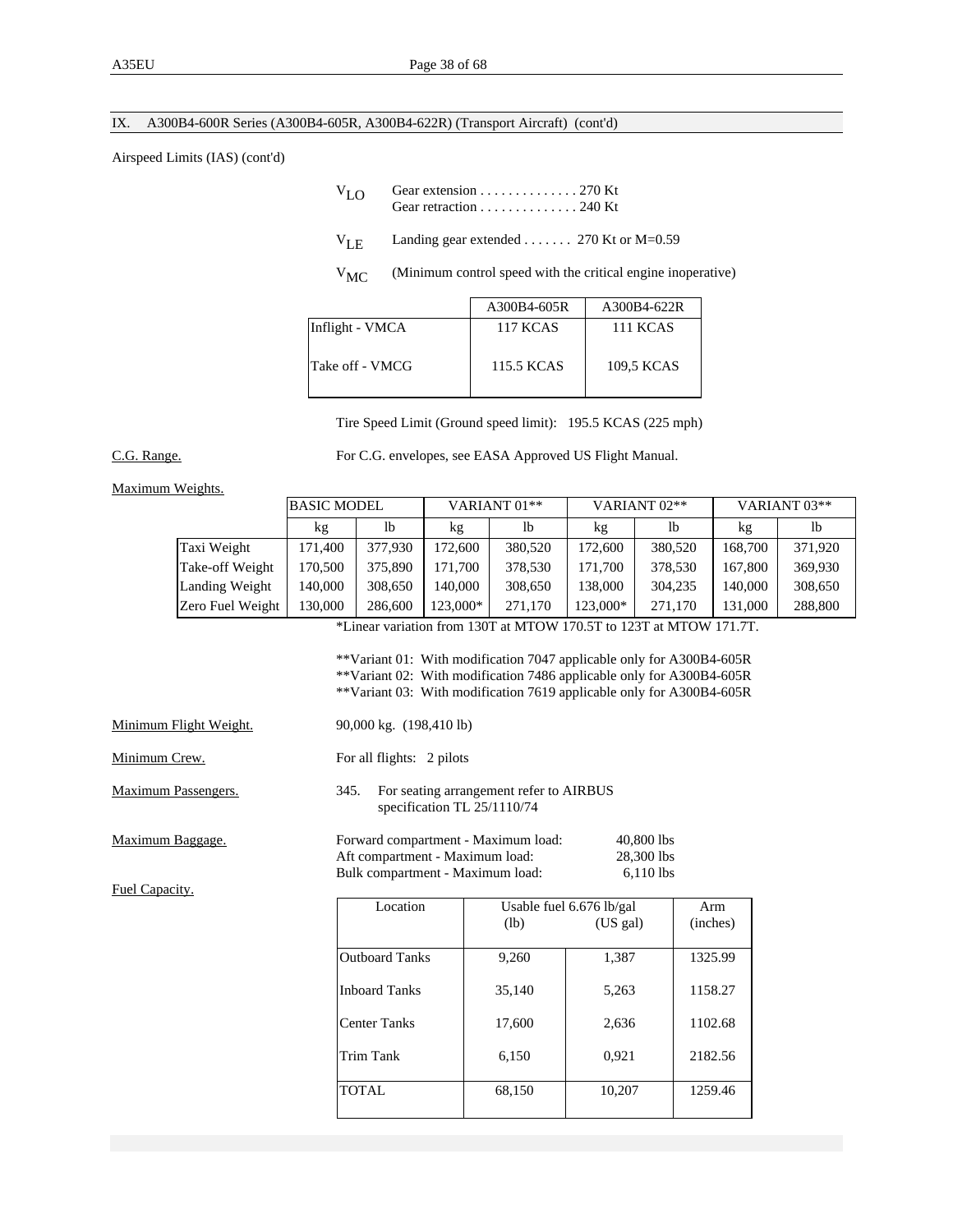| IX.                         | A300B4-600R Series (A300B4-605R, A300B4-622R) (Transport Aircraft) (cont'd)                                                                                                                                                                                                                                                                                                          |  |  |  |
|-----------------------------|--------------------------------------------------------------------------------------------------------------------------------------------------------------------------------------------------------------------------------------------------------------------------------------------------------------------------------------------------------------------------------------|--|--|--|
| Fuel Management.            | Fuel must be loaded symmetrically in outboard tanks first; fuel must be<br>used from inboard tank first. Maximum allowable wing fuel asymmetry is 4,410 lb<br>(refere to latest EASA approved AFM revision).                                                                                                                                                                         |  |  |  |
| Oil Capacity.               | GE CF6-80C2A5 - Engine Oil Capacity 25.02 lb/engine usable (at 8.1 lb/gal) with<br>engine moment arm 965.15 inches.                                                                                                                                                                                                                                                                  |  |  |  |
|                             | PW 4158 - Engine Oil Capacity 28.44 lb/engine usable (at 8.1 lb/gal)<br>with engine moment arm 1023.80 inches.                                                                                                                                                                                                                                                                       |  |  |  |
| Maximum Operating Altitude. | $40,000$ ft.                                                                                                                                                                                                                                                                                                                                                                         |  |  |  |
| Equipment.                  | The basic required equipment as prescribed in the applicable Federal<br>Aviation Regulations must be installed in the aircraft. Airbus Equipment List $A1/EA-A$<br>No. 413-288/88 as revised identifies all required equipment and all optional equipment<br>approved by the Direction General de l'Aviation Civile (D.G.A.C.) of France. In<br>addition, the following is required: |  |  |  |
|                             | EASA-Approved US Airplane Flight Manual.                                                                                                                                                                                                                                                                                                                                             |  |  |  |
| Other Information.          | See "Data Pertinent to all A300B4-600, A300B4-600R, A300F4-600R and<br>A300C4-600R Series".                                                                                                                                                                                                                                                                                          |  |  |  |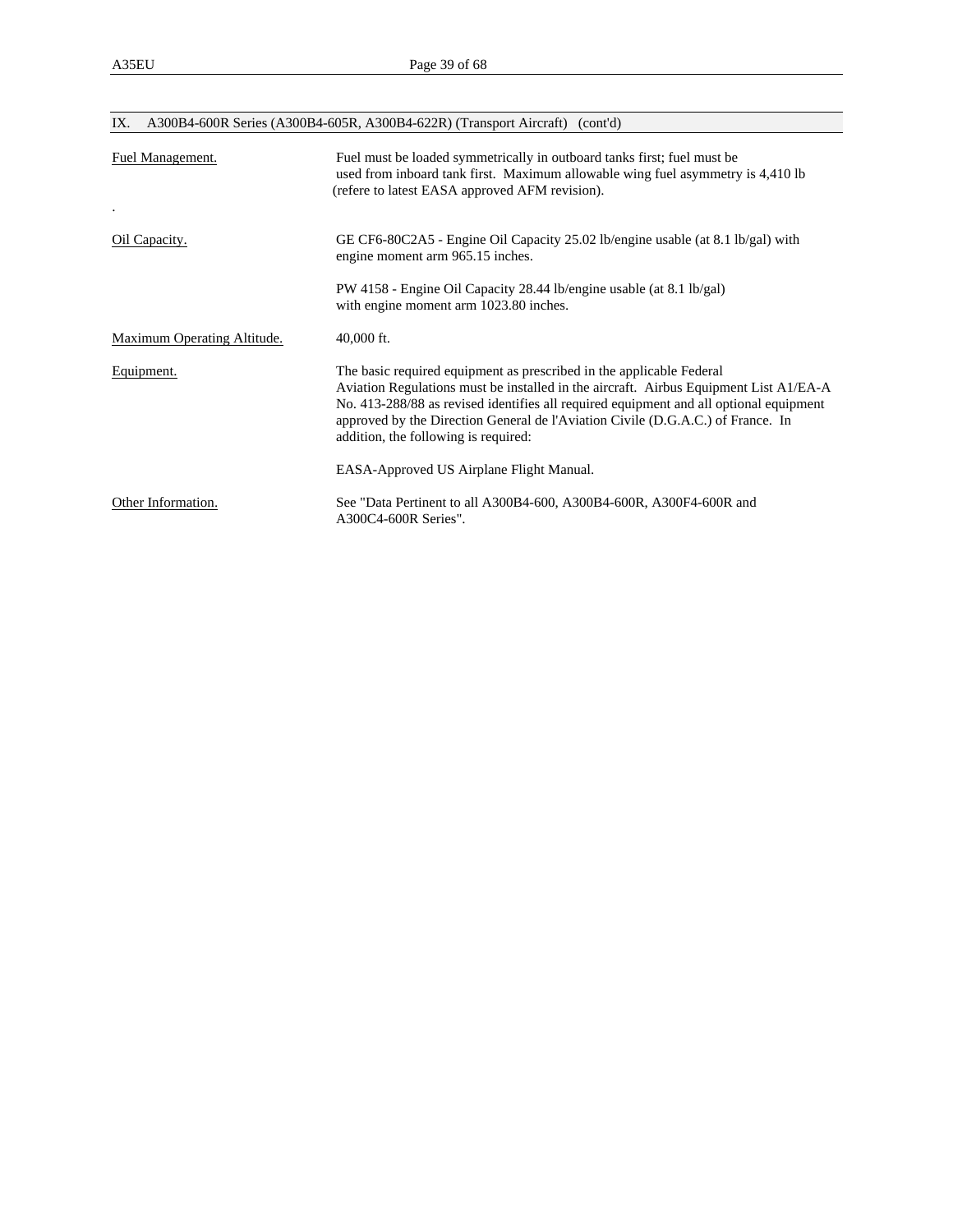| Χ.           | A300 F4-600R Series (A300F4-605R approved April 27, 1994, A300F4-622R approved July 14, 2000) (Transport Aircraft)                                                    |  |  |
|--------------|-----------------------------------------------------------------------------------------------------------------------------------------------------------------------|--|--|
| Engines.     | 2 General Electric CF6-80C2A5 or 2 General Electric CF6-80C2A5F (A300F4-605R)<br>(FAA Data Sheet E13NE)                                                               |  |  |
|              | or<br>2 Pratt & Whitney PW 4158 (A300F4-622R) (FAA Data Sheet E24NE)                                                                                                  |  |  |
| APU.         | Airesearch GTCP 331-250 (Specification 31-2891)                                                                                                                       |  |  |
| <u>Fuel.</u> | The following fuels are eligible for engines and APU:<br>(a)                                                                                                          |  |  |
|              | MIL-T-5624H<br>Grades JP-4 or JP-5<br>AST-MD-1655-65T<br>Grades Jet A1 (JP-1) and Jet B<br>$AST-ES-2-74$<br>Grades Jet A, A1 and Jet B                                |  |  |
|              | French specifications are:<br>Air 3404<br>Air 3407<br>Air 3405                                                                                                        |  |  |
|              | With JP-4 or Jet B fuel, the following limitations apply:                                                                                                             |  |  |
|              | (1) Maximum altitude of 15,000 ft with gravity fuel supply from inboard tanks.                                                                                        |  |  |
|              | Maximum altitude of 20,000 ft with gravity fuel supply from outboard tanks.<br>(2)                                                                                    |  |  |
|              | The following additives may be used in approved fuels for engines and APU:<br>(b)                                                                                     |  |  |
|              | (1) PHILLIPS PFA-55MB or anti-icing additive to specifications MIL-I-278686 E<br>at a concentration not in excess of 0.15 percent by volume.                          |  |  |
|              | (2) Sohio Biobor JF biocide additive at a concentration not in excess of 20 ppm<br>elemental boron (270 ppm total additive).                                          |  |  |
|              | (3) Shell ASA-3 anti-static additive at a concentration that will provide not in<br>excess of 300 conductivity units which is approximately equivalent to one<br>ppm. |  |  |
| <u>Oil.</u>  | (a) The following oils are eligible for the CF6-80C2A5/CF6-80C2A5F and PW 4158<br>engines respectively:                                                               |  |  |
|              | Synthetic type conforming to GE specifications D50TF1,<br>Classes A or B. (GE Service Bulletin No. 79-1 lists approved brand oils.)                                   |  |  |
|              | Synthetic type conforming to PW specification 521C (PW<br>Service Bulletin No. 238 lists approved brand oils).                                                        |  |  |
|              | (b) The following oil is eligible for the APU:<br>See Maintenance Manual AIRESEARCH GTCP 331-250, Chapter 49.21.00<br>Table 2.                                        |  |  |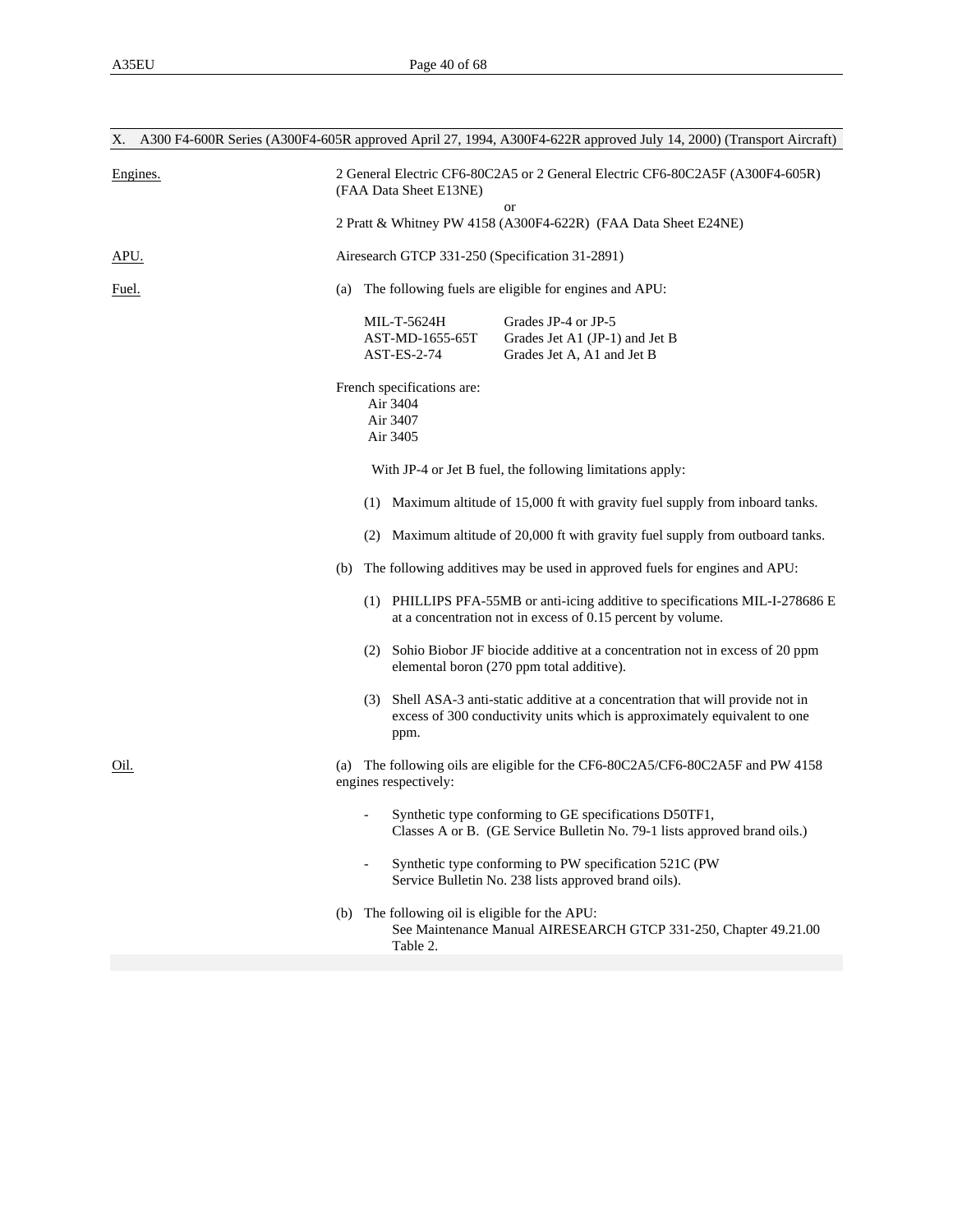# X. A300 F4-600R Series (A300F4-605R, A300F4-622R), (Transport Aircraft ) (cont'd)

| Engine Limits.                                                                          |                                                                                                                    |                                       |
|-----------------------------------------------------------------------------------------|--------------------------------------------------------------------------------------------------------------------|---------------------------------------|
|                                                                                         | <b>GENERAL ELECTRIC</b><br>CF6-80C2A5 or<br>CF6-80C2A5F                                                            | <b>PRATT &amp; WHITNEY</b><br>PW 4158 |
| Static Thrust, Sea Level                                                                |                                                                                                                    |                                       |
| Takeoff $(5 \text{ min-up to } 87^{\circ}F)$                                            | $60,100$ lb.                                                                                                       | 58,000 lb.                            |
| Maximum Continuous (up to 87°F)                                                         | 56,210 lb.                                                                                                         | 49,580 lb.                            |
| Maximum permissible engine Rotor Operating<br>Speeds                                    |                                                                                                                    |                                       |
| N1 (Low compressor)                                                                     | 3,854 rpm (117.5%)                                                                                                 | 4,012 rpm (111.4%)                    |
| N2 (High compressor)                                                                    | $10,055$ rpm $(112.5%)$                                                                                            | 10,450 rpm (105.5%)                   |
| Maximum permissible engine temperature<br>Turbine exhaust temperature at turbine outlet |                                                                                                                    |                                       |
| Takeoff (5 min)                                                                         | $960^{\circ}$ C                                                                                                    | $650^{\circ}$ C                       |
| <b>Maximum Continuous</b>                                                               | $925^{\circ}$ C                                                                                                    | $625^{\circ}$ C                       |
| Acceleration (2 min)                                                                    |                                                                                                                    | $650^{\circ}$ C                       |
| <b>Starting</b>                                                                         |                                                                                                                    |                                       |
| ° up to 40 sec                                                                          | $870^{\circ}$ C                                                                                                    | 535°C                                 |
| $^{\circ}$ above 40 sec                                                                 | $750^{\circ}$ C                                                                                                    | 535°C                                 |
| Oil Maximum permissible outlet temperature                                              |                                                                                                                    |                                       |
| Continuous Operation                                                                    | $160^{\circ}$ C                                                                                                    | $163^{\circ}$ C                       |
| Transient operation                                                                     |                                                                                                                    |                                       |
| <sup>o</sup> Limited to 15 min.                                                         | $175^{\circ}$ C                                                                                                    |                                       |
| <sup>o</sup> Limited to 20 min.                                                         |                                                                                                                    | $177^{\circ}$ C                       |
| APU Limits.                                                                             | - Power rating maximum at sea level:<br>- Maximum operating speed:<br>- Maximum gas temperature at turbine outlet: | 98.5 KW<br>43,562 rpm<br>585°C        |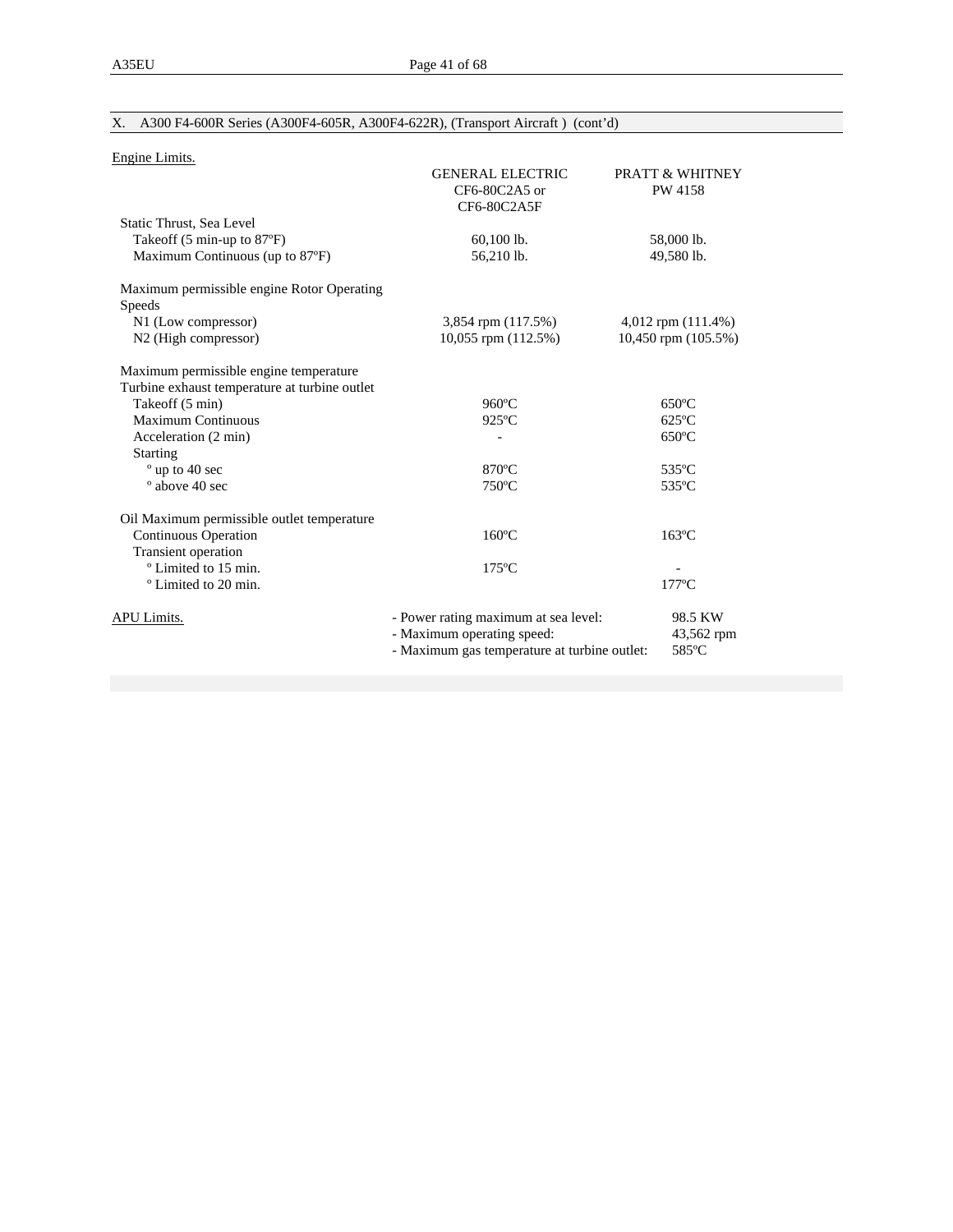#### X. A300 F4-600R Series (A300F4-605R, A300F4-622R), (Transport Aircraft) (cont'd)

#### Airspeed Limit (IAS).

|                                                      | MODEL<br>BASIC | VARIANT <sub>06</sub> | ARIANT 09  |
|------------------------------------------------------|----------------|-----------------------|------------|
| MAXIMUM OPERATING MACH MMO                           | 0.82           | $0.82\,$              | 0.82       |
| <b>MAXIMUM OPERATING SPEED</b><br><b>VMO</b><br>(Kt) | 335            | 225<br>ັບມ            | つつご<br>--- |

#### VA (Maneuvering speed): refer to EASA-approved US Airplane Flight Manual Chapter 2.03.

| EЕ            |           |                          |
|---------------|-----------|--------------------------|
| SLATS $(°)$   | FLAPS (°) | VFE (kt)                 |
|               |           | 250                      |
|               |           | $\sim$ $\pm$             |
|               |           | 205                      |
| $\mathcal{L}$ |           | $\overline{\phantom{a}}$ |

 VLO Gear extension .............................270 Kt Gear retraction .............................240 Kt

VLE Landing gear extended ..............270 Kt or M=0.59

VMC (Minimum control speed with the critical engine inoperative)

|                   | A300F4-605R | A300F4-622R |
|-------------------|-------------|-------------|
| Inflight $-$ VMCA | 117 KCAS    | 111 KCAS    |
|                   |             |             |
| Take off – VMCG   | 115.5 KCAS  | 109.5 KCAS  |

Tire Speed Limit (Ground speed limit): 195.5 KCAS (225 mph)

C.G. Range. For C.G. envelopes, see EASA Approved US Flight Manual.

### Maximum Weights.

|             | <b>BASIC MODEL</b> |         | VARIANT <sub>06</sub> * |         | VARIANT <sub>09*</sub> |         |
|-------------|--------------------|---------|-------------------------|---------|------------------------|---------|
|             | kg                 | Lb      | kg                      | lb      | kg                     | lb      |
| Taxi Weight | 171.400            | 377,930 | 166,000                 | 365,960 | 168,900                | 372,360 |
| Take-off    | 170,500            | 375,890 | 165,100                 | 363,980 | 168,000                | 370,375 |
| Weight      |                    |         |                         |         |                        |         |
| Landing     | 140,000            | 308,650 | 140,600                 | 303,970 | 143,300                | 315,900 |
| Weight      |                    |         |                         |         |                        |         |
| Zero Fuel   | 130,000            | 286,600 | 133,800                 | 294.980 | 136,500                | 300,930 |
| Weight      |                    |         |                         |         |                        |         |

 \*With trim and center fuel tanks deactivated Variant 06: With modification 10395 for A300F4-605R Variant 09: With modification 12199 for A300F4-622R

|                        | <u>, amant 07. - 11. mode mandation 12177 IOI 11.0001 - 022IN</u>                                                                                                                                |
|------------------------|--------------------------------------------------------------------------------------------------------------------------------------------------------------------------------------------------|
| Minimum Flight Weight. | $90,000 \text{ kg}^*$ (198,410 lb)                                                                                                                                                               |
|                        | *With mod 11392 for A300F4-605R and A300F4-622R minimum flight weight:<br>80,000kg (176,360 lb)                                                                                                  |
| Minimum Crew.          | For all flights: 2 pilots                                                                                                                                                                        |
| Maximum Passengers.    | Six $(6)$ persons on the main deck per Exemption 5864 or four $(4)$ persons on the main<br>deck per Exemption No. 7260. (see certification basis paragraph (g) for applicability and<br>details) |
|                        |                                                                                                                                                                                                  |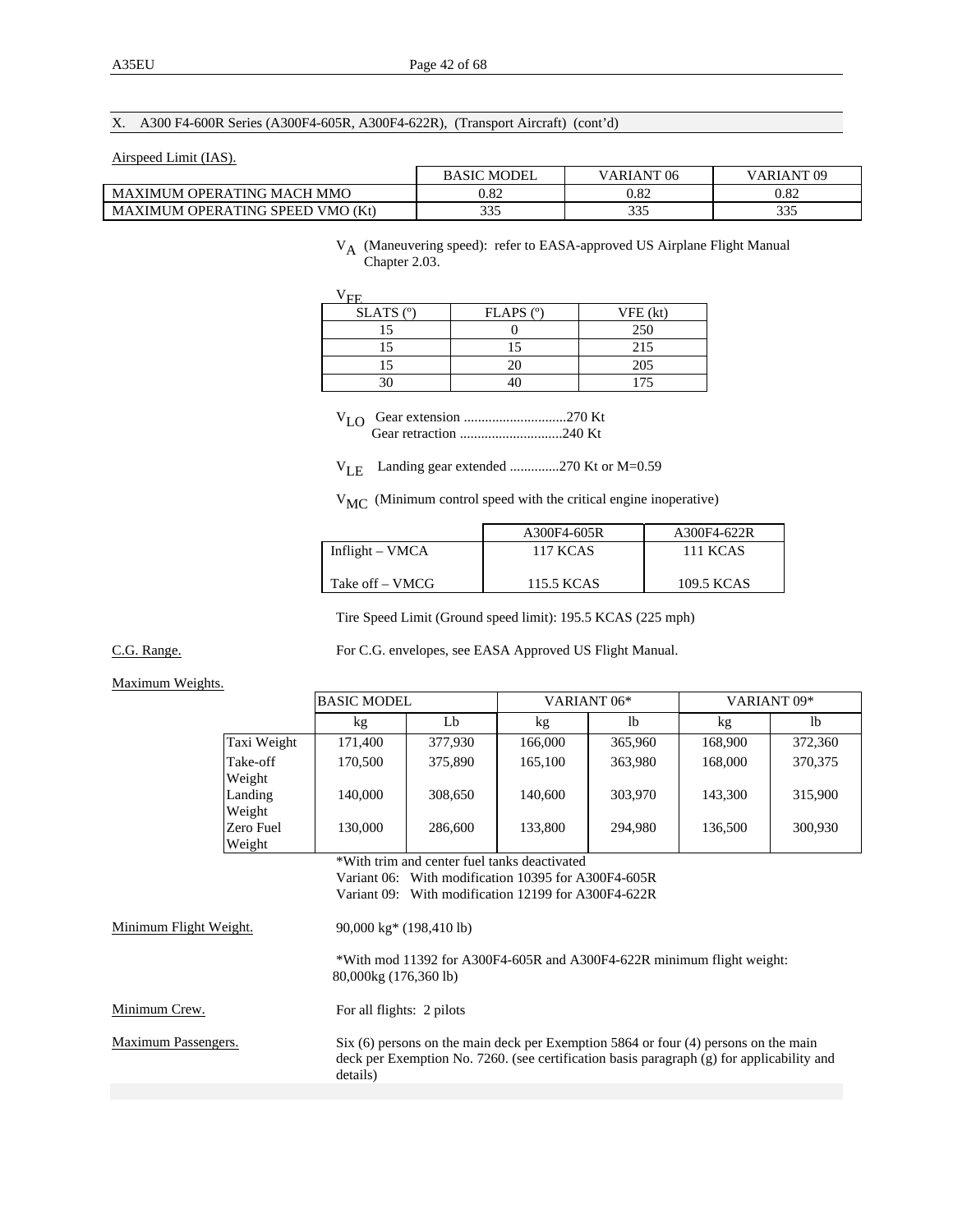| X. A300 F4-600R Series (A300F4-605R, A300F4-622R), (Transport Aircraft) (cont'd) |                                                                                                                                                                                                                                                                                                                                                                                                                                                                                                                                                     |        |                                                        |                                                      |  |
|----------------------------------------------------------------------------------|-----------------------------------------------------------------------------------------------------------------------------------------------------------------------------------------------------------------------------------------------------------------------------------------------------------------------------------------------------------------------------------------------------------------------------------------------------------------------------------------------------------------------------------------------------|--------|--------------------------------------------------------|------------------------------------------------------|--|
| Maximum Baggage.                                                                 | Lower Forward compartment - Maximum load:<br>Lower Aft compartment - Maximum load:<br>Lower Bulk compartment - Maximum load:<br>Main Deck Cargo compartment - Maximum load:                                                                                                                                                                                                                                                                                                                                                                         |        | 40,800 lbs<br>28,300 lbs<br>$6,110$ lbs<br>100,970 lbs |                                                      |  |
| For general freighter A300F4-605R:                                               |                                                                                                                                                                                                                                                                                                                                                                                                                                                                                                                                                     |        |                                                        |                                                      |  |
|                                                                                  | Lower Forward compartment - Maximum load:<br>Lower Aft compartment - Maximum load:<br>Lower Bulk compartment - Maximum load:<br>Main Deck Cargo compartment - Maximum load:                                                                                                                                                                                                                                                                                                                                                                         |        |                                                        | 40,800 lbs<br>30,400 lbs<br>3,900 lbs<br>100,900 lbs |  |
| Fuel Capacity.                                                                   |                                                                                                                                                                                                                                                                                                                                                                                                                                                                                                                                                     |        |                                                        |                                                      |  |
|                                                                                  | Location                                                                                                                                                                                                                                                                                                                                                                                                                                                                                                                                            |        | (Usable fuel 6.676 lb/gal                              | Arm                                                  |  |
|                                                                                  |                                                                                                                                                                                                                                                                                                                                                                                                                                                                                                                                                     | (lb)   | (US gal)                                               | (inches)                                             |  |
|                                                                                  | <b>Outboard Tanks</b>                                                                                                                                                                                                                                                                                                                                                                                                                                                                                                                               | 9,260  | 1,387                                                  | 1325.99                                              |  |
|                                                                                  | <b>Inboard Tanks</b>                                                                                                                                                                                                                                                                                                                                                                                                                                                                                                                                | 35,140 | 5,263                                                  | 1158.27                                              |  |
|                                                                                  | <b>Center Tanks</b>                                                                                                                                                                                                                                                                                                                                                                                                                                                                                                                                 | 17,600 | 2,636                                                  | 1102.68                                              |  |
|                                                                                  | Trim Tank                                                                                                                                                                                                                                                                                                                                                                                                                                                                                                                                           | 6,150  | 0,921                                                  | 2182.56                                              |  |
|                                                                                  | <b>TOTAL</b>                                                                                                                                                                                                                                                                                                                                                                                                                                                                                                                                        | 68,150 | 10,207                                                 | 1259.46                                              |  |
| Oil Capacity.                                                                    | used from inboard tank first. If cargo is symmetrically loaded, maximum allowable<br>wing fuel asymmetry is 4,410 lb (refere to latest EASA approved AFM revision).<br>In cases of asymmetrical loading configurations,<br>reference must be made to Weight and Balance Manual.<br>GE CF6-80C2A5 and GE CF6-80C2A5F:<br>Engine Oil Capacity 25.02 lb/engine usable (at 8.1 lb/gal) with engine<br>moment arm 965.15 inches.<br>PW 4158:<br>Engine Oil Capacity 28.44 lb/engine usable fuel (at 8.1 lb/gal) with engine moment arm<br>1023.8 inches. |        |                                                        |                                                      |  |
| Maximum Operating Altitude.                                                      | 40,000 ft (Basic model)<br>35,000 ft (Variant 06)<br>35,000 ft (Variant 09)                                                                                                                                                                                                                                                                                                                                                                                                                                                                         |        |                                                        |                                                      |  |
| Equipment.                                                                       | The basic required equipment as prescribed in the applicable Federal<br>Aviation Regulations must be installed in the aircraft. Airbus Equipment Lists, as<br>revised, identifiy all required equipment and all optional equipment approved by the<br>Direction Generale de l'Aviation Civile (D.G.A.C.) of France:<br>00X00009102/C3S for A300F4-605R<br>00X00009622/C3S for A300F4-622R<br>In addition, the following is required:                                                                                                                |        |                                                        |                                                      |  |
|                                                                                  | EASA-Approved US Airplane Flight Manual AI/ST-F3000.                                                                                                                                                                                                                                                                                                                                                                                                                                                                                                |        |                                                        |                                                      |  |
| Other Information.                                                               | See "Data Pertinent to all A300B4-600, A300B4-600R, A300F4-600R and<br>A300C4-600R Series ".                                                                                                                                                                                                                                                                                                                                                                                                                                                        |        |                                                        |                                                      |  |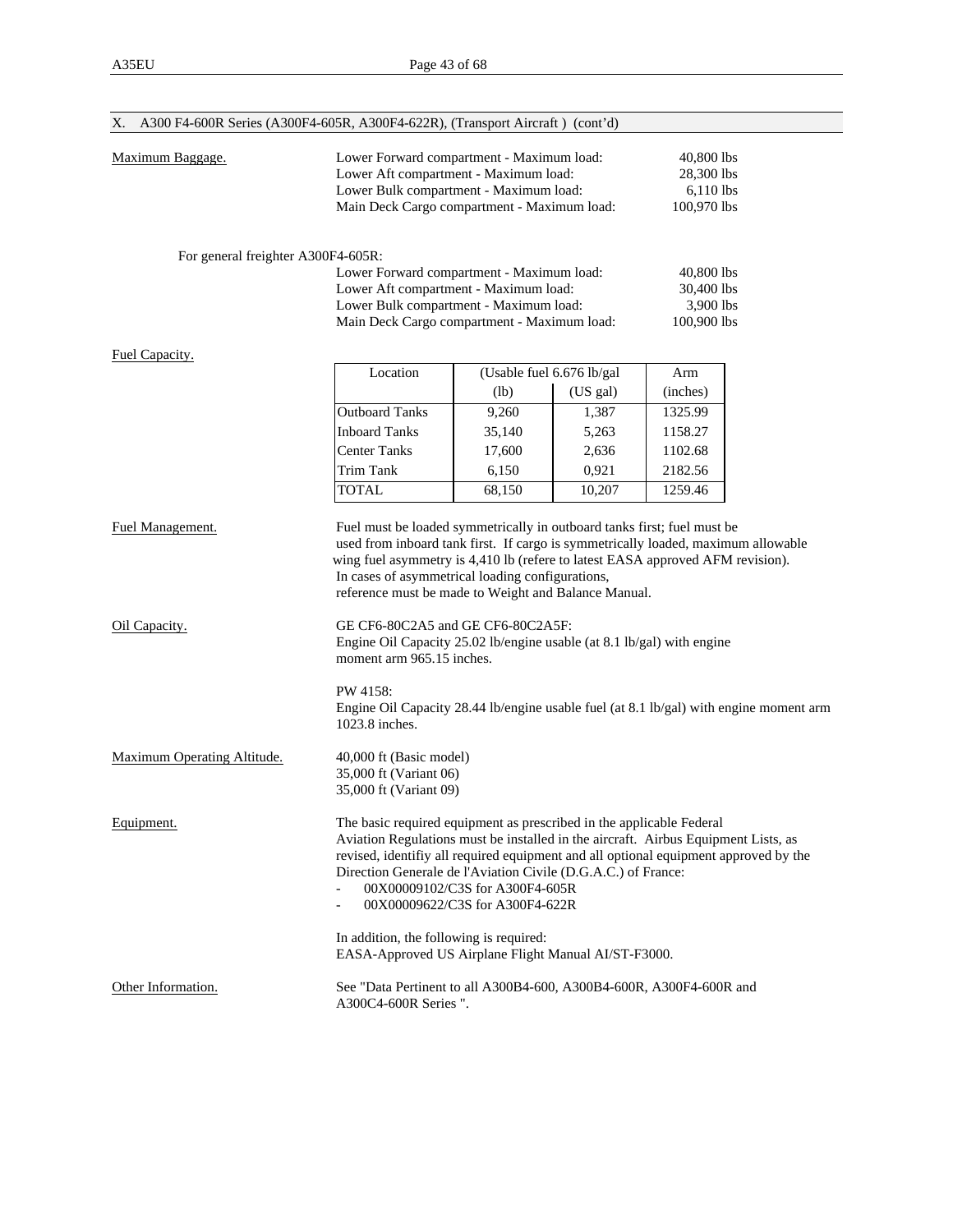|         |                                                       | XI. A300 C4-600R Series (A300C4-605R Variant F approved June 21, 2002), (Transport Aircraft)                                                                                                                                                                                                                                                                                                                                                            |  |
|---------|-------------------------------------------------------|---------------------------------------------------------------------------------------------------------------------------------------------------------------------------------------------------------------------------------------------------------------------------------------------------------------------------------------------------------------------------------------------------------------------------------------------------------|--|
| Engines | 2 General Electric CF6-80C2A5 (FAA Data Sheet E13NE), |                                                                                                                                                                                                                                                                                                                                                                                                                                                         |  |
| APU.    |                                                       | Airesearch GTCP 331-250 (Specification 31-2891)                                                                                                                                                                                                                                                                                                                                                                                                         |  |
| Fuel.   | (a)                                                   | The following fuels are eligible for engines and APU:<br>MIL-T-5624H Grades JP-4 or JP-5<br>AST-MD-1655-65T Grades Jet A1 (JP-1) and Jet B<br>AST-ES-2-74 Grades Jet A, A1 and Jet B                                                                                                                                                                                                                                                                    |  |
|         |                                                       | French specifications are:<br>Air 3404<br>Air 3407<br>Air 3405                                                                                                                                                                                                                                                                                                                                                                                          |  |
|         |                                                       | With JP-4 or Jet B fuel, the following limitations apply:                                                                                                                                                                                                                                                                                                                                                                                               |  |
|         |                                                       | Maximum altitude of 15,000 ft with gravity fuel supply from inboard tanks.<br>(1)                                                                                                                                                                                                                                                                                                                                                                       |  |
|         |                                                       | Maximum altitude of 20,000 ft with gravity fuel supply from outboard tanks.<br>(2)                                                                                                                                                                                                                                                                                                                                                                      |  |
|         | (b)                                                   | The following additives may be used in approved fuels for engines and APU:<br>PHILLIPS PFA-55MB or anti-icing additive to specifications<br>(1)<br>MIL-I-278686 E at a concentration not in excess of 0.15 percent by volume.<br>Sohio Biobor JF biocide additive at a concentration not in excess of 20 ppm<br>(2)<br>elemental boron (270 ppm total additive).<br>Shell ASA-3 anti-static additive at a concentration that will provide not in<br>(3) |  |
|         |                                                       | excess of 300 conductivity units which is approximately equivalent to one ppm.                                                                                                                                                                                                                                                                                                                                                                          |  |
| Oil.    | (a)                                                   | The following oils are eligible for the CF6-80C2A5 Engines:<br>Synthetic type conforming to GE specifications D50TF1, Classes A or B. (GE<br>$\overline{\phantom{a}}$                                                                                                                                                                                                                                                                                   |  |
|         |                                                       | Service Bulletin No. 79-1 lists approved brand oils.)                                                                                                                                                                                                                                                                                                                                                                                                   |  |
|         | (b)                                                   | The following oil is eligible for the APU:<br>See Maintenance Manual AIRESEARCH GTCP 331-250, Chapter 49.21.00 Table 2.                                                                                                                                                                                                                                                                                                                                 |  |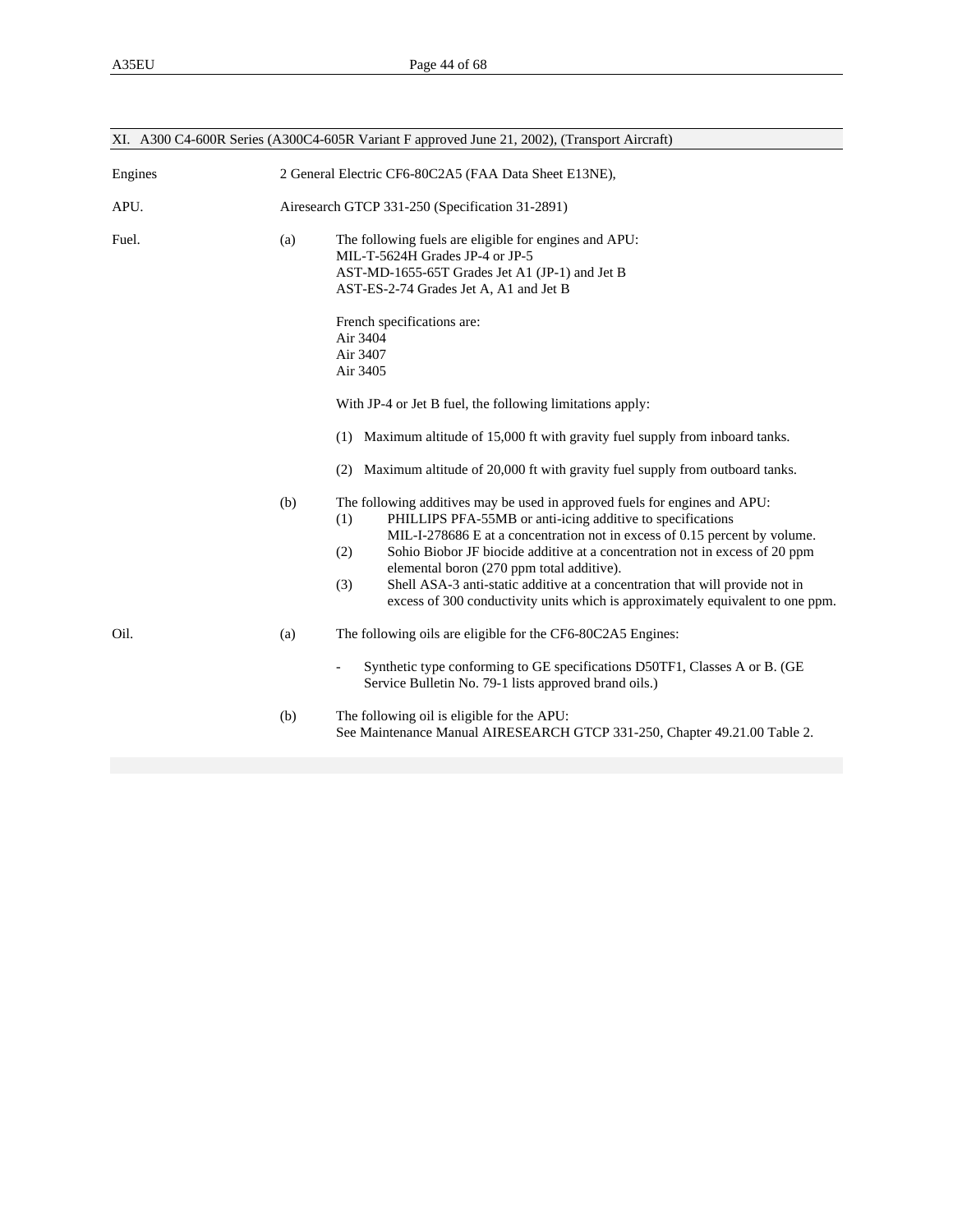| <b>Engine Limits</b>                          |                                            |                                |
|-----------------------------------------------|--------------------------------------------|--------------------------------|
|                                               | <b>GENERAL ELECTRIC</b>                    |                                |
|                                               | CF6-80C2A5                                 |                                |
| Static Thrust, Sea Level                      |                                            |                                |
| Takeoff (5 min-up to 87°F)                    | 60,100 lb.<br>56,210 lb.                   |                                |
| Maximum Continuous (up to 87°F)               |                                            |                                |
| Maximum permissible engine rotor operating    |                                            |                                |
| speeds                                        |                                            |                                |
| $N_1$ (Low compressor)                        | 3,854 rpm (117.5%)                         |                                |
| $N_2$ (High compressor)                       | 10,055 rpm (112.5%)                        |                                |
| Maximum permissible engine temperature        |                                            |                                |
| Turbine exhaust temperature at turbine outlet |                                            |                                |
| Takeoff (5 min)                               | $960^{\circ}$ C                            |                                |
| <b>Maximum Continuous</b>                     | $925^{\circ}$ C                            |                                |
| Acceleration (2 min)                          |                                            |                                |
| <b>Starting</b>                               |                                            |                                |
| ° up to 40 sec                                | $870^{\circ}$ C                            |                                |
| $^{\circ}$ above 40 sec                       | $750^{\circ}$ C                            |                                |
| Oil Maximum Permissible Outlet Temperature    |                                            |                                |
| <b>Continuous Operation</b>                   | 320°F (160°C)                              |                                |
| Transient operation <sup>o</sup>              |                                            |                                |
| Limited to 15 min.                            | 347°F (175°C)                              |                                |
| Limited to 20 min.                            |                                            |                                |
| APU Limits.                                   | Power rating maximum at sea level:         | 98.5 KW                        |
|                                               | Maximum operating speed:                   | 43,562 rpm                     |
|                                               | Maximum gas temperature at turbine outlet: | $1,085^{\circ}F(585^{\circ}C)$ |

# XI. A300 C4-600R Series (A300C4-605R Variant F), (Transport Aircraft) (cont'd)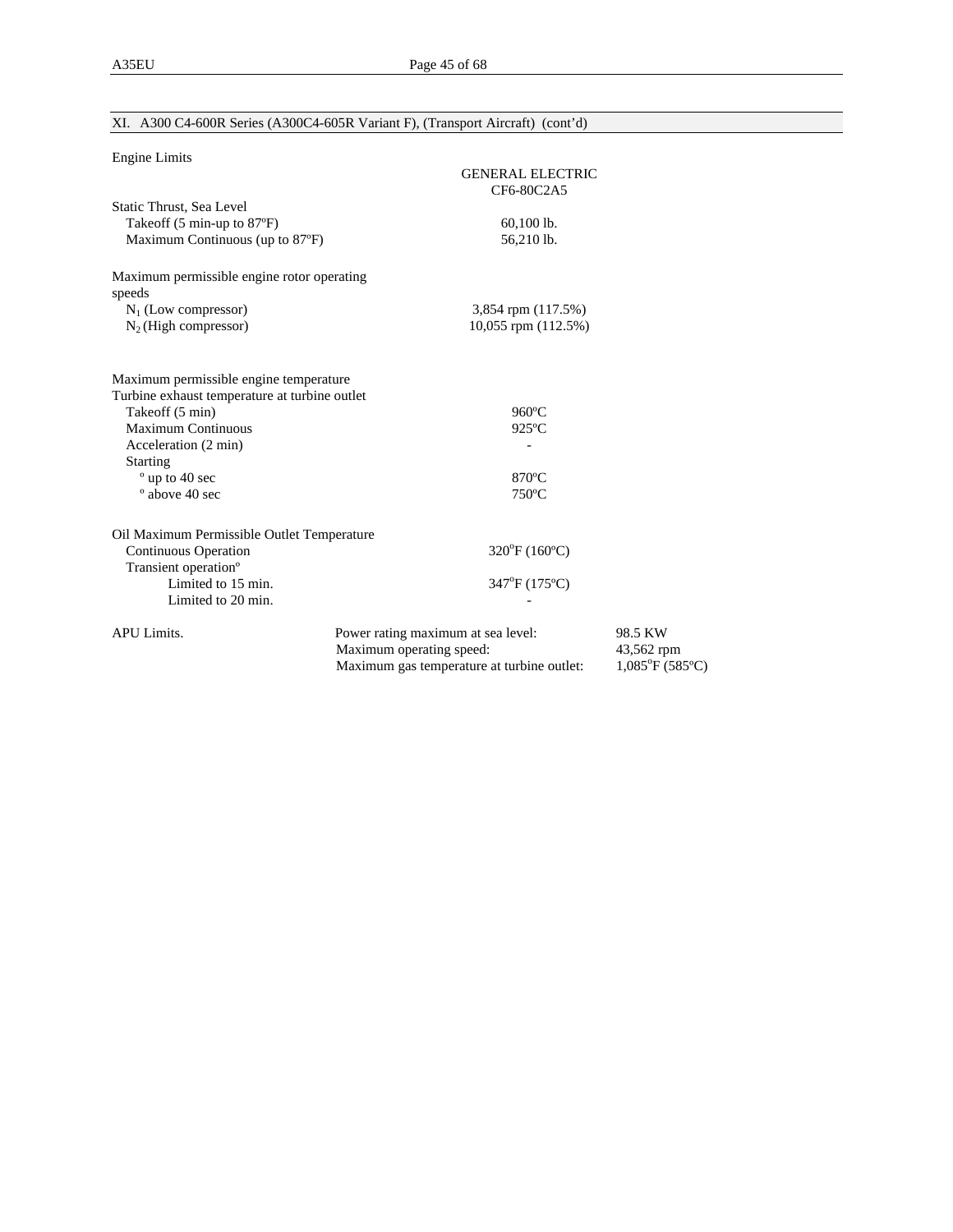## XI. A300 C4-600R Series (A300C4-605R Variant F) (Transport Aircraft) (cont'd) Airspeed Limits (IAS).

|                                  | <b>Basic Model</b> |
|----------------------------------|--------------------|
| MAXIMUM OPERATING MACH MMO       | 0.82               |
| MAXIMUM OPERATING SPEED VMO (Kt) | 335                |

V<sub>A</sub> (Maneuvering speed): refer to EASA-approved US Airplane Flight Manual Chapter 2.03.

| × |  |
|---|--|
|---|--|

| $SLATS$ ( $°$ ) | $FLAPS$ ( $^{\circ}$ ) | $V_{FE}$ (kt) |
|-----------------|------------------------|---------------|
|                 |                        | 250           |
|                 |                        | 215           |
|                 |                        | 205           |
|                 |                        |               |

 $V_{\text{LO}}$  Gear extension . . . . . . . . . . . . . 270 Kt Gear retraction . . . . . . . . . . . . . . 240 Kt

V LE Landing gear extended . . . . .. . . 270 Kt or M=0.59

 $V_{MC}$  (Minimum control speed with the critical engine inoperative)

|                 | A300C4-605R     |
|-----------------|-----------------|
|                 | Variant F       |
| Inflight - VMCA | <b>117 KCAS</b> |
| Take off - VMCG | 115.5 KCAS      |
|                 |                 |

Tire Speed Limit (Ground speed limit): 195.5 KCAS (225 mph)

C.G. Range For C.G. envelopes, see EASA Approved US Flight Manual.

Maximum Weights.

|                  | <b>Basic Model</b> |         |
|------------------|--------------------|---------|
|                  | kg                 | Lb      |
| Taxi Weight      | 171.400            | 377,930 |
| Take-off Weight  | 170,500            | 375,890 |
| Landing Weight   | 140,000            | 308,650 |
| Zero Fuel Weight | 130,000            | 286,600 |

Minimum Flight Weight. 90,000 kg (198,410 lb)

Minimum Crew. For all flights: 2 pilots

Maximum Passengers. Six (6) persons on the main deck per Exemption No. 7799 (See Certification Basis (g) paragraph)

Maximum Baggage.

| Lower Forward compartment - Maximum load:   | 40,800 lbs  |
|---------------------------------------------|-------------|
| Lower Aft compartment - Maximum load:       | 28,300 lbs  |
| Lower Bulk compartment - Maximum load:      | $6.110$ lbs |
| Main Deck Cargo compartment - Maximum load: | 100.970 lbs |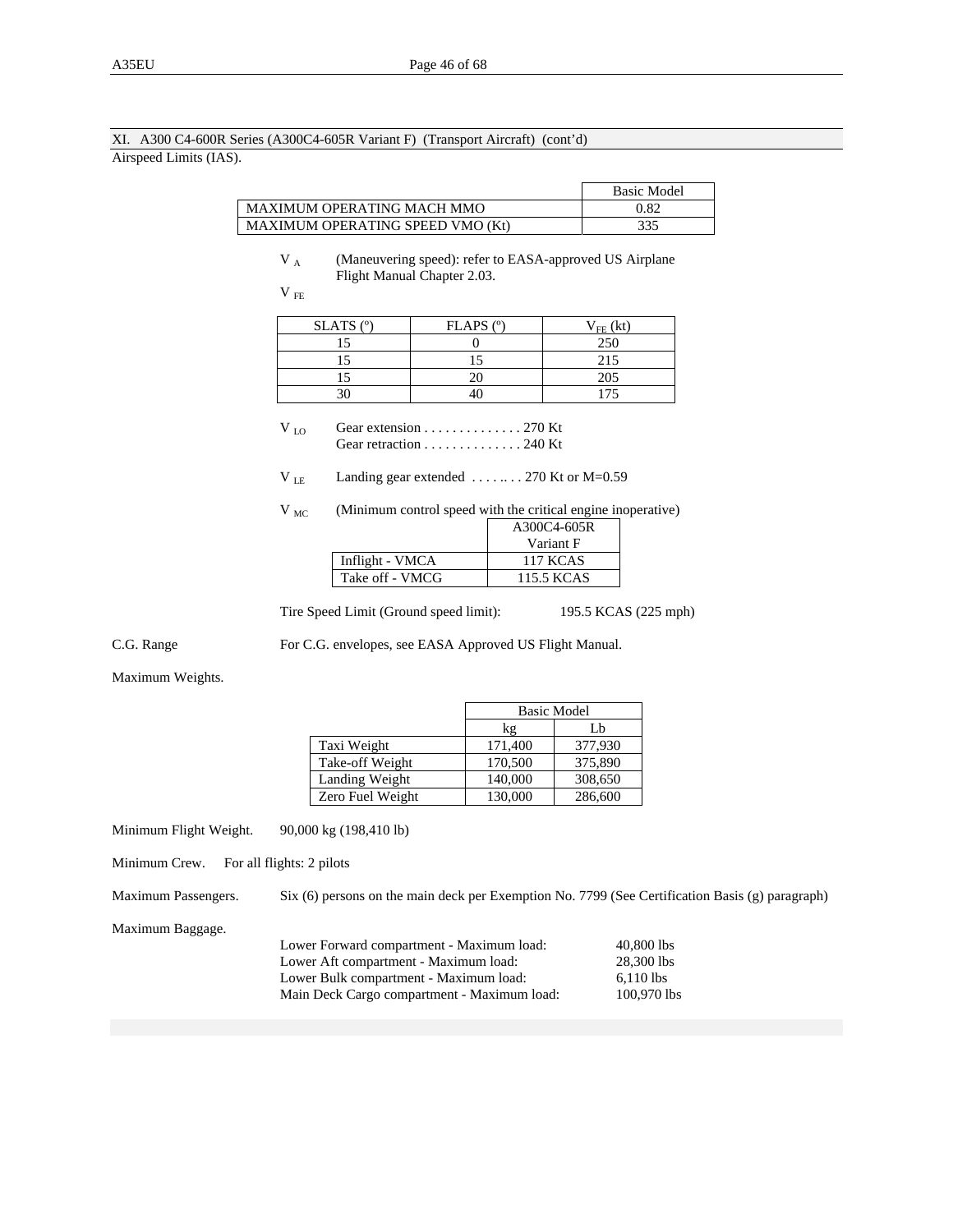#### XI. A300 C4-600R Series (A300C4-605R Variant F) (Transport Aircraft) (cont'd)

#### Fuel Capacity.

| Location              |        | Usable fuel 6.676 lb/gal |          |
|-----------------------|--------|--------------------------|----------|
|                       | (lb`   | (US gal)                 | (inches) |
| <b>Outboard Tanks</b> | 9.260  | 1,387                    | 1325.99  |
| <b>Inboard Tanks</b>  | 35,140 | 5,263                    | 1158.27  |
| <b>Center Tanks</b>   | 17.600 | 2.636                    | 1102.68  |
| Trim Tank             | 6.150  | 0.921                    | 2182.56  |
| TOTAL.                | 68.150 | 10.207                   | 1259.46  |

Fuel Management. Fuel must be loaded symmetrically in outboard tanks first; fuel must be used from inboard tank first. If cargo is symmetrically loaded, maximum allowable wing fuel asymmetry is 4,410 lb. (refere to latest EASA approved AFM revision). In cases of asymmetrical loading configurations, reference must be made to Weight and Balance Manual. Oil Capacity. GE CF6-80C2A5 Engine Oil Capacity 25.02 lb/engine usable (at 8.1 lb/gal) with engine moment arm 965.15 inches. Maximum Operating Altitude. 40,000 ft Equipment. The basic required equipment as prescribed in the applicable Federal Aviation Regulations must be installed in the aircraft. Airbus Equipment Lists, as revised identifies all required equipment and all optional equipment approved by the Direction Generale de l'Aviation Civile (D.G.A.C.) of France: - 00X0009605/C3S for A300C4-605R Variant F In addition, the following is required: EASA-Approved US Airplane Flight Manual AI/ST-F3000 adapted to aircraft model. Other Information. See "Data Pertinent to all A300B4-600, A300B4-600R, A300F4-600R and A300C4-600R Series".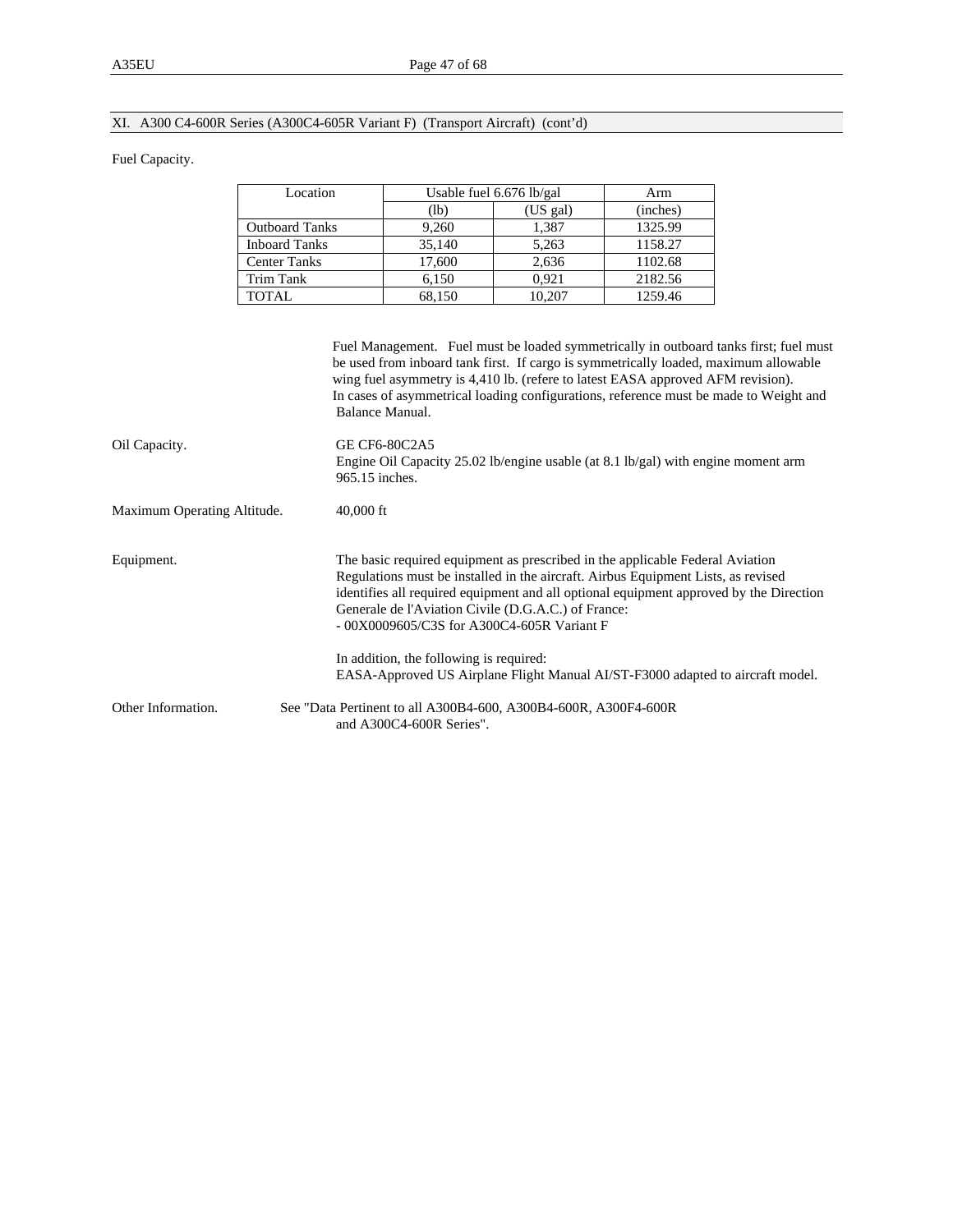# **DATA PERTINENT TO ALL A300 B4-600, A300 B4-600R, A300 F4-600R AND A300C4-600R SERIES.**

| Datum.                      | Station 0 (251.26 inches forward of fuselage nose)                                                                                                                                                                                                                                                                                                                                                                                                                                                                                                                                                                                                                                                                                                                                                                                                                                                                                                                                                                                                                                                                                                                                                                                                                                                                                                                                                                                                                                                                                                                                                                                                                                                                                                                                                                                                                                                                                                                                                                                                                                                                                   |  |  |
|-----------------------------|--------------------------------------------------------------------------------------------------------------------------------------------------------------------------------------------------------------------------------------------------------------------------------------------------------------------------------------------------------------------------------------------------------------------------------------------------------------------------------------------------------------------------------------------------------------------------------------------------------------------------------------------------------------------------------------------------------------------------------------------------------------------------------------------------------------------------------------------------------------------------------------------------------------------------------------------------------------------------------------------------------------------------------------------------------------------------------------------------------------------------------------------------------------------------------------------------------------------------------------------------------------------------------------------------------------------------------------------------------------------------------------------------------------------------------------------------------------------------------------------------------------------------------------------------------------------------------------------------------------------------------------------------------------------------------------------------------------------------------------------------------------------------------------------------------------------------------------------------------------------------------------------------------------------------------------------------------------------------------------------------------------------------------------------------------------------------------------------------------------------------------------|--|--|
| <u>MAC.</u>                 | 260.16 inches (leading edge of MAC: Sta. 1116.06 inches).                                                                                                                                                                                                                                                                                                                                                                                                                                                                                                                                                                                                                                                                                                                                                                                                                                                                                                                                                                                                                                                                                                                                                                                                                                                                                                                                                                                                                                                                                                                                                                                                                                                                                                                                                                                                                                                                                                                                                                                                                                                                            |  |  |
| Leveling Means.             | Clinometer on the cabin seat track rails.                                                                                                                                                                                                                                                                                                                                                                                                                                                                                                                                                                                                                                                                                                                                                                                                                                                                                                                                                                                                                                                                                                                                                                                                                                                                                                                                                                                                                                                                                                                                                                                                                                                                                                                                                                                                                                                                                                                                                                                                                                                                                            |  |  |
| Serial Numbers Eligible.    | A French "Certificat de Navigabilite pour Exportation" endorsed as noted under "Import<br>Requirements" must be submitted for each individual aircraft for which application for<br>U.S. certification is made.                                                                                                                                                                                                                                                                                                                                                                                                                                                                                                                                                                                                                                                                                                                                                                                                                                                                                                                                                                                                                                                                                                                                                                                                                                                                                                                                                                                                                                                                                                                                                                                                                                                                                                                                                                                                                                                                                                                      |  |  |
| <b>Import Requirements.</b> | An FAA Standard Airworthiness Certificate may be issued on the<br>basis of a French "Certificat de Navigabilite pour Exportation" signed by a representative<br>of the Direction Generale de 'Aviation Civile (D.G.A.C.) of France, containing the<br>following statement: "The airplane covered by this certificate has been examined, tested<br>and found to conform to the type design approved under FAA Type Certificate No.<br>A35EU and to be in condition for safe operation".                                                                                                                                                                                                                                                                                                                                                                                                                                                                                                                                                                                                                                                                                                                                                                                                                                                                                                                                                                                                                                                                                                                                                                                                                                                                                                                                                                                                                                                                                                                                                                                                                                               |  |  |
| Certification Basis.        | (a) For all A300 B4-600, A300 B4-600R, A300 F4-600R and A300C4-600R series<br>airplanes, the certification basis is FAR Part 25 at the following amendments:<br>Amendment 1 through 21<br>Amendment 22 through 44 (elected) except for,<br>25.301 Amendment 23,<br>25.305(d) Amendment 23,<br>$25.331(a)(2)$ Amendment 23,<br>25.109 Amendment 42;<br>Amendment 45 (Elected) for paragraph 25.571;<br>Amendment 46 (Elected) for paragraph 25.803(c), (d) and<br>25.809(f)(1)(iv)(v);<br>Amendment 47 (Elected) for paragraph 25.809(f) (1) (iii);<br>Amendment 49 (Elected) for paragraph 25.733;<br>Amendment 54 (Elected) for paragraph 25.365(e)(i) and (e)(2).<br>Additional later amendment Part 25 FARs for Models A300F4-605R, A300F4-622R<br>and A300C4-605R Variant F:<br>Amendment 54 (Elected) for paragraph 25.365(e)(3);<br>Amendment 54 for paragraph 25.858;<br>Amendment 72 (Elected) for paragraph 25.723;<br>Amendment 72 for paragraph 25.783;<br>Amendment 74 for paragraph 25.851(a)(3).<br>Model A300F4-622R airplanes incorporating modifications for Main Deck Cargo<br>Compartment Rearrangement (modifications 12047, 12048, 12049, 12054, 12055,<br>12063, 12103, 12118, 12139, 12194, 12227). For parts of the airplane that are changed<br>or affected by these modifications, the certification basis includes the following later<br>amendment Part 25 FARs:<br>Amendment 86 for FAR Part 25 §§ 25.305, 25.321, 25.333, 25.341, 25.349<br>Amendment 91 for FAR Part 25 §§ 25.331, 25.335, 25.351, 25.473, 25.479,<br>25.481, 25.483, 25.485, 25.491<br>Amendment 91 for FAR Part 25 § 25.561 applicable to modified parts<br>(L-shaped barrier, supemumerary seats and attachments)<br>Amendment 86 for FAR Part 25 § 25.571 for modified parts<br>Amendment 83 for FAR Part 25 §§ 25.853(a), (b) and (c)<br>Amendment 51 for FAR Part 25 § 25.787<br>Amendment 93 for FAR Part 25 §§ 25.855, 25.857, 25.858<br>Amendment 64 for FAR Part 25 § 25.561 for cockpit seats<br>See also pargraph (g) for the exemption applicable to A300F4-622R airplanes<br>with the above modifications incorporated. |  |  |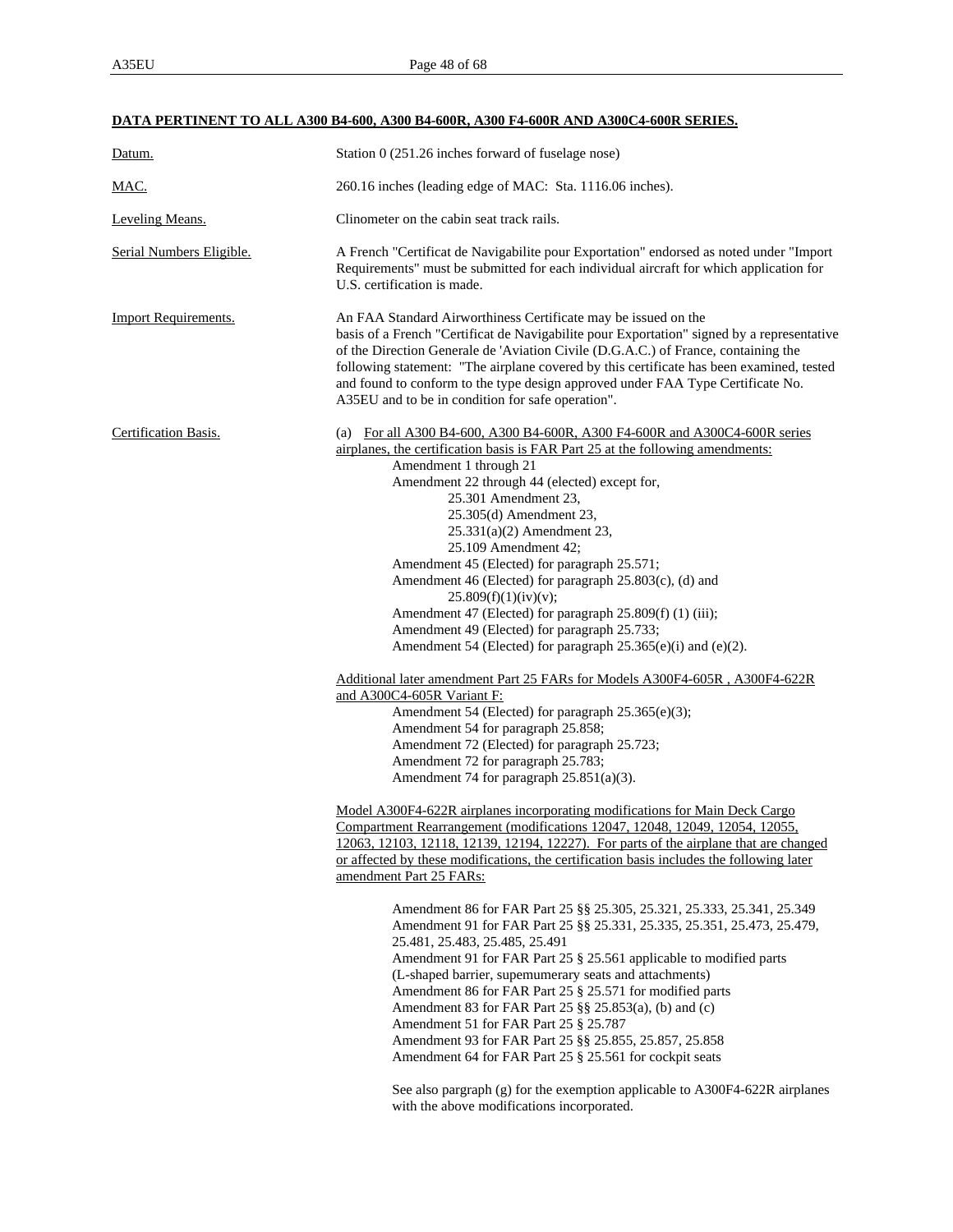Model A300F4-622R airplanes incorporating modifications for Lower Deck Cargo Compartment Rearrangement (modifications 12046, 12133, 12183). For parts of the airplane that are changed or affected by these modifications, the certification basis includes the following later amendment Part 25 FARs:

> Amendment 86 for FAR Part 25 §§ 25.305, 25.321, 25.333, 25.341, 25.349 Amendment 91 for FAR Part 25 §§ 25.331, 25.335, 25.351, 25.473, 25.479, 25.481, 25.483, 25.485, 25.491 Amendment 86 for FAR Part 25 § 25.571 for modified parts Amendment 83 for FAR Part 25 §§ 25.853(a), (b) and (c) Amendment 51 for FAR Part 25 § 25.787 Amendment 93 for FAR Part 25 §§ 25.855, 25.857, 25.858

Model A300F4-622R airplanes incorporating modifications for Weight Variant 09 (Modifications 12050, 12102, 12181, 12199). For parts of the airplane that are changed or affected by these modifications, the certification basis includes the following later amendment Part 25 FARs:

> Amendment 86 for FAR Part 25 §§ 25.305, 25.321, 25.333, 25.341, 25.349 Amendment 91 for FAR Part 25 §§ 25.331, 25.335, 25.351, 25.473, 25.479, 25.481, 25.483, 25.485, 25.491

Model A300F4-605R airplanes incorporating modifications for Main Deck Cargo Compartment Rearrangement (modifications 12054, 12118, 12227). For parts of the airplane that are changed or affected by these modifications, the certification basis includes the following later amendment Part 25 FARs:

> Amendment 86 for FAR Part 25 §§ 25.305, 25.321, 25.333, 25.341, 25.349 Amendment 91 for FAR Part 25 §§ 25.331, 25.335, 25.351, 25.473, 25.479, 25.481, 25.483, 25.485, 25.491 Amendment 86 for FAR Part 25 § 25.571 for modified parts Amendment 83 for FAR Part 25 §§ 25.853(a), (b) and (c) Amendment 51 for FAR Part 25 § 25.787 Amendment 93 for FAR Part 25 §§ 25.855, 25.857, 25.858 Amendment 64 for FAR Part 25 § 25.561 for cockpit seats

See also pargraph (g) for the exemption applicable to A300F4-605R airplanes with the above modifications incorporated.

Model A300F4-605R airplanes incorporating modifications for Lower Deck Cargo Compartment Rearrangement (modifications 12046, 12133, 12183,12860). For parts of the airplane that are changed or affected by these modifications, the certification basis includes the following later amendment Part 25 FARs:

> Amendment 86 for FAR Part 25 §§ 25.305, 25.321, 25.333, 25.341, 25.349 Amendment 91 for FAR Part 25 §§ 25.331, 25.335, 25.351, 25.473, 25.479, 25.481, 25.483, 25.485, 25.491 Amendment 86 for FAR Part 25 § 25.571 for modified parts Amendment 83 for FAR Part 25 §§ 25.853(a), (b) and (c) Amendment 51 for FAR Part 25 § 25.787 Amendment 93 for FAR Part 25 §§ 25.855, 25.857, 25.858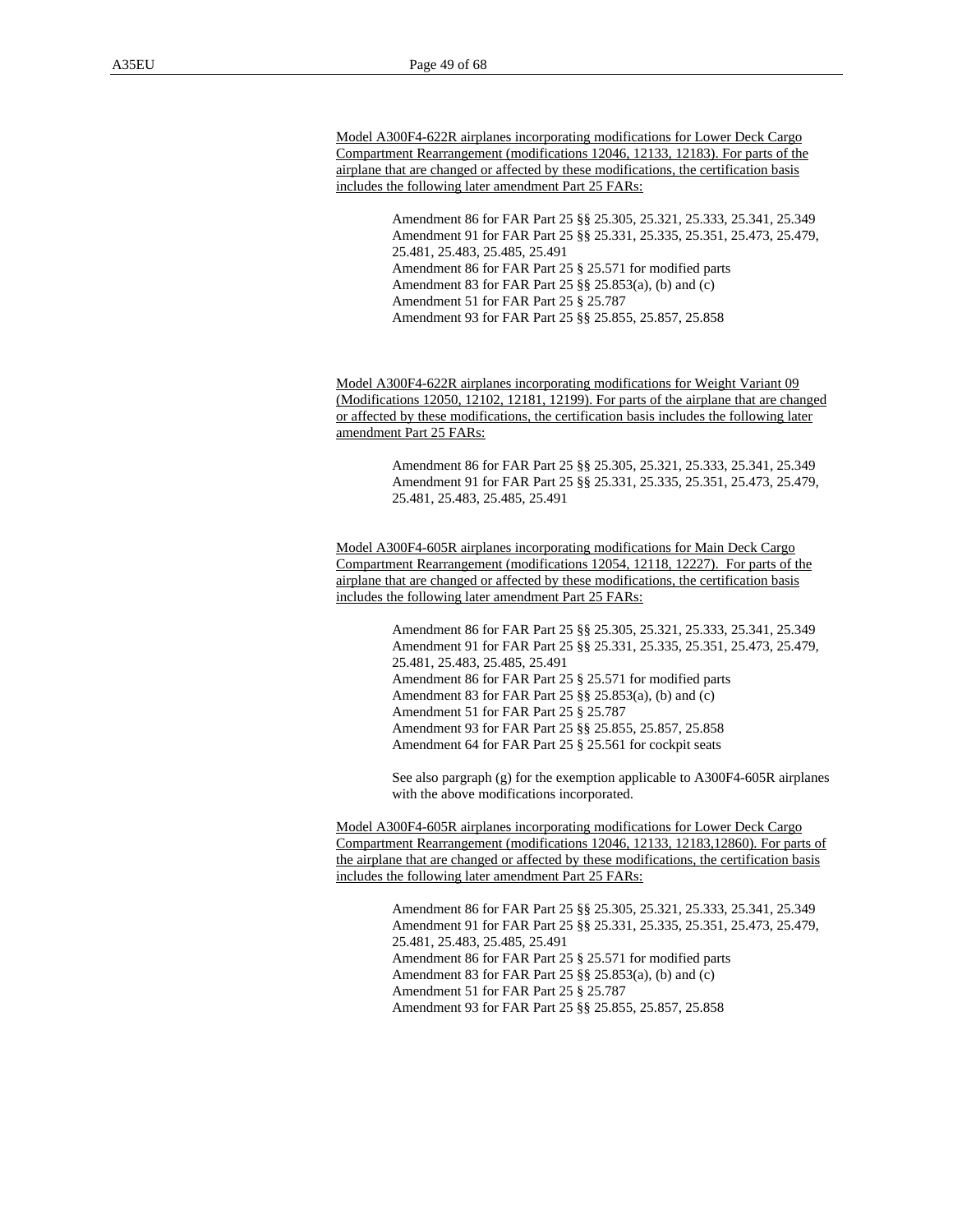Model A300F4-605R airplanes incorporating modifications for Structural provisions for operations at Weight Variant 09 (Modifications 12050, 12102). For parts of the airplane that are changed or affected by these modifications, the certification basis includes the following later amendment Part 25 FARs:

> Amendment 86 for FAR Part 25 §§ 25.305, 25.321, 25.333, 25.341, 25.349 Amendment 91 for FAR Part 25 §§ 25.331, 25.335, 25.351, 25.473, 25.479, 25.481, 25.483, 25.485, 25.491

Note: FAR paragraphs at amendment 25-86 and 25-91 are revised by Vf definition used for the earlier FAA certified freighter, the A300F4-605R, through application of FAA issue paper A-101, dated May 18, 2000.

 (b) For precision approach and landing, the applicable technical requirements are complemented by AC 120-29 and AC 120-28C. For airplanes equipped with modification 12210, the applicable guidance material is AC 120-28D.

 For the automatic flight control system, the applicable technical requirements are complemented by AC 20-57A for automatic landing and by AC 25.1329-1A for cruise.

- (c) FAR Part 36. [See Note 4 for specific models and Amendment Levels]
- (d) FAR Part 34. ICAO Annex 16, Vol II, Aircraft Engine Emissions (fuel venting requirements).
- (e) Compliance with the following optional requirements has been established: Ditching provisions FAR 25.801 Ice Protection Provisions FAR 25.1419.
- (f) Special Conditions:

 For the Model A300F4-605R and A300F4-622R: FAA Special Conditions as published in the Federal Register 17 June 1987 through Special Condition 25-ANM-12 on lightning protection (Special Condition P-8, dated June 10, 1987), protection from unwanted effects of radio frequency energy (Special condition P-10, dated June 10, 1987), and the propulsion control system (Special Condition P-11, dated June 10, 1987).

(g) Exemptions:

For the Model A300F4-605R:

Exemption granted in accordance with FAR 11 from FAR Part 25: No. 5864 dated March 30, 1994, allows carriage of a maximum of six (6) noncrewmembers between the flight deck and the main deck class E cargo compartment. These 6 non-crewmembers are in addition to the maximum 4 flight deck occupants for a total of 10 occupants.

For the Model A300F4-622R incorporating modifications for Main Deck Cargo Compartment Rearrangement (modifications 12047, 12048, 12049, 12054, 12055, 12063, 12103, 12118, 12139, 12194, 12227): Exemption granted in accordance with FAR 11 from FAR Part 25: No. 7260 dated June 30, 2000, allows carriage of a maximum of four (4) noncrewmembers in the courier area on the main deck. These 4 non-crewmembers are in addition to the maximum 3 flight deck occupants for a total of 7 occupants.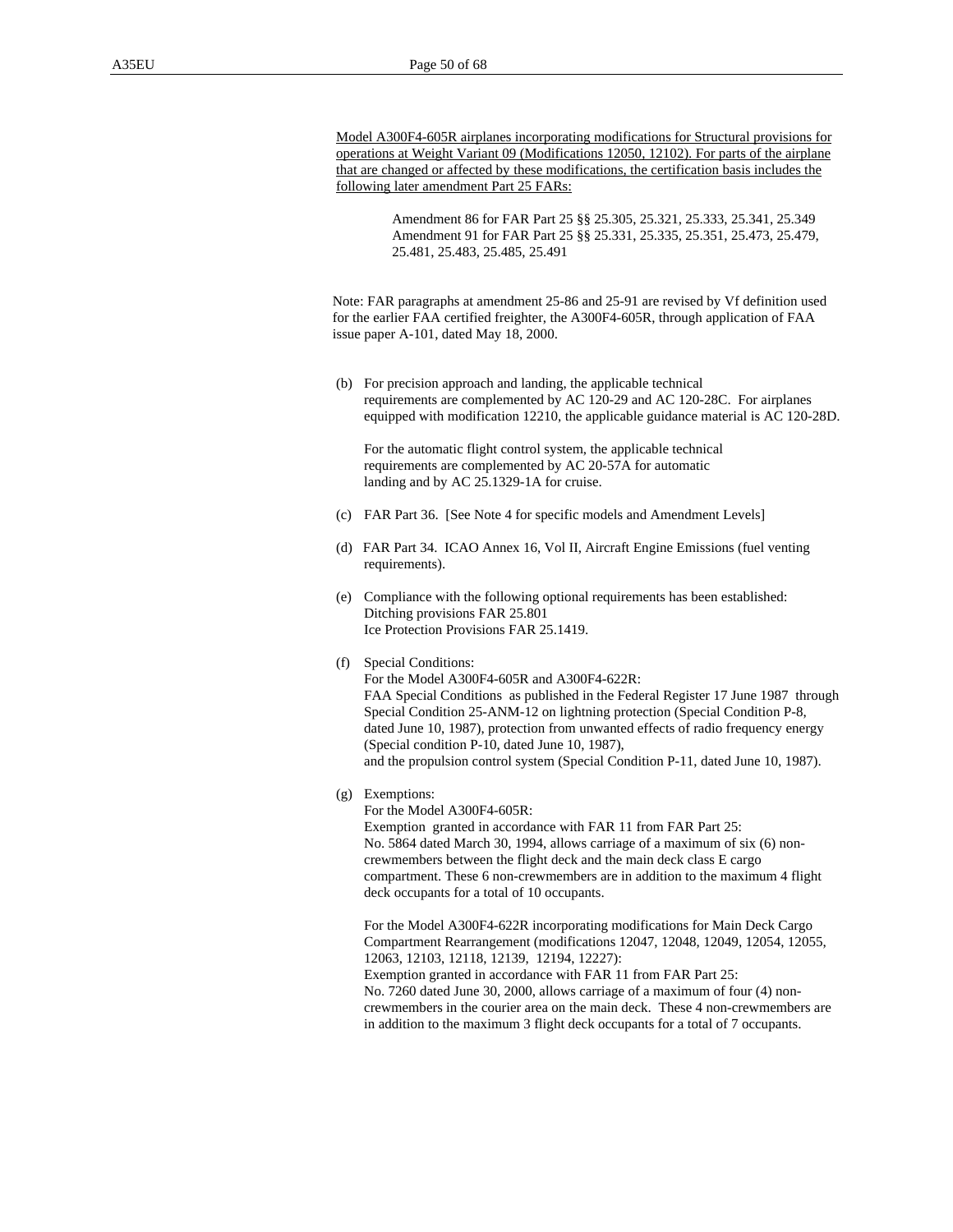#### For the model A300C4-605R Variant F model; Exemption granted in accordance with FAR 11 from FAR Part 25: No. 7799 dated June 6, 2002, allows carriage of maximum six (6) non crew

members between the flight deck and the main deck Class E cargo compartment. These 6 non crewmembers are in addtion to the maximum 4 flight deck occupants for a total of 10 occupants.

(h) Equivalent Safety Findings exist with respect to the following FARs: FAR part 25 § 25.841(b)(6) Amendment 38 applicable to A300F4-622R airplanes with the modification 12210 and 12211 incorporated

FAR part 25 § 25.933(a) Amendment 25-40 applicable to model A300-600/A310 airplanes equipped with Pratt&Whitney engines and modifications 12262, 12263 and 12265 installed (Thrust Reverser Third Line of Defense) or airplanes equipped with General Electric engines and modifications 12349, 12350, 12511, 12514 installed (Thrust Reverser Third Line of Defence).

Part 26: Continued Airworthiness and Safety Improvements for Transport Category Airplanes:

Based on 14 CFR § 21.29(a) for new import TCs, or § 21.101(g) for changes to TCs, applicable provisions of part 26 are included in the certification basis. For any future 14 CFR part 26 amendments, the holder of this TC must demonstrate compliance with the applicable sections

Exemption 9950 This exemption grants relief from having to meet the requirements of § 26.33 See NOTE(5)

DGAC originally type cerificated this A300-600 under its type certificate number N°72, TCDS N°145. The FAA validated this product under U.S. Type Certificate Number A35EU. Effective September 28, 2003, the European Aviation Safety Agency (EASA) began oversight of this product on behalf of DGAC.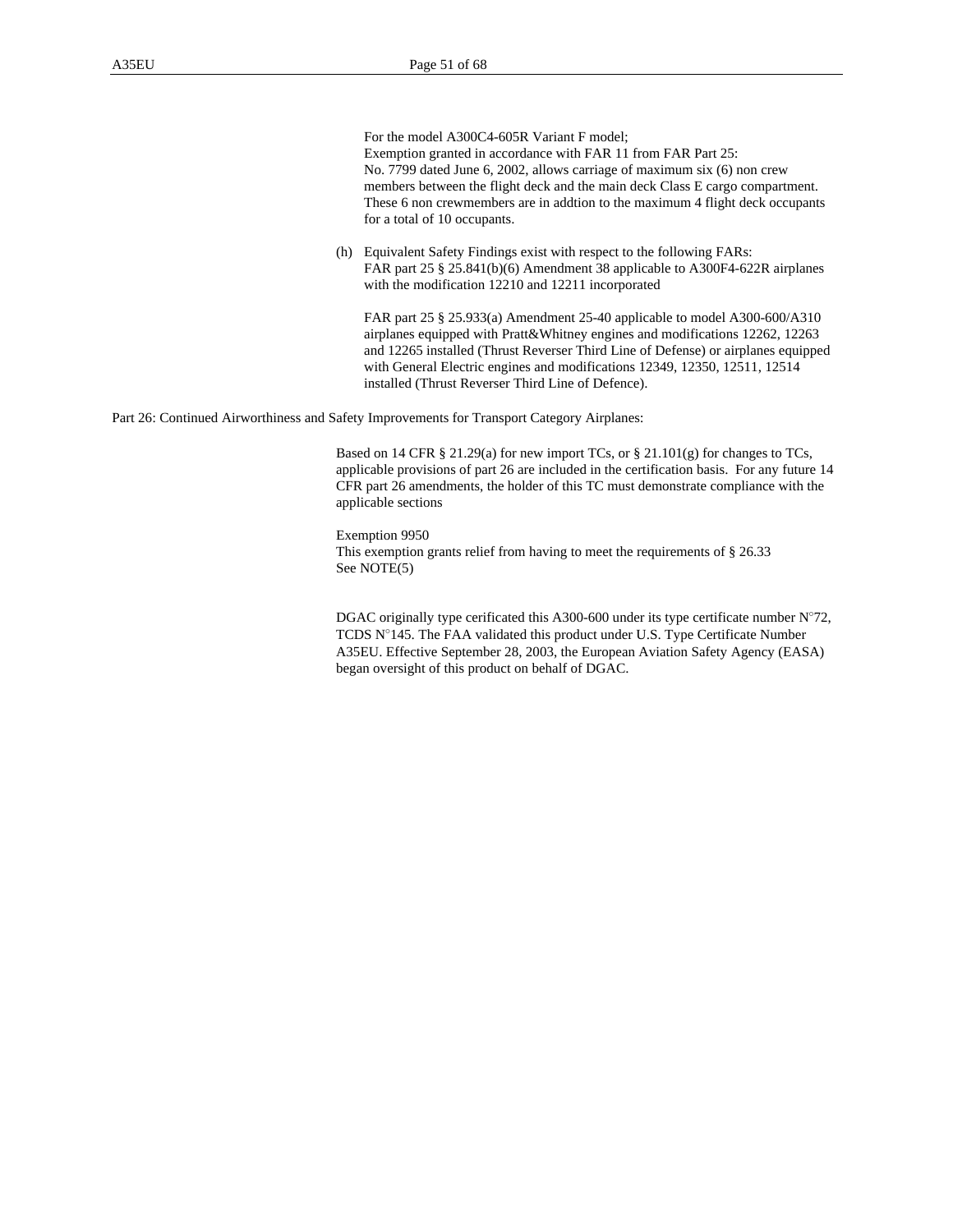|                   | NOTES TO ALL A300B4-600, A300B4-600R, A300F4-600R, AND A300C4-600R SERIES                                                                                                                                                                                                                                                                                                                                                 |
|-------------------|---------------------------------------------------------------------------------------------------------------------------------------------------------------------------------------------------------------------------------------------------------------------------------------------------------------------------------------------------------------------------------------------------------------------------|
| NOTE 1.           | Airworthines Limitations/Maintenance Instructions                                                                                                                                                                                                                                                                                                                                                                         |
|                   | - Safe Life Airworthiness Limitations are provided in the A300-600 Airworthiness Limitation Section (ALS)                                                                                                                                                                                                                                                                                                                 |
|                   | Part 1 EASA approvedref. A300-600 ALS Part 1                                                                                                                                                                                                                                                                                                                                                                              |
|                   | - Damage Tolerance Airworthiness Limitations items are provided in the EASA approved Airbus document<br>ref. AI/SE-M2/95A.0502/06                                                                                                                                                                                                                                                                                         |
|                   | -Maintenance Tasks to comply with Certification Maintenance Requirements (CMR's) are listed in the<br>A300-600 EASA approved Airbus document AI/ST5/829/85, which is included in appendix 1 of the<br>Maintenance Review Board Report.were is the A300/310 language.                                                                                                                                                      |
|                   | - Ageing system maintenance items are provided in the EASA approved A300-600 Airworthiness Limitation<br>Section (ALS) Part 4 ref A300-600 ALS Part 4                                                                                                                                                                                                                                                                     |
|                   | - Fuel Airworthiness Limitations are provided in the EASA approved FAL document ref. 95A.1929/05<br>-Mandatory structural inspections (Airworthiness Limitations Items) for models A300-600 series are quoted in<br>the March 2000issue of the A300-600 Maintenance Review Bords Report Appendix1. Additional inspections<br>ares detailed in the EASA approved Airbus document SE-M2/95A.0575/98 issue4 dated June 2000. |
| NOTE 2.           | The A300 B4-600 basic definition for US Import Certification is contained in document<br>A1/EA-A No. 413-347/88. The A300B4-600R basic definition for US Import                                                                                                                                                                                                                                                           |
|                   | Certification is contained in document A1/EA-A No. 413-346/88.                                                                                                                                                                                                                                                                                                                                                            |
|                   | The A300F4-605R basic definition for US Import Certification is contained in document<br>AI/EA-T 414-0326/94.                                                                                                                                                                                                                                                                                                             |
|                   | The A300F4-622R basic definition for US Import Certification is contained in document<br>AI/EA-N 415-1229/00 issue 2, dated July 7, 2000.                                                                                                                                                                                                                                                                                 |
|                   | The A300C4-605R Variant F basic definition for US Import Certification is contained in document EAW<br>414.0186/02.                                                                                                                                                                                                                                                                                                       |
| NOTE <sub>3</sub> | ETOPS: The type design, reliability and performance of the following airframe-engine combinations have<br>been evaluated in accordance with AC120-42A and found suitable for (180 minute maximum diversion<br>time) Extended Range Operations with the incorporation of the corresponding approved airplane<br>configuration CMP document listed below:                                                                   |
|                   | A300B4-605R: AI/EA3001, Revision 3, approved July 27, 1990<br>A300F4-605R: AI/EA3001, Revision 4, approved Sept. 15, 1995<br>A300F4-622R: AI/EA3001, Revision 5, approved July 14, 2000                                                                                                                                                                                                                                   |
|                   | This finding does not constitute approval to conduct extended range operations. Operational<br>approval must be obtained from the FAA by the operator.                                                                                                                                                                                                                                                                    |
|                   | Any ETOPS approval for new aircraft model wherein the application was sent to FAA prior to<br>February 15, 2007 is to be proceeded with the ETOPS approval against 14 CFR 25.1535 that have<br>not yet already been approved under the provisions of AC120-42A.                                                                                                                                                           |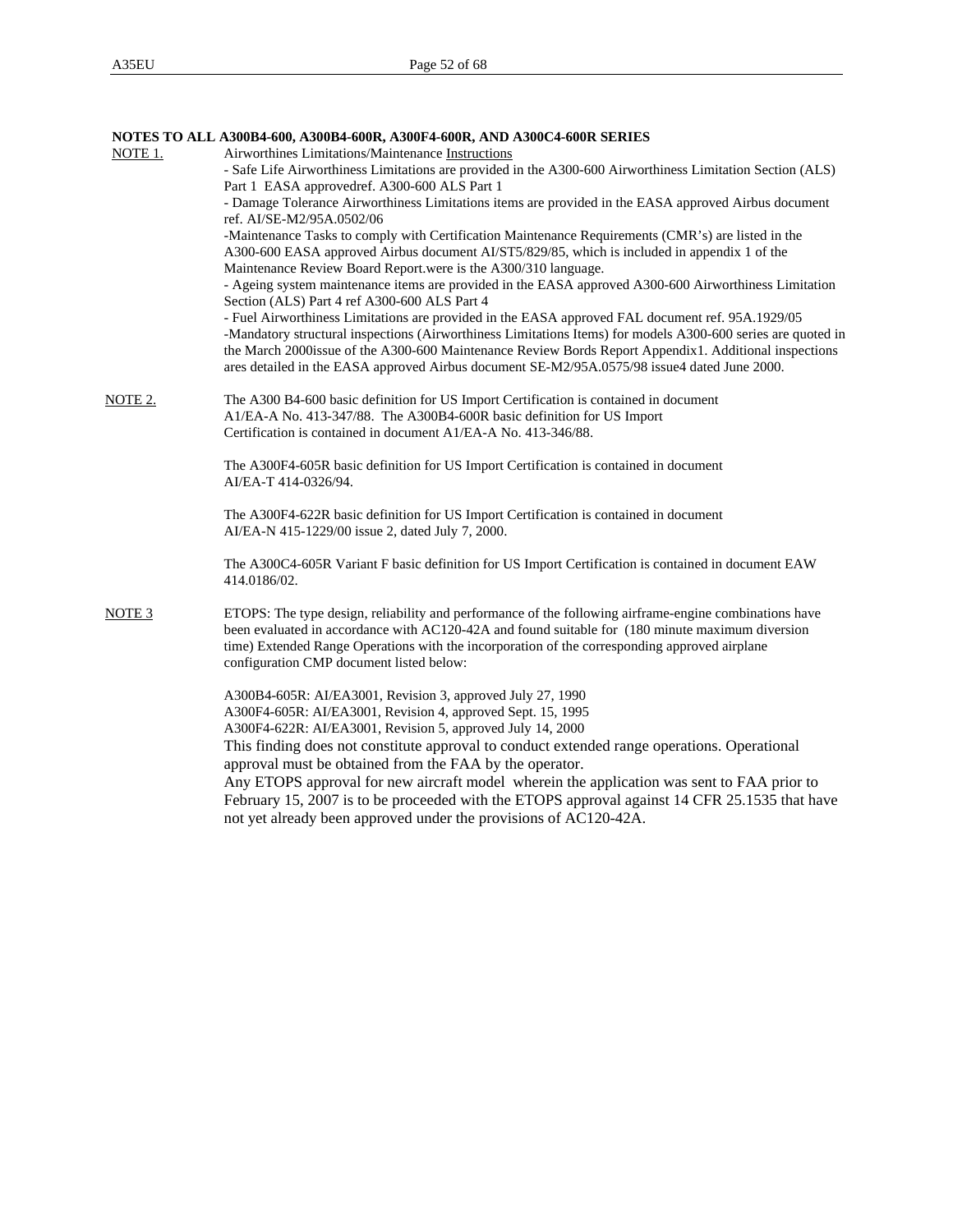NOTE 4. The following FAR 36 Noise Certification by Model reflects required as well as Airbus voluntary updated compliance to later FAR-36 amendments. - If modifications 13219 (New Noise Chapter 4 Requirements) is embodied on a Type A300 Model B4-

605R, F4-622R, F4-605R, C4-605R the aircraft is compliant with amendment 36-27 and certificated to Stage 4 Noise requirements.

| Group | <b>Series</b>    | Specific Model           | Date Certified | Amendment Level |
|-------|------------------|--------------------------|----------------|-----------------|
| VIII  | A300-B4-600      | A300B4-601               | 3/28/1988      | $36 - 14$       |
|       |                  | A300B4-603               | 9/19/1988      | $36 - 15$       |
|       |                  | A300B4-620               | 9/19/1988      | $36 - 15$       |
|       |                  | A300B4-622               | 1/21/2003      | 36-24           |
| IX    | A300-B4-600R     | A300B4-605R              | 3/28/1988      | $36 - 14$       |
|       |                  | A300B4-622R              | 8/01/1991      | $36 - 18$       |
| X     | A300-F4-600R     | A300F4-605R              | 4/27/1994      | 36-20           |
|       |                  | A300F4-622R              | 7/14/2000      | $36-22$         |
| ΧI    | A300-C4-<br>600R | A300C4-605R<br>Variant F | 6/21/2002      | $36 - 23$       |

NOTE 5 This exemption does not grant relief from the related operational requirements contained in §§ 121.1117, 125.509, or 129.117. Should a person choose to operate an Airbus A300, Model B4-605R or B4-622R airplane under part 129 (U.S. registered only), 121 or 125 beyond the operational compliance deadlines as stated in §§ 121.1117, 125.509, or 129.117, (Fuel Tank Flammability) that person will be required to comply with those operational requirements. Those operational requirements require a design change to the center fuel tank that either reduces its flammability to the level required by  $\S 26.33(c)(1)(i)$  or provides a means to mitigate the effects of an ignition of fuel vapors to the level required by § 26.33(c)(2). See Exemption 9950 for background information on this issue.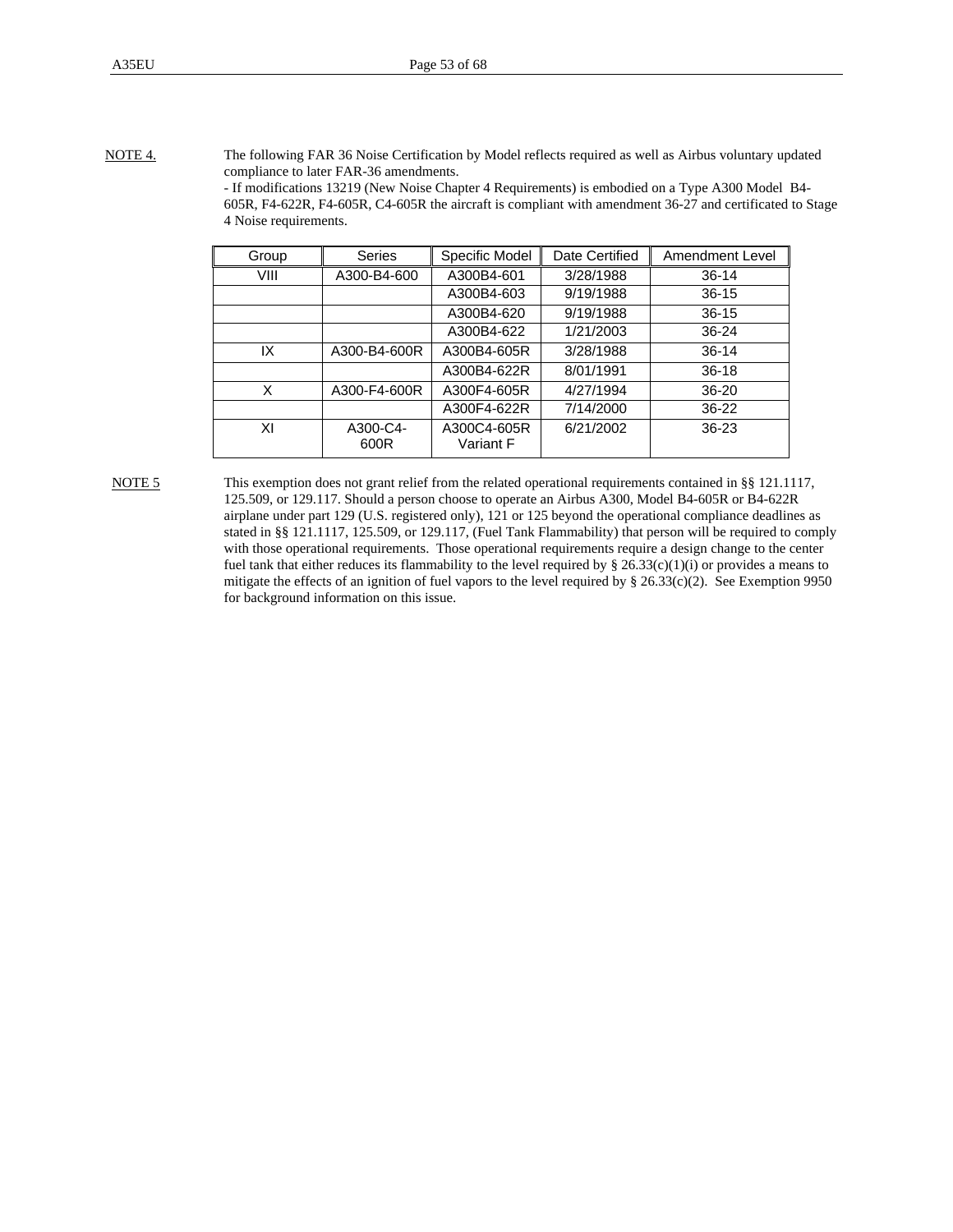| (Transport Aircraft) | XII. A310-200 Series (A310-221, A310-222 and A310-203 approved February 21, 1985, A310-204 approved January 8, 2001)                                                                                                                                                   |  |  |
|----------------------|------------------------------------------------------------------------------------------------------------------------------------------------------------------------------------------------------------------------------------------------------------------------|--|--|
| Engines.             | 2 Pratt & Whitney JT90-7R4D1 (A310-221) (FAA Data Sheet E3NE),<br>2 Pratt & Whitney JT9D-7R4E1 (A310-222) (FAA Data Sheet E3NE),<br>2 General Electric CF6-80A3 (A310-203) (FAA Data Sheet E13NE),<br>2 General Electric CF6-80C2A2 (A310-204) (FAA Data Sheet E13NE). |  |  |
| APU.                 | Airesearch GTCP 331-250(F) (Specification 31-2891)                                                                                                                                                                                                                     |  |  |
| Fuel.                | The following fuels are eligible for engines and APU:<br>(a)                                                                                                                                                                                                           |  |  |
|                      | MIL-T-5624H<br>Grades JP-4 or JP-5<br>Grades Jet A1 (JP-1) and Jet B<br>AST-MD-1655-65T<br>AST-ES-2-74<br>Grades Jet A, A1 and Jet B<br>Grade TS-1<br>GOST 10227-86<br>GOST 10227-86<br>Grade RT-1                                                                     |  |  |
|                      | French specifications are:<br>Air 3404<br>Air 3407<br>Air 3405                                                                                                                                                                                                         |  |  |
|                      | With JP-4 or Jet B fuel, the following limitations apply:                                                                                                                                                                                                              |  |  |
|                      | (1) Maximum altitude of 15,000 ft with gravity fuel supply from inboard tanks.                                                                                                                                                                                         |  |  |
|                      | (2) Maximum altitude of 20,000 ft with gravity fuel supply from outboard tanks.                                                                                                                                                                                        |  |  |
|                      | The following additives may be used in approved fuels for engines and APU:<br>(b)                                                                                                                                                                                      |  |  |
|                      | (1) Philips PFA-55MB or anti-icing additive to specifications<br>MIL-I-278686 E at a concentration not in excess of 0.15 percent by volume.                                                                                                                            |  |  |
|                      | (2) Sohio Biobor JF biocide additive at a concentration not in excess of 20 ppm<br>elemental boron (270 ppm total additive).                                                                                                                                           |  |  |
|                      | (3) Shell ASA-3 anti-static additive at a concentration that will provide not in<br>excess of 300 conductivity units which is approximately equivalent to one<br>ppm.                                                                                                  |  |  |
|                      | (4) For Pratt & Whitney engines following additives may be used in RT or TS-1<br>fuel grades:<br>I and I-M<br>TGF and TGF-M                                                                                                                                            |  |  |
| <u>Oil.</u>          | The following oils are eligible for the CF6-80A3 engine and for the<br>(a)<br>JT9D-7R4D1/E1 engines, respectively.<br>Synthetic type conforming to GE specifications D50TF1,<br>Classes A or B. (GE Service Bulletin No. 79-1 lists approved brand oils.)              |  |  |
|                      | Synthetic type conforming to PW specification 521C (PW Service Bulletin No. 238 lists<br>approved brand oils).                                                                                                                                                         |  |  |
|                      | (b) The following oil is eligible for the APU:<br>See Maintenance Manual AIRESEARCH GTCP 331-250, Chapter 49.21.00<br>Table 2.                                                                                                                                         |  |  |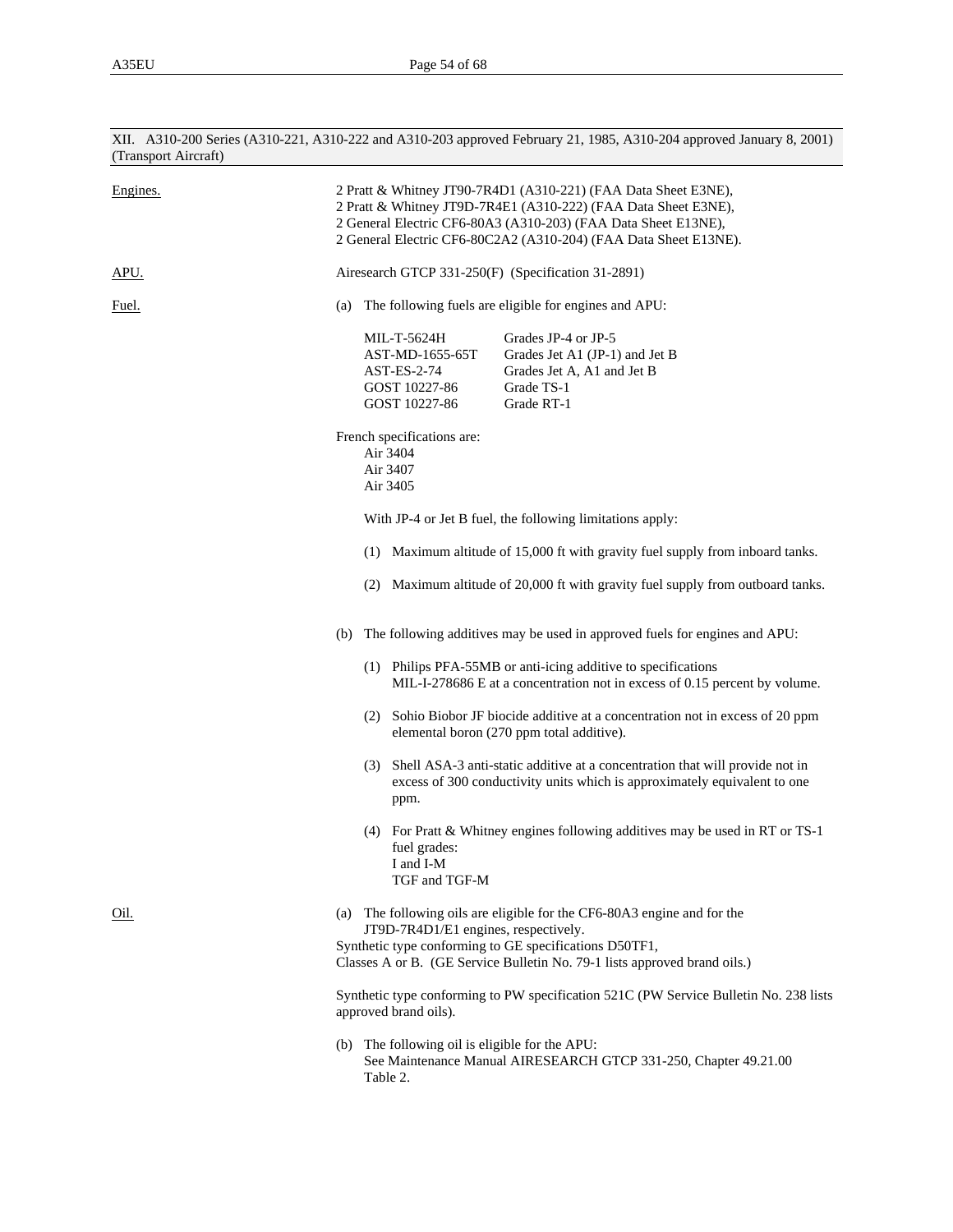| Engine Limits.                                                                             |                                                                                                                    |                                   |                                    |                             |
|--------------------------------------------------------------------------------------------|--------------------------------------------------------------------------------------------------------------------|-----------------------------------|------------------------------------|-----------------------------|
|                                                                                            | <b>GENERAL</b><br><b>ELECTRIC</b>                                                                                  | <b>GENERAL</b><br><b>ELECTRIC</b> | PRATT &<br><b>WHITNEY</b>          | PRATT&<br><b>WHITNEY</b>    |
|                                                                                            | CF6-80A3                                                                                                           | CF6-80C2A2                        | JT90-7R4D1                         | JT9D-7R4E1                  |
| Static Thrust, Sea Level<br>Takeoff (5 min-up to 87°F)<br>Max. Cont. (up to 87°F)          | 48,970 lb<br>45,800 lb                                                                                             | 52,460 lb<br>48,080 lb            | 48,000 lb<br>45,800 lb             | 50,000 lb<br>47,500 lb      |
| Max. permissible engine<br>rotor operating speeds<br>N1 (Low compressor)                   | 4,016 rpm (117%)                                                                                                   | 3,854 rpm (117.5%)                | 3,810rpm (105.8%)                  | 3,810 rpm (105.8%)          |
| N <sub>2</sub> (High compressor)                                                           | 10,859 rpm (110.5%)                                                                                                | 11,055 rpm (112.5%)               | 8,000 rpm (102.5%)                 | 8,000 rpm (102.5%)          |
| Max. permissible engine<br>temperature<br>Turbine exhaust temperature<br>at turbine outlet |                                                                                                                    |                                   |                                    |                             |
| Takeoff (5 min)                                                                            | $940^{\circ}$ C                                                                                                    | $960^{\circ}$ C                   | $625^{\circ}$ C                    | $635^{\circ}$ C             |
| <b>Maximum Continuous</b><br>Acceleration (2 min)                                          | 895°C                                                                                                              | $925^{\circ}$ C                   | $600^{\circ}$ C<br>$625^{\circ}$ C | $610^{\circ}$ C<br>$636$ °C |
| Starting                                                                                   | 870°C                                                                                                              | 870°C                             | 535°C                              | 535°C                       |
| $^{\circ}$ up to 40 sec<br>$^{\circ}$ above 40 sec                                         | $750^{\circ}$ C                                                                                                    | $750^{\circ}$ C                   | 535°C                              | 535°C                       |
| Oil maximun permissible                                                                    |                                                                                                                    |                                   |                                    |                             |
| outlet temperature<br>Continuous Operation                                                 | $160^{\circ}$ C                                                                                                    | $160^{\circ}$ C                   | $135^{\circ}$ C                    | $135^{\circ}$ C             |
| Transient operation<br><sup>o</sup> Limited to 15 min.<br><sup>o</sup> Limited to 20 min.  | $175^{\circ}$ C                                                                                                    | $175^{\circ}$ C                   | $163^{\circ}$ C                    | $163^{\circ}$ C             |
| APU Limits.                                                                                | - Power rating maximum at sea level:<br>- Maximum operating speed:<br>- Maximum gas temperature at turbine outlet: |                                   | 98.5 KW<br>43,562 rpm<br>585°C     |                             |

# XII. A310-200 Series (A310-221, A310-222, A310-203, A310-204 ) (Transport Aircraft) (cont'd)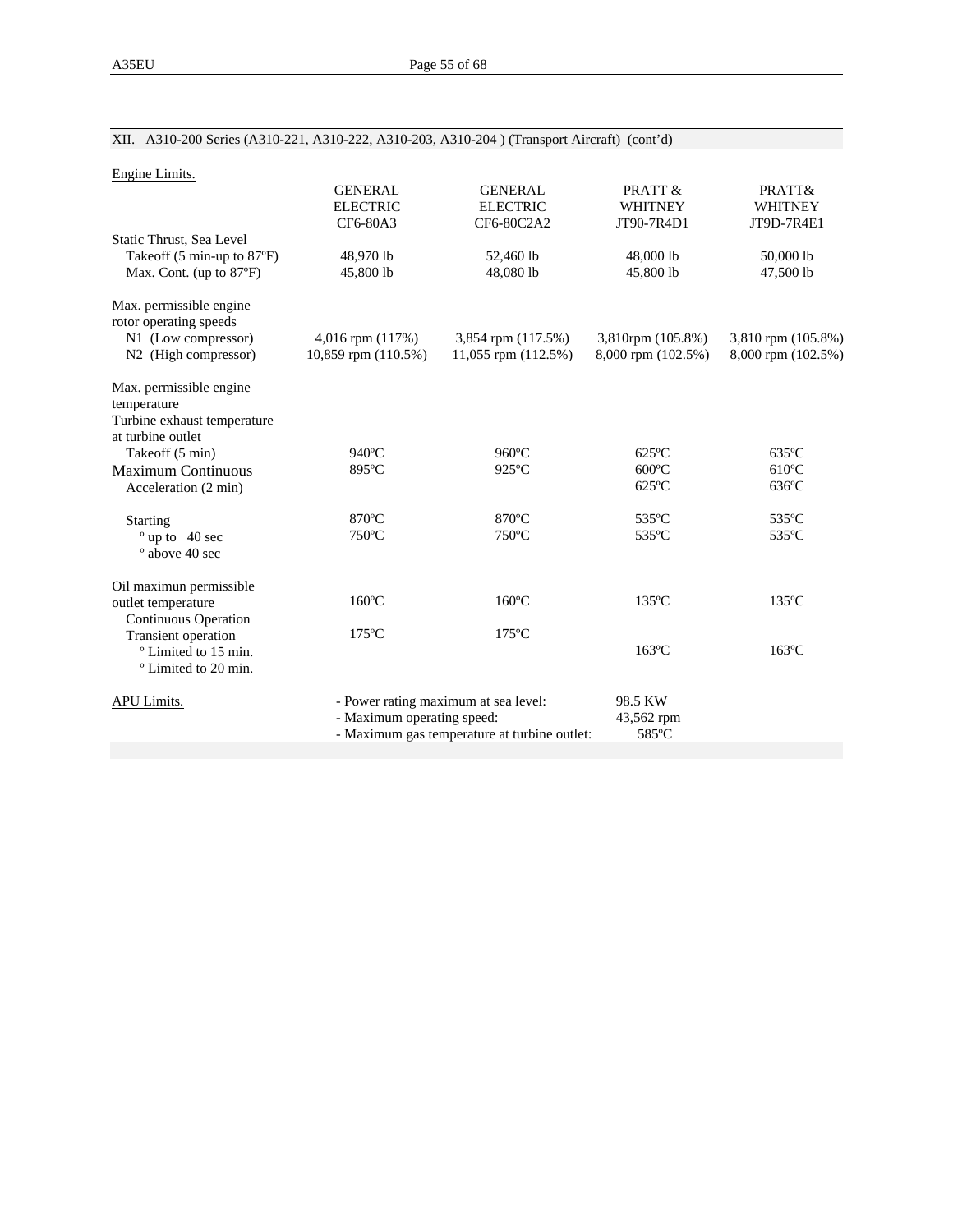## XII. A310-200 Series (A310-221, A310-222, A310-203, A310-204 ) (Transport Aircraft) (cont'd)

#### Airspeed Limits (IAS)

|                                                 | <b>BASIC MODEL</b><br>VARIANT <sub>01</sub> |      | VARIANT 04 VARIANT 101 VARIANT 104 VARIANT 107 |      |        |
|-------------------------------------------------|---------------------------------------------|------|------------------------------------------------|------|--------|
| MAXIMUM OPERATING MACH<br>$M_{MO}$              | 0.84                                        | 0.84 | 0.84                                           | 0.84 | 0.84   |
| <b>MAXIMUM OPERATING SPEED</b><br>$V_{MO}$ (Kt) | $360*$                                      | 340  | $360*$                                         | 340  | $360*$ |

 $*V_{\text{MO}} = 340$  Kt for A310-203 and –204 models with less than 2 tons fuel in one of the outer tanks.

VA (Maneuvering speed): refer to EASA-approved US Airplane Flight Manual Chapter 2.03.

## $V<sub>FE</sub>$

| $SLATS$ ( $°$ ) | $FLAPS$ ( $^{\circ}$ ) | VFE (kt) |
|-----------------|------------------------|----------|
|                 |                        | 245      |
|                 |                        | 210      |
|                 |                        | 195      |
| 20              |                        | 1 O C    |

 $V_{LO}$ Gear extension . . . . . . . . . . . . . . 270 Kt Gear retraction . . . . . . . . . . . . . . 270 Kt

VLE Landing gear extended . . . . . . . 270 Kt or M=0.59

VMC (Minimum control speed with the critical engine inoperative)

|                             | A310-203 | A310-204        | A310-221        | A310-222 |
|-----------------------------|----------|-----------------|-----------------|----------|
| Inflight - $V_{MCA}$        | 109 KCAS | 115 KCAS        | 106 KCAS        | 109 KCAS |
| Take off - V <sub>MCG</sub> | 105 KCAS | <b>111 KCAS</b> | <b>103 KCAS</b> | 105KCAS  |

Tire Speed Limit (Ground speed limit): 195.5 kt (225 mph)

C.G. Range. For C.G. envelopes, see EASA Approved US Flight Manual.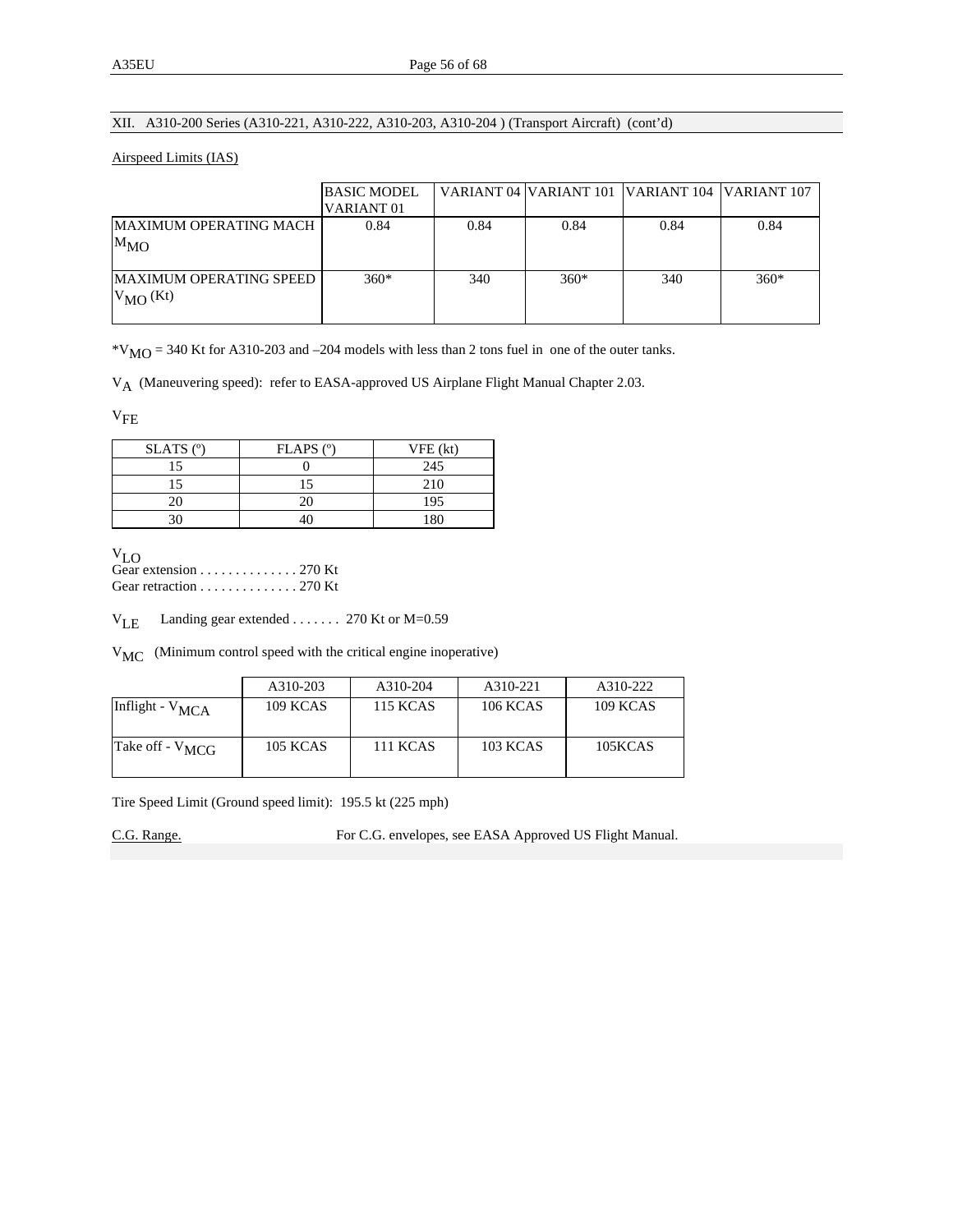# XII. A310-200 Series (A310-221, A310-222, A310-203, A310-204 ) (Transport Aircraft) (cont'd)

### Maximum Weights.

|                  | A310-203, A310-221<br>A310-222 |         | A310-203, A310-221,<br>A310-222           |         |                                           |         |
|------------------|--------------------------------|---------|-------------------------------------------|---------|-------------------------------------------|---------|
|                  | <b>BASIC MODEL</b>             |         | VARIANT <sub>01</sub><br>(with Mod. 3703) |         | VARIANT <sub>04</sub><br>(with Mod. 5124) |         |
|                  | kg                             | lb      | kg                                        | 1b      | kg                                        | lb      |
| Taxi Weight      | 132,900                        | 292.991 | 139,500                                   | 307,542 | 142,900                                   | 315,037 |
| Take-off Weight  | 132,000                        | 291,007 | 138,600                                   | 305,558 | 142,000                                   | 313,053 |
| Landing Weight   | 118,000                        | 261,247 | 121,500                                   | 267,859 | 121,500                                   | 267,859 |
| Zero Fuel Weight | 108,500                        | 239,201 | 111,500                                   | 245,813 | 111,500                                   | 245,813 |

## XII. A310-200 Series (A310-221, A310-222, A310-203 and A310-204) (continued)

|                        | A310-204         |                                                                                                                                                                                                              |                  | A310-204                   |                               | A310-204                                                                               |
|------------------------|------------------|--------------------------------------------------------------------------------------------------------------------------------------------------------------------------------------------------------------|------------------|----------------------------|-------------------------------|----------------------------------------------------------------------------------------|
|                        | VARIANT 101      |                                                                                                                                                                                                              |                  | VARIANT 104                |                               | VARIANT 107                                                                            |
|                        | (with Mod. 6527) |                                                                                                                                                                                                              | (with Mod. 6528) |                            | (with Mods. 6527 and<br>7290) |                                                                                        |
|                        | kg               | lb                                                                                                                                                                                                           | $\rm kg$         | lb                         | kg                            | 1 <sub>b</sub>                                                                         |
| Taxi Weight            | 139,500          | 307,500                                                                                                                                                                                                      | 142,900          | 315,000                    | 134,900                       | 297,450                                                                                |
| Take-off Weight        | 138,600          | 305,600                                                                                                                                                                                                      | 142,000          | 313,100                    | 134,000                       | 295,470                                                                                |
| Landing Weight         | 122,000          | 269,000                                                                                                                                                                                                      | 122,000          | 269,000                    | 122,000                       | 269,000                                                                                |
| Zero Fuel Weight       | 112,000          | 246,960                                                                                                                                                                                                      | 112,000          | 246,960                    | 112,000                       | 246,960                                                                                |
| Minimum Flight Weight. |                  | 80,000 kg (176,400lb).                                                                                                                                                                                       |                  |                            |                               |                                                                                        |
| Minimum Crew.          |                  | For all flights: 2 pilots                                                                                                                                                                                    |                  |                            |                               |                                                                                        |
| Maximum Passengers.    |                  | refer to AIRBUS specification TL 25/1110/74                                                                                                                                                                  |                  |                            |                               | 265 or 255 when overwing exit is configured as a Type III. For seating arrangement     |
| Maximum Baggage.       |                  | Forward compartment - Maximum load:<br>27,999 lbs<br>Aft compartment - Maximum load:<br>20,999 lbs<br>Bulk compartment - Maximum load:<br>6,107 lbs                                                          |                  |                            |                               |                                                                                        |
| Fuel Capacity.         |                  |                                                                                                                                                                                                              |                  |                            |                               |                                                                                        |
|                        |                  | Location                                                                                                                                                                                                     |                  | (Usable fuel 6.676 lb/gal) |                               | Arm                                                                                    |
|                        |                  |                                                                                                                                                                                                              |                  | (lb)                       | (US gal)                      | (inches)                                                                               |
|                        |                  | <b>Outboard Tanks</b>                                                                                                                                                                                        |                  | 13,220                     | 1,980                         | 1181.5                                                                                 |
|                        |                  | <b>Inboard Tanks</b>                                                                                                                                                                                         |                  | 49,300                     | 7,384                         | 1019.53                                                                                |
|                        |                  | <b>Center Tanks</b>                                                                                                                                                                                          |                  | 34,680                     | 5,194                         | 963.3                                                                                  |
|                        |                  | <b>TOTAL</b>                                                                                                                                                                                                 |                  | 97,200                     | 14558                         | 1021.5                                                                                 |
| Fuel Management.       |                  | Fuel must be loaded symmetrically in outboard tanks first; fuel must be<br>used from inboard tank first. Maximum allowable wing fuel<br>asymmetry is 4,410 lb (refere to latest EASA approved AFM revision). |                  |                            |                               |                                                                                        |
| Oil Capacity.          |                  | GE Engine oil capacity 25.02 lb/engine usable (at 8.1 lb/gal) with engine mount arm<br>$842.8$ inches.                                                                                                       |                  |                            |                               |                                                                                        |
|                        |                  | 899.7 inches.                                                                                                                                                                                                |                  |                            |                               | PW - Engine oil capacity 33.40 lb/engine usable (at 8.1 lb/gal) with engine moment arm |
|                        |                  |                                                                                                                                                                                                              |                  |                            |                               |                                                                                        |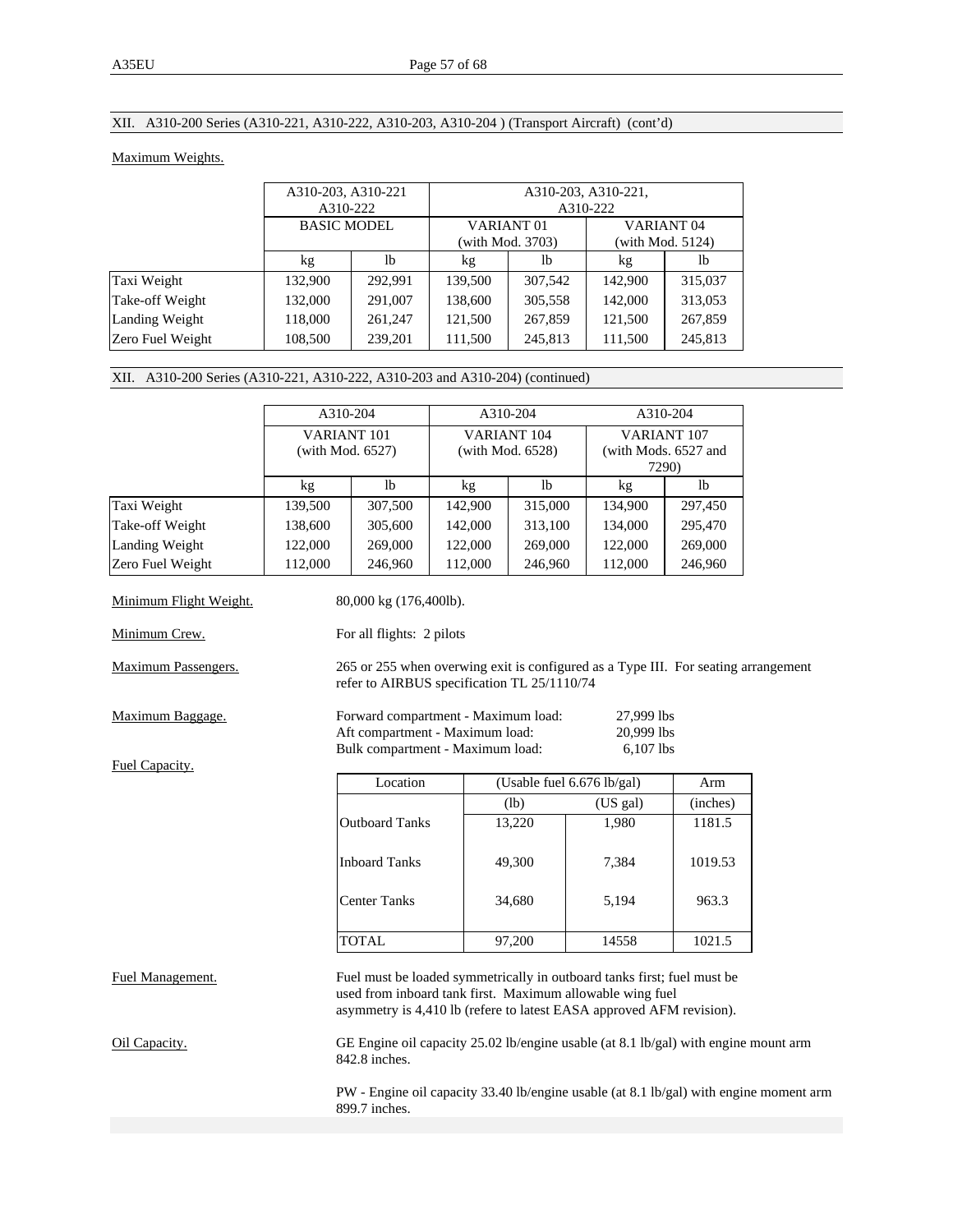| XII. A310-200 Series (A310-221, A310-222, A310-203, A310-204) (Transport Aircraft) (cont'd) |                                                                                                                                                                                                                                                                                                                                                                                                                       |  |  |  |
|---------------------------------------------------------------------------------------------|-----------------------------------------------------------------------------------------------------------------------------------------------------------------------------------------------------------------------------------------------------------------------------------------------------------------------------------------------------------------------------------------------------------------------|--|--|--|
| Maximum Operating Altitude.                                                                 | $41,000$ ft.                                                                                                                                                                                                                                                                                                                                                                                                          |  |  |  |
| Equipment.                                                                                  | The basic required equipment as prescribed in the applicable Federal Aviation<br>Regulations must be installed in the aircraft. Airbus Equipment List AI/V-C 895/85 as<br>revised identifies all required equipment and all optional equipment approved by the<br>Direction General de l'Aviation Civile (D.G.A.C.) of France. In addition, the<br>following is required:<br>EASA-Approved US Airplane Flight Manual. |  |  |  |
| Other Information.                                                                          | See "Data Pertinent to all A310 Models"                                                                                                                                                                                                                                                                                                                                                                               |  |  |  |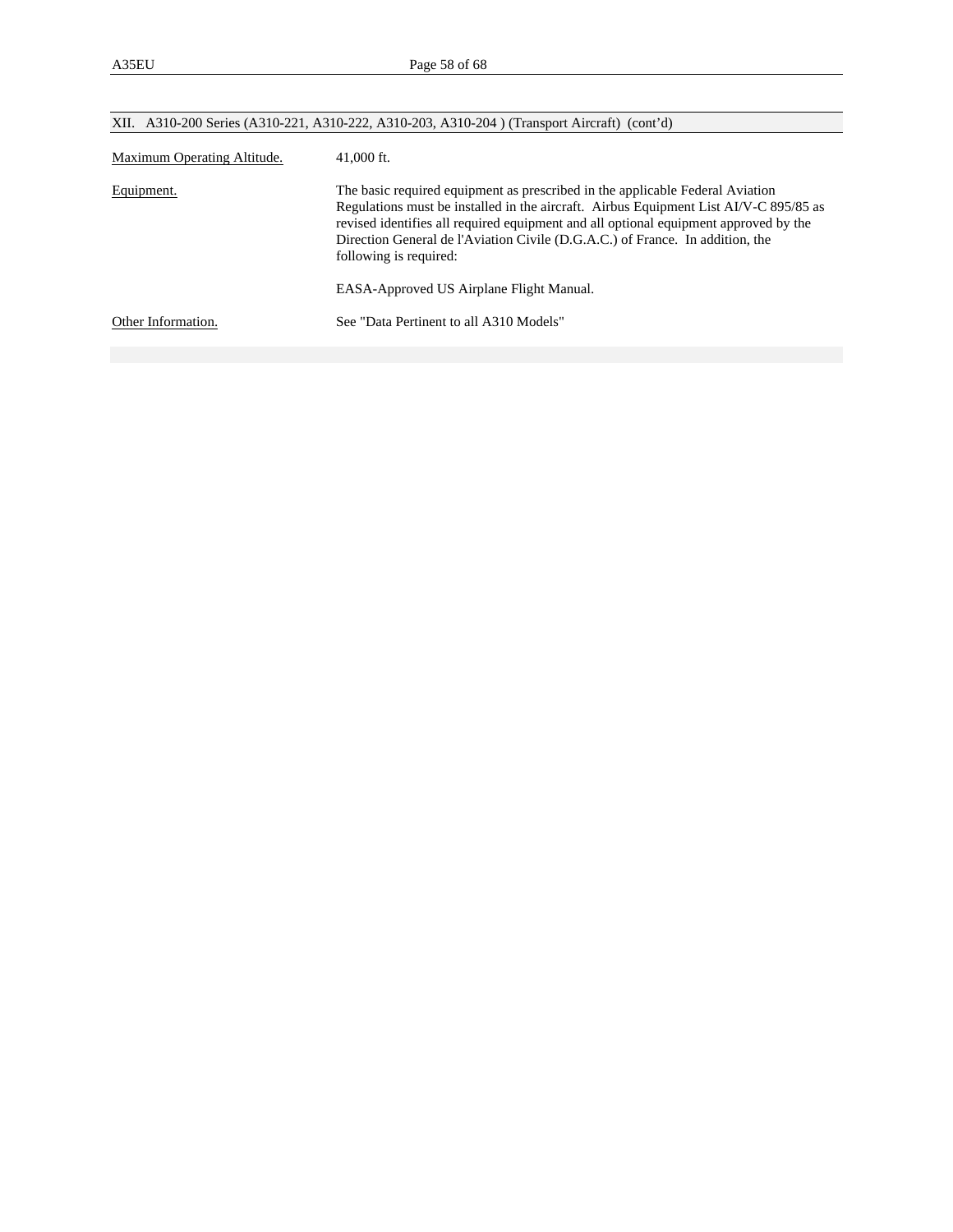|              | XIII. A310-300 Series (A310-322 Approved June 10, 1987; A310-324 Approved June 10, 1987; A310-304<br>Approved February 12, 1988, A310-325 Approved March 22, 1996) (Transport Aircraft)                                                                                     |  |  |  |  |
|--------------|-----------------------------------------------------------------------------------------------------------------------------------------------------------------------------------------------------------------------------------------------------------------------------|--|--|--|--|
| Engines.     | 2 Pratt and Whitney JT9D-7R4E1 (A310-322) (FAA Data Sheet E3NE) or<br>2 Pratt and Whitney PW 4152 (A310-324) (FAA Data Sheet E24NE) or<br>2 General Electric CF6-80C2A2 (A310-304) (FAA Data Sheet E-13NE)<br>2 Pratt and Whitney PW4156A (A310-325) (FAA Data Sheet E24NE) |  |  |  |  |
| APU.         | Airesearch GTCP 331-250(H) (Specification 31-2891)                                                                                                                                                                                                                          |  |  |  |  |
| <u>Fuel.</u> | The following fuels are eligible for engines and APU:<br>(a)                                                                                                                                                                                                                |  |  |  |  |
|              | Grades JP-4 or JP-5<br>MIL-T-5624H<br>AST-MD-1655-65T<br>Grades Jet A1 (JP-1) and Jet B<br>AST-ES-2-74<br>Grades Jet A, A1 and Jet B<br>GOST 10227-86<br>Grades TS-1<br>GOST 10227-86<br>Grades RT                                                                          |  |  |  |  |
|              | French specifications are:<br>Air 3404<br>Air 3407<br>Air 3405                                                                                                                                                                                                              |  |  |  |  |
|              | With JP-4 or Jet B fuel, the following limitations apply:                                                                                                                                                                                                                   |  |  |  |  |
|              | (1) Maximum altitude of 15,000 ft with gravity fuel supply from<br>inboard tanks.                                                                                                                                                                                           |  |  |  |  |
|              | (2) Maximum altitude of 20,000 ft with gravity fuel supply from<br>outboard tanks.                                                                                                                                                                                          |  |  |  |  |
|              | (b) The following additives may be used in approved fuels for engines<br>and APU:                                                                                                                                                                                           |  |  |  |  |
|              | (1) Philips PFA-55MB or anti-icing additive to specifications<br>MIL-I-278686 E at a concentration not in excess of 0.15<br>percent by volume.                                                                                                                              |  |  |  |  |
|              | (2) Sohio Biobor JF biocide additive at a concentration not in<br>excess of 20 ppm elemental boron (270 ppm total additive).                                                                                                                                                |  |  |  |  |
|              | (3) Shell ASA-3 anti-static additive at a concentration that will<br>provide not in excess of 300 conductivity units which is<br>approximately equivalent to one ppm.                                                                                                       |  |  |  |  |
|              | (4) For Pratt & Whitney engines and APU, the following<br>additives may be used in RT or TS-1 fuel grades:<br>anti-ice additives<br>1 and 1-M<br>TGF and TGF-M                                                                                                              |  |  |  |  |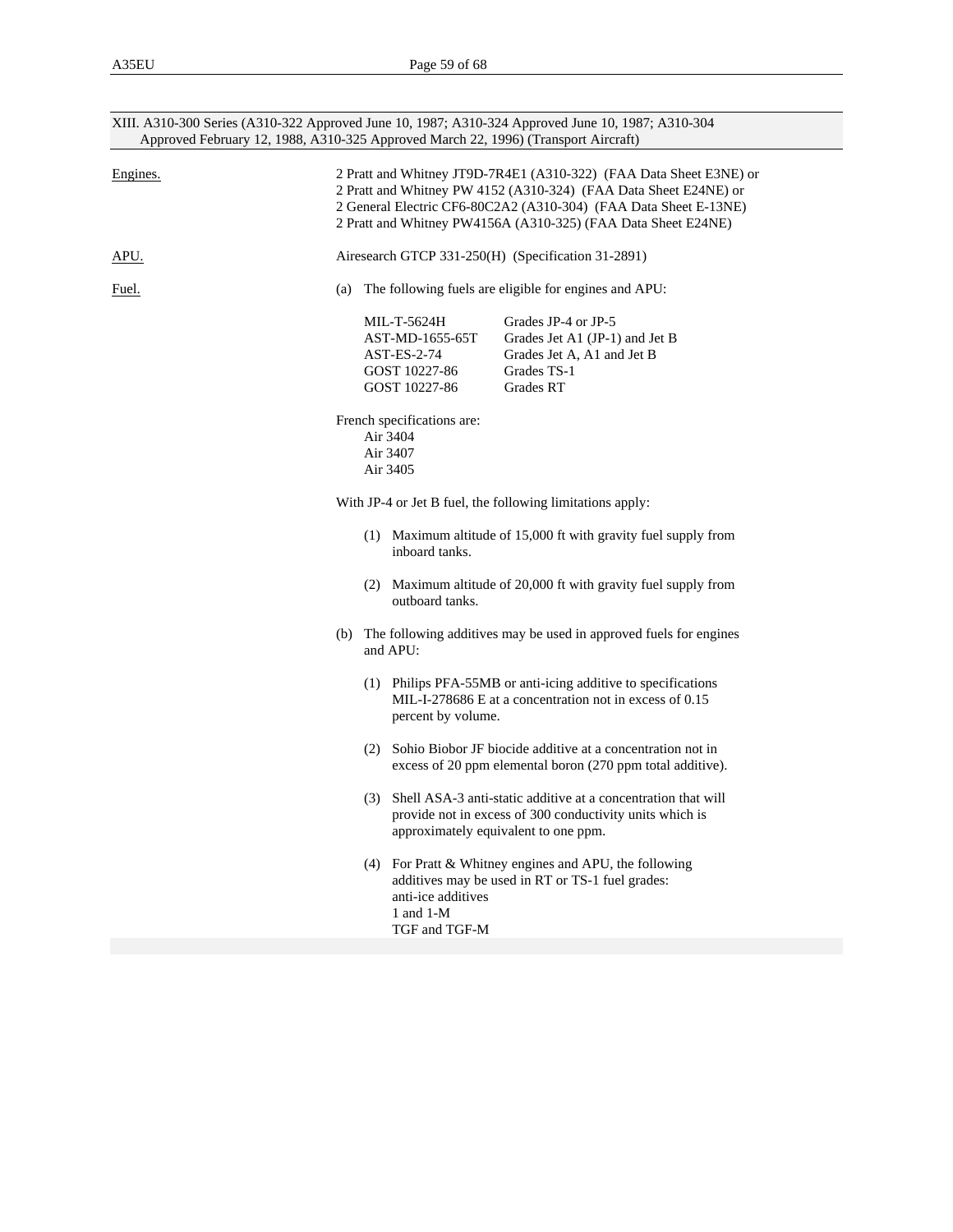| XIII. A310-300 Series (A310-322, A310-324, A310-304, A310-325) (Transport Aircraft) (cont'd)     |                                                                                                                                                                                                                                                                                                                                                                                            |                                                                                      |                                                       |                                           |  |  |
|--------------------------------------------------------------------------------------------------|--------------------------------------------------------------------------------------------------------------------------------------------------------------------------------------------------------------------------------------------------------------------------------------------------------------------------------------------------------------------------------------------|--------------------------------------------------------------------------------------|-------------------------------------------------------|-------------------------------------------|--|--|
| Oil.                                                                                             | The following oils are eligible for the CF6-80C2A2 engines, for<br>(a)<br>the PW JT9D-7R4E1 and for the PW 4152 and PW 4156A engines respectively:<br>Synthetic type conforming to GE specification D50TF1,<br>(GE Service Bulletin No. 79-1 lists approved brand oils.)<br>Synthetic type conforming to PW specification 521C (PW<br>Service Bulletin No. 238 lists approved brand oils). |                                                                                      |                                                       |                                           |  |  |
|                                                                                                  |                                                                                                                                                                                                                                                                                                                                                                                            |                                                                                      |                                                       |                                           |  |  |
|                                                                                                  |                                                                                                                                                                                                                                                                                                                                                                                            |                                                                                      |                                                       |                                           |  |  |
|                                                                                                  |                                                                                                                                                                                                                                                                                                                                                                                            | (b) The following oil is eligible for the APU:<br>Chapter 49.21.00 Table 2.          | See Maintenance Manual AIRESEARCH GTCP 331-250,       |                                           |  |  |
| Engine Limits.                                                                                   | PRATT AND<br>PRATT AND<br>PRATT &<br><b>GENERAL</b><br><b>WHITNEY</b><br><b>WHITNEY</b><br><b>WHITNEY</b><br><b>ELECTRIC</b><br><b>PW 4156A</b><br>PW 4152<br>JT9D-7R4E1<br>CF6-8C2A2                                                                                                                                                                                                      |                                                                                      |                                                       |                                           |  |  |
| Static Thrust, Sea Level<br>Takeoff (5 min-up to 87°F)<br>Max. Cont. (up to 87°F)                | 56,000 lb<br>49,200 lb                                                                                                                                                                                                                                                                                                                                                                     | 52,000 lb<br>49,200 lb                                                               | 50,000 lb<br>47,500 lb                                | 52,460 lb<br>48,080 lb                    |  |  |
| Max. permissible engine<br>rotor operating speeds<br>N1 (Low compressor)<br>N2 (High compressor) | $4,012$ rpm $(111.4%)$<br>10,450 rpm (105.5%)                                                                                                                                                                                                                                                                                                                                              | 4,012 rpm (111.4%)<br>10,300 rpm (104%)                                              | 3,810rpm (105.8%)<br>8,000 rpm (102.5%)               | 3,854 rpm (117.5%)<br>11,055 rpm (112.5%) |  |  |
| Max. permissible engine<br>temperature<br>Turbine exhaust temperature<br>at turbine outlet       |                                                                                                                                                                                                                                                                                                                                                                                            |                                                                                      |                                                       |                                           |  |  |
| Takeoff (5 min)<br><b>Maximum Continuous</b><br>Acceleration (2 min)                             | $650^{\circ}$ C<br>$625^{\circ}$ C<br>$650^{\circ}$ C                                                                                                                                                                                                                                                                                                                                      | $625^{\circ}$ C<br>$600^{\circ}$ C<br>$625^{\circ}$ C                                | $635^{\circ}$ C<br>$610^{\circ}$ C<br>$635^{\circ}$ C | 960°C<br>$925^{\circ}$ C                  |  |  |
| <b>Starting</b><br>$^{\circ}$ up to 40 sec<br>° above 40 sec                                     | 535°C<br>535°C                                                                                                                                                                                                                                                                                                                                                                             | $510^{\circ}$ C<br>$510^{\circ}$ C                                                   | 535°C<br>535°C                                        | 870°C<br>$750^{\circ}$ C                  |  |  |
| Oil maximum. permissible<br>outlet temperature<br><b>Continuous Operation</b>                    | $163^{\circ}$ C                                                                                                                                                                                                                                                                                                                                                                            | $163^{\circ}$ C                                                                      | $135^{\circ}$ C                                       | $160^{\rm o}{\rm C}$                      |  |  |
| Transient operation<br><sup>o</sup> Limited to 15 min.<br><sup>o</sup> Limited to 20 min.        | $177^{\circ}$ C                                                                                                                                                                                                                                                                                                                                                                            | $177^{\circ}$ C                                                                      | $163^{\circ}$ C                                       | $175^{\circ}$ C                           |  |  |
| <b>APU Limits.</b>                                                                               | - Maximum operating speed:                                                                                                                                                                                                                                                                                                                                                                 | - Power rating maximum at sea level:<br>- Maximum gas temperature at turbine outlet: | 98.5 KW<br>43,562 rpm<br>585°C                        |                                           |  |  |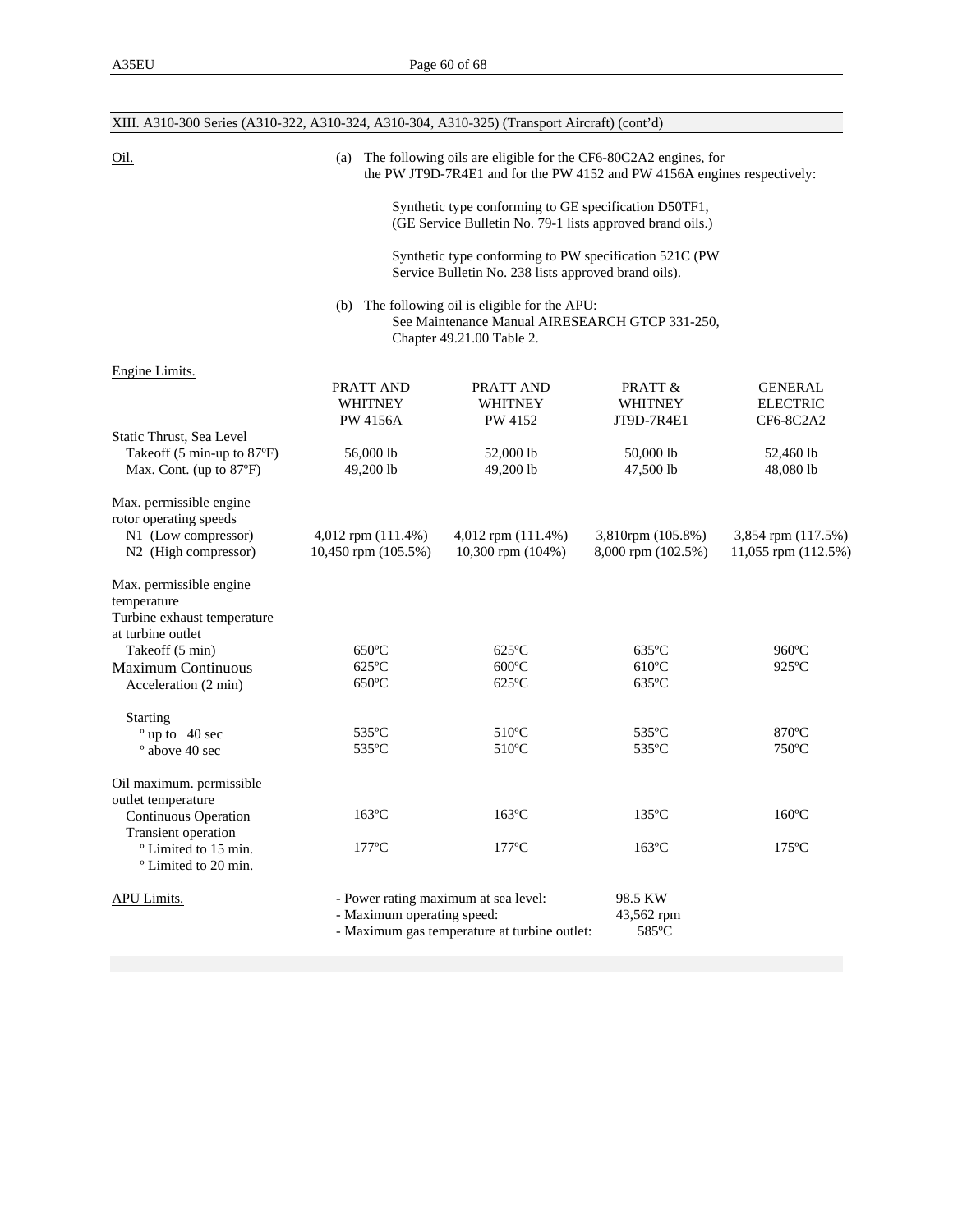## XIII. A310-300 Series (A310-322, A310-324, A310-304, A310-325) (Transport Aircraft) (cont'd) Airspeed Limits (IAS)

|                                              | <b>BASIC</b> | VARIANT <sub>08</sub> |
|----------------------------------------------|--------------|-----------------------|
|                                              | <b>MODEL</b> | VARIANT <sub>01</sub> |
|                                              |              | VARIANT <sub>05</sub> |
|                                              |              | <b>VARIANT 12</b>     |
| MAXIMUM OPERATING MACH M <sub>MO</sub>       | 0.84         | 0.84                  |
|                                              |              |                       |
| MAXIMUM OPERATING SPEED V <sub>MO</sub> (Kt) | 360          | 340                   |
|                                              |              |                       |

V<sub>A</sub>(Maneuvering speed): refer to EASA-approved US Airplane Flight Manual Chapter 2.03.

 $V<sub>FE</sub>$ 

| $SLATS$ ( $°$ ) | $FLAPS$ ( $^{\circ}$ ) | VFE (kt)       |
|-----------------|------------------------|----------------|
| 15              |                        | 245            |
|                 |                        | 210            |
|                 |                        | 195            |
|                 |                        | 1 <sub>Q</sub> |

V<sub>LO</sub><br>Gear extension . . . . . . . . . . . . . 270 Kt Gear retraction . . . . . . . . . . . . . . 270 Kt

V<sub>LE</sub> Landing gear extended . . . . . . . 270 Kt or M=0.9

V<sub>MC</sub> (Minimum control speed with the critical engine inoperative)

|                             | A310-322        | A310-324        | A310-304        | A310-325        |
|-----------------------------|-----------------|-----------------|-----------------|-----------------|
| Inflight - $V_{MC}$         | 109 KCAS        | 115 KCAS        | 115.5 KCAS      | 121 KCAS $(*)$  |
| Take off - V <sub>MCG</sub> | <b>105 KCAS</b> | <b>111 KCAS</b> | <b>111 KCAS</b> | <b>117 KCAS</b> |

(\*) Values at  $Zp = 0$  ft. m the AFM, these values are scheduled with altitude.

Tire Speed Limit (Ground speed limit): 195.5 kt (255 mph)

C.G. Range. For C.G. envelopes, see EASA Approved US Flight Manual.

Maximum Weights.

|                  | BASIC        |         | VARIANT <sub>01</sub> |         | VARIANT <sub>05</sub> |         | VARIANT <sub>08</sub> |                | VARIANT <sub>12</sub> |         |
|------------------|--------------|---------|-----------------------|---------|-----------------------|---------|-----------------------|----------------|-----------------------|---------|
|                  | <b>MODEL</b> |         | (with Mod. $5616$ )   |         | (with Mod. 7088)      |         | (with Mod. 8130, only |                | (with Mod. 11103,     |         |
|                  |              |         |                       |         |                       |         | for model $A310-325$  |                | only for model A310-  |         |
|                  |              |         |                       |         |                       |         |                       |                | 324)                  |         |
|                  | kg           | 1b      | kg                    | 1b      | kg                    | Lb      | kg                    | <sup>1</sup> b | kg                    | Lb      |
| Taxi Weight      | 150.900      | 332,735 | 153,900               | 339,350 | 157.900               | 363,604 | 164,900               | 348,170        | 160,900               | 354.784 |
| Take-off Weight  | 150,000      | 330,750 | 153,000               | 337,365 | 157.000               | 361,620 | 164,000               | 346,185        | 160,000               | 352,800 |
| Landing Weight   | 123,000      | 271,215 | 123,000               | 271,215 | 124,000               | 273,420 | 124,000               | 273,420        | 124,000               | 273,420 |
| Zero Fuel Weight | 113,000      | 249.165 | 113.000               | 249,165 | 14.000                | 251,370 | 114.000               | 251,370        | 114,000               | 251,370 |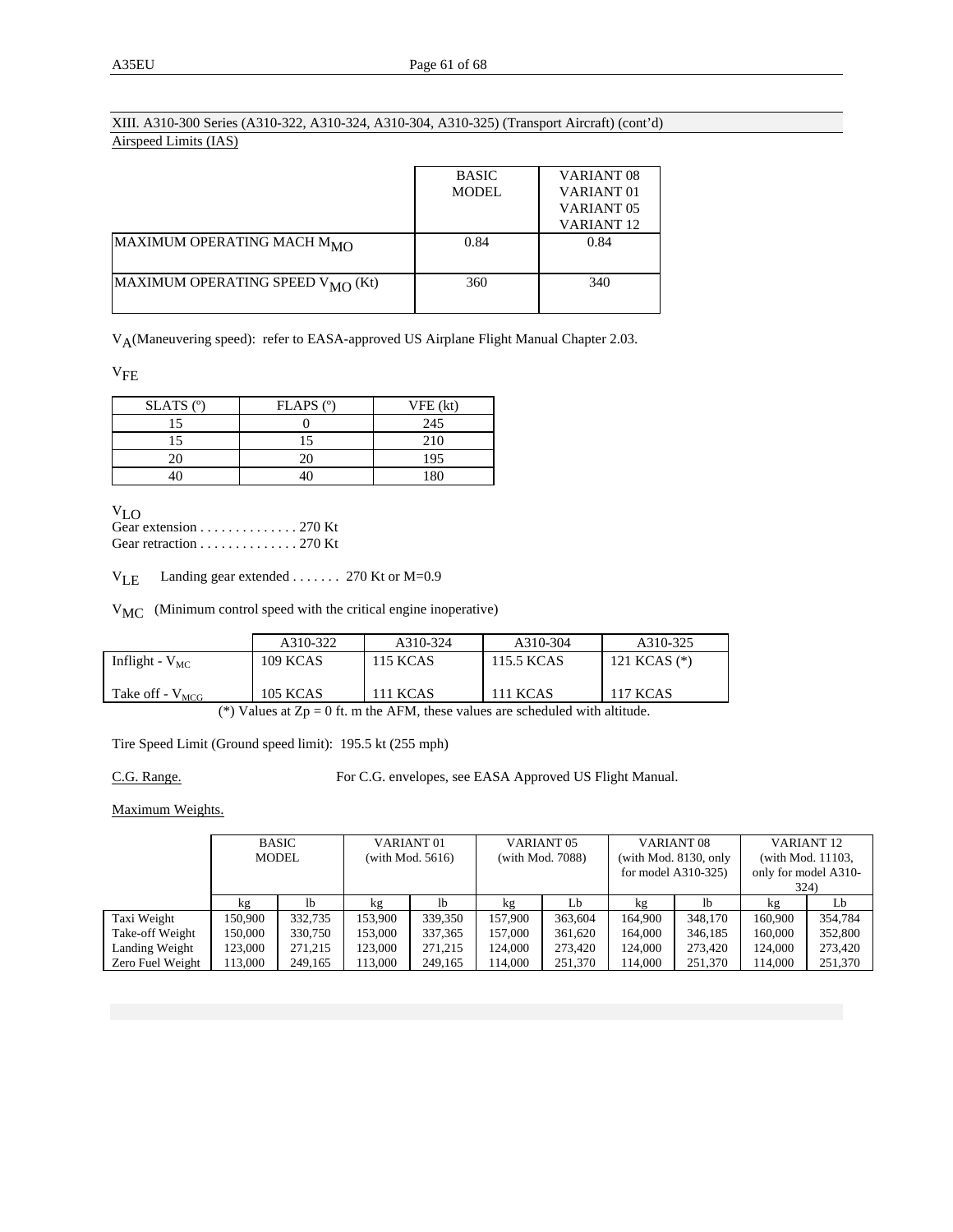| XIII. A310-300 Series (A310-322, A310-324, A310-304, A310-325) (Transport Aircraft) (cont'd) |                                                                                                                                                                                                                                                                                                                                                                                              |                                                                                                            |                                         |          |  |
|----------------------------------------------------------------------------------------------|----------------------------------------------------------------------------------------------------------------------------------------------------------------------------------------------------------------------------------------------------------------------------------------------------------------------------------------------------------------------------------------------|------------------------------------------------------------------------------------------------------------|-----------------------------------------|----------|--|
| Minimum Flight Weight.                                                                       | 80,000 kg. (176,400 lb)                                                                                                                                                                                                                                                                                                                                                                      |                                                                                                            |                                         |          |  |
| Minimum Crew.                                                                                | For all flights: 2 pilots                                                                                                                                                                                                                                                                                                                                                                    |                                                                                                            |                                         |          |  |
| Maximum Passengers.                                                                          |                                                                                                                                                                                                                                                                                                                                                                                              | 265 - For seating arrangement refer to AIRBUS<br>specification TL 25/1110/74                               |                                         |          |  |
| Maximum Baggage.                                                                             |                                                                                                                                                                                                                                                                                                                                                                                              | Forward compartment - Maximum load:<br>Aft compartment - Maximum load:<br>Bulk compartment - Maximum load: | 27,999 lbs<br>20,999 lbs<br>$6,107$ lbs |          |  |
| <b>Fuel Capacity.</b>                                                                        | Location<br>(Usable fuel 6.676 lb/gal)                                                                                                                                                                                                                                                                                                                                                       |                                                                                                            |                                         | Arm      |  |
|                                                                                              |                                                                                                                                                                                                                                                                                                                                                                                              | (US gal)<br>(lb)                                                                                           |                                         | (inches) |  |
|                                                                                              | <b>Outboard Tanks</b>                                                                                                                                                                                                                                                                                                                                                                        | 13,051                                                                                                     | 1,955                                   | 1181.1   |  |
|                                                                                              | <b>Inboard Tanks</b>                                                                                                                                                                                                                                                                                                                                                                         | 49,209                                                                                                     | 7,371                                   | 1018.9   |  |
|                                                                                              | <b>Center Tanks</b>                                                                                                                                                                                                                                                                                                                                                                          | 34,642                                                                                                     | 5,189                                   | 963.3    |  |
|                                                                                              | <b>Trim Tank</b>                                                                                                                                                                                                                                                                                                                                                                             | 10,848                                                                                                     | 1,625                                   | 1890.5   |  |
|                                                                                              | <b>TOTAL</b>                                                                                                                                                                                                                                                                                                                                                                                 | 107,750                                                                                                    | 16,140                                  | 1108.4   |  |
| <b>Fuel Management.</b>                                                                      | For aircraft equipped with Auxiliary Centre Tank, refer to Note 6.<br>Fuel must be loaded symmetrically in outboard tanks first; fuel must be used from<br>inboard tank first. Maximum allowable wing fuel asymmetry is 4,410 lb (refere to latest<br>EASA approved AFM revision).                                                                                                           |                                                                                                            |                                         |          |  |
| Oil Capacity.                                                                                | PW - JT9D-7R4E1 - Engine oil capacity 33.40 lb/engine usable (at 8.1 lb/gal) with<br>engine moment arm 899.7 inches.                                                                                                                                                                                                                                                                         |                                                                                                            |                                         |          |  |
|                                                                                              | PW 4152 and PW 4156A - Engine oil capacity 28.44 lb/engines usable (at 8.1 lb gal)<br>with engine moment arm 900.24 inches.                                                                                                                                                                                                                                                                  |                                                                                                            |                                         |          |  |
|                                                                                              | GE CF6-80C2A2 - Engine oil capacity 25.02 lb/engine usable (at 8.1 lb/gal) with engine<br>moment arm 840.4 inches.                                                                                                                                                                                                                                                                           |                                                                                                            |                                         |          |  |
| Maximum Operating Altitude.                                                                  | 41,000 ft.                                                                                                                                                                                                                                                                                                                                                                                   |                                                                                                            |                                         |          |  |
| Equipment.                                                                                   | The basic required equipment as prescribed in the applicable Federal Aviation<br>Regulations must be installed in the aircraft. Airbus Equipment List Document A1/EA-<br>A No. 413.601/87 as revised identifies all required equipment and all optional equipment<br>approved by the Direction General de l'Aviation Civile (D.G.A.C.) of France. In<br>addition, the following is required: |                                                                                                            |                                         |          |  |
|                                                                                              | EASA-Approved US Airplane Flight Manual.                                                                                                                                                                                                                                                                                                                                                     |                                                                                                            |                                         |          |  |
| Other Information.                                                                           | See "Data Pertinent to all A310 Models"                                                                                                                                                                                                                                                                                                                                                      |                                                                                                            |                                         |          |  |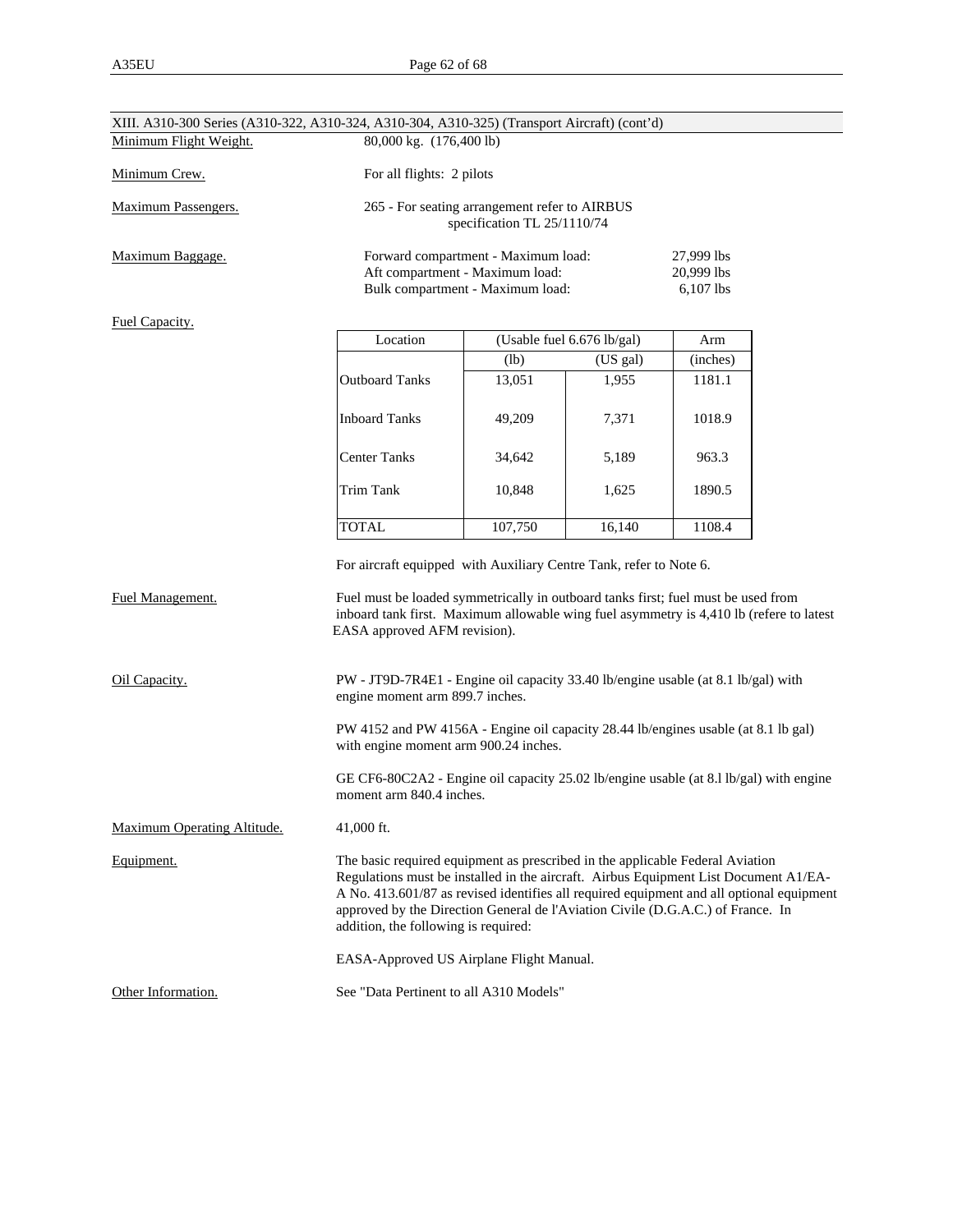## **DATA PERTINENT TO ALL A310 MODELS**

| Datum.                      | Station 0 (251.26 inches forward of fuselage nose)                                                                                                                                                                                                                                                                                                                                                                                                                                    |  |  |
|-----------------------------|---------------------------------------------------------------------------------------------------------------------------------------------------------------------------------------------------------------------------------------------------------------------------------------------------------------------------------------------------------------------------------------------------------------------------------------------------------------------------------------|--|--|
| <u>MAC.</u>                 | 229.48 inches (leading edge of MAC: Sta. 992)                                                                                                                                                                                                                                                                                                                                                                                                                                         |  |  |
| <b>Leveling Means.</b>      | Clinometer on the cabin seat track rails.                                                                                                                                                                                                                                                                                                                                                                                                                                             |  |  |
| Serial Numbers Eligible.    | A French "Certificat de Navigabilite pour Exportation" endorsed as noted under "Import<br>Requirements" must be submitted for each individual aircraft for which application for<br>U.S. certification is made.                                                                                                                                                                                                                                                                       |  |  |
| <b>Import Requirements.</b> | An FAA Standard Airworthiness Certificate may be issued on the basis of a French<br>"Certificat de Navigabilite pour Exportation" signed by a representative of the Direction<br>Generale de 'Aviation Civile (D.G.A.C.) of France, containing the following<br>statement:<br>"The airplane covered by this certificate has been examined, tested and<br>found to conform to the type design approved under Type Certificate No.<br>A35EU and to be in condition for safe operation". |  |  |
| Certification Basis.        | (a) FAR Part 25: Amendment 1 through 21 Basic;<br>Amendment 22 through 45 (elected) except for 25.109 and 25.631;<br>Amendment 46 (elected) for paragraph 25.803, and $25.809(f)(1)(v)$ ;<br>Amendment 47 (elected) for paragraph 25-809(f)(1)(iii);<br>Amendment 49 (elected) for paragraph 25.733;<br>Amendment 54 (elected) for paragraph 25.365(e)(1) and (e)(2).                                                                                                                 |  |  |
|                             | For the A310-300 series and the Model A310-204 (vertical stabilizer only): FAR<br>25.631, Amendment 25-23 is included in the above certification basis.                                                                                                                                                                                                                                                                                                                               |  |  |
|                             | (b) For precision approach and landing, the applicable technical requirements are<br>complemented by AC 120-29 and AC 120-28C.                                                                                                                                                                                                                                                                                                                                                        |  |  |
|                             | For the automatic flight control system, the applicable technical requirements are<br>complemented by AC 20-57A for automatic landing and by AC 25.1329-1A for<br>cruise.                                                                                                                                                                                                                                                                                                             |  |  |
|                             | (c) ICAO Annex 16, Vol II, Aircraft Engine Emissions (fuel venting requirements).                                                                                                                                                                                                                                                                                                                                                                                                     |  |  |
|                             | (d) Compliance with the following optional requirements has been established:                                                                                                                                                                                                                                                                                                                                                                                                         |  |  |
|                             | Ditching provisions FAR 25.801<br>Ice Protection Provisions FAR 25.1419.                                                                                                                                                                                                                                                                                                                                                                                                              |  |  |
|                             | (e) An equivalent level of safety was found for FAR 25.813(c), 25.807 and 25.809<br>through A310 issue paper CI-3. This finding is applicable to both the A310-200 and<br>A310-300 series.                                                                                                                                                                                                                                                                                            |  |  |
|                             | An equivalent level of safety was found for FAR 25.173(c) and 25.175(c) through<br>(f)<br>A310 issue paper F-1. This finding is applicable to both the A310-200 and A310-<br>300 series.                                                                                                                                                                                                                                                                                              |  |  |
|                             | (g) For the A310-200 series: The French/German complementary conditions (DGAC<br>letter 53781).                                                                                                                                                                                                                                                                                                                                                                                       |  |  |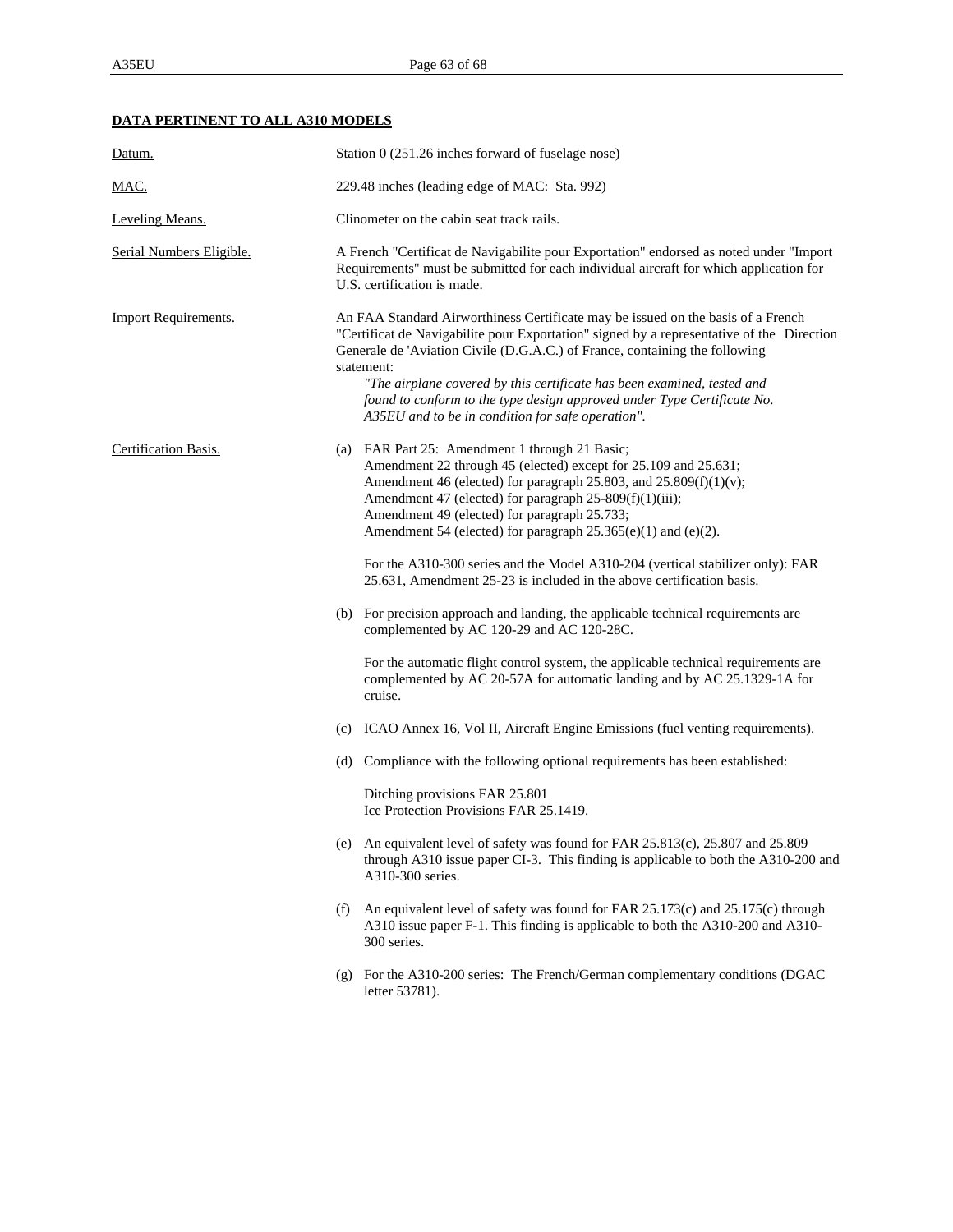- (h) Aircraft Noise:
	- For the A310-200 series (except the Model A310-204): FAR Part 36 through Amendment 36-12.
	- For the Model A310-204: FAR Part 36 through Amendment 36-22.
	- For the A310-300 series : FAR Part 36 through Amendement 36-12
	- If modifications 13219 (New Noise Chapter 4 Requirements) is embodied on a

Type A310 Model -204, -304 the aircraft is compliant with amendment 36-27 and certificated to Stage 4 Noise requirements.

(i) For the A310-300 model: FAA Special Conditions for the A310-300 published in the Federal Register 17 June 1987 through Special Conditions 25-ANM-12 on lightning protection, protection from

unwanted effects of radio frequency energy, and the propulsion control system.

- (j) For the A310-300 model: Environmental Standards except Noise :
	- (1) SFAR 27-5

Part 26: Continued Airworthiness and Safety Improvements for Transport Category Airplanes:

Based on 14 CFR § 21.29(a) for new import TCs, or § 21.101(g) for changes to TCs, applicable provisions of part 26 are included in the certification basis. For any future 14 CFR part 26 amendments, the holder of this TC must demonstrate compliance with the applicable sections

Exemption 10070 This exemption grants relief from having to meet the requirements of § 26.33 See NOTE(7)

DGAC originally type cerificated this A310 under its type certificate number N°72, TCDS N°145. The FAA validated this product under U.S. Type Certificate Number A35EU. Effective September 28, 2003, the European Aviation Safety Agency (EASA) began oversight of this product on behalf of DGAC.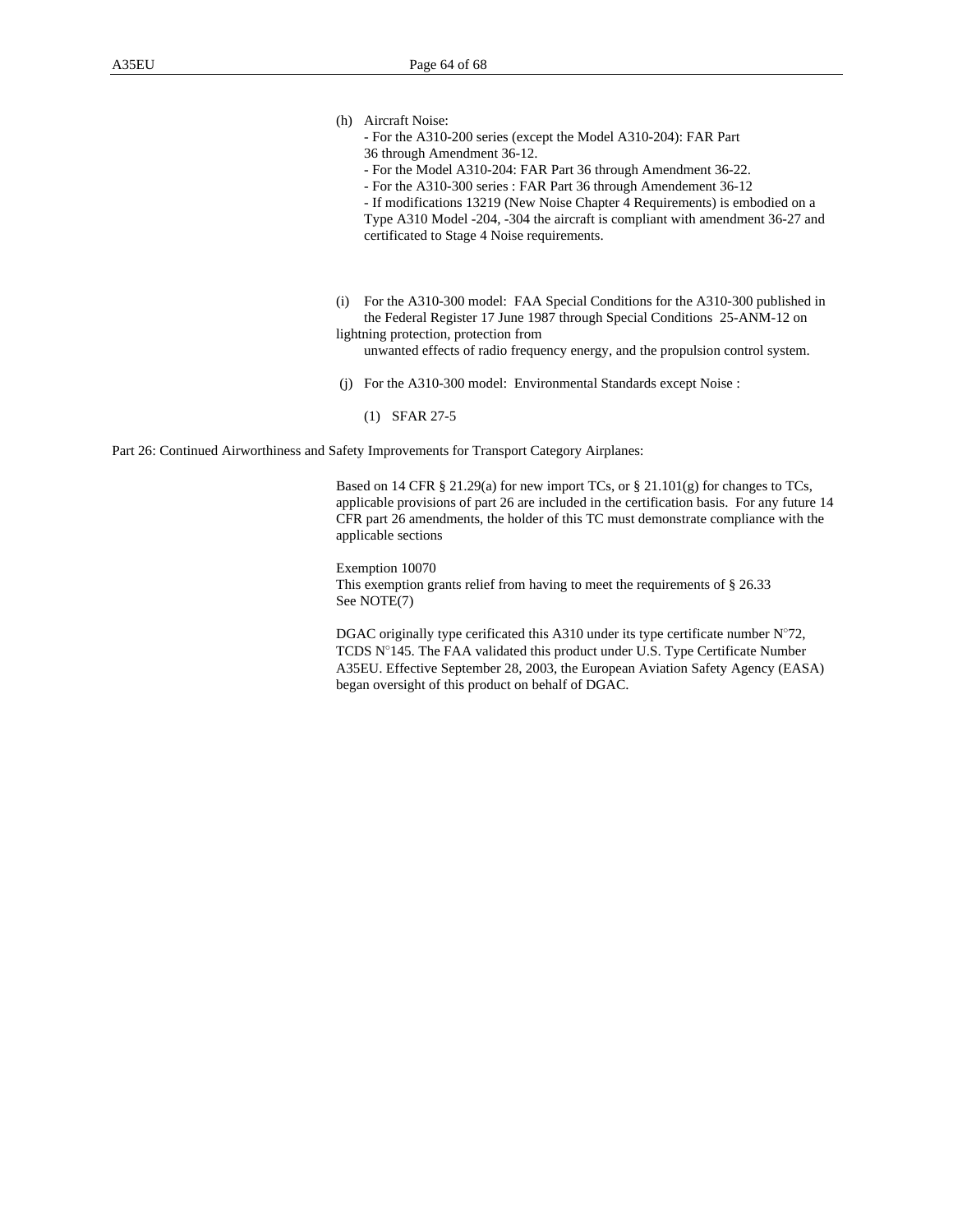# **NOTES TO ALL A310 MODELS**

| <u>NOTE 1.</u> | Cabin Equipment: Seats and galleys must be designed in accordance with AIRBUS<br>specifications: TL 25/1110/74 and TL 25/1109/74.                                                                                                                                                                                                                                                                                                                                                                                                                                                                                                                                                                                                                                                                                                                                                                                                                                                                                                                                                                                                                                            |
|----------------|------------------------------------------------------------------------------------------------------------------------------------------------------------------------------------------------------------------------------------------------------------------------------------------------------------------------------------------------------------------------------------------------------------------------------------------------------------------------------------------------------------------------------------------------------------------------------------------------------------------------------------------------------------------------------------------------------------------------------------------------------------------------------------------------------------------------------------------------------------------------------------------------------------------------------------------------------------------------------------------------------------------------------------------------------------------------------------------------------------------------------------------------------------------------------|
| NOTE 2.        | If modifications $4941, 5502, 5429, 5428, 5757, 5953$ are embodied, the aircraft is<br>certificated for Category III precision approach (fail operational system).                                                                                                                                                                                                                                                                                                                                                                                                                                                                                                                                                                                                                                                                                                                                                                                                                                                                                                                                                                                                           |
| NOTE 3.        | The A310-200 series basic definition for U.S. import certification, except Model A310-<br>204, is contained Document AI/V-C131/85. The Model A310-204 basic definition for<br>U.S. import certification is contained Document AI/EA-N No. 415.2342/00.                                                                                                                                                                                                                                                                                                                                                                                                                                                                                                                                                                                                                                                                                                                                                                                                                                                                                                                       |
|                | The A310-300 basic definition for U.S. import certification is contained in Document<br>AI/EA-A No. 948/86.                                                                                                                                                                                                                                                                                                                                                                                                                                                                                                                                                                                                                                                                                                                                                                                                                                                                                                                                                                                                                                                                  |
| NOTE 4.        | Airworthines Limitations/Maintenance Instructions<br>- Safe Life Airworthiness Limitations items are provided in the A310 Ariworthiness<br>Limitations Section (ALS) Part 1 approved by EASA ref A310 ALS document<br>- Damage Tolerance Airworthiness Limitations items are provided in the EASA<br>approved Airbus document ref Airbus document AI/SE-M2/95A.0263/06.<br>- Mandatory systems related tasks (Certification Maintenance Requirements) for the<br>A310-200 and A310-300 series are quoted in the EASAapproved Airbus<br>document AI/ST5/849/85, Section 1.<br>- Ageing system maintenance items are provided in the A310 Airworthiness Limitation<br>Section (ALS) Part 4 approved by EASA ref. A310 ALS document.<br>- Fuel Airworthiness Limitations are provided in the EASA approved FAL document ref.<br>Airbus document 95A.1930/05.<br>- Maintenance Review Board Report                                                                                                                                                                                                                                                                               |
| NOTE 5.        | ETOPS for the A310-221 and A310-222: The type design, reliability and performance of<br>these airframe-engine combinations has been evaluated in accordance with AC120-42A<br>and found suitable for (180 minute maximum diversion time) Extended Range<br>Operations with the incorporation of the corresponding approved airplane configuration<br>CMP document (AI/EA3001, Revision 3, approved July 27, 1990 + TR approved Feb.<br>27, 1991). This finding does not constitute approval to conduct extended range<br>operations. Operational approval must be obtained from the FAA by the operator.<br>ETOPS for the A310-324: The type design, reliability and performance of these airframe-<br>engine combinations has been evaluated in accordance with AC120-42A and found<br>suitable for (120 minute maximum diversion time) Extended Range Operations with the<br>incorporation of the corresponding approved airplane configuration CMP document<br>(AI/EA3001, Revision 2, approved March 1, 1990). This finding does not constitute<br>approval to conduct extended range operations. Operational approval must be<br>obtained from the FAA by the operator. |
|                | Any ETOPS approval for new aircraft model wherein the application was sent<br>to FAA prior to February 15, 2007 is to be proceeded with the ETOPS approval<br>against 14 CFR 25.1535 that have not yet already been approved under the<br>provisions of AC120-42A.                                                                                                                                                                                                                                                                                                                                                                                                                                                                                                                                                                                                                                                                                                                                                                                                                                                                                                           |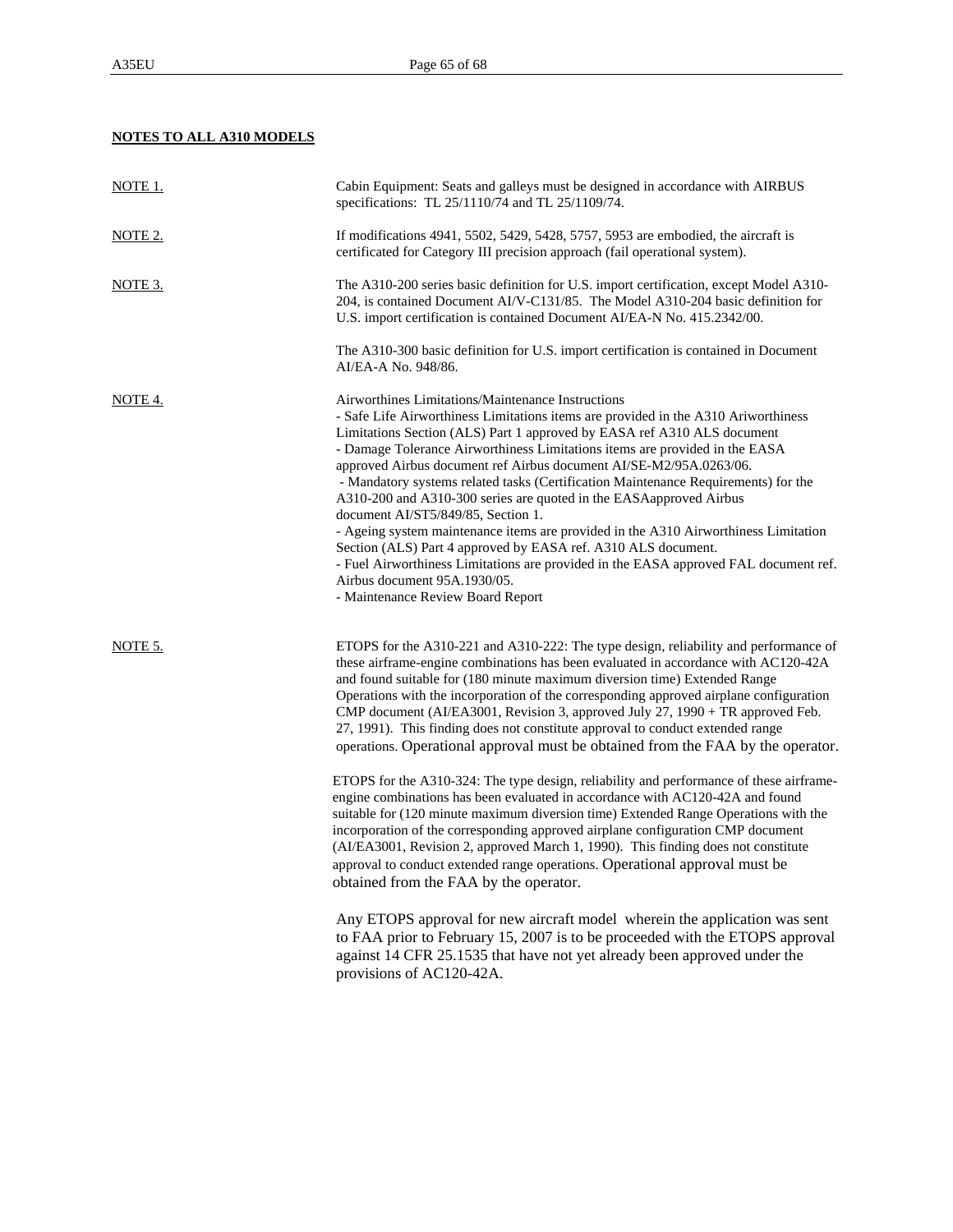NOTE 6. For A310-300 series airplanes: Modifications 6920 and 7468 provide for installation in the aft cargo compartment of respectively 1 and 2 Auxiliary Center Tanks (ACT) with the following characteristics :

| Tank  | Unusable fuel             | Usable fuel                     |
|-------|---------------------------|---------------------------------|
| ACT1  | 59.5 lb (27 kg)           | 12,698.5 lb $(5760 \text{ kg})$ |
| ACT 2 | 59.5 lb $(27 \text{ kg})$ | 12,698.5 lb $(5760 \text{ kg})$ |

For corresponding limitations and associated procedures refer to the US Airplane Flight Manual.

NOTE 7. This exemption does not grant relief from the related operational requirements contained in §§ 121.1117, 125.509, or 129.117. Should a person choose to operate an Airbus A310, Models 304, 322, 324, and 325 airplanes under part 129 (U.S. registered only), 121 or 125 beyond the operational compliance deadlines as stated in §§ 121.1117, 125.509, or 129.117, (Fuel Tank Flammability) that person will be required to comply with those operational requirements. Those operational requirements require a design change to the center fuel tank that either reduces its flammability to the level required by §  $26.33(c)(1)(i)$  or provides a means to mitigate the effects of an ignition of fuel vapors to the level required by  $\S 26.33(c)(2)$ . See Exemption 10070 for background information on this issue.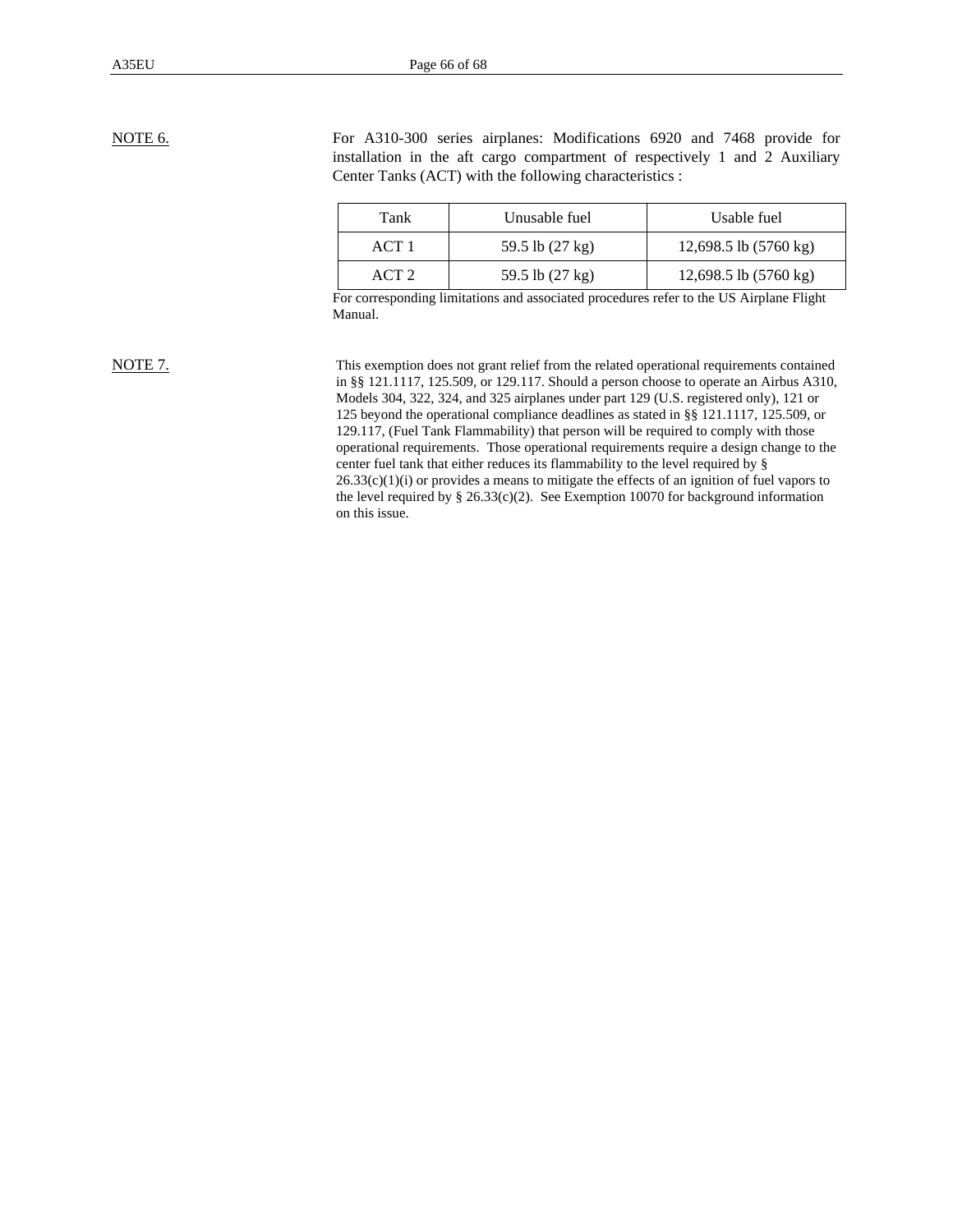## **GENERAL NOTES: APPLICABLE TO ALL AIRCRAFT**

| NOTE 1 | <b>IMPORT REQUIREMENTS:</b><br>The FAA can issue a U.S. airworthiness certificate based on an NAA Export Certificate<br>of Airworthiness (Export C of A) signed by a representative of <i>[insert name of the State</i><br>of Design/Manufacture National Aviation Authority] on behalf of the European<br>Community. The Export C of A should contain the following statement:<br>The aircraft covered by this certificate has been examined, tested, and found to comply<br>with [insert document identifier, title revision, etc.] approved under U.S. Type<br>Certificate No. A35EU and to be in a condition for safe operation.'                                                                                                                                                                                                                                             |
|--------|-----------------------------------------------------------------------------------------------------------------------------------------------------------------------------------------------------------------------------------------------------------------------------------------------------------------------------------------------------------------------------------------------------------------------------------------------------------------------------------------------------------------------------------------------------------------------------------------------------------------------------------------------------------------------------------------------------------------------------------------------------------------------------------------------------------------------------------------------------------------------------------|
| NOTE 2 | <b>AIRWORTHINESS DIRECTIVES:</b><br>Some airworthiness directives refer to Model A300 B4-600, B4-600R, C4-600R and F4-<br>600R series airplanes as "Model A300-600 series airplanes." The Model A300-600 is the<br>common model designation. The phrase "Model A300 B4-600, B4-600R, F4-600R and<br>C4-600R series airplanes" collectively refers to Model A300B4-601, B4-603, B4-620,<br>B4-622, B4-605R, B4-622R, F4-605R, F4-622R and C4-605R Variant F airplanes.                                                                                                                                                                                                                                                                                                                                                                                                             |
|        | Some airworthiness directives refer to Model A300 B2 and B4 series airplanes simply as<br>"Model A300" series airplanes. The phrase "Model A300 B2 and B4 series airplanes"<br>collectively refers to Model A300 B2-1A, B2-1C, B4-2C, B2K-3C, B4-103, B2-203 and<br>B4-203 airplanes.                                                                                                                                                                                                                                                                                                                                                                                                                                                                                                                                                                                             |
|        | Some airworthiness directives refer to Model A310-200 and A310-300 series airplanes as<br>"Model A310 series airplanes," the common model designation. The phrase "Model"<br>A310-200 and A310-300 series airplanes" collectively refers to Model A310-221, 222,<br>203, 204, and Model A310-322, 324, 304, and 325 airplanes.                                                                                                                                                                                                                                                                                                                                                                                                                                                                                                                                                    |
| NOTE 3 | <b>WEIGHT AND BALANCE</b><br>(a) Current weight and balance report including list of equipment, entitled "Aircraft"<br>Inspection Report," included in certificated empty weight, and loading instructions,<br>must be in each aircraft at the time of original certification and at all times thereafter<br>except in the case of operators having an approved weight control system. Airbus<br>Report, "Weight and Balance Manual," contains loading information for each<br>airplane and interior arrangement configuration as delivered. This report contains,<br>or refers to, information relative to location of all passengers and crew member<br>seats, location and capacity of all cargo and baggage compartments, buffets, storage<br>spaces and coat rooms, location and capacity of lounges, lavatories, and the required<br>placards in the passenger compartment. |
|        | (b) The airplane must be loaded so that the C.G. is within specified limits at all times,<br>considering fuel loading and usage, gear retraction and movement of crew and<br>passengers from their assigned positions.                                                                                                                                                                                                                                                                                                                                                                                                                                                                                                                                                                                                                                                            |
|        | (c) The weights of system fuel and oil, as defined below, and hydraulic fluid, all of<br>which must be included in the airplane empty weight, are listed for each airplane<br>in the Weight and Balance Manual specified in paragraph (a) above.                                                                                                                                                                                                                                                                                                                                                                                                                                                                                                                                                                                                                                  |
|        | (d) System fuel is the weight of all fuel required to fill all lines and tanks up to the<br>zero-fuel point on the fuel gages in the most critical flight attitude, including the<br>unusable tank fuel as defined by FAR Part 25.959. (The usable fuel in the crossfeed<br>manifold lines, manifolds, and engine that is not part of the system fuel, must be<br>included in the total usable fuel to obtain correct weight and C.G. for takeoff).                                                                                                                                                                                                                                                                                                                                                                                                                               |
|        | The unusable fuel is that amount of fuel in the tanks which is unavailable to the<br>(e)<br>engines under critical flight conditions as defined in FAR Part 25.959. This<br>"unusable" fuel is included in System Fuel as indicated in (d) above and need not<br>be accounted for separately.                                                                                                                                                                                                                                                                                                                                                                                                                                                                                                                                                                                     |
|        | System oil is the weight of oil remaining in the engine, constant speed drive, lines<br>(f)<br>and tanks after subtracting the oil in the tanks which is above the standpipe (zero                                                                                                                                                                                                                                                                                                                                                                                                                                                                                                                                                                                                                                                                                                |